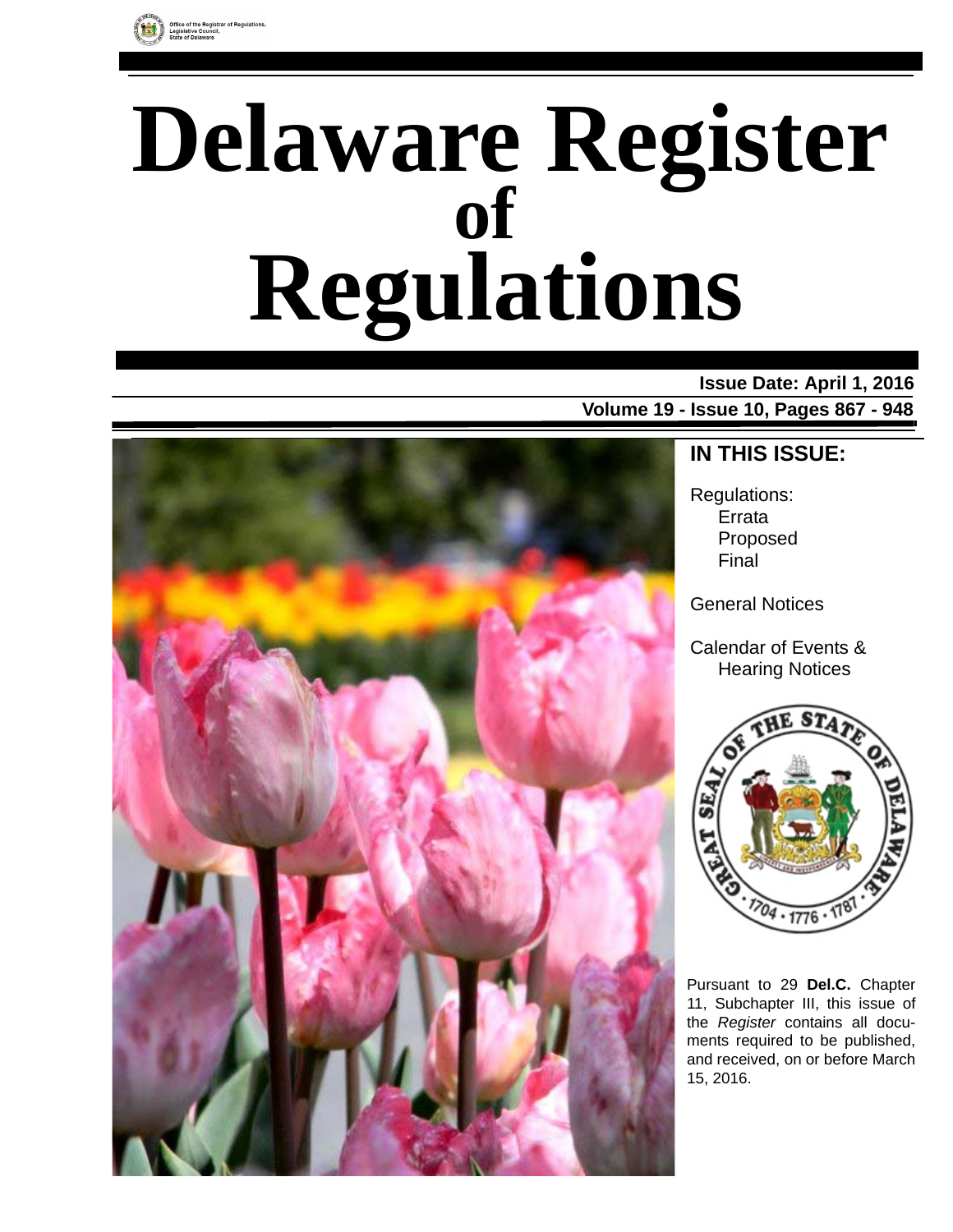# **INFORMATION ABOUT THE DELAWARE REGISTER OF REGULATIONS**

### **DELAWARE REGISTER OF REGULATIONS**

The *Delaware Register of Regulations* is an official State publication established by authority of 69 *Del. Laws*, c. 107 and is published on the first of each month throughout the year.

The *Delaware Register* will publish any regulations that are proposed to be adopted, amended or repealed and any emergency regulations promulgated.

The *Register* will also publish some or all of the following information:

- Governor's Executive Orders
- Governor's Appointments
- Agency Hearing and Meeting Notices
- Other documents considered to be in the public interest.

### **CITATION TO THE DELAWARE REGISTER**

The *Delaware Register of Regulations* is cited by volume, issue, page number and date. An example would be:

16 **DE Reg.** 1227 - 1230 (06/01/13)

Refers to Volume 16, pages 1227 - 1130 of the *Delaware Register* issued on June 1, 2013.

### **SUBSCRIPTION INFORMATION**

The cost of a yearly subscription (12 issues) for the *Delaware Register of Regulations* is \$135.00. Single copies are available at a cost of \$12.00 per issue, including postage. For more information contact the Division of Research at 302-744-4114 or 1-800-282-8545 in Delaware.

### **CITIZEN PARTICIPATION IN THE REGULATORY PROCESS**

Delaware citizens and other interested parties may participate in the process by which administrative regulations are adopted, amended or repealed, and may initiate the process by which the validity and applicability of regulations is determined.

Under 29 **Del.C.** §10115 whenever an agency proposes to formulate, adopt, amend or repeal a regulation, it shall file notice and full text of such proposals, together with copies of the existing regulation being adopted, amended or repealed, with the Registrar for publication in the *Register of Regulations* pursuant to §1134 of this title. The notice shall describe the nature of the proceedings including a brief synopsis of the subject, substance, issues, possible terms of the agency action, a reference to the legal authority of the agency to act, and reference to any other regulations that may be impacted or affected by the proposal, and shall state the manner in which persons may present their views; if in writing, of the place to which and the final date by which such views may be submitted; or if at a public hearing, the date, time and place of the hearing. If a public hearing is to be held, such public hearing shall not be scheduled less than 20 days following publication of notice of the proposal in the *Register of Regulations*. If a public hearing will be held on the proposal, notice of the time, date, place and a summary of the nature of the proposal shall also be published in at least 2 Delaware newspapers of general circulation. The notice shall also be mailed to all persons who have made timely written requests of the agency for advance notice of its regulation-making proceedings.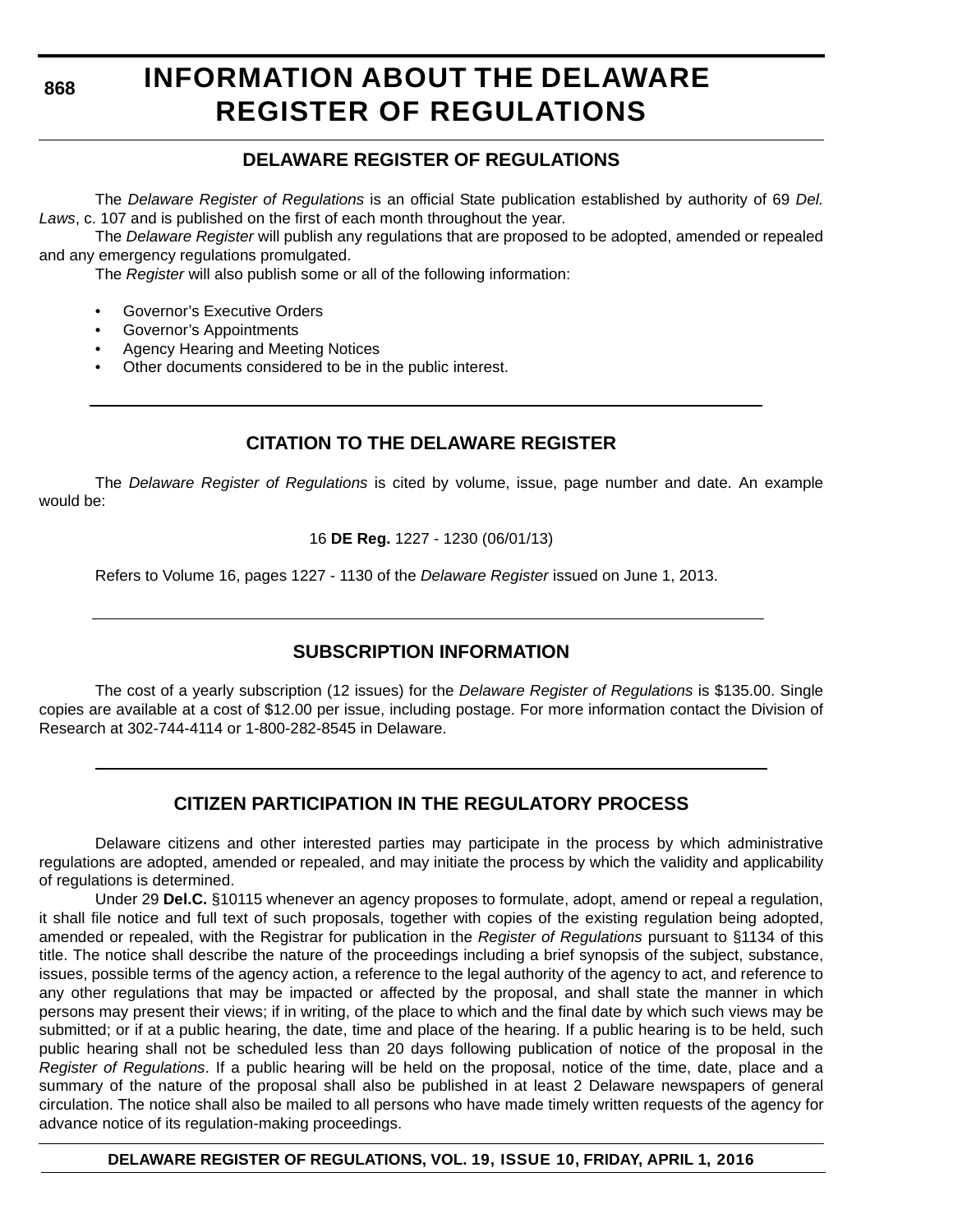## **INFORMATION ABOUT THE DELAWARE REGISTER OF REGULATIONS**

**869**

The opportunity for public comment shall be held open for a minimum of 30 days after the proposal is published in the *Register of Regulations*. At the conclusion of all hearings and after receipt, within the time allowed, of all written materials, upon all the testimonial and written evidence and information submitted, together with summaries of the evidence and information by subordinates, the agency shall determine whether a regulation should be adopted, amended or repealed and shall issue its conclusion in an order which shall include: (1) A brief summary of the evidence and information submitted; (2) A brief summary of its findings of fact with respect to the evidence and information, except where a rule of procedure is being adopted or amended; (3) A decision to adopt, amend or repeal a regulation or to take no action and the decision shall be supported by its findings on the evidence and information received; (4) The exact text and citation of such regulation adopted, amended or repealed; (5) The effective date of the order; (6) Any other findings or conclusions required by the law under which the agency has authority to act; and (7) The signature of at least a quorum of the agency members.

The effective date of an order which adopts, amends or repeals a regulation shall be not less than 10 days from the date the order adopting, amending or repealing a regulation has been published in its final form in the *Register of Regulations*, unless such adoption, amendment or repeal qualifies as an emergency under §10119.

Any person aggrieved by and claiming the unlawfulness of any regulation may bring an action in the Court for declaratory relief.

No action of an agency with respect to the making or consideration of a proposed adoption, amendment or repeal of a regulation shall be subject to review until final agency action on the proposal has been taken.

When any regulation is the subject of an enforcement action in the Court, the lawfulness of such regulation may be reviewed by the Court as a defense in the action.

Except as provided in the preceding section, no judicial review of a regulation is available unless a complaint therefor is filed in the Court within 30 days of the day the agency order with respect to the regulation was published in the *Register of Regulations*.

### **CLOSING DATES AND ISSUE DATES FOR THE DELAWARE REGISTER OF REGULATIONS**

| <b>ISSUE DATE</b> | <b>CLOSING DATE</b> | <b>CLOSING TIME</b> |
|-------------------|---------------------|---------------------|
| May 1             | April 15            | 4:30 p.m.           |
| June 1            | May 16              | 4:30 p.m.           |
| July 1            | June 15             | 4:30 p.m.           |
| August 1          | July 15             | 4:30 p.m.           |
| September 1       | August 15           | 4:30 p.m.           |

### **DIVISION OF RESEARCH STAFF**

**Lori Christiansen,** Director; **Mark J. Cutrona,** Deputy Director; **Tara Donofrio**, Administrative Specialist II; **Bethany Fiske**, Assistant Registrar of Regulations; **Robert Lupo**, Printer; **Deborah J. Messina,** Print Shop Supervisor; **Kathleen Morris**, Human Resources/Financials; **Georgia Roman**, Unit Operations Support Specialist; **Victoria Schultes,** Administrative Specialist II; **Don Sellers,** Printer; **Yvette W. Smallwood**, Registrar of Regulations; **Holly Vaughn Wagner**, Research Analyst; **Verity Watson**, Joint Sunset Analyst; **Rochelle Yerkes**, Office Manager; **Sara Zimmerman**, Legislative Librarian.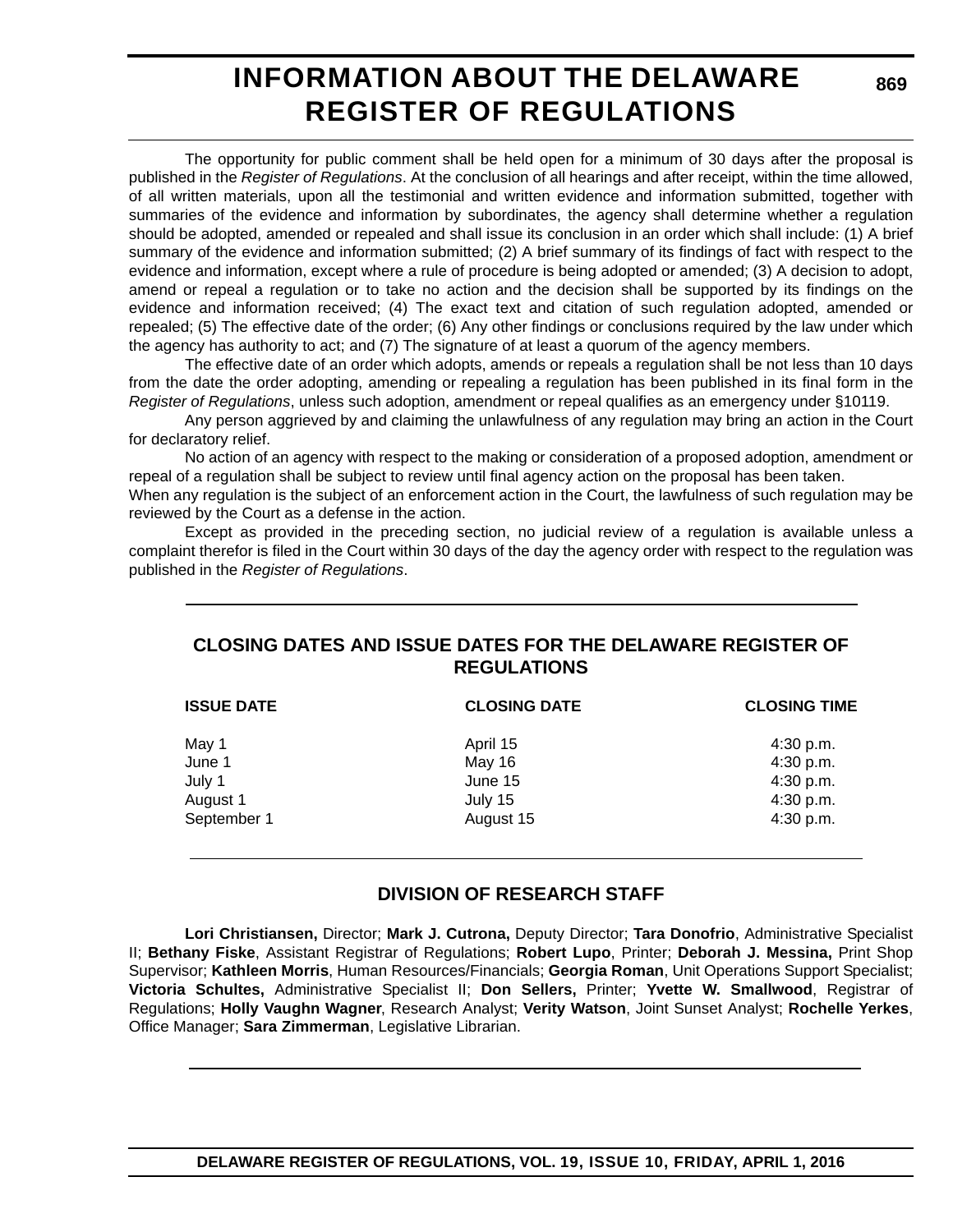# **TABLE OF CONTENTS**

<span id="page-3-0"></span>

| DEPARTMENT OF NATURAL RESOURCES AND ENVIRONMENTAL CONTROL<br><b>Division of Energy and Climate</b><br>104 Implementation of Renewable Energy Portfolio Standards Cost Cap Provisions<br><b>PROPOSED</b><br><b>DEPARTMENT OF AGRICULTURE</b><br><b>Harness Racing Commission</b><br><b>DEPARTMENT OF EDUCATION</b><br><b>Professional Standards Board</b><br><b>DEPARTMENT OF HEALTH AND SOCIAL SERVICES</b><br><b>Division of Medicaid and Medical Assistance</b><br>Title XIX Medicaid State Plan: Prescription Drug Supplemental Rebate Agreement<br>Title XIX Medicaid State Plan: Long-Term Care Facility Services - Standards for Payment of<br>Title XIX Medicaid State Plan: Long-Term Care Facilities - Post-Eligibility Treatment of |
|-----------------------------------------------------------------------------------------------------------------------------------------------------------------------------------------------------------------------------------------------------------------------------------------------------------------------------------------------------------------------------------------------------------------------------------------------------------------------------------------------------------------------------------------------------------------------------------------------------------------------------------------------------------------------------------------------------------------------------------------------|
|                                                                                                                                                                                                                                                                                                                                                                                                                                                                                                                                                                                                                                                                                                                                               |
|                                                                                                                                                                                                                                                                                                                                                                                                                                                                                                                                                                                                                                                                                                                                               |
|                                                                                                                                                                                                                                                                                                                                                                                                                                                                                                                                                                                                                                                                                                                                               |
|                                                                                                                                                                                                                                                                                                                                                                                                                                                                                                                                                                                                                                                                                                                                               |
|                                                                                                                                                                                                                                                                                                                                                                                                                                                                                                                                                                                                                                                                                                                                               |
|                                                                                                                                                                                                                                                                                                                                                                                                                                                                                                                                                                                                                                                                                                                                               |
|                                                                                                                                                                                                                                                                                                                                                                                                                                                                                                                                                                                                                                                                                                                                               |
|                                                                                                                                                                                                                                                                                                                                                                                                                                                                                                                                                                                                                                                                                                                                               |
|                                                                                                                                                                                                                                                                                                                                                                                                                                                                                                                                                                                                                                                                                                                                               |
|                                                                                                                                                                                                                                                                                                                                                                                                                                                                                                                                                                                                                                                                                                                                               |
|                                                                                                                                                                                                                                                                                                                                                                                                                                                                                                                                                                                                                                                                                                                                               |
|                                                                                                                                                                                                                                                                                                                                                                                                                                                                                                                                                                                                                                                                                                                                               |
|                                                                                                                                                                                                                                                                                                                                                                                                                                                                                                                                                                                                                                                                                                                                               |
|                                                                                                                                                                                                                                                                                                                                                                                                                                                                                                                                                                                                                                                                                                                                               |
|                                                                                                                                                                                                                                                                                                                                                                                                                                                                                                                                                                                                                                                                                                                                               |
|                                                                                                                                                                                                                                                                                                                                                                                                                                                                                                                                                                                                                                                                                                                                               |
| Title XIX Medicaid State Plan: Medical Care and Other Types of Remedial Care - Services to                                                                                                                                                                                                                                                                                                                                                                                                                                                                                                                                                                                                                                                    |
|                                                                                                                                                                                                                                                                                                                                                                                                                                                                                                                                                                                                                                                                                                                                               |
| <b>Division of Public Health</b>                                                                                                                                                                                                                                                                                                                                                                                                                                                                                                                                                                                                                                                                                                              |
|                                                                                                                                                                                                                                                                                                                                                                                                                                                                                                                                                                                                                                                                                                                                               |
| DEPARTMENT OF NATURAL RESOURCES AND ENVIRONMENTAL CONTROL                                                                                                                                                                                                                                                                                                                                                                                                                                                                                                                                                                                                                                                                                     |
| <b>Division of Fish and Wildlife</b>                                                                                                                                                                                                                                                                                                                                                                                                                                                                                                                                                                                                                                                                                                          |
|                                                                                                                                                                                                                                                                                                                                                                                                                                                                                                                                                                                                                                                                                                                                               |
| <b>Division of Waste and Hazardous Substances</b>                                                                                                                                                                                                                                                                                                                                                                                                                                                                                                                                                                                                                                                                                             |
|                                                                                                                                                                                                                                                                                                                                                                                                                                                                                                                                                                                                                                                                                                                                               |
| <b>DEPARTMENT OF SAFETY AND HOMELAND SECURITY</b>                                                                                                                                                                                                                                                                                                                                                                                                                                                                                                                                                                                                                                                                                             |
| <b>Division of State Police</b>                                                                                                                                                                                                                                                                                                                                                                                                                                                                                                                                                                                                                                                                                                               |
|                                                                                                                                                                                                                                                                                                                                                                                                                                                                                                                                                                                                                                                                                                                                               |
| <b>DEPARTMENT OF STATE</b>                                                                                                                                                                                                                                                                                                                                                                                                                                                                                                                                                                                                                                                                                                                    |
| <b>Division of Professional Regulation</b>                                                                                                                                                                                                                                                                                                                                                                                                                                                                                                                                                                                                                                                                                                    |
|                                                                                                                                                                                                                                                                                                                                                                                                                                                                                                                                                                                                                                                                                                                                               |
|                                                                                                                                                                                                                                                                                                                                                                                                                                                                                                                                                                                                                                                                                                                                               |
|                                                                                                                                                                                                                                                                                                                                                                                                                                                                                                                                                                                                                                                                                                                                               |
| <b>FINAL</b>                                                                                                                                                                                                                                                                                                                                                                                                                                                                                                                                                                                                                                                                                                                                  |

#### **Office of the Secretary** [745 Criminal Background Check for Public School Related Employment............................. ............ 917](#page-50-0) [746 Criminal Background Check for Student Teaching......................................................... ............ 918](#page-51-0) [775 New Teacher Hiring Date Reporting............................................................................... ............ 919](#page-52-0)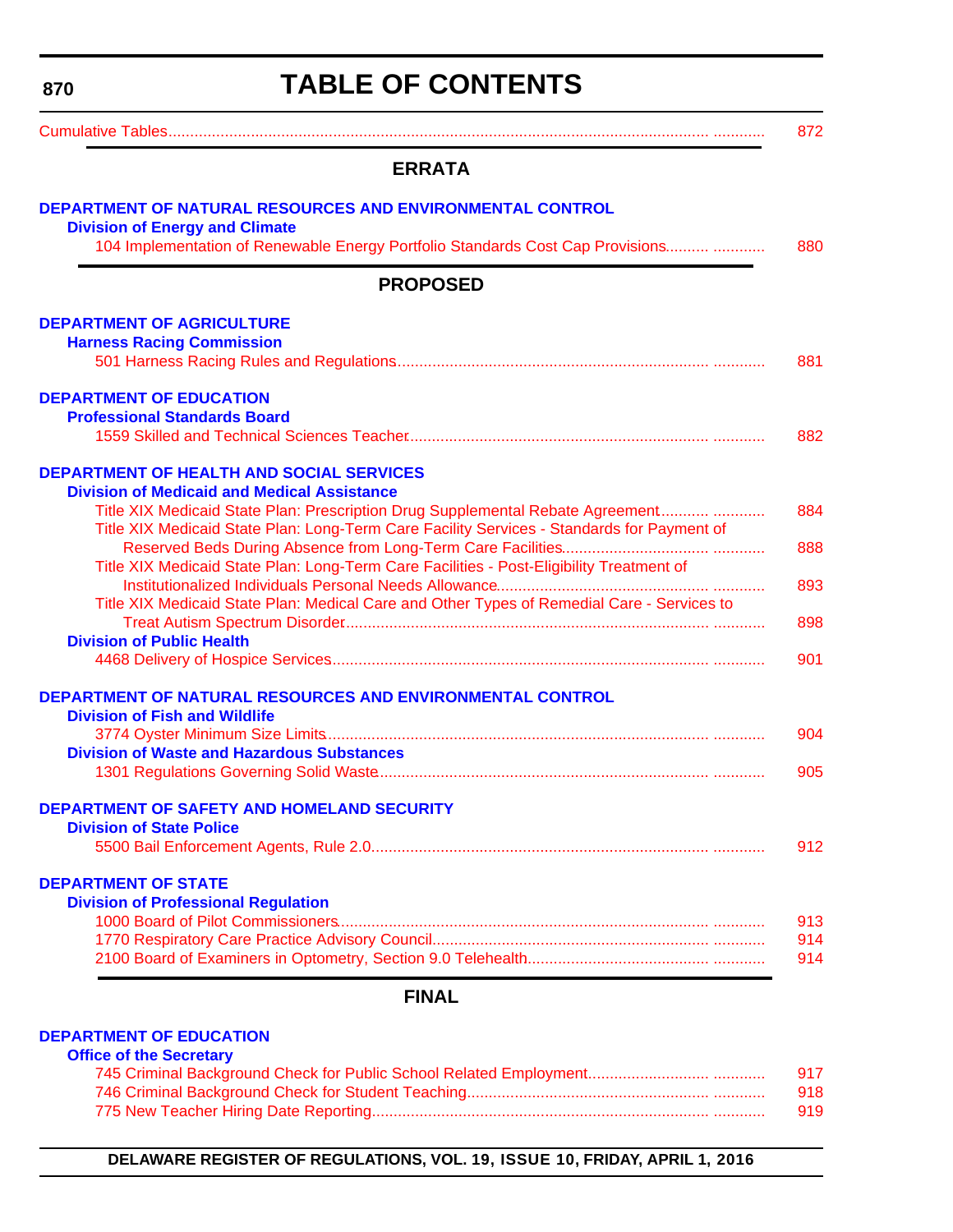# **TABLE OF CONTENTS**

**[Professional Standards Board](http://www.doe.k12.de.us/domain/172)**

|                                                                                                         | 920     |
|---------------------------------------------------------------------------------------------------------|---------|
| <b>DEPARTMENT OF HEALTH AND SOCIAL SERVICES</b>                                                         |         |
| <b>Division of Public Health</b>                                                                        |         |
|                                                                                                         | 922     |
| <b>DEPARTMENT OF INSURANCE</b>                                                                          |         |
| <b>Office of the Commissioner</b>                                                                       |         |
| 1301 Internal Review, Arbitration and Independent Utilization Review of Health Insurance Claims.        | 923     |
| 1313 Arbitration of Health Insurance Disputes Between Carriers and Providers                            | 924     |
| 1315 Arbitration of Health Insurance Disputes Between Individuals and Carriers                          | 925     |
| 1316 Arbitration of Health Insurance Disputes Between Carriers And Non-Network Providers of             | 926     |
| DEPARTMENT OF NATURAL RESOURCES AND ENVIRONMENTAL CONTROL                                               |         |
| <b>Division of Fish and Wildlife</b>                                                                    |         |
|                                                                                                         | 927     |
| <b>Division of Waste and Hazardous Substances</b>                                                       |         |
|                                                                                                         | 930     |
| <b>DEPARTMENT OF STATE</b>                                                                              |         |
| <b>Division of Professional Regulation</b>                                                              |         |
| 3000 Board of Professional Counselors of Mental Health and Chemical Dependency Professionals            | 932     |
|                                                                                                         | 933     |
| <b>DEPARTMENT OF TRANSPORTATION</b>                                                                     |         |
| <b>Division of Motor Vehicles</b>                                                                       |         |
|                                                                                                         | 936     |
|                                                                                                         | 937     |
| <b>Division of Planning and Policy</b>                                                                  |         |
|                                                                                                         | 938     |
| <b>GENERAL NOTICES</b>                                                                                  |         |
| DEPARTMENT OF NATURAL RESOURCES AND ENVIRONMENTAL CONTROL                                               |         |
| <b>Division of Energy and Climate</b>                                                                   |         |
| Director's Determination under 26 Del.C. §354(i) & (j) and 7 DE Admin. Code 104 Implementation          |         |
|                                                                                                         | 940     |
| <b>Division of Parks and Recreation</b>                                                                 |         |
|                                                                                                         | 943     |
| <b>CALENDAR OF EVENTS/HEARING NOTICES</b>                                                               |         |
| Dept. of Agriculture, Harness Racing Commission, Notice of Public Comment Period                        | 944     |
|                                                                                                         | 944     |
| Dept. of Health and Social Services, Div. of Medicaid and Medical Assistance; Div. of Public Health,    |         |
|                                                                                                         | 944-946 |
| Dept. of Natural Resources and Environmental Control, Div. of Fish and Wildlife; Div. of Waste and      |         |
| Hazardous Substances, Notice of Public Comment Periods and Public Hearings                              | 946-947 |
| Dept. of Safety and Homeland Security, Div. of State Police, Notice of Public Comment Period            | 947     |
| Dept. of State, Div. of Prof. Reg., Board of Pilot Commissioners; Resp. Care Practice Advisory Council; |         |
| Board of Examiners in Optometry, Notices of Public Comment Periods and Public Hearings                  | 947-948 |

### **871**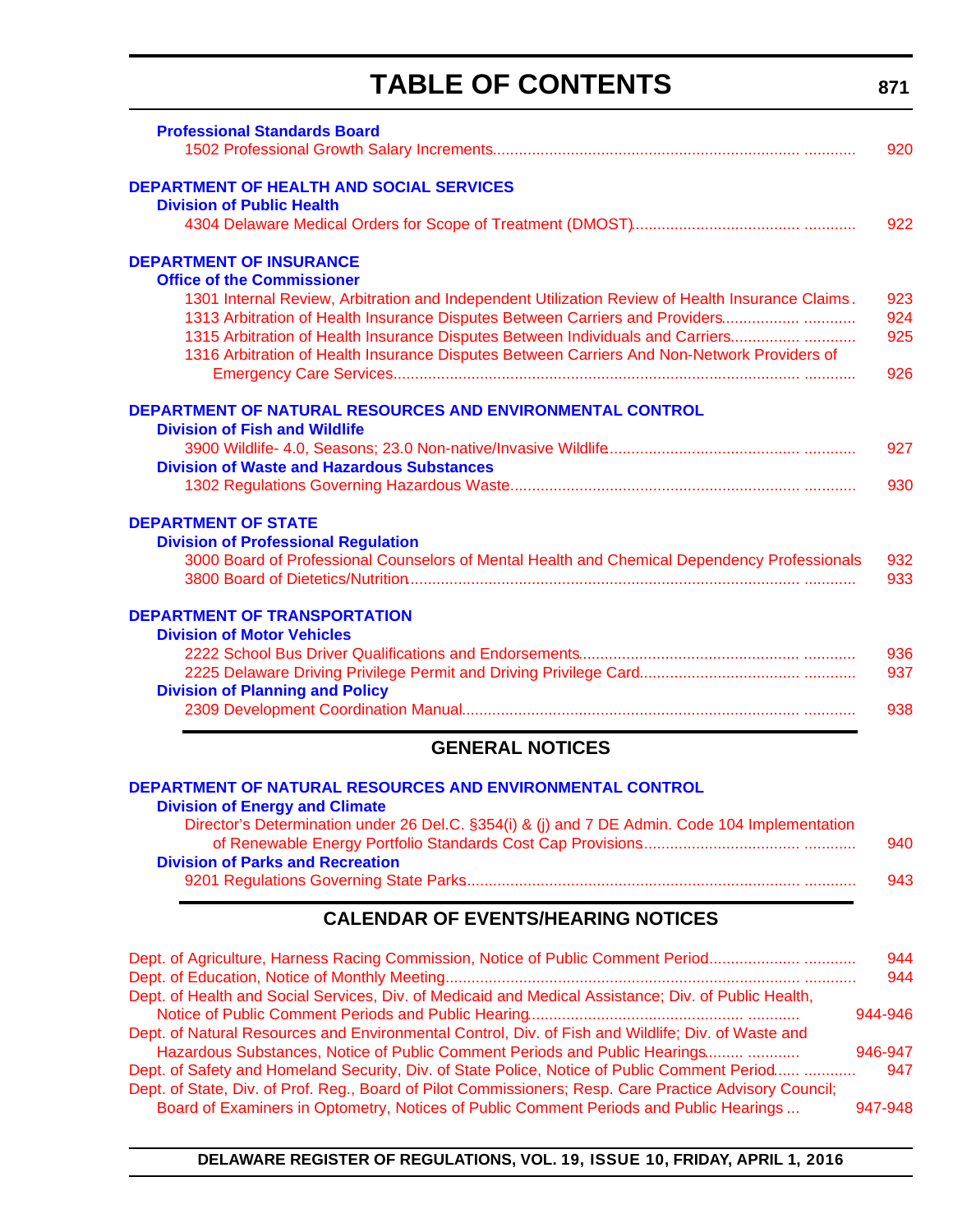## **[CUMULATIVE TABLES](#page-3-0)**

<span id="page-5-0"></span>The table printed below lists the regulations that have been proposed, adopted, amended or repealed in the preceding issues of the current volume of the *Delaware Register of Regulations*.

The regulations are listed alphabetically by the promulgating agency, followed by a citation to that issue of the *Register* in which the regulation was published. Proposed regulations are designated with (Prop.); Final regulations are designated with (Final); Emergency regulations are designated with (Emer.); and regulations that have been repealed are designated with (Rep.).

#### **ADMINISTRATIVE OFFICES OF THE COURTS Child Placement Review Board** 1401 Regulations Governing the Ivyane D.F. Davis Scholarship....................... 19 **DE Reg.** 186 (Final) **DELAWARE RIVER BASIN COMMISSION** Amendments to the Rules of Practice and Procedure to Allow Each Signatory Party and the DRBC to Administer a Single Process for the Review and Adjudication of Projects......................................................................................................... 19 **DE Reg.** 838 (Final) **DELAWARE SOLID WASTE AUTHORITY** 501 Regulations of the Delaware Solid Waste Authority.......................................... 19 **DE Reg.** 226 (Prop.) (Published as final 1/1/16; effective 7/1/16)....................................................... 19 **DE Reg.** 613 (Final) 502 Statewide Solid Waste Management Plan......................................................... 19 **DE Reg.** 231 (Prop.) 19 **DE Reg.** 616 (Final) **DELAWARE STATE FIRE PREVENTION COMMISSION** 701 Administration and Enforcement ...................................................................... 19 **DE Reg.** 96 (Prop.) 19 **DE Reg.** 843 (Final) 702 Fire Protection in Building Construction............................................................ 19 **DE Reg.** 97 (Prop.) 19 **DE Reg.** 843 (Final) 703 Installation, Operation, Maintenance, Testing and Sales of Signaling Systems, Fire Protection Systems and Fire Extinguishers................................................ 19 **DE Reg.** 97 (Prop.) 19 **DE Reg.** 843 (Final) 704 Hazardous Processes and Operations.............................................................. 19 **DE Reg.** 98 (Prop.) 19 **DE Reg.** 843 (Final) 705 General Fire Safety........................................................................................... 19 **DE Reg.** 99 (Prop.) 19 **DE Reg.** 843 (Final) 706 Specific Occupancy Requirements.................................................................... 19 **DE Reg.** 99 (Prop.) 19 **DE Reg.** 843 (Final) **DEPARTMENT OF AGRICULTURE Delaware Agricultural Lands Preservation Foundation** 701 Farmland Preservation Program................................................................. 19 **DE Reg.** 160 (Prop.) 19 **DE Reg.** 482 (Final) **Harness Racing Commission** 501 Harness Racing Rules and Regulations, Section 8.0................................. 19 **DE Reg.** 10 (Prop.) 19 **DE Reg.** 189 (Final) **Standardbred Breeders' Fund** 502 Delaware Standardbred Breeders' Fund Regulations, Section 13.0 - Races.................................................................................................... 19 **DE Reg.** 161 (Prop.) 19 **DE Reg.** 486 (Final) **Thoroughbred Racing Commission** 1001 Thoroughbred Racing Rules and Regulations, Sections 10.0 and 14.0... 19 **DE Reg.** 454 (Prop.) 19 **DE Reg.** 802 (Prop.) Section 15.0: Medication; Testing Procedures............................................ 19 **DE Reg.** 137 (Final) 19 **DE Reg.** 354 (Prop.) Sections 18.0 and 19.0................................................................................ 19 **DE Reg.** 32 (Final)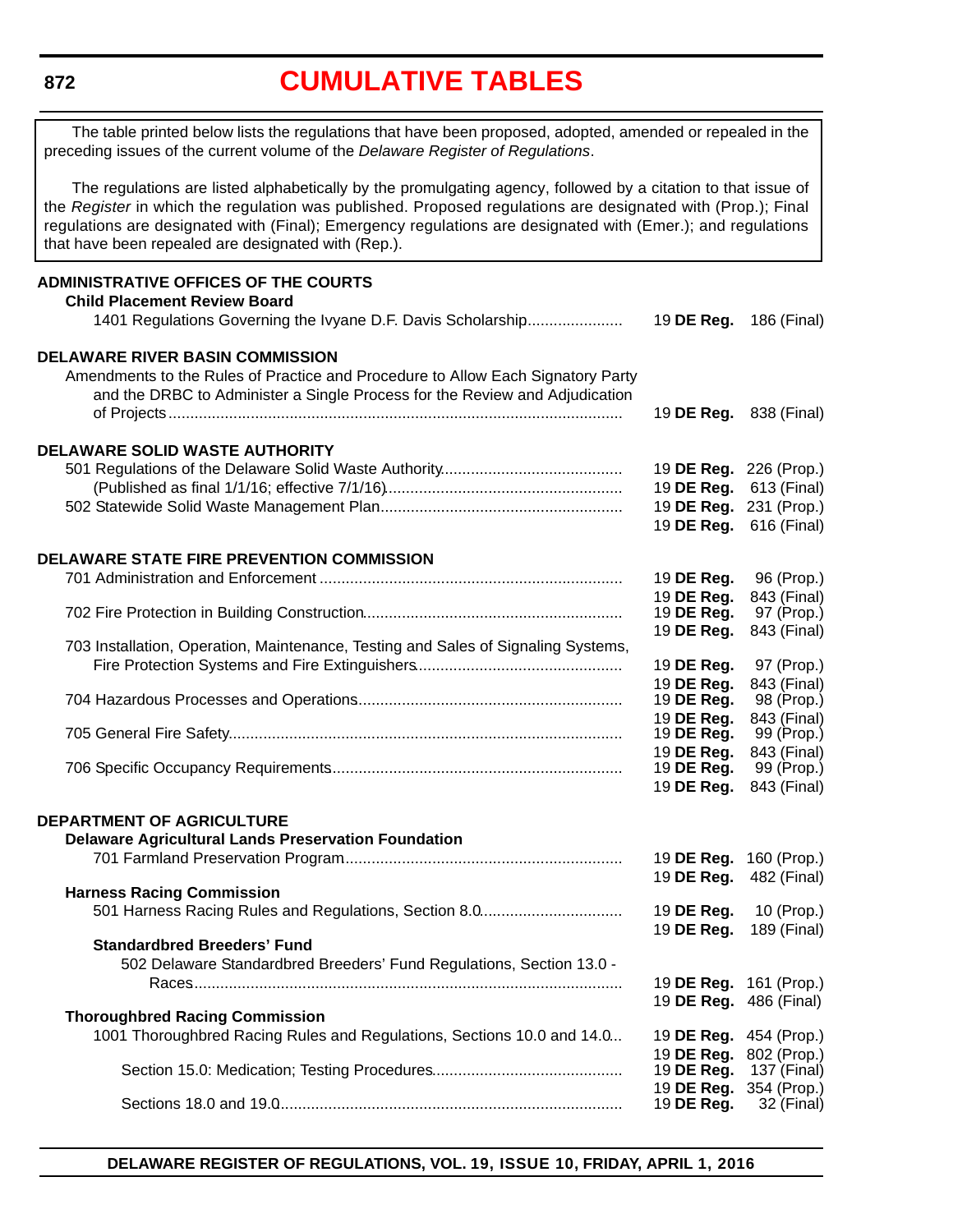| 1002 Delaware Jockeys' Health and Welfare Benefit Board Regulations               | 19 DE Reg.               | 33 (Final)                 |
|-----------------------------------------------------------------------------------|--------------------------|----------------------------|
| <b>DEPARTMENT OF EDUCATION</b>                                                    |                          |                            |
| <b>Office of the Secretary</b>                                                    |                          |                            |
|                                                                                   | 19 DE Reg. 162 (Prop.)   |                            |
|                                                                                   | 19 DE Reg.               | 234 (Prop.)                |
| 106A Teacher Appraisal Process Delaware Performance Appraisal System              |                          |                            |
|                                                                                   | 19 DE Reg.               | 35 (Final)                 |
|                                                                                   | 19 DE Reg.               | 805 (Prop.)                |
| 107A Specialist Appraisal Process Delaware Performance Appraisal System           |                          |                            |
|                                                                                   | 19 DE Reg.               | 38 (Final)                 |
|                                                                                   | 19 DE Reg.               | 807 (Prop.)                |
| 108A Administrator Appraisal Process Delaware Performance Appraisal               |                          |                            |
|                                                                                   | 19 DE Reg.               | 35 (Final)                 |
| 252 Required Educational Records and Transfer and Maintenance of                  |                          |                            |
|                                                                                   | 19 DE Reg.               | 355 (Prop.)                |
|                                                                                   | 19 DE Reg.               | 618 (Final)                |
| 284 Licensure and Certification of Public Education Employees in the              |                          |                            |
| Department of Education, in Adult Education and in Prison Education               |                          |                            |
| Programs Whose Work Responsibilities are Directly Related to                      |                          |                            |
|                                                                                   | 19 DE Reg.               | 163 (Prop.)                |
|                                                                                   | 19 DE Reg.               | 487 (Final)                |
|                                                                                   | 19 DE Reg.               | 358 (Prop.)                |
| 292 Post Secondary Institutions and Degree Granting Institutions of Higher        | 19 DE Reg.               | 620 (Final)                |
|                                                                                   |                          |                            |
|                                                                                   | 19 DE Reg.<br>19 DE Reg. | 809 (Prop.)                |
|                                                                                   |                          | 455 (Prop.)<br>739 (Final) |
| 505 High School Graduation Requirements and Diplomas                              | 19 DE Reg.<br>19 DE Reg. | 100 (Prop.)                |
|                                                                                   | 19 DE Reg.               | 303 (Final)                |
|                                                                                   | 19 DE Reg.               | 102 (Prop.)                |
|                                                                                   | 19 DE Reg.               | 305 (Final)                |
| 616 Uniform Due Process Procedures for Alternative Placement Meetings and         |                          |                            |
|                                                                                   | 19 DE Reg.               | 458 (Prop.)                |
| 621 District and School Emergency Preparedness Policy                             | 19 DE Reg.               | 810 (Prop.)                |
| 745 Criminal Background Check for Public School Related Employment                | 19 DE Reg.               | 699 (Prop.)                |
|                                                                                   | 19 DE Reg.               | 706 (Prop.)                |
| 747 Criminal Background Check for Private School and Youth Camp Related           |                          |                            |
|                                                                                   | 19 DE Reg.               | 710 (Prop.)                |
|                                                                                   | 19 DE Reg.               | 360 (Prop.)                |
|                                                                                   | 19 DE Reg.               | 712 (Prop.)                |
|                                                                                   | 19 DE Reg.               | 43 (Final)                 |
|                                                                                   | 19 DE Reg.               | 234 (Prop.)                |
|                                                                                   | 19 DE Req.               | 490 (Final)                |
|                                                                                   | 19 DE Reg.               | 362 (Prop.)                |
|                                                                                   | 19 DE Reg.               | 622 (Final)                |
|                                                                                   | 19 DE Reg.               | 48 (Final)                 |
| 923 Children With Disabilities Subpart B, General Duties and Eligibility of       |                          |                            |
|                                                                                   | 19 DE Reg.               | 714 (Prop.)                |
| 924 Children With Disabilities Subpart C Local Educational Agency Eligibility     | 19 DE Reg.               | 716 (Prop.)                |
| 925 Children With Disabilities Subpart D, Evaluations, Eligibility Determination, |                          |                            |
|                                                                                   | 19 DE Reg.               | 718 (Prop.)                |
| 926 Children With Disabilities Subpart E Procedural Safeguards for Parents        |                          |                            |
|                                                                                   | 19 DE Reg.               | 721 (Prop.)                |
|                                                                                   | 19 DE Reg.               | 459 (Prop.)                |
|                                                                                   | 19 DE Reg.               | 742 (Final)                |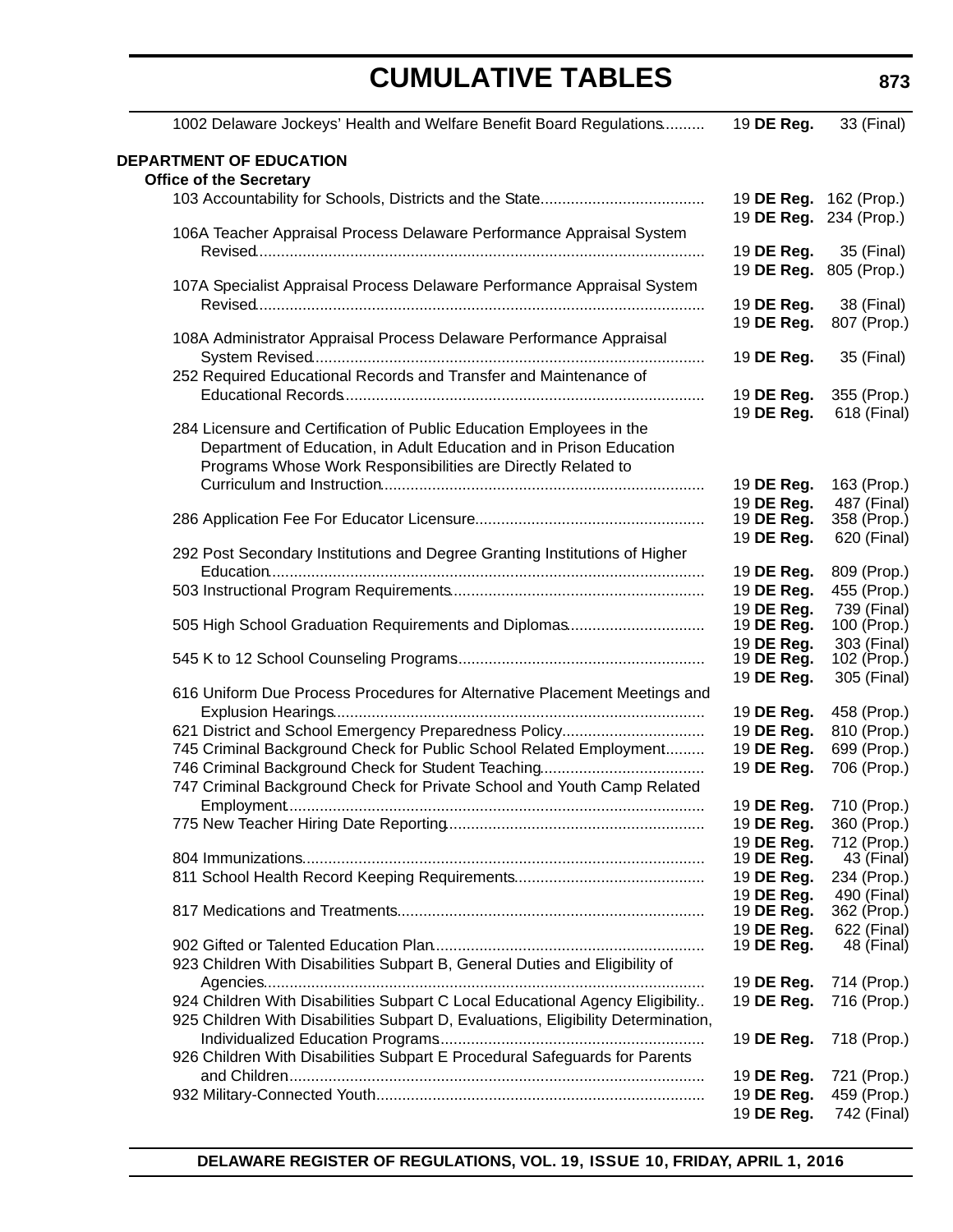# **CUMULATIVE TABLES**

|                                                                                                                | 19 DE Reg. 105 (Prop.)                                         |             |
|----------------------------------------------------------------------------------------------------------------|----------------------------------------------------------------|-------------|
| 1008 DIAA Junior High and Middle School Interscholastic Athletics                                              | 19 DE Reg. 493 (Final)<br>19 <b>DE Reg.</b> 110 (Prop.)        |             |
|                                                                                                                | 19 DE Reg. 461 (Prop.)                                         |             |
|                                                                                                                | 19 <b>DE Reg.</b> 743 (Final)                                  |             |
|                                                                                                                | 19 DE Reg. 111 (Prop.)                                         |             |
|                                                                                                                | 19 DE Reg. 462 (Prop.)<br>19 <b>DE Reg.</b> 745 (Final)        |             |
|                                                                                                                | 19 <b>DE Reg.</b> 51 (Final)                                   |             |
|                                                                                                                | 19 DE Reg. 112 (Prop.)                                         |             |
| <b>Professional Standards Board</b>                                                                            | 19 <b>DE Reg.</b> 307 (Final)                                  |             |
|                                                                                                                | 19 DE Reg. 364 (Prop.)                                         |             |
|                                                                                                                | 19 DE Reg. 549 (Prop.)                                         |             |
|                                                                                                                | 19 DE Reg. 367 (Prop.)                                         |             |
|                                                                                                                | 19 DE Reg. 812 (Prop.)                                         |             |
|                                                                                                                | 19 <b>DE Reg.</b> 495 (Final)<br>19 <b>DE Reg.</b> 496 (Final) |             |
|                                                                                                                | 19 DE Reg. 498 (Final)                                         |             |
|                                                                                                                | 19 DE Reg. 464 (Prop.)                                         |             |
|                                                                                                                | 19 DE Reg. 466 (Prop.)                                         |             |
|                                                                                                                | 19 DE Reg. 237 (Prop.)                                         |             |
|                                                                                                                | 19 DE Reg. 623 (Final)                                         |             |
|                                                                                                                | 19 <b>DE Reg.</b> 12 (Prop.)<br>19 DE Reg.                     | 499 (Final) |
|                                                                                                                | 19 <b>DE Reg.</b> 14 (Prop.)                                   |             |
|                                                                                                                | 19 DE Reg.                                                     | 501 (Final) |
|                                                                                                                | 19 DE Reg.                                                     | 15 (Prop.)  |
|                                                                                                                | 19 DE Reg. 503 (Final)<br>19 DE Reg.                           | 17 (Prop.)  |
|                                                                                                                | 19 DE Reg. 505 (Final)                                         |             |
|                                                                                                                | 19 DE Reg. 241 (Prop.)                                         |             |
|                                                                                                                | 19 DE Reg. 624 (Final)                                         |             |
|                                                                                                                | 19 <b>DE Reg.</b> 554 (Prop.)                                  |             |
|                                                                                                                | 19 <b>DE Reg.</b> 846 (Final)<br>19 DE Reg. 243 (Prop.)        |             |
|                                                                                                                | 19 DE Reg. 626 (Final)                                         |             |
|                                                                                                                |                                                                |             |
| <b>DEPARTMENT OF FINANCE</b>                                                                                   |                                                                |             |
| Office of Unclaimed Property, State Escheator<br>Voluntary Disclosure Agreement and Escheat Examination Manual | 19 DE Reg. 723 (Prop.)                                         |             |
|                                                                                                                |                                                                |             |
| DEPARTMENT OF HEALTH AND SOCIAL SERVICES                                                                       |                                                                |             |
| <b>Division of Long Term Care Residents Protection</b>                                                         |                                                                |             |
|                                                                                                                | 19 DE Reg.                                                     | 52 (Final)  |
| <b>Division of Medicaid and Medical Assistance</b>                                                             |                                                                |             |
|                                                                                                                | 19 DE Reg. 164 (Prop.)                                         |             |
|                                                                                                                | 19 DE Reg. 513 (Final)<br>19 DE Reg. 245 (Prop.)               |             |
|                                                                                                                | 19 DE Reg. 507 (Final)                                         |             |
|                                                                                                                | 19 <b>DE Reg.</b> 253 (Prop.)                                  |             |
|                                                                                                                | 19 <b>DE Reg.</b> 627 (Final)                                  |             |
| Reimbursement Methodology for State Plan Personal Care Services                                                | 19 <b>DE Reg.</b> 258 (Prop.)                                  |             |
| Title XIX Medicaid State Plan, Attachment 3.1-A, Introductory Page 1 (Tele-                                    | 19 <b>DE Reg.</b> 632 (Final)                                  |             |
|                                                                                                                | 19 DE Reg.                                                     | 20 (Prop.)  |
|                                                                                                                | 19 DE Reg. 191 (Final)                                         |             |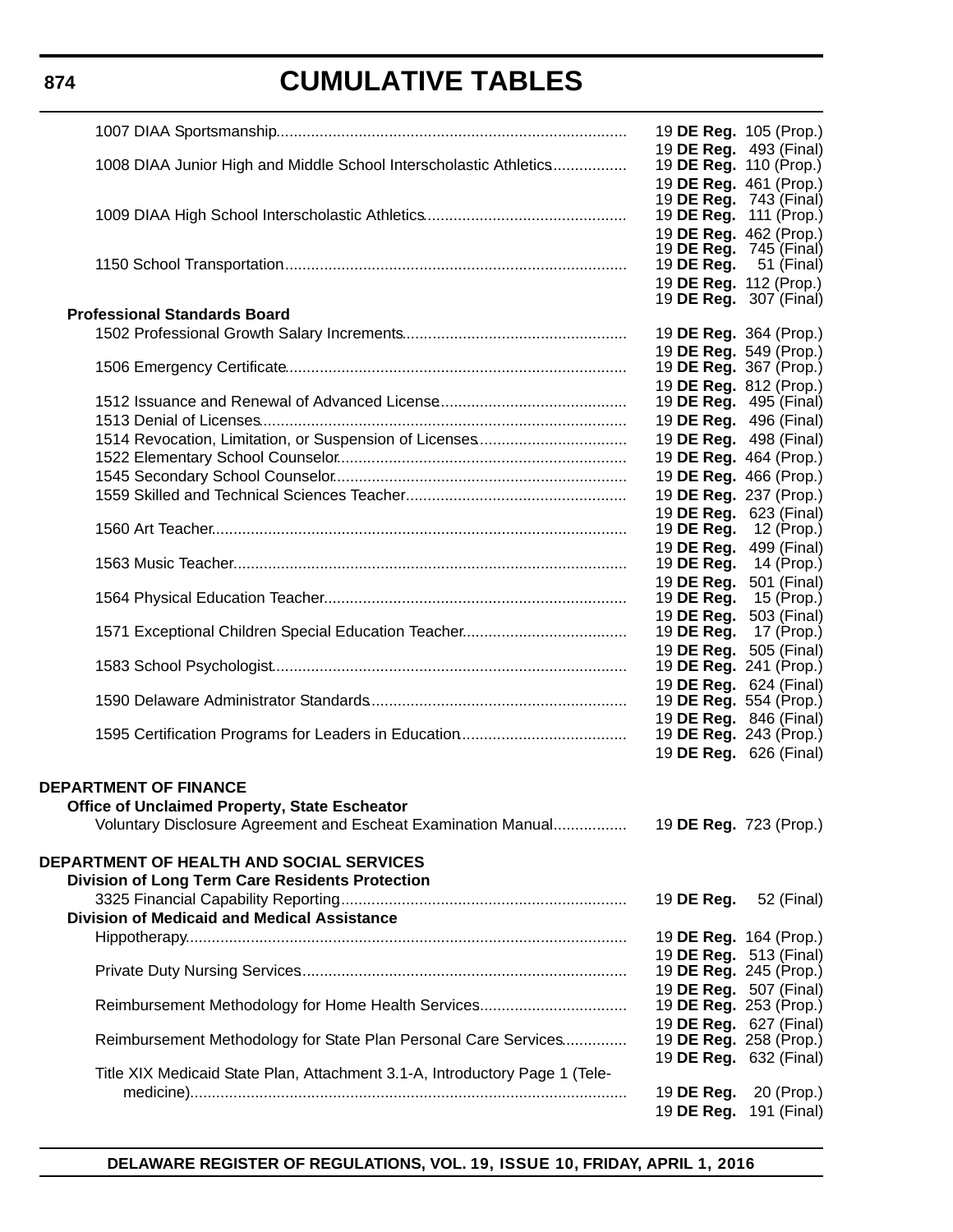| Title XIX Medicaid State Plan - Early and Periodic Screening, Diagnosis and<br>Treatment (EPSDT) Services - Inpatient Psychiatric Hospital Services for   |                                                          |
|-----------------------------------------------------------------------------------------------------------------------------------------------------------|----------------------------------------------------------|
|                                                                                                                                                           | 19 DE Reg. 380 (Prop.)<br>19 DE Reg. 763 (Final)         |
| Title XIX Medicaid State Plan - Early and Periodic Screening, Diagnosis and<br>Treatment (EPSDT) Services - Mental Health Services                        | 19 DE Reg. 373 (Prop.)                                   |
|                                                                                                                                                           | 19 DE Reg. 754 (Final)                                   |
| Title XIX Medicaid State Plan - Early and Periodic Screening, Diagnosis and<br>Treatment (EPSDT) Services - Substance Use Disorder Services               | 19 DE Reg. 377 (Prop.)                                   |
|                                                                                                                                                           | 19 DE Reg. 759 (Final)                                   |
| Title XIX Medicaid State Plan, Multi-State Purchasing Pool Supplemental                                                                                   |                                                          |
| Title XIX Medicaid State Plan - Pharmaceutical Services Reimbursement -                                                                                   | 19 <b>DE Reg.</b> 57 (Final)                             |
|                                                                                                                                                           | 19 DE Reg. 369 (Prop.)                                   |
|                                                                                                                                                           | 19 DE Reg. 748 (Final)<br>19 <b>DE Reg.</b> 800 (Errata) |
| Title XIX Medicaid State Plan, State Plan Rehabilitative Services - Coverage                                                                              |                                                          |
| and Reimbursement for Community Support Services<br><b>Division of Public Health</b>                                                                      | 19 <b>DE Reg.</b> 60 (Final)                             |
| 4304 Medical Orders for Life-Sustaining Treatment or Pre-Hospital Advance                                                                                 | 19 DE Reg. 388 (Prop.)                                   |
|                                                                                                                                                           | 19 DE Reg. 637 (Final)                                   |
|                                                                                                                                                           | 19 DE Reg. 388 (Prop.)                                   |
|                                                                                                                                                           | 19 DE Reg. 847 (Final)<br>19 DE Reg. 391 (Prop.)         |
|                                                                                                                                                           | 19 DE Reg. 641 (Final)                                   |
|                                                                                                                                                           | 19 DE Reg. 849 (Final)                                   |
|                                                                                                                                                           | 19 DE Reg. 169 (Prop.)<br>19 DE Reg. 407 (Final)         |
| 4455 Delaware Regulations Governing a Detailed Plumbing Code                                                                                              | 19 <b>DE Reg.</b> 138 (Final)                            |
|                                                                                                                                                           | 19 <b>DE Reg.</b> 22 (Prop.)                             |
|                                                                                                                                                           | 19 DE Reg. 114 (Prop.)<br>19 <b>DE Reg.</b> 172 (Prop.)  |
|                                                                                                                                                           | 19 <b>DE Reg.</b> 517 (Final)                            |
|                                                                                                                                                           | 19 DE Reg. 115 (Prop.)<br>19 DE Reg. 309 (Final)         |
| 4465 Delaware Radiation Control Regulations, Part D: Standards for Protection<br>Against Radiation; Part J: Notices, Instructions and Reports to Workers; |                                                          |
|                                                                                                                                                           | 19 DE Reg. 140 (Final)                                   |
|                                                                                                                                                           | 19 DE Reg. 392 (Prop.)<br>19 DE Reg. 852 (Final)         |
|                                                                                                                                                           | 19 DE Reg. 91 (Emer.)                                    |
|                                                                                                                                                           | 19 DE Reg. 116 (Prop.)<br>19 <b>DE Reg.</b> 409 (Final)  |
|                                                                                                                                                           |                                                          |
| <b>DEPARTMENT OF INSURANCE</b>                                                                                                                            |                                                          |
| <b>Office of the Commissioner</b><br>504 Continuing Education for Insurance Agents, Brokers, Surplus Lines                                                |                                                          |
|                                                                                                                                                           | 19 DE Reg. 262 (Prop.)                                   |
|                                                                                                                                                           | 19 DE Reg. 525 (Final)                                   |
|                                                                                                                                                           | 19 DE Reg. 561 (Prop.)<br>19 DE Reg. 817 (Prop.)         |
|                                                                                                                                                           | 19 DE Reg. 173 (Prop.)                                   |
| 1208 New Annuity Mortality Table for Use in Determining Reserve Liabilities                                                                               | 19 DE Reg. 414 (Final)                                   |
|                                                                                                                                                           | 19 DE Reg. 263 (Prop.)                                   |
|                                                                                                                                                           | 19 DE Reg. 526 (Final)                                   |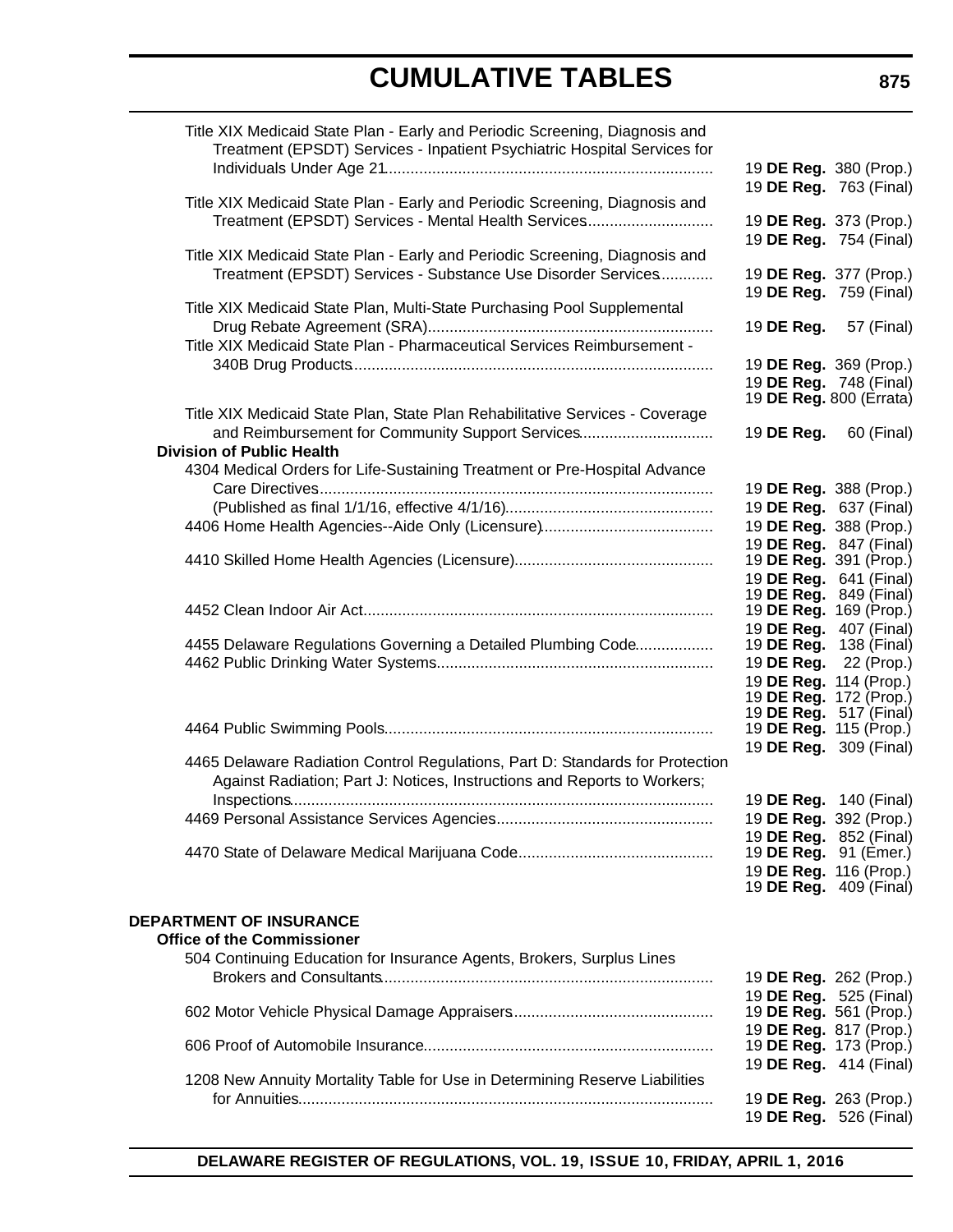# **CUMULATIVE TABLES**

| 1301 Internal Review, Arbitration and Independent Utilization Review of Heath                        |                               |                        |
|------------------------------------------------------------------------------------------------------|-------------------------------|------------------------|
|                                                                                                      | 19 DE Reg. 564 (Prop.)        |                        |
| 1313 Arbitration of Health Insurance Disputes Between Carriers and Providers                         | 19 DE Reg. 564 (Prop.)        |                        |
| 1315 Arbitration of Health Insurance Disputes Between Individuals and Carriers                       | 19 DE Reg. 569 (Prop.)        |                        |
| 1316 Arbitration of Health Insurance Disputes Between Carriers and Non-                              |                               |                        |
|                                                                                                      | 19 DE Reg. 573 (Prop.)        |                        |
| 1409 Insurance Coverage for Telemedicine and Telehealth                                              | 19 DE Reg. 469 (Prop.)        |                        |
|                                                                                                      | 19 DE Reg. 768 (Final)        |                        |
|                                                                                                      | 19 <b>DE Reg.</b> 396 (Prop.) |                        |
|                                                                                                      | 19 DE Reg. 642 (Final)        |                        |
| <b>DEPARTMENT OF JUSTICE</b>                                                                         |                               |                        |
| <b>Fraud and Consumer Protection Division</b>                                                        |                               |                        |
| 104 Privacy Policies For Commercial Online Sites, Services, and Applications  19 DE Reg. 578 (Prop.) |                               |                        |
|                                                                                                      |                               |                        |
| <b>DEPARTMENT OF LABOR</b>                                                                           |                               |                        |
| <b>Division of Industrial Affairs</b>                                                                |                               |                        |
|                                                                                                      | 19 DE Reg. 194 (Final)        |                        |
|                                                                                                      | 19 DE Reg. 415 (Final)        |                        |
| <b>Office of Workers' Compensation</b>                                                               |                               |                        |
|                                                                                                      | 19 DE Reg. 175 (Prop.)        |                        |
|                                                                                                      | 19 DE Reg. 416 (Final)        |                        |
| <b>Division of Unemployment Insurance</b>                                                            |                               |                        |
|                                                                                                      | 19 <b>DE Reg.</b> 64 (Final)  |                        |
|                                                                                                      | 19 DE Reg. 820 (Prop.)        |                        |
|                                                                                                      |                               |                        |
| DEPARTMENT OF NATURAL RESOURCES AND ENVIRONMENTAL CONTROL                                            |                               |                        |
| <b>Division of Air Quality</b>                                                                       |                               |                        |
|                                                                                                      | 19 DE Reg. 199 (Final)        |                        |
| 1138 Emission Standards for Hazardous Air Pollutants for Source Categories.                          | 19 DE Reg.                    | 23 (Prop.)             |
|                                                                                                      | 19 DE Reg. 311 (Final)        |                        |
| 1141 Limiting Emissions of Volatile Organic Compounds from Consumer and                              |                               |                        |
|                                                                                                      | 19 DE Reg. 25 (Prop.)         |                        |
| <b>Division of Energy and Climate</b>                                                                | 19 DE Reg. 770 (Final)        |                        |
| 102 Implementation of Renewable Energy Portfolio Standards Cost Cap                                  |                               |                        |
|                                                                                                      |                               | 19 DE Reg. 270 (Prop.) |
|                                                                                                      | 19 DE Reg. 397 (Prop.)        |                        |
|                                                                                                      | 19 <b>DE Reg.</b> 643 (Final) |                        |
| <b>Division of Fish and Wildlife</b>                                                                 |                               |                        |
| 3507 Black Sea Bass Size Limit; Trip Limits, Seasons; Quotas                                         | 19 DE Reg. 92 (Emer.)         |                        |
|                                                                                                      | 19 DE Reg. 121 (Prop.)        |                        |
|                                                                                                      | 19 <b>DE Reg.</b> 313 (Final) |                        |
|                                                                                                      | 19 DE Reg. 401 (Prop.)        |                        |
|                                                                                                      | 19 DE Reg. 649 (Final)        |                        |
| 3712 Commercial Conch Dredge Licenses [Commercial Conch Season]                                      | 19 <b>DE Reg.</b> 315 (Final) |                        |
| 3900 Wildlife: Section 4.0 Seasons; Section 23.0 Non-native/Invasive Wildlife                        | 19 DE Reg. 315 (Final)        |                        |
|                                                                                                      | 19 DE Reg. 176 (Prop.)        |                        |
| <b>Division of Parks and Recreation</b>                                                              | 19 DE Reg. 583 (Prop.)        |                        |
|                                                                                                      | 19 DE Reg. 471 (Prop.)        |                        |
|                                                                                                      | 19 <b>DE Reg.</b> 854 (Final) |                        |
| <b>Division of Waste and Hazardous Substances</b>                                                    |                               |                        |
|                                                                                                      | 19 <b>DE Reg.</b> 422 (Final) |                        |
|                                                                                                      | 19 <b>DE Reg.</b> 418 (Final) |                        |
|                                                                                                      | 19 DE Reg. 181 (Prop.)        |                        |
|                                                                                                      |                               |                        |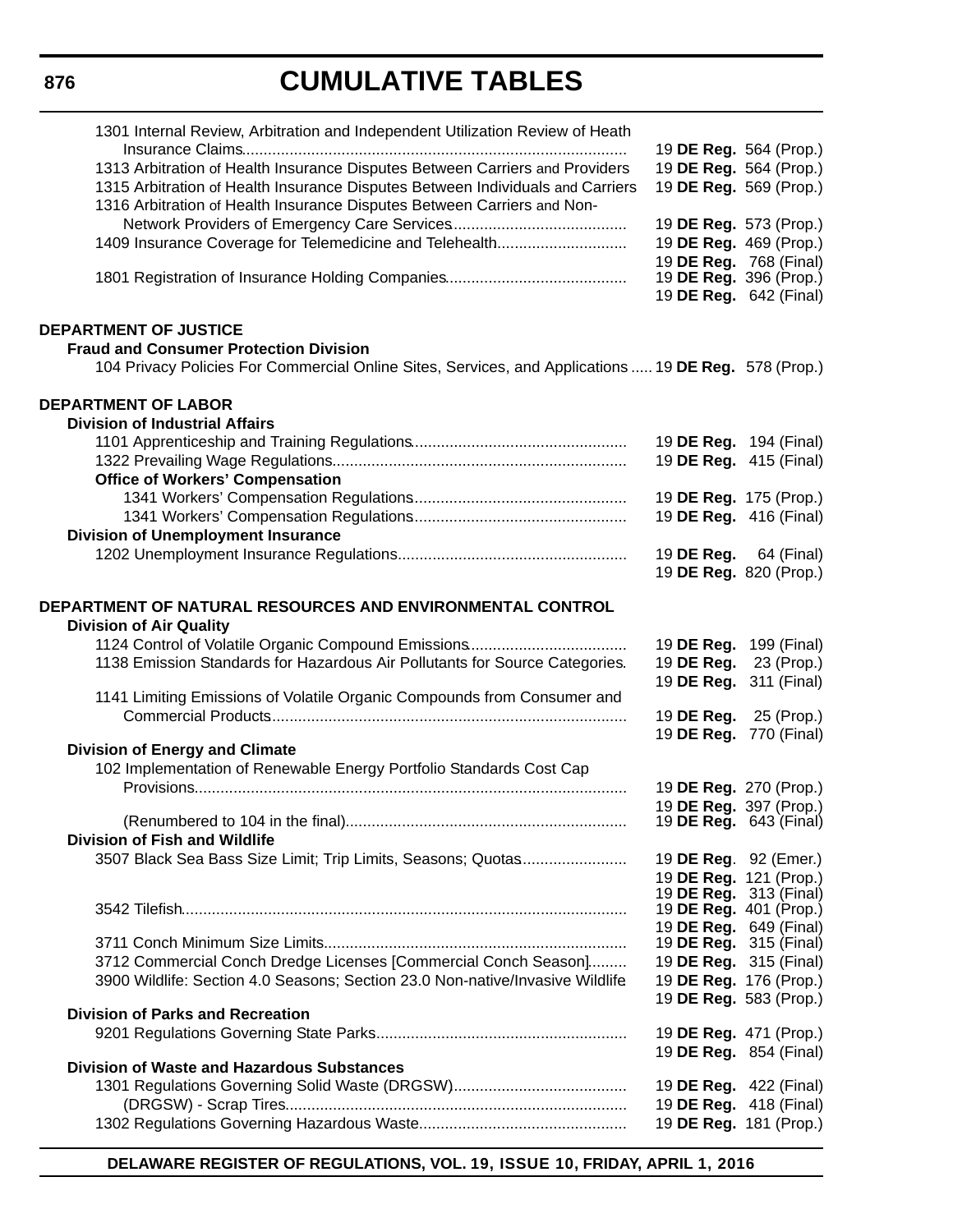|                                                                                                                        | 19 DE Reg. 584 (Prop.)<br>19 DE Reg. 402 (Prop.) |             |
|------------------------------------------------------------------------------------------------------------------------|--------------------------------------------------|-------------|
| 1375 Regulations Governing Hazardous Substance Cleanup                                                                 | 19 DE Reg. 773 (Final)<br>19 DE Reg.             | 65 (Final)  |
| <b>Division of Watershed Stewardship</b>                                                                               |                                                  |             |
| 5102 Regulation Governing Beach Protection and the Use of Beaches                                                      | 19 DE Reg. 472 (Prop.)<br>19 DE Reg. 274 (Prop.) |             |
| <b>Division of Water</b><br>7301 Regulations Governing the Construction and Use of Wells                               | 19 DE Reg. 587 (Prop.)                           |             |
| DEPARTMENT OF SAFETY AND HOMELAND SECURITY                                                                             |                                                  |             |
| <b>Division of State Police</b>                                                                                        |                                                  |             |
| 1300 Board of Examiners of Private Investigators & Private Security Agencies                                           | 19 DE Reg. 202 (Final)                           |             |
| 2400 Board of Examiners of Constables, Rules 3.0 and 5.0                                                               | 19 DE Reg. 425 (Final)                           |             |
|                                                                                                                        | 19 DE Reg. 404 (Prop.)                           |             |
| (Rule 9.0 published as final 1/1/16, effective 2/11/16)                                                                | 19 DE Reg. 652 (Final)<br>19 DE Reg. 426 (Final) |             |
|                                                                                                                        | 19 DE Reg. 318 (Final)                           |             |
| Office of the Alcoholic Beverage Control Commissioner                                                                  |                                                  |             |
| 202 (Formerly Rule 19) A Rule Defining the Words Hotel, Motel, Restaurant                                              |                                                  |             |
|                                                                                                                        | 19 DE Reg. 858 (Final)                           |             |
|                                                                                                                        | 19 DE Reg. 406 (Prop.)                           |             |
|                                                                                                                        | 19 DE Reg. 775 (Final)                           |             |
| DEPARTMENT OF SERVICES FOR CHILDREN, YOUTH AND THEIR FAMILIES                                                          |                                                  |             |
| <b>Division of Family Services</b>                                                                                     |                                                  |             |
| 101 Rules for Early Care and Education and School-Age Centers<br>Division of Prevention and Behavioral Health Services | 19 DE Reg.                                       | 6 (Emer.)   |
|                                                                                                                        | 19 DE Reg. 473 (Prop.)                           |             |
|                                                                                                                        | 19 DE Reg. 778 (Final)                           |             |
| <b>Office of Child Care Licensing</b><br>301 Criminal History Record Checks for Child Care Persons                     | 19 DE Reg. 821 (Prop.)                           |             |
| 302 Child Protection Registry Checks for Child Care, Health Care, and Public                                           |                                                  |             |
|                                                                                                                        | 19 DE Reg. 822 (Prop.)                           |             |
| <b>DEPARTMENT OF STATE</b>                                                                                             |                                                  |             |
| <b>Division of Professional Regulation</b>                                                                             |                                                  |             |
| 100 Board of Accountancy                                                                                               | 19 DE Reg. 68 (Final)                            |             |
|                                                                                                                        | 19 DE Reg. 658 (Final)                           |             |
|                                                                                                                        | 19 DE Reg. 124 (Prop.)<br>19 DE Reg. 275 (Prop.) |             |
|                                                                                                                        | 19 <b>DE Reg.</b> 659 (Final)                    |             |
|                                                                                                                        | 19 <b>DE Reg.</b> 427 (Final)                    |             |
|                                                                                                                        | 19 DE Reg. 724 (Prop.)                           |             |
|                                                                                                                        | 19 DE Reg. 431 (Final)                           |             |
|                                                                                                                        | 19 DE Reg. 141 (Final)                           |             |
|                                                                                                                        | 19 DE Reg.                                       | 69 (Final)  |
|                                                                                                                        | 19 DE Reg. 184 (Prop.)                           |             |
|                                                                                                                        | 19 DE Reg. 780 (Final)<br>19 DE Reg. 725 (Prop.) |             |
|                                                                                                                        | 19 DE Reg. 125 (Prop.)                           |             |
|                                                                                                                        | 19 DE Reg. 432 (Final)                           |             |
|                                                                                                                        | 19 DE Reg. 276 (Prop.)                           |             |
|                                                                                                                        | 19 DE Reg.                                       | 26 (Prop.)  |
|                                                                                                                        | 19 DE Reg.                                       | 204 (Final) |
|                                                                                                                        | 19 DE Reg.                                       | 26 (Prop.)  |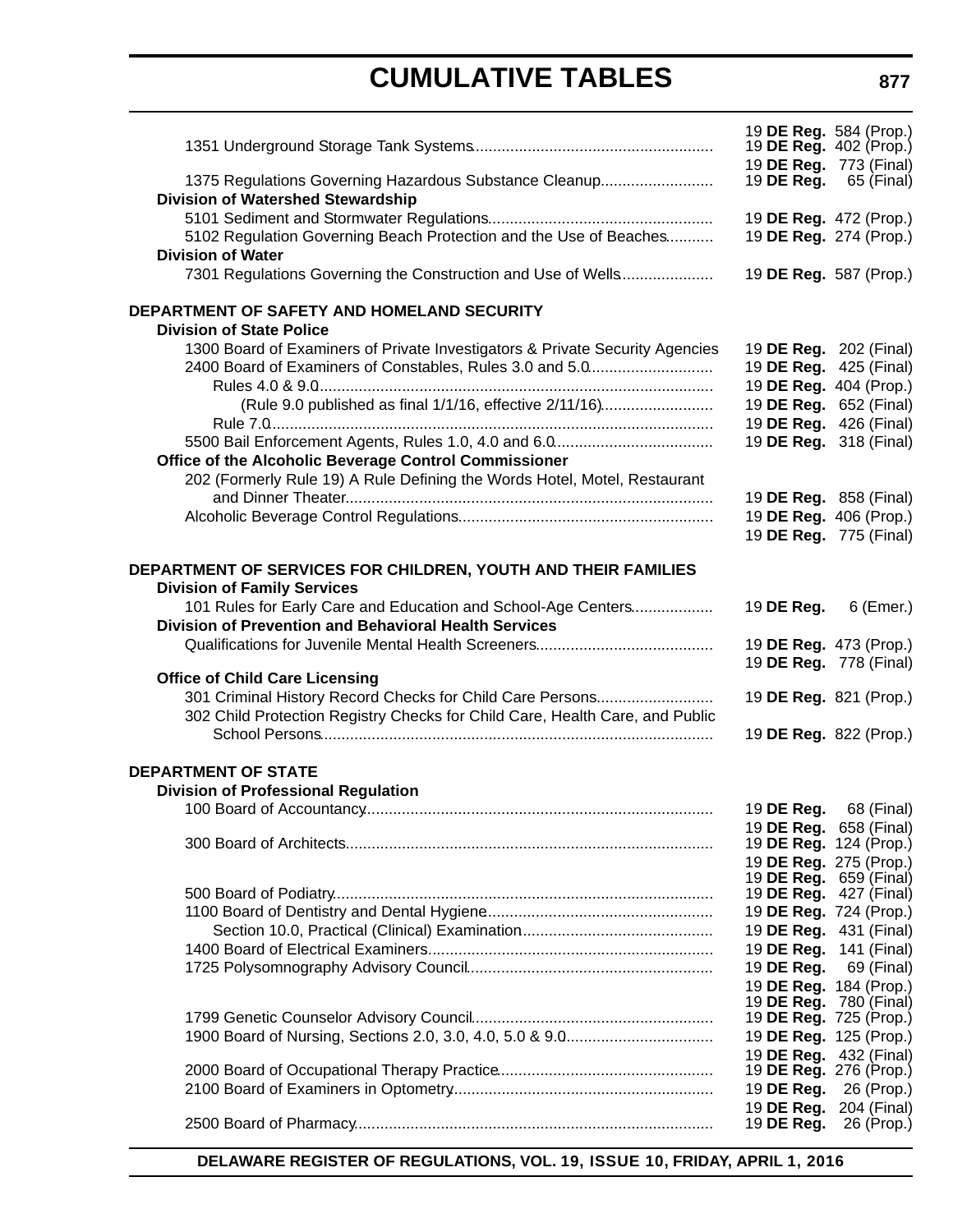|                                                                                   | 19 DE Reg. 125 (Prop.)                           |            |
|-----------------------------------------------------------------------------------|--------------------------------------------------|------------|
|                                                                                   | 19 DE Reg. 660 (Final)                           |            |
|                                                                                   | 19 <b>DE Reg.</b> 282 (Prop.)                    |            |
|                                                                                   | 19 DE Reg. 661 (Final)                           |            |
|                                                                                   | 19 DE Reg. 860 (Final)                           |            |
| 2700 Board of Registration for Professional Land Surveyors                        | 19 DE Reg. 142 (Final)<br>19 DE Reg. 589 (Prop.) |            |
|                                                                                   | 19 <b>DE Reg.</b> 727 (Prop.)                    |            |
|                                                                                   | 19 <b>DE Reg.</b> 70 (Final)                     |            |
|                                                                                   | 19 DE Reg. 592 (Prop.)                           |            |
| 3000 Board of Professional Counselors of Mental Health and Chemical               |                                                  |            |
|                                                                                   | 19 DE Reg. 283 (Prop.)                           |            |
|                                                                                   | 19 DE Reg. 592 (Prop.)                           |            |
|                                                                                   | 19 <b>DE Reg.</b> 663 (Final)                    |            |
|                                                                                   | 19 <b>DE Reg.</b> 827 (Prop.)                    |            |
|                                                                                   | 19 DE Reg. 319 (Final)<br>19 DE Reg. 827 (Prop.) |            |
| 3700 Board of Speech/Language Pathologists, Audiologists and Hearing Aid          |                                                  |            |
|                                                                                   | 19 DE Reg. 284 (Prop.)                           |            |
|                                                                                   | 19 DE Reg. 27 (Prop.)                            |            |
| 4100 Board of Home Inspectors, Sections 4.0, 9.0 and 10.0                         | 19 DE Reg. 184 (Prop.)                           |            |
|                                                                                   | 19 DE Reg. 664 (Final)                           |            |
| 5200 Board of Examiners of Nursing Home Administrators, Section 5.0,              |                                                  |            |
|                                                                                   | 19 DE Reg. 479 (Prop.)                           |            |
|                                                                                   | 19 DE Reg. 27 (Prop.)                            |            |
|                                                                                   | 19 DE Reg. 834 (Prop.)                           |            |
| <b>Public Service Commission</b>                                                  |                                                  |            |
|                                                                                   | 19 DE Reg. 434 (Final)                           |            |
| 3001 Rules for Certification and Regulation of Electric Suppliers (Docket No. 49) | 19 DE Reg. 595 (Prop.)                           |            |
|                                                                                   | 19 DE Reg. 126 (Prop.)                           |            |
| 4002 Regulations Governing Payphone Service Providers in Delaware                 |                                                  |            |
|                                                                                   | 19 DE Reg.                                       | 71 (Final) |
| DEPARTMENT OF TRANSPORTATION                                                      |                                                  |            |
| <b>Division of Maintenance and Operations</b>                                     |                                                  |            |
| <b>Division of Motor Vehicles</b>                                                 | 19 DE Reg. 728 (Prop.)                           |            |
| 2222 School Bus Driver Qualifications and Endorsements                            | 19 DE Reg. 597 (Prop.)                           |            |
| 2225 Delaware Driving Privilege Permit and Driving Privilege Card                 | 19 DE Reg. 603 (Prop.)                           |            |
| 2261 Changing of License Plate Numbers and Establishing a Fee for Such            |                                                  |            |
|                                                                                   | 19 <b>DE Reg.</b> 527 (Final)                    |            |
|                                                                                   | 19 DE Reg. 836 (Prop.)                           |            |
|                                                                                   | 19 DE Reg. 731 (Prop.)                           |            |
| <b>Division of Planning and Policy</b>                                            |                                                  |            |
|                                                                                   | 19 DE Reg.                                       | 73 (Final) |
|                                                                                   | 19 DE Reg. 322 (Final)                           |            |
|                                                                                   | 19 <b>DE Reg.</b> 737 (Prop.)                    |            |
| <b>Division of Transportation Solutions</b>                                       |                                                  |            |
|                                                                                   | 19 DE Reg. 612 (Prop.)                           |            |
| 2402 Delaware Manual in Uniform Traffic Control Devices                           | 19 DE Reg.                                       | 76 (Final) |
| 2405 Oversize/Overweight Hauling Permit Policy and Procedures Manual              | 19 DE Reg. 134 (Prop.)                           |            |
| <b>Office of the Secretary</b>                                                    | 19 <b>DE Reg.</b> 324 (Final)                    |            |
|                                                                                   |                                                  |            |
|                                                                                   | 19 DE Reg. 480 (Prop.)                           |            |

### **EXECUTIVE DEPARTMENT**

**Office of Management and Budget**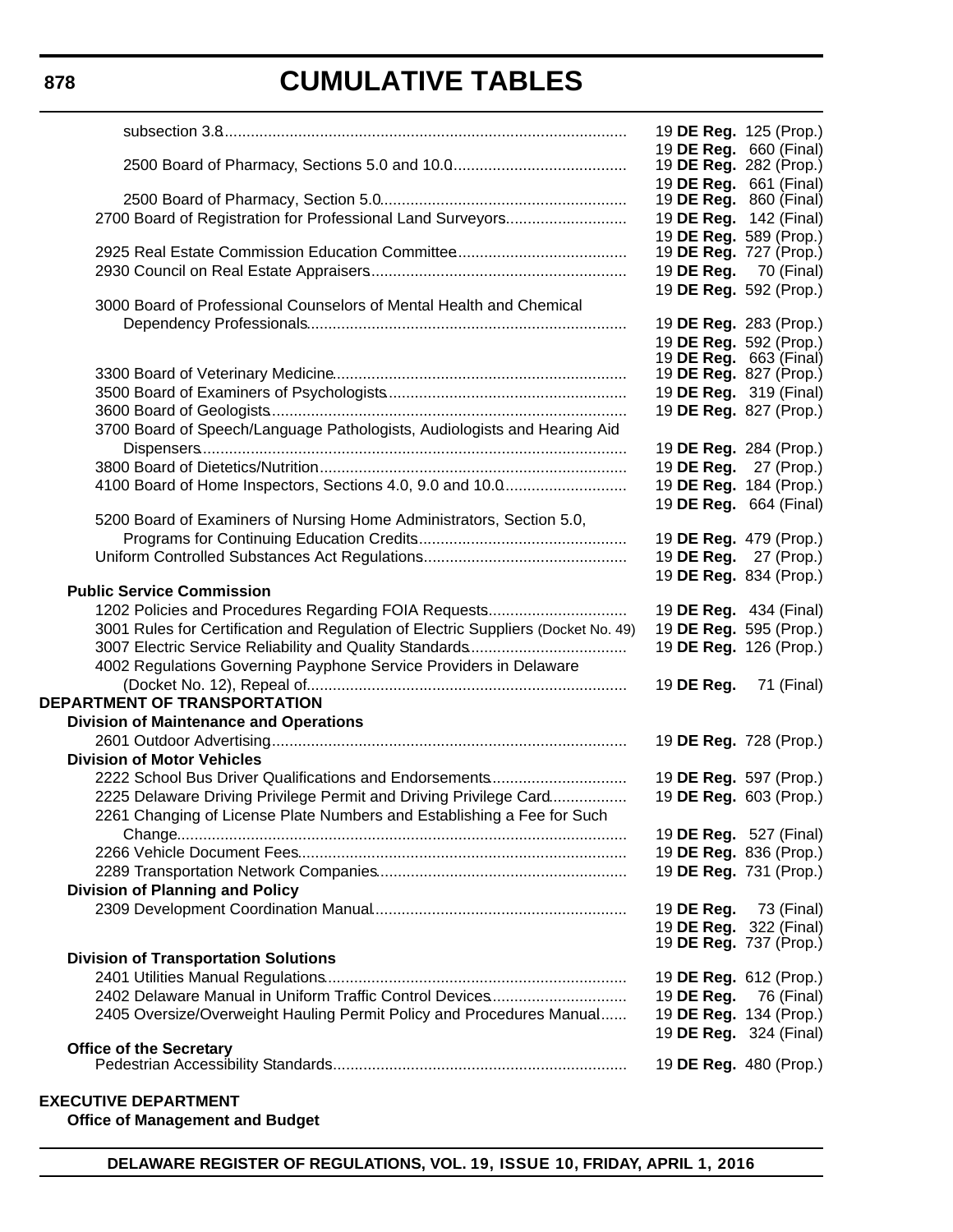| Guidelines for Agency Regulatory Statements Required under the Regulatory | 19 DE Reg. 289 (Prop.)       |  |
|---------------------------------------------------------------------------|------------------------------|--|
|                                                                           | 19 DE Reg. 528 (Final)       |  |
| <b>Division of Facilities Management</b>                                  |                              |  |
| 4104 Regulations for the Drug Testing of Contractor and Subcontractor     |                              |  |
| Employees Working on Large Public Works Projects                          | 19 DE Reg. 207 (Final)       |  |
| <b>Statewide Benefits Office</b>                                          |                              |  |
| 2007 Disability Insurance Program Rules and Regulations                   | 19 <b>DE Reg.</b> 78 (Final) |  |
|                                                                           |                              |  |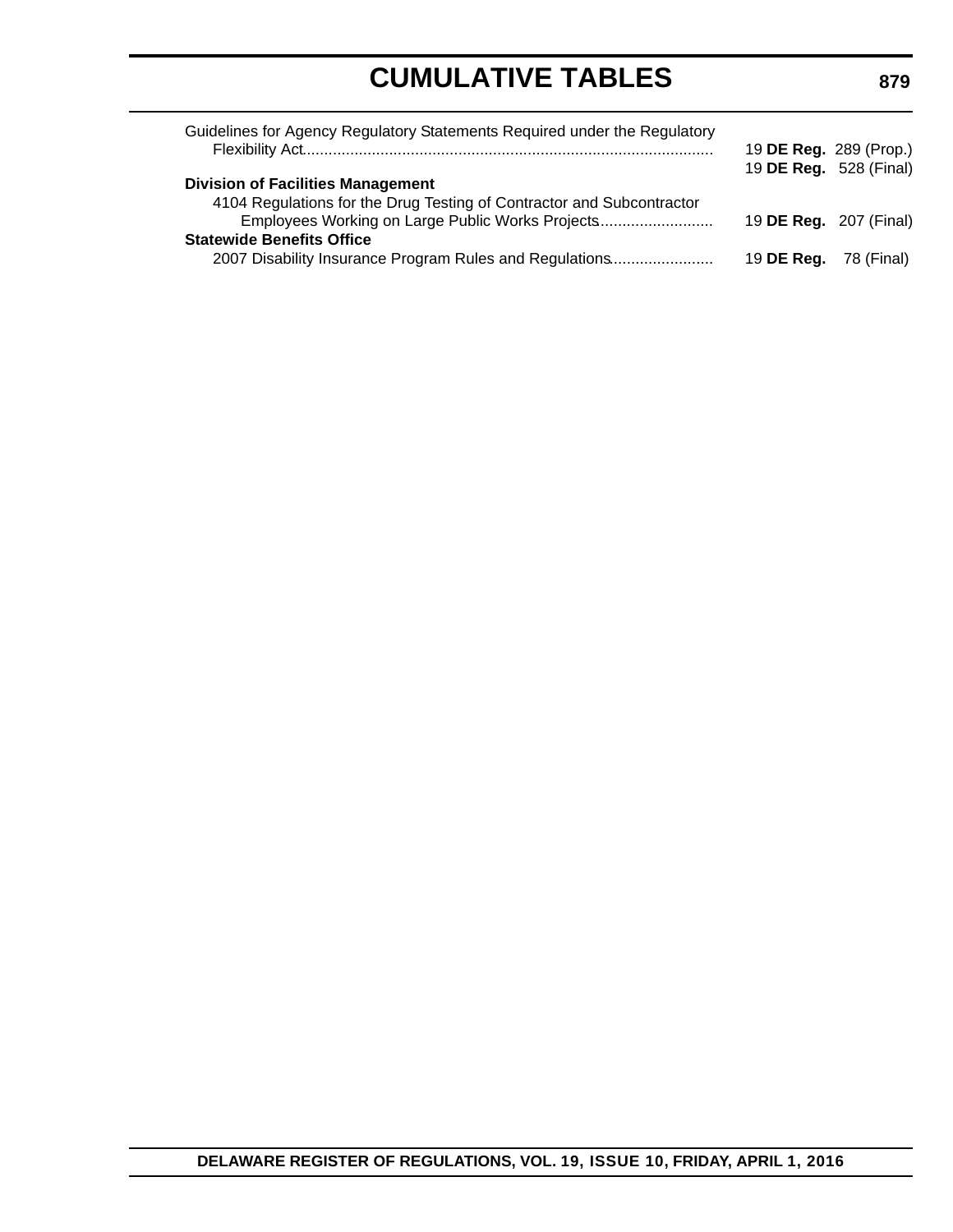# **ERRATA**

### **[DEPARTMENT OF NATURAL RESOURCES AND ENVIRONMENTAL](http://www.dnrec.delaware.gov/energy/Pages/portal.aspx)  CONTROL**

**DIVISION OF ENERGY AND CLIMATE**

Statutory Authority: 26 Delaware Code, Section 354(i) and (j) (26 **Del.C.** §354(i) & (j)) 7 **DE Admin. Code** 104

**[104 Implementation of Renewable Energy Portfolio Standards Cost Cap Provisions](#page-3-0)**

#### **Amendment to Secretary's Order No.: 2015-EC-0047**

\***Please Note:** The Secretary's Order that approved *104 Implementation of Renewable Energy Portfolio Standards Cost Cap Provisions*, published in the January 2016 issue of the Delaware *Register of Regulations* (19 DE Reg. 643), contained a typographical error. The Department's statutory authority for promulgating the regulation was incorrectly cited as 7 **Del.C.** §§6006, 6010. The paragraph containing the error is reprinted below with the citation corrected. The correct statutory authority for the regulation is 29 **Del.C.** §8003. The final regulation was also published in the January 2016 issue of the Delaware *Register of Regulations* (19 DE Reg. 646). The effective date of the final regulations remains the same.

#### **Secretary's Order No.: 2015-EC-0047**

#### **104 Implementation of Renewable Energy Portfolio Standards Cost Cap Provisions**

#### **Date of Issuance: December 15, 2015 Effective Date of the Amendment: January 11, 2016**

Under the authority vested in the Secretary of the Department of Natural Resources and Environmental Control ("Department" or "DNREC") pursuant to 7 **Del.C.** §§6006, 6010 29 **Del.C.** §8003, the following findings of fact based on the record, reasons and conclusions are entered as an Order of the Secretary in the above-referenced regulatory proceeding.

David S. Small, Secretary Date: March 24, 2016.

**DELAWARE REGISTER OF REGULATIONS, VOL. 19, ISSUE 10, FRIDAY, APRIL 1, 2016**

<span id="page-13-0"></span>**880**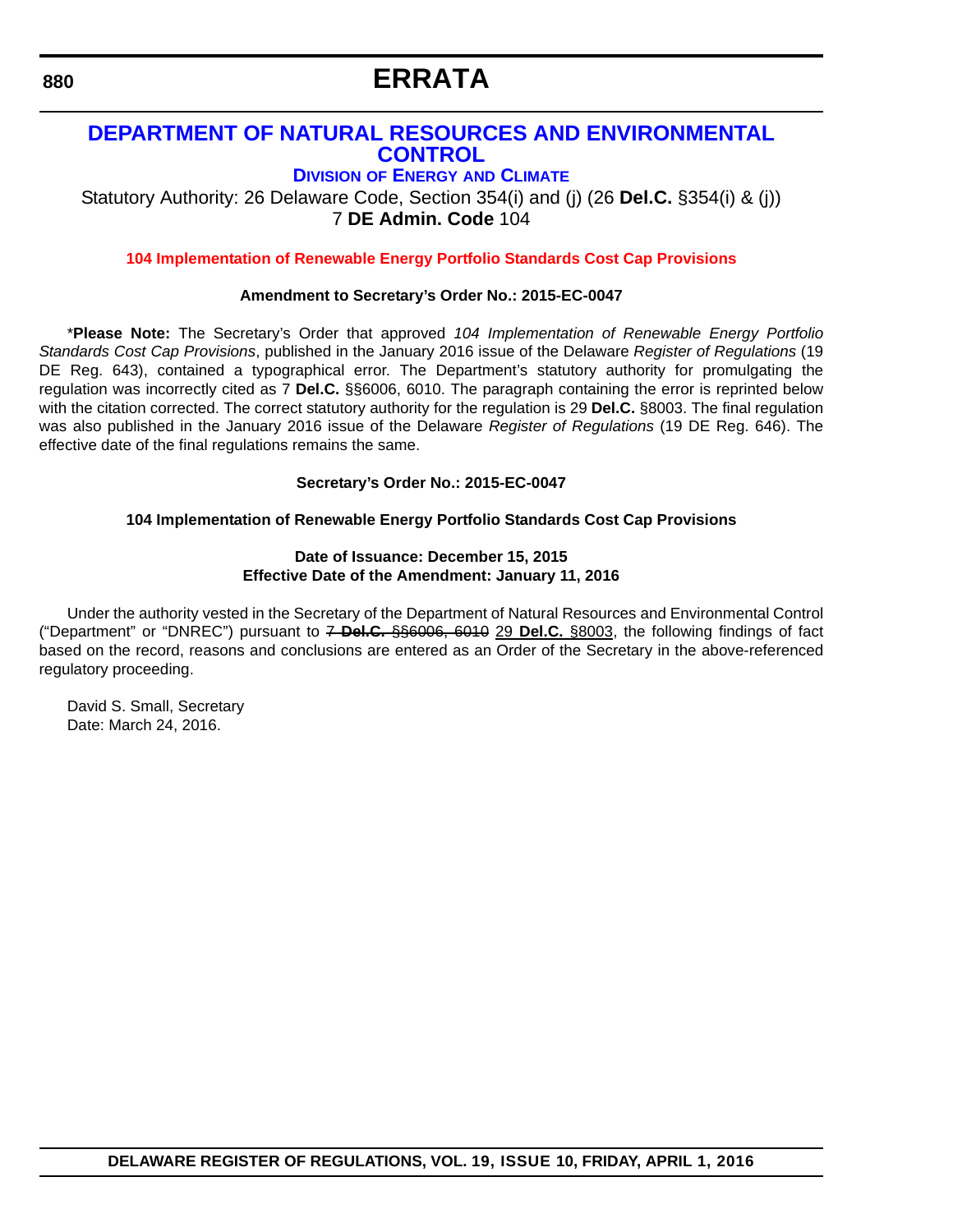### **Symbol Key**

<span id="page-14-0"></span>Arial type indicates the text existing prior to the regulation being promulgated. Underlined text indicates new text. Language which is stricken through indicates text being deleted.

#### **Proposed Regulations**

Under 29 **Del.C.** §10115 whenever an agency proposes to formulate, adopt, amend or repeal a regulation, it shall file notice and full text of such proposals, together with copies of the existing regulation being adopted, amended or repealed, with the Registrar for publication in the *Register of Regulations* pursuant to §1134 of this title. The notice shall describe the nature of the proceedings including a brief synopsis of the subject, substance, issues, possible terms of the agency action, a reference to the legal authority of the agency to act, and reference to any other regulations that may be impacted or affected by the proposal, and shall state the manner in which persons may present their views; if in writing, of the place to which and the final date by which such views may be submitted; or if at a public hearing, the date, time and place of the hearing. If a public hearing is to be held, such public hearing shall not be scheduled less than 20 days following publication of notice of the proposal in the *Register of Regulations*. If a public hearing will be held on the proposal, notice of the time, date, place and a summary of the nature of the proposal shall also be published in at least 2 Delaware newspapers of general circulation. The notice shall also be mailed to all persons who have made timely written requests of the agency for advance notice of its regulation-making proceedings.

### **[DEPARTMENT OF AGRICULTURE](http://dda.delaware.gov/) [HARNESS RACING COMMISSION](http://dda.delaware.gov/harness/index.shtml)**

Statutory Authority: 3 Delaware Code, Section 10005 (3 **Del.C.** §10005) 3 **DE Admin. Code** 501

#### **PUBLIC NOTICE**

#### **[501 Harness Racing Rules and Regulations](#page-3-0)**

The Delaware Harness Racing Commission (DHRC) pursuant to 3 **Del.C.** §10005, proposes to amend its rules and regulations*.* The proposed regulation changes address needed amendments to the Qualifying Days Rule, reference 7.1.3.3.2 and 7.1.3.3.3.

On March 3, 2016, the DHRC Rules Committee approved rule amendments related to qualifying days and voted to send the proposed rule change to the full Commission for review. After discussion and public input, the DHRC voted to approve this rule amendment on March 10, 2016 at its regular, monthly meeting. Subsequent to a 30-day comment period from April 1 to May 9, 2016 and noticed in the *Register of Regulations*, the DHRC will finalize the regulations on May 10, 2016 during its regularly scheduled monthly meeting. The DHRC monthly meetings are public and noticed on the state meeting notice website. Those meetings are held at the Delaware Department of Agriculture, 2320 South DuPont Highway Dover, DE at 10:00 am. Written comments must be received by COB May 9, 2016. Those comments should be sent to the same address listed above for meeting location, attention Mr. Mark Davis.

**\*Please Note: The Regulatory Flexibility Analysis and Impact Statement for this regulation, as required by 29 Del.C. Ch. 104, is available at:**

**<http://regulations.delaware.gov/register/april2016/proposed/19 DE Reg 881RFA 04-01-16.pdf>**

**501 Harness Racing Rules and Regulations** *(Break in Continuity of Sections)*

#### **7.0 Rules of the Race**

7.1 Declarations and Drawing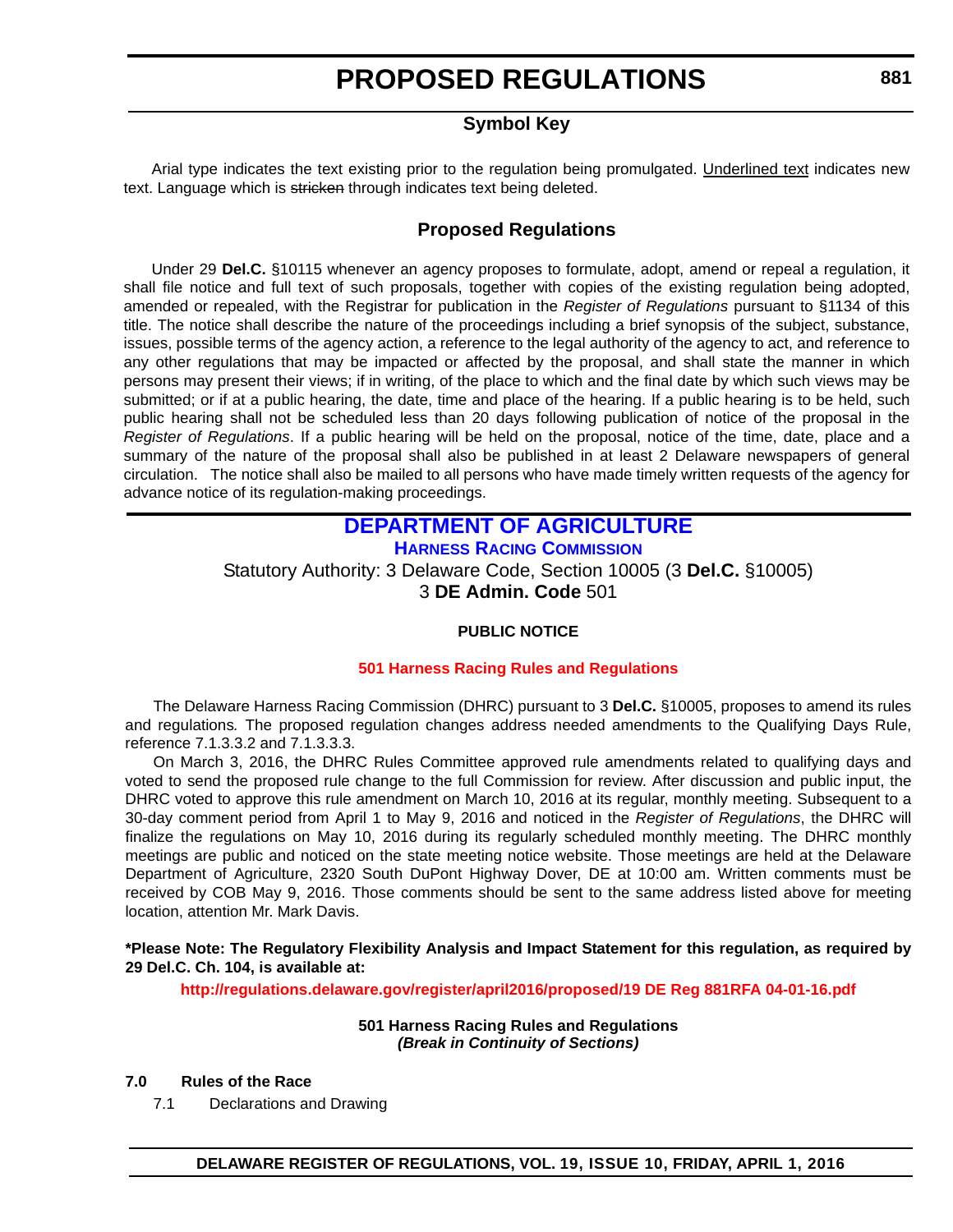#### *(Break in Continuity Within Section)*

7.1.3 Qualifying Races

#### *(Break in Continuity Within Section)*

7.1.3.3 At all extended pari-mutuel meetings declarations for overnight events shall be governed by the following:

#### *(Break in Continuity Within Section)*

- 7.1.3.3.2 Any horse that fails to race within thirty (30) sixty (60) days of its last start must go a qualifying race as set forth in  $a$ ) 7.1.3.3.1 above. However, at any race meeting this period can be extended up to sixty (60) days upon receiving approval of the Commission. The time period allowed shall be calculated from the date of the last race to and including the date of declaration the next race. Horses entered and in to go in a race or races which are canceled due to no fault of their own, shall be considered to have raced in that race, and no start shall be counted for date preference purposes.
- 7.1.3.3.3 When a horse has raced at a charted meeting and then gone to meetings where the races are not charted the information from the uncharted lines may be summarized including each start and consolidated in favor of charted lines to include a charted line within the last  $t$  thirty  $(30)$  sixty  $(60)$  days before the horse is permitted to race. The consolidated line shall carry date, place, time, driver, finish, track condition and distance.

**\*Please Note: As the rest of the sections were not amended, they are not being published. A copy of the regulation is available at:**

**[501 Harness Racing Rules and Regulations](http://regulations.delaware.gov/register/april2016/proposed/19 DE Reg 881 04-01-16.htm)**

### **[DEPARTMENT OF EDUCATION](https://pubapps.doe.k12.de.us/EducationalDirectoryPublic/pages/DDOE/WorkGroupStaff.aspx?page=branches&WGID=75&BID=1)**

**PROFESSIONAL STANDARDS BOARD** Statutory Authority: 14 Delaware Code, Section 1205(b) (14 **Del.C.** §1205(b)) 14 **DE Admin. Code** 1559

#### **PUBLIC NOTICE**

#### **Education Impact Analysis Pursuant to 14 Del.C. Section 122(d)**

#### **[1559 Skilled and Technical Sciences Teacher](#page-3-0)**

#### **A. TYPE OF REGULATORY ACTION REQUESTED**

Amendment to Existing Regulation

#### **B. SYNOPSIS OF SUBJECT MATTER OF REGULATION**

The Professional Standards Board, acting in cooperation and collaboration with the Department of Education, seeks the consent of the State Board of Education to amend regulation 14 **DE Admin. Code** 1559 Skilled and Technical Sciences Teacher. The regulation concerns the requirements for certification of educational personnel, pursuant to 14 **Del.C.** §1220(a). This Skilled and Technical Sciences Teacher regulation is being amended to expand the definition of Career and Technical Education programs and to help create opportunities for all students to pursue a career and college readiness instructional program. This regulation sets forth the requirements for a Skilled and Technical Sciences Teacher.

Persons wishing to present their views regarding this matter may do so in writing by the close of business on Monday, May 2, 2016 to Mr. Chris Kenton, Executive Director, Delaware Professional Standards Board, The Townsend Building, 401 Federal Street, Dover, Delaware 19901. Copies of this regulation are available from the

#### **DELAWARE REGISTER OF REGULATIONS, VOL. 19, ISSUE 10, FRIDAY, APRIL 1, 2016**

<span id="page-15-0"></span>**882**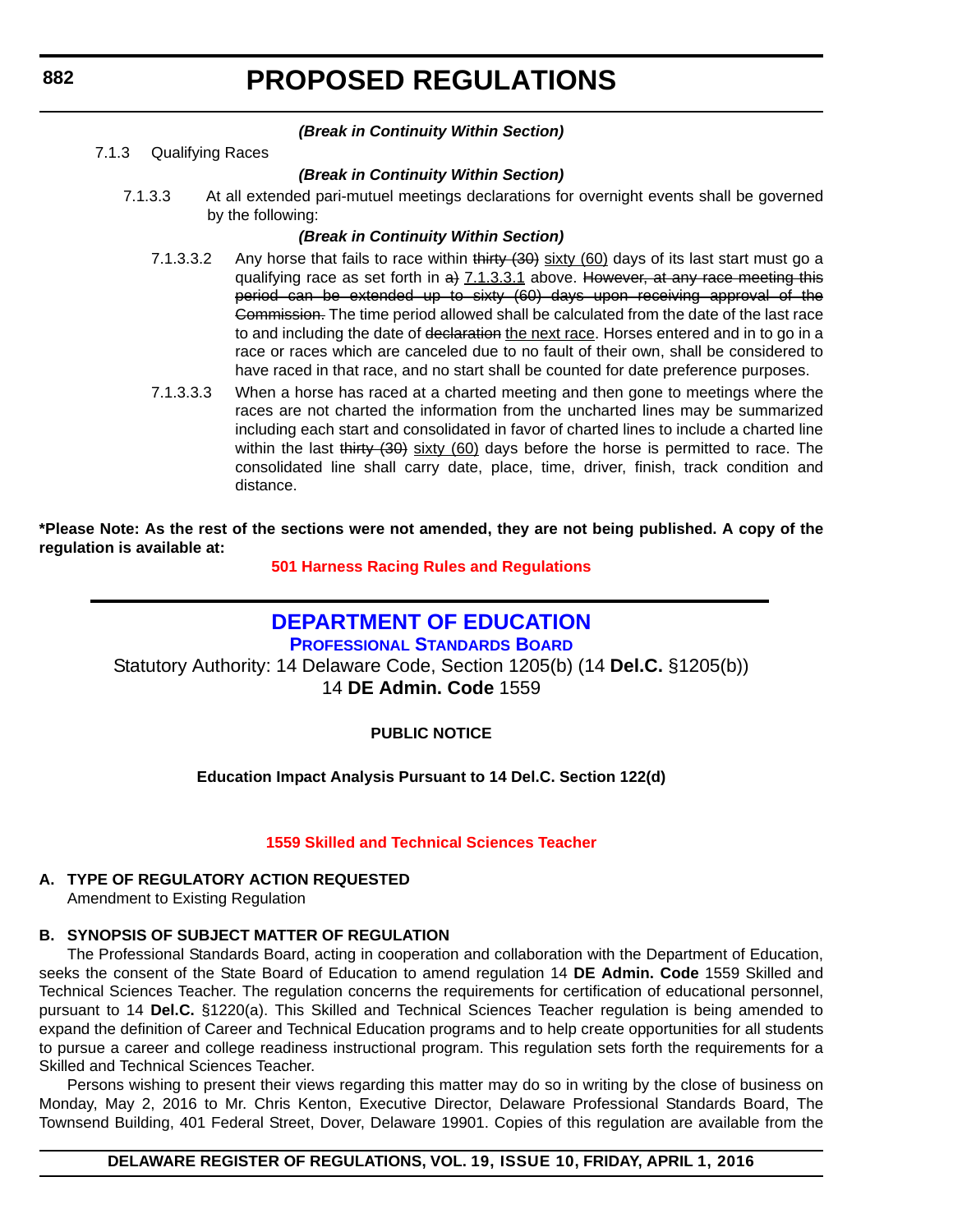above address or may be viewed at the Professional Standards Board Business Office.

#### **C. IMPACT CRITERIA**

1. Will the amended regulation help improve student achievement as measured against state achievement standards? The amended regulation addresses student achievement by establishing standards for the issuance of a standard certificate to educators who have acquired the prescribed knowledge, skill and/or education to practice in a particular area, to teach a particular subject or to instruct a particular category of students to help ensure that students are instructed by educators who are highly qualified.

2. Will the amended regulation help ensure that all students receive an equitable education? The amended regulation helps to ensure that all teachers employed to teach students meet high standards and have acquired the prescribed knowledge, skill and/or education to practice in a particular area, to teach a particular subject or to instruct a particular category of students.

3. Will the amended regulation help to ensure that all students' health and safety are adequately protected? The amended regulation addresses educator certification, not students' health and safety.

4. Will the amended regulation help to ensure that all students' legal rights are respected? The amended regulation addresses educator certification, not students' legal rights.

5. Will the amended regulation preserve the necessary authority and flexibility of decision-makers at the local board and school level? The amended regulation will preserve the necessary authority and flexibility of decision makers at the local board and school level.

6. Will the amended regulation place unnecessary reporting or administrative requirements or mandates upon decision makers at the local board and school levels? The amended regulation will not place unnecessary reporting or administrative requirements or mandates upon decision makers at the local board and school levels.

7. Will decision making authority and accountability for addressing the subject to be regulated be placed in the same entity? The decision-making authority and accountability for addressing the subject to be regulated rests with the Professional Standards Board, in collaboration with the Department of Education, and with the consent of the State Board of Education.

8. Will the amended regulation be consistent with and not an impediment to the implementation of other state educational policies, in particular to state educational policies addressing achievement in the core academic subjects of mathematics, science, language arts and social studies? The amended regulation will be consistent with, and not an impediment to, the implementation of other state educational policies, in particular to state educational policies addressing achievement in the core academic subjects of mathematics, science, language arts and social studies.

9. Is there a less burdensome method for addressing the purpose of the amended regulation? 14 **Del.C.** §1205 requires that we promulgate this regulation.

10. What is the cost to the state and to the local school boards of compliance with the adopted regulation? There is no additional cost to local school boards for compliance with the regulation.

#### **\*Please Note: The Regulatory Flexibility Analysis and Impact Statement for this regulation, as required by 29 Del.C. Ch. 104, is available at:**

**<http://regulations.delaware.gov/register/april2016/proposed/19 DE Reg 882RFA 04-01-16.pdf>**

#### **1559 Skilled and Technical Sciences Teacher** *(Break in Continuity of Sections)*

#### **2.0 Definitions**

- 2.1 The definitions set forth in 14 **DE Admin. Code** 1505 Standard Certificate, including any subsequent amendment or revision thereto, are incorporated herein by reference.
- 2.2 The following words and terms, when used in this regulation, shall have the following meaning unless the context clearly indicates otherwise:

#### *(Break in Continuity Within Section)*

**"Work Experience"** means full time employment or work training experience in the specific Skilled and Technical Sciences career area of certification. An educator may substitute an Associate's degree in the specific Skilled and Technical Sciences career area of certification for a maximum of one two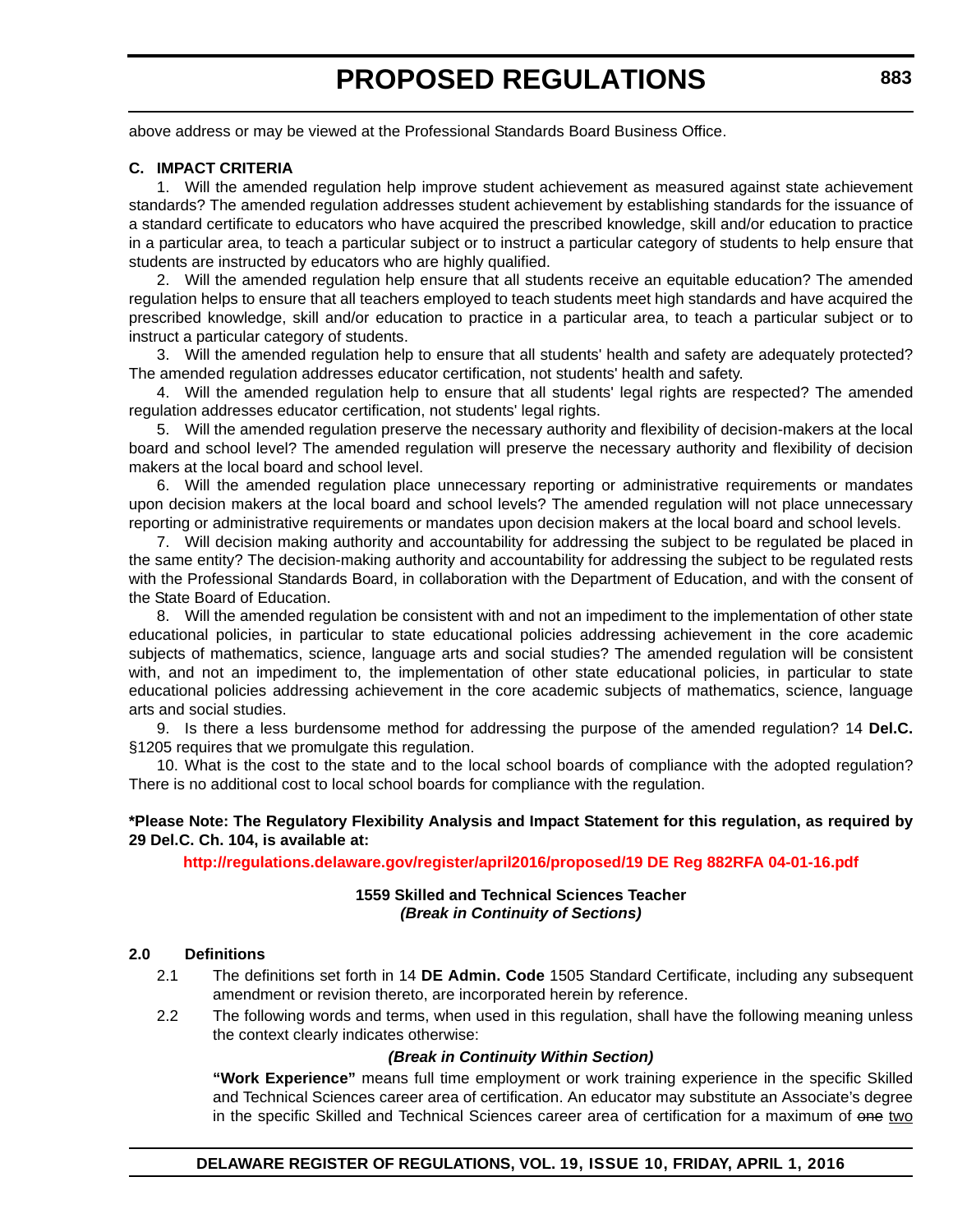years of work experience or a Bachelor's degree in the specific Skilled and Technical Sciences career area of certification for a maximum of two four years of work experience.

**\*Please Note: As the rest of the sections were not amended, they are not being published. A copy of the regulation is available at:**

#### **[1559 Skilled and Technical Sciences Teacher](http://regulations.delaware.gov/register/april2016/proposed/19 DE Reg 882 04-01-16.htm)**

#### **[DEPARTMENT OF HEALTH AND SOCIAL SERVICES](http://www.dhss.delaware.gov/dhss/index.html) DIVISION OF MEDICAID [AND MEDICAL ASSISTANCE](http://www.dhss.delaware.gov/dhss/dmma/)**

Statutory Authority: 31 Delaware Code, Section 512 (31 **Del.C.** §512)

#### **PUBLIC NOTICE**

#### **[Prescription Drug Supplemental Rebate Agreement](#page-3-0)**

In compliance with the State's Administrative Procedures Act (APA - Title 29, Chapter 101 of the Delaware Code), 42 CFR §447.205, and under the authority of Title 31 of the Delaware Code, Chapter 5, Section 512, Delaware Health and Social Services (DHSS) / Division of Medicaid and Medical Assistance proposed to amend the Title XIX Medicaid State Plan regarding the State's Prescription Drug Supplemental Rebate Agreement, specifically, *to amend Delaware's supplemental drug rebate agreement and place Delaware in "The Sovereign State Drug Consortium (SSDC)" Medicaid multi-state purchasing pool*.

Any person who wishes to make written suggestions, compilations of data, testimony, briefs or other written materials concerning the proposed new regulations must submit same to, Planning, Policy and Quality Unit, Division of Medicaid and Medical Assistance, 1901 North DuPont Highway, P.O. Box 906, New Castle, Delaware 19720-0906 or by fax to 302-255-4425 by May 2, 2016. Please identify in the subject line: Prescription Drug Supplemental Rebate Agreement.

The action concerning the determination of whether to adopt the proposed regulation will be based upon the results of Department and Division staff analysis and the consideration of the comments and written materials filed by other interested persons.

#### **SUMMARY OF PROPOSAL**

The purpose of this notice is to advise the public that Delaware Health and Social Services (DHSS)/Division of Medicaid and Medical Assistance (DMMA) is proposing to amend the Title XIX Medicaid State Plan regarding the State's Prescription Drug Supplemental Rebate Agreement, specifically, t*o amend Delaware's supplemental drug rebate agreement and place Delaware in "The Sovereign State Drug Consortium (SSDC)" Medicaid multi-state purchasing pool.* 

#### **Statutory Authority**

- 1927(a)(1), 1927 (a)(4) of the Social Security Act and 42 U.S.C. §13966-8, *authorizes state to enter directly into separate or supplemental rebate agreements with manufacturers*
- 1927(b)(3)(D) of the Social Security Act, *confidentiality of information disclosed by manufacturers or wholesalers*
- 1927(d)(1)(A) of the Social Security Act, *prior authorization on covered outpatient drug*
- 1927(d)(5) of the Social Security Act, *requirements of prior authorization programs*
- 1902(a)(19) of the Social Security Act, *care and services under a Medicaid state plan be provided in a manner consistent with simplicity of administration and the best interests of beneficiaries*
- 42 U.S.C. §256b, *imposes ceilings on prices drug manufacturers may charge for medications sold to specified health care facilities*

#### **Background**

Under the Medicaid program, states may provide coverage of outpatient drugs as an optional service under

<span id="page-17-0"></span>**884**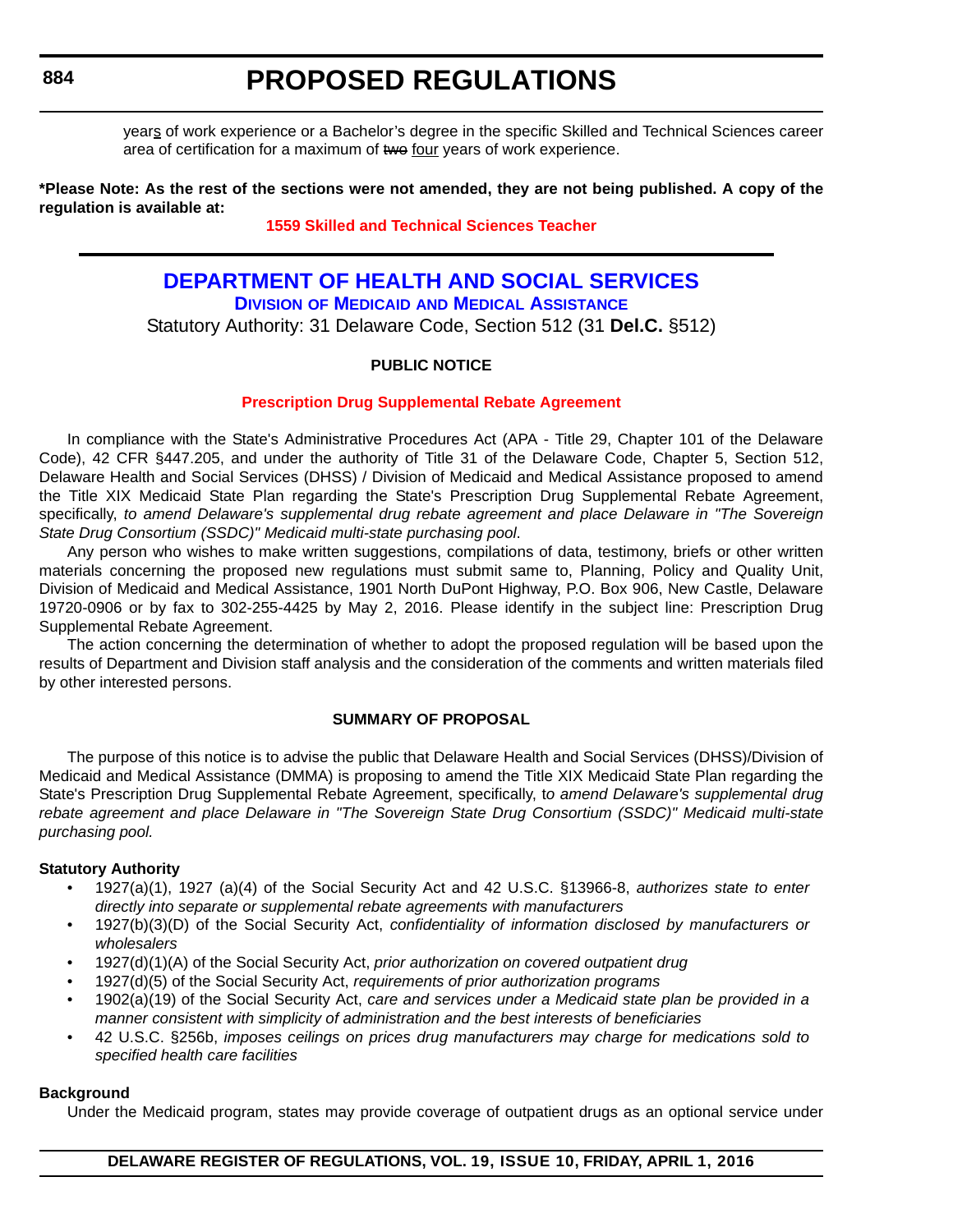section 1905(a)(12) of the Social Security Act (the Act). Section 1903(a) of the Act provides for Federal Financial Participation (FFP) in state expenditures for these drugs. In general, in order for payment to be made available under section 1903 for covered outpatient drugs, manufacturers must enter into a Medicaid drug rebate agreement as set forth in section 1927(a) of the Act. Section 1927 of the Act provides specific requirements for rebate agreements, drug pricing submission and confidentiality requirements, the formulas for calculating rebate payments, and requirements for states for covered outpatient drugs.

#### *Medicaid Supplemental Drug Rebate Agreements*

The federal Omnibus Budget Reconciliation Act of 1990, section 4401 added §1927 to the Social Security Act. Section 1927 provides that states may enter separate or supplemental drug rebate agreements as long as such agreements achieve drug rebates equal to or greater than the drug rebates set forth in the Secretary's national rebate agreement with drug manufacturers, which is published at 56 F.R. 7049 (1991). Specifically, the drug rebate statute, at section 1927(a)(1) of the Social Security Act (Act), provides that "the Secretary may authorize a State to enter directly into agreements with a manufacturer." Also, section 1927(a)(4) of the Act provides that any drug rebate agreement between a state and drug manufacturers and in effect on November 5, 1990, may constitute a rebate agreement in compliance with the statute if the Centers for Medicare and Medicaid Services (CMS) determines that any such agreement "provides for rebates that are at least as large as the rebates otherwise required under this section." CMS accordingly believes that Congress intended that states that seek CMS approval under section 1927(a)(1) to enter directly into agreements with manufacturers must ensure that any such agreement will achieve drug rebates that are at least equal to the rebates set forth in the Secretary's rebate agreements with manufacturers. Currently, prescription drug manufacturers are required to enter into a rebate agreement.

Section 1927(d)(1)(A) of the Act permits states to subject any covered outpatient drug to a requirement of prior authorization as long as the state complies with the requirements set forth in section 1927(d)(5). A prior authorization program used to negotiate drug discounts for the Medicaid program is consistent with those provisions as well as the paramount purpose of the drug rebate provisions which is to reduce the costs to the Medicaid program for prescription drugs.

#### **Summary of Proposal**

#### *Rationale and Justifications*

Supplemental rebate agreements are unique to each state. The Centers for Medicare and Medicaid Services (CMS) authorized the Delaware Division of Medicaid and Medical Assistance (DMMA)'s April 7, 2005, December 20, 2005, and December 10, 2013 versions of the "Delaware State Supplemental Rebate Agreement." These versions of the rebate agreement placed Delaware in Therapeutic Optimum Programs (TOP\$) Medicaid multi-state purchasing pool. These agreements were effective for drugs dispensed prior to July 1, 2016.

The administration of the TOP\$ Medicaid multi-state purchasing pool has since changed. This change has caused costs to increase, and made DMMA's ability to administer the drug rebate program more difficult. The Sovereign State Drug Consortium (SSDC) Medicaid multi-state purchasing pool provides states with more options and control when negotiating supplemental rebate rates, and allows for easier administration of the drug rebate program.

#### *Purpose*

To add language to the Medicaid State Plan regarding CMS's authorization for DMMA to enter into "The Sovereign States Drug Consortium (SSDC)" Medicaid multi-state purchasing pool and to provide clarification on the state's policies for the supplemental rebate program.

#### *Summary of Proposed Changes*

This SPA action addresses the need to ensure that DMMA is able to efficiently and cost effectively administer the supplemental drug rebate program.

If implemented as proposed, plan amendment will accomplish the following, effective July 1, 2016:

CMS will authorize DMMA to enter into "The Sovereign States Drug Consortium (SSDC)" Medicaid multi-State purchasing pool. The supplemental rebate agreement submitted to CMS on July 1, 2016 will amend the December 10, 2013 version of the "Delaware State Supplemental Drug Rebate Agreement" authorized under Transmittal Number SPA #15-001. CMS will authorize this amended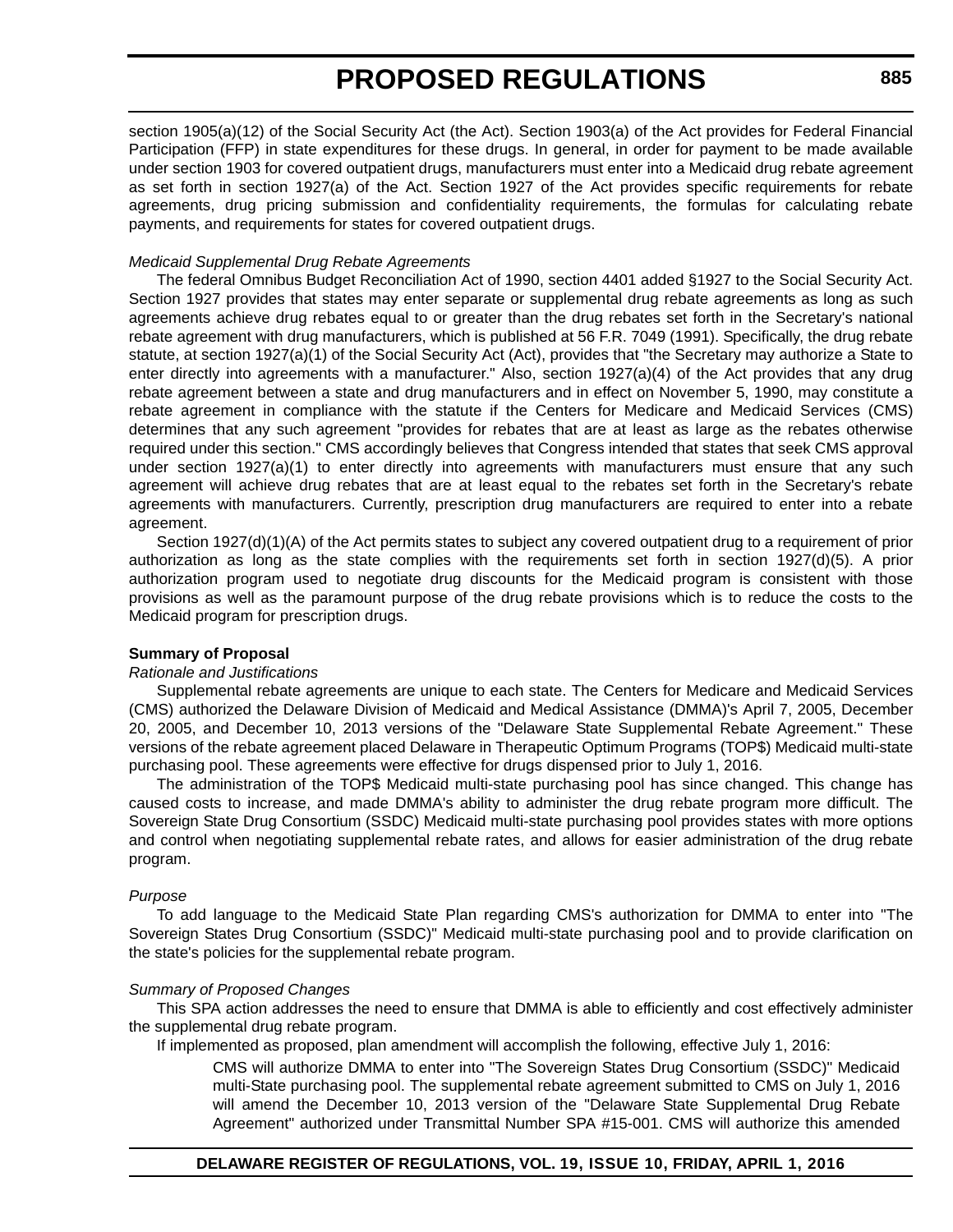version of the "Delaware State Supplemental Drug Rebate Agreement." This agreement and will apply to drugs paid for beginning July 1, 2016.

The agency's proposal involves no change in the definition of those eligible to receive pharmaceutical services, and the Medicaid prescribed drugs benefit available to eligible recipients remains the same. In addition, the agency's proposal involves no change to providers' current practices.

#### *Public Notice*

In accordance with the *federal* public notice requirements established at Section 1902(a)(13)(A) of the Social Security Act and 42 CFR 447.205 and the *state* public notice requirements of Title 29, Chapter 101 of the Delaware Code, Delaware Health and Social Services (DHSS)/Division of Medicaid and Medical Assistance (DMMA) gives public notice and provides an open comment period for thirty (30) days to allow all stakeholders an opportunity to provide input to Delaware's decision amend the state's supplemental drug rebate agreement and place Delaware in "The Sovereign State Drug Consortium (SSDC)" Medicaid multi-state purchasing pool. Comments must be received by 4:30 p.m. on Monday May 2, 2016.

#### *Centers for Medicare and Medicaid Services Review and Approval*

The provisions of this state plan amendment (SPA) are subject to approval by the Centers for Medicare and Medicaid Services (CMS). The draft SPA page(s) may undergo further revisions before and after submittal to CMS based upon public comment and/or CMS feedback. The final version may be subject to significant change.

#### *Provider Manuals Update*

Also, upon CMS approval, the applicable Delaware Medical Assistance Program (DMAP) Provider Policy Specific Manuals will be updated. Manual updates, revised pages or additions to the provider manual are issued, as required, for new policy, policy clarification, and/or revisions to the DMAP program. Provider billing guidelines or instructions to incorporate any new requirement may also be issued. A newsletter system is utilized to distribute new or revised manual material and to provide any other pertinent information regarding manual updates. DMAP provider manuals and official notices are available on the DMAP website: http://www.dmap.state.de.us/home/ index.html

#### **Fiscal Impact Statement**

The proposed amendment is an administrative change being implemented to more efficiently and effectively administer the State's Supplemental Drug Rebate Program. Therefore, there is no impact on the General Fund.

#### **\*Please Note: The Regulatory Flexibility Analysis and Impact Statement for this regulation, as required by 29 Del.C. Ch. 104, is available at:**

**<http://regulations.delaware.gov/register/april2016/proposed/19 DE Reg 884RFA 04-01-16.pdf>**

#### **DMMA PROPOSED REGULATION #16-005a REVISION**

Attachment 3.1-A Page 5 Addendum Continued 1

#### STATE PLAN UNDER TITLE XIX OF THE SOCIAL SECURITY ACT STATE: DELAWARE

LIMITATIONS ON AMOUNT, DURATION, AND SCOPE OF MEDICAL AND REMEDIAL CARE AND SERVICES PROVIDED TO THE CATEGORICALLY NEEDY

#### **12.c Prescribed Drugs Continued: Prior Authorization Continued**

k. potential for abuse, misuse and diversion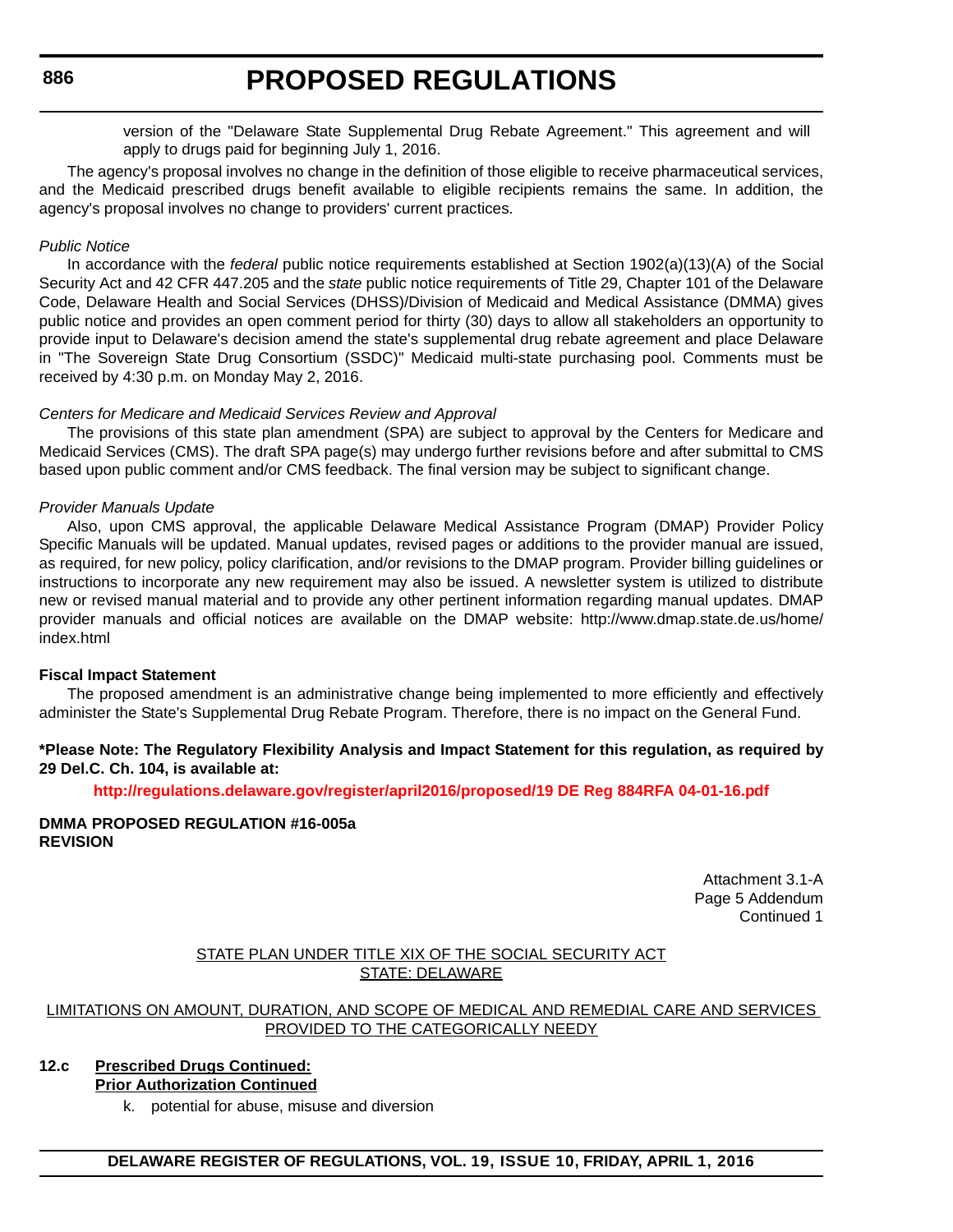- l. experimental use opportunity, and
- m. cost effectiveness relative to similar therapies

The recommendations of the Drug Utilization Review (DUR) Board shall constitute interpretive guidelines to be used in the determination whether to grant or deny prior authorization of a prescription drug. The makeup and membership authority for the DUR Board complies with 42 U.S.C. s1396r-8.

3. A request for prior authorization for covered outpatient drugs is processed within 24 hours of receipt of a completed prior authorization request from a prescribing provider by telephone, mail or electronic communication. A 72-hour supply of medically necessary covered drugs is provided in an emergency situation as mandated and pursuant to 42 United States Code s1396r-8.

#### **Preferred Drug Lists with Prior Authorization**

A process is established which utilized a preferred drug list (PDL) for selected therapeutic classes. Drugs in those classes that are not included on the PDL shall require prior authorization. A Pharmaceutical & Therapeutics (P&T) Committee, comprised of pharmacists, physicians, and community members, appointed by the Secretary, Delaware Health & Social Services, selects drugs for the PDL.

Delaware will participate in a multi-state pooling program that will negotiate supplemental rebates in addition to the federal rebates provided for in Title XIX of the Social Security Act.

#### **Drug Supplemental Rebate Agreements**

The Centers for Medicare and Medicaid Services (CMS) has authorized a rebate agreement between the State and a drug manufacturer that provides supplemental rebates for drugs provided to the Delaware Medicaid program as follows:

- CMS has authorized the state of Delaware to enter into The State of Delaware Department of Health and Social Services supplemental drug rebate agreement. This supplemental drug rebate agreement was submitted to CMS on April 7, 2005 and has been authorized by CMS.
- CMS has authorized the State of Delaware to enter into "The Optimal PDL Solution (TOP\$) State Supplemental Drug Rebate Agreement, a Medicaid multi-state pooling program. The amendment to the Supplemental Drug Rebate Agreement was submitted to CMS on December 20, 2005 and CMS has authorized the State of Delaware to enter into the "TOP\$ Medicaid Program Participation Agreement".

Certain covered products in accordance with Section 1927 of the Social Security Act may not be among the baseline preferred drugs identified by the State of Delaware's Drug Utilization Review (DUR) Board and/or the Pharmacy and Therapeutics (P & T) Committee for various therapeutic classes. The state may negotiate supplemental rebate agreements that would reclassify any drug not designated as preferred in the baseline listing for as long as the agreement is in effect.

#### **DMMA PROPOSED REGULATION #16-005b REVISION**

Attachment 3.1-A Page 5 Addendum Continued 2

#### STATE PLAN UNDER TITLE XIX OF THE SOCIAL SECURITY ACT STATE: DELAWARE

#### LIMITATIONS ON AMOUNT, DURATION, AND SCOPE OF MEDICAL AND REMEDIAL CARE AND SERVICES PROVIDED TO THE CATEGORICALLY NEEDY

#### **12.c Prescribed Drugs Continued:**

#### **Drug Supplemental Rebate Agreements Continued**

• A supplemental rebate agreement submitted to CMS on December 10, 2013 amended the December 20, 2005 version of the "State of Delaware TOP\$SM The Optimal PDL \$solution ("TOP\$")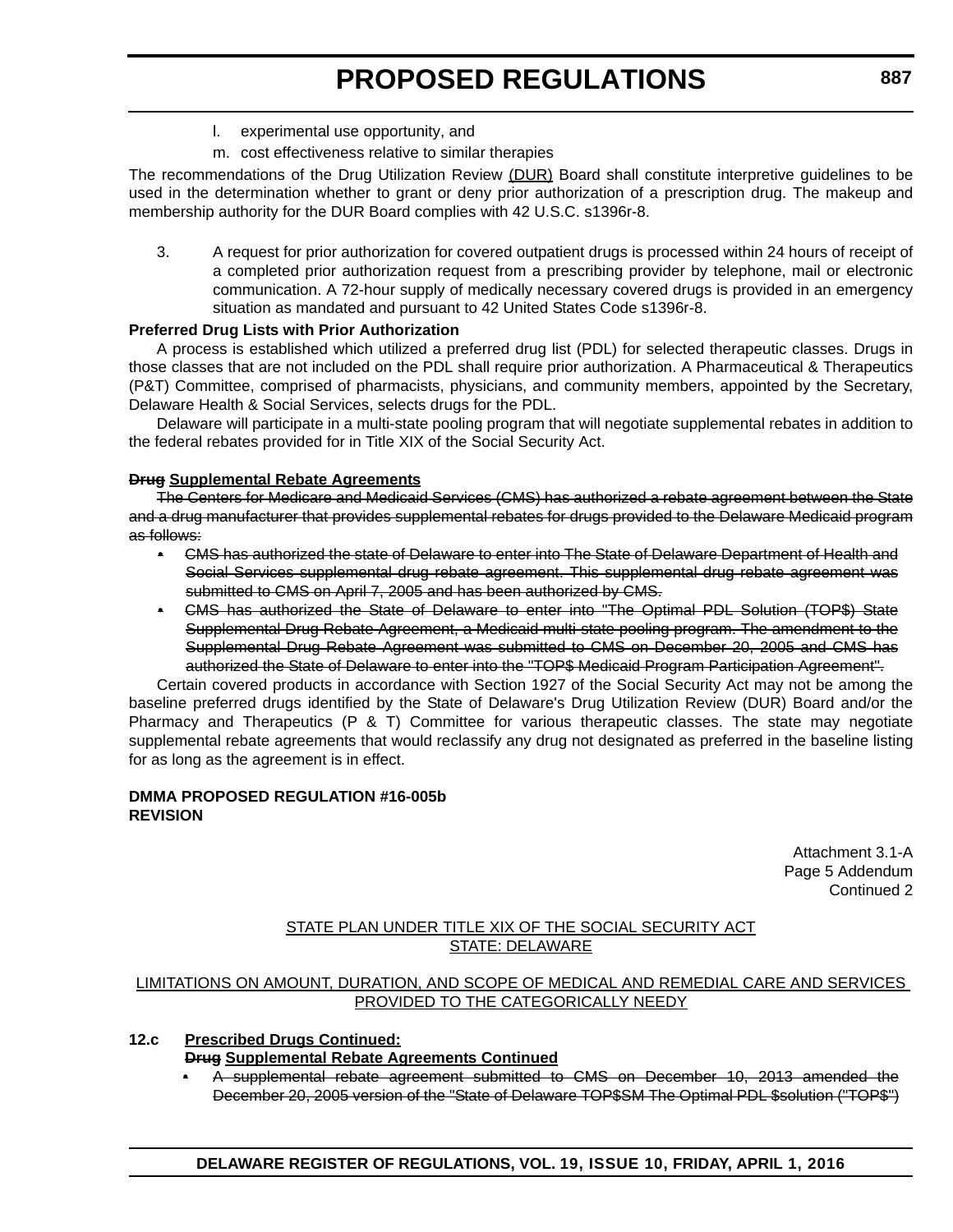<span id="page-21-0"></span>State Supplemental Rebate Agreement" authorized under Transmittal Number SP-412, has been authorized by CMS.

- Pharmaceutical manufacturers are allowed to audit utilization rates;
- Compliance with the reporting requirements for state utilization information and restrictions to coverage;
- The unit rebate amount is confidential and cannot be disclosed for purposes other than rebate invoicing and verification; and,
- Rebate agreements between the state and a pharmaceutical manufacturer that are separate from the drug rebate agreements of Section 1927 are authorized by the Centers for Medicare and Medicaid Services. The state reports rebates from separate agreements to the Secretary for Health and Human Services. The state will remit the federal portion of any state supplemental rebates collected.
- Participation in the TOP\$ multi-state rebate program will not limit the state's ability to submit a SPA to authorize the implementation of a state-specific supplemental rebate agreement.
- Supplemental rebate agreements would apply to the drug benefit, both fee-for-service and those paid by contracted managed care organizations (MCOs).

Supplemental rebate agreements are unique to each state. The Centers for Medicare and Medicaid Services (CMS) has authorized the April 7, 2005, December 20, 2005, and December 10, 2013 versions of the "Delaware State Supplemental Rebate Agreement." These agreements were effective for drugs dispensed prior to July 1, 2016.

CMS has authorized Delaware to enter into "The Sovereign States Drug Consortium (SSDC)" Medicaid multi-State purchasing pool. The supplemental rebate agreement submitted to CMS on July 1, 2016 amends the December 10, 2013 version of the "Delaware State Supplemental Drug Rebate Agreement" authorized under Transmittal Number SPA #15-001. CMS has authorized this amended version of the "Delaware State Supplemental Drug Rebate Agreement" and the January 1, 2015 addendum to this agreement, entitled "Sovereign States Drug Consortium, Addendum to Member States Agreements". This agreement and the Addendum apply to drugs dispensed beginning July 1, 2016.

In addition the State has the following policies for the supplemental rebate program for the Medicaid population:

- 1. Funds received from supplemental rebate agreements will be reported to CMS. The state will remit the federal portion of any supplemental rebates collected.
- 2. Manufacturers with supplemental rebate agreements are allowed to audit utilization data.
- 3. The unit rebate amount is confidential and cannot be disclosed in accordance with Section 1927(b)(3)(D) of the Social Security Act.
- 4. The State of Delaware's Division of Medicaid and Medical Assistance (DMMA) may require prior authorization for covered outpatient drugs. Non-preferred drugs are available with prior authorization.
- 5. The prior authorization process for covered outpatient drugs will conform to the provisions of section 1927(d)(5) of the Social Security Act.

### **DIVISION OF MEDICAID [AND MEDICAL ASSISTANCE](http://www.dhss.delaware.gov/dhss/dmma/)**

Statutory Authority: 31 Delaware Code, Section 512 (31 **Del.C.** §512)

#### **PUBLIC NOTICE**

#### **[Long-Term Care Facility Services - Standards for Payment of Reserved Beds During Absence from Long-](#page-3-0)Term Care Facilities**

In compliance with the State's Administrative Procedures Act (APA - Title 29, Chapter 101 of the Delaware Code), 42 CFR §447.205, and under the authority of Title 31 of the Delaware Code, Chapter 5, Section 512, Delaware Health and Social Services (DHSS) / Division of Medicaid and Medical Assistance (DMMA) is proposing to amend the Delaware Title XIX Medicaid State Plan and the Division of Social Services Manual (DSSM)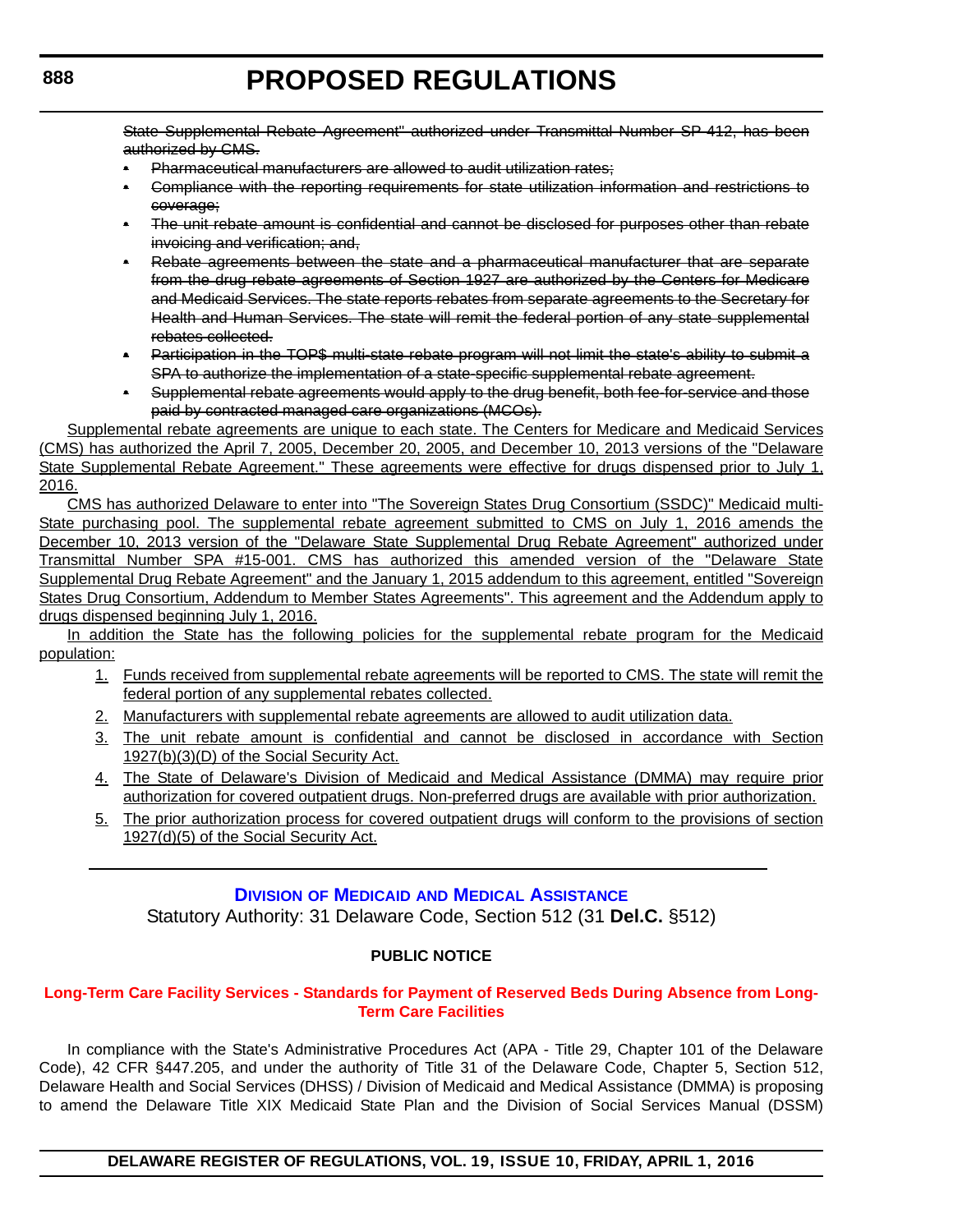regarding Standards for Payment of Reserved Beds during Absence from Long-Term Care Facilities, specifically, *standards for payment of reserved beds during absence from Intermediate Care Facilities for Individuals with Intellectual Disabilities (ICF/IID)*.

Any person who wishes to make written suggestions, compilations of data, testimony, briefs or other written materials concerning the proposed new regulations must submit same to Kimberly Xavier, Planning, Policy and Quality Unit, Division of Medicaid and Medical Assistance, 1901 North DuPont Highway, P.O. Box 906, New Castle, Delaware 19720-0906 or by fax to 302-255-4425 by May 2, 2016.

The action concerning the determination of whether to adopt the proposed regulation will be based upon the results of Department and Division staff analysis and the consideration of the comments and written materials filed by other interested persons.

#### **SUMMARY OF PROPOSAL**

The purpose of this notice is to advise the public that Delaware Health and Social Services/Division of Medicaid and Medical Assistance is proposing to amend the Title XIX Medicaid State Plan and the Division of Social Services Manual (DSSM) regarding Standards for Payment of Reserved Beds during Absence from Long-Term Care Facilities, specifically, *standards for payment of reserved beds during absence from Intermediate Care Facilities for Individuals with Intellectual Disabilities (ICF/IID)*.

#### **Statutory Authority**

- §1919(c)(2)(D) of the Social Security Act, *Notice of bed hold policy and readmission*
- 42 CFR §440.40, *Payment for reserving beds in institutions*
- 42 CFR §447.205, *Public notice of changes in statewide methods and standards for setting payment rates*
- 42 CFR §483.12, *Admission, transfer and discharge rights*

#### **Background**

Under Medicaid payment regulations in 42 CFR §447.40, Federal Financial Participation (FFP) is available if a state plan includes provision for bed-reservation payments during a recipient's temporary absence from an inpatient facility, as follows:

*Payments for Reserving Beds in Institutions*

- (a) The Medicaid agency may make payments to reserve a bed during a beneficiary's temporary absence from an inpatient facility, if-
	- (1) The state plan provides for such payments and specifies any limitations on the policy; and
	- (2) Absences for purposes other than required hospitalization (which cannot be anticipated and planned) are included in the patient's plan of care.
- (b) An agency that pays for reserved beds in an inpatient facility may pay less for a reserved bed than an occupied bed if there is a cost differential between the two beds (Section 1102 of the Social Security Act).

To satisfy Medicaid nursing facility requirements for participation in  $\S1919(c)(2)(D)$  (i) - (ii) of the Act and in 42 CFR §483.12(b)(1)-(2), a nursing facility must tell the residents departing for hospitalization or therapeutic leave about the state's bed-reservation payment policy. This information must be in writing and must specify the number of days the state Medicaid covers, if any, and the nursing facility's policies regarding bed-reservation periods.

If a Medicaid eligible resident's absence from the nursing facility exceeds the bed-reservation period in the state plan, §1919(c)(2)(D)(iii) of the Act and 42 CFR §483.12(b)(3) guarantee the resident readmission to the facility immediately upon the first availability of a bed in a semi-private room in the facility if, at the time of readmission, the resident requires the services provided by the facility.

In Delaware, if a Medicaid recipient is hospitalized for a short period of time and is expected to return to the facility, Medicaid reimbursement is available for no more than seven (7) days within any thirty-day period. The thirty-day count begins with the first day of hospitalization. If payments are suspended because recipient remains hospitalized more than seven (7) days and the thirty-day count expires, a new thirty-day count starts with readmission to the long-term care facility.

#### **Summary of Proposal**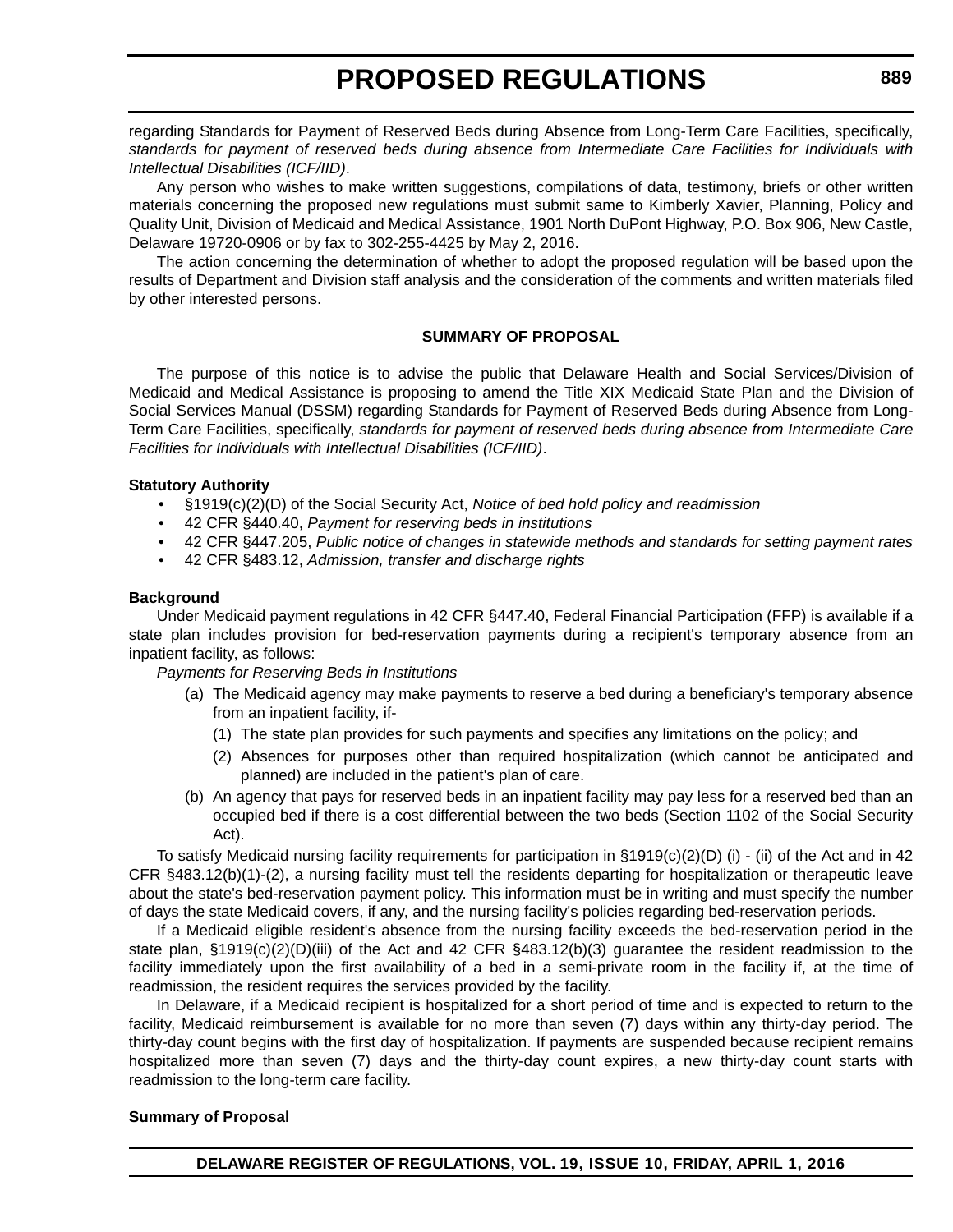#### *Rationale and Justifications*

The Medicaid State Plan and the Division of Social Services Manual (DSSM) requires the Delaware Medical Assistance Program (DMAP) to make payments to long-term care (LTC) facilities to ensure a bed is reserved for a Medicaid recipient who is temporarily absent from the LTC facility due to hospitalization or leave of absence. Currently, bed-reservation payments are limited to seven (7) days per hospitalization in any thirty-day period.

DMMA recognizes the unique role that the Mary Campbell Center and Stockley Center, both of which are Intermediate Care Facilities for Individuals with Intellectual Disabilities (ICF/IID), fulfill in serving a very vulnerable population. Given the distinct challenges faced by these LTC facilities in serving this population, it was determined that the additional protection of an extended bed-reservation payment period of fourteen (14) days is necessary in order to sustain services for this population of recipients.

#### *Purpose*

This amendment to the State Plan and DSSM adds a provision that allows DMAP to extend the bedreservation payments from seven (7) days to fourteen (14) days in any thirty-day period for individuals residing in an ICF/IID long-term care facility.

#### *Summary of Proposed Changes*

Effective for services provided on and after July 1, 2016 Delaware Health and Social Services/Division of Medicaid and Medical Assistance (DHSS/DMMA) proposes to amend Attachment 4.19-C of the Medicaid State Plan to add a provision to the long-term care bed-reservation reimbursement policy to make payments for reserving beds in ICF/IID for fourteen (14) days per hospitalization for acute conditions in any thirty-day period.

Also effective for services provided on and after July 1, 2016, DMMA proposes to make changes to policy section 20650, Temporary Absence from Nursing Facility for Hospitalization, and it's sub-sections of the Division of Social Services Manual (DSSM) to reflect the proposed changes to the State Plan.

#### *Public Notice*

In accordance with the federal public notice requirements established at Section 1902(a)(13)(A) of the Social Security Act and 42 CFR 447.205 and the state public notice requirements of Title 29, Chapter 101 of the Delaware Code, Delaware Health and Social Services (DHSS)/Division of Medicaid and Medical Assistance (DMMA) gives public notice and provides an open comment period for thirty (30) days to allow all stakeholders an opportunity to provide input to the coverage and payment methodology for reservation of beds in ICF/IID long-term care facilities. Comments must be received by 4:30 p.m. on Monday May 2, 2016.

#### *CMS Review and Approval*

The provisions of this draft state plan amendment (SPA) are subject to the Centers for Medicare and Medicaid Services (CMS) review and approval. The draft SPA page(s) may undergo further revisions before and after submittal to CMS based upon public comment and/or CMS feedback. The final version may be subject to significant change.

#### *Provider Manual Update*

Also, upon CMS approval, the applicable Delaware Medical Assistance Program (DMAP) Provider Policy Specific Manuals will be updated. Manual updates, revised pages or additions to the provider manual are issued, as required, for new policy, policy clarification, and/or revisions to the DMAP program. Provider billing guidelines or instructions to incorporate any new requirement may also be issued. A newsletter system is utilized to distribute new or revised manual material and to provide any other pertinent information regarding manual updates.

#### **Fiscal Impact Statement**

The following represents the potential increase in expenditures if bed-reservation payments for individuals residing in an ICF/IID are increased from seven (7) days to fourteen (14) days in any thirty-day period effective July 1, 2016. The following fiscal impact is projected:

|                       | Federal Fiscal Year 2016 <sup>1</sup> | Federal Fiscal Year 2017 |
|-----------------------|---------------------------------------|--------------------------|
| General (State) Funds | \$6.250                               | \$25.000                 |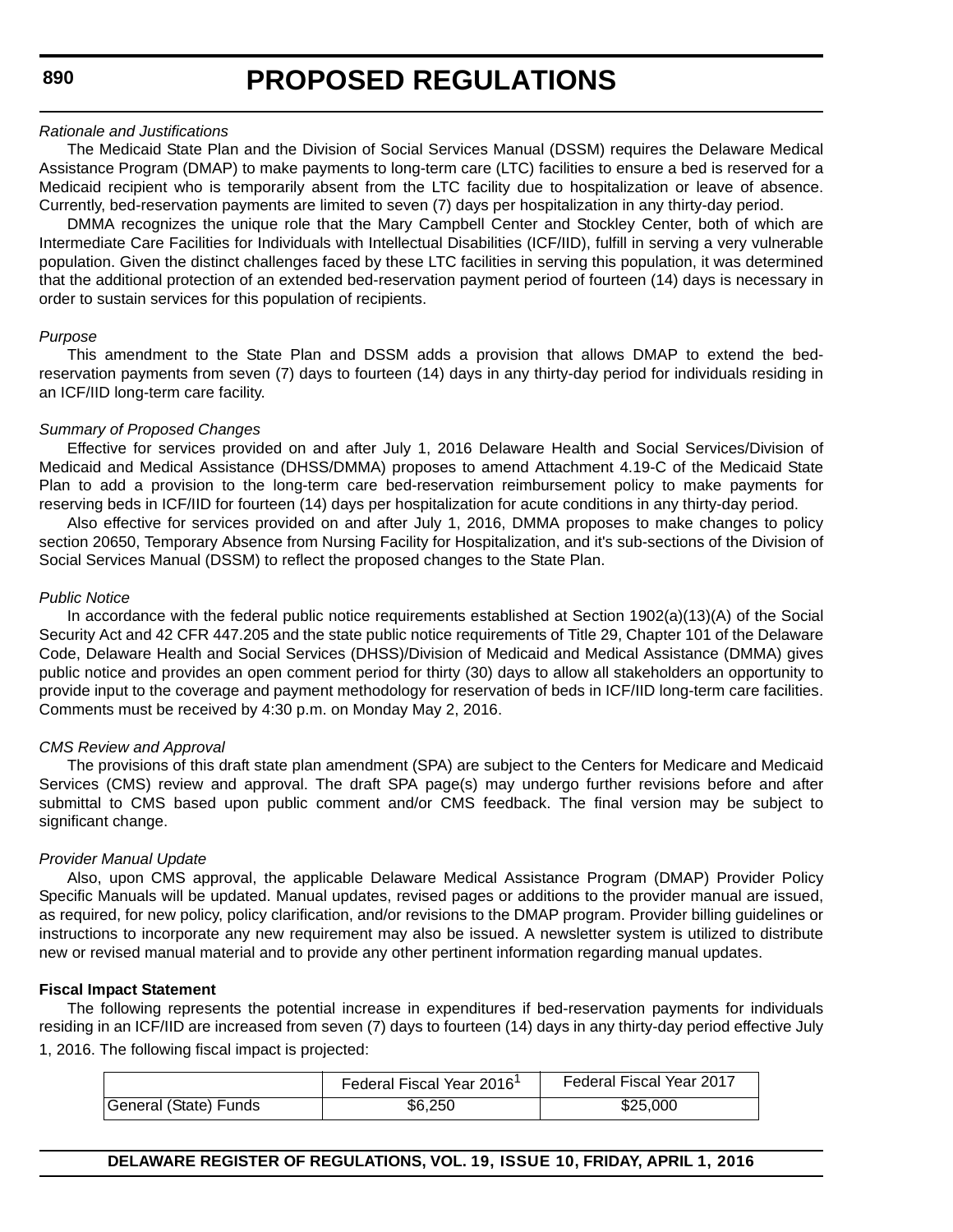**891**

Federal Funds \$7,587 \$29,585

1. Represents July - September 2016

#### **\*Please Note: The Regulatory Flexibility Analysis and Impact Statement for this regulation, as required by 29 Del.C. Ch. 104, is available at:**

**<http://regulations.delaware.gov/register/april2016/proposed/19 DE Reg 888RFA 04-01-16.pdf>**

#### **DMMA PROPOSED REGULATION #16-006a REVISIONS:**

ATTACHMENT 4.19-C

#### STATE PLAN UNDER TITLE XIX OF THE SOCIAL SECURITY ACT STATE: DELAWARE METHODS AND STANDARDS FOR ESTABLISHING PAYMENT RATES Standards for Payment of Reserved Beds During Absence from Long-Term Care Facilities

#### 42 CFR 447.40

Payment will be made for reserving beds in long-term care (LTC) facilities for recipients during their temporary absence for the following purposes:

#### 4. For periods of hospitalization for acute conditions up to 7 days per hospitalization in a 30-day period.

- 1. Hospitalization for acute conditions:
	- a. For periods of hospitalization for acute conditions up to fourteen (14) days per hospitalization in any thirty-day period for individuals residing in an Intermediate Care Facility for Individuals with Intellectual Disabilities (ICF/IID).
	- b. For periods of hospitalization for acute conditions up to seven (7) days per hospitalization in a thirty-day period for individuals residing in all other LTC facilities.

5. 2. For leaves of absence up to 48 eighteen (18) days per calendar year as provided for in the recipient's plan of care.

#### 6. The 18-day leave of absence may be waived as follows:

3. If a recipient's physical condition is being negatively impacted by their his or her emotional need to be in a family setting, prior approval may be obtained for a waiver of the 48-day eighteen-day leave of absence limitation (for other than acute care hospitalization) from the Title XIX Medical Consultant in order to allow the patient more time to visit with his or her family, as long as such absences are provided for in the recipient's written plan of care.

To obtain approval, a written request must be submitted by the nursing home long-term care facility to the Nursing Home Long-Term Care Coordinator and must include:

- 4. a. reason Reason for the request;
- 2. b. medical Medical summary;
- 3. c. statement Statement from the nursing home's LTC facility's medical director regarding the medical necessity of the patient being absent from the home facility in excess of 48 eighteen (18) days per year;
- 4. d. anticipated Anticipated frequency of absence-; and
	- e. Number of days the recipient was absent from the LTC facility during the previous six-month period.

The number of days waived must fall within a six-month period.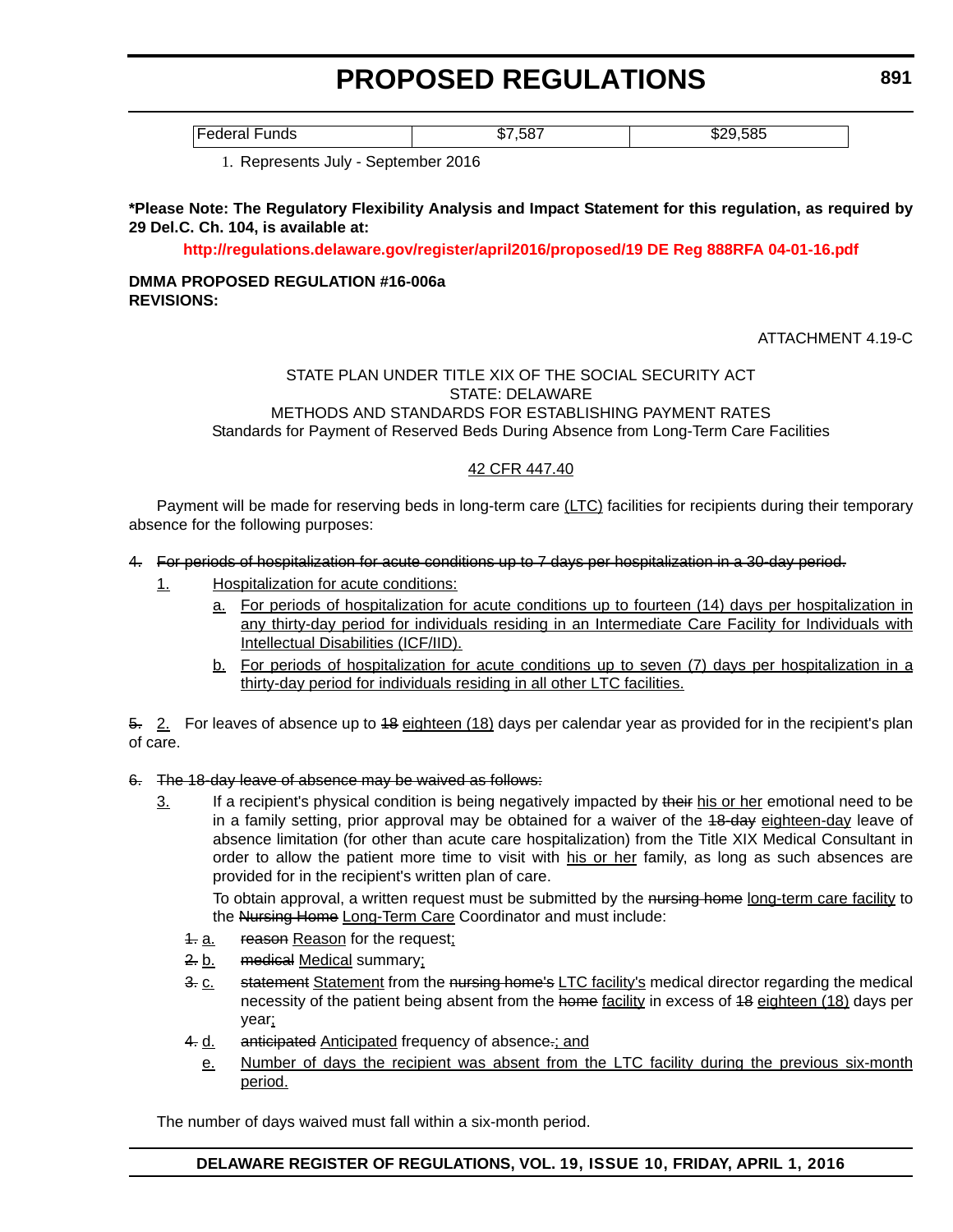# **PROPOSED REGULATIONS**

Any request for a waiver after the six-month limit must be resubmitted and approved for payment to be continued.

#### **DMMA PROPOSED REGULATION #16-006b REVISION:**

### **20650 Temporary Absence from Nursing a Long-Term Care Facility**

*42 CFR §447.40*

If a recipient is hospitalized for a short period of time and is expected to return to the facility, payment to the facility may continue for a period of not more than 7 days provided the nursing facility agrees to hold the bed for the resident. Medicaid reimbursement is available for no more than seven (7) days within any 30-day period. The 30 day count begins with the first day of hospitalization. If payments are suspended because recipient remains hospitalized more than seven (7) days and the 30 day count expires, a new 30 day count starts with readmission to the nursing facility. In other words DMMA will not pay 7 days out of every 30 days for people who remain in the hospital for weeks at a time.

Payment will be made for reserving beds in long-term care (LTC) facilities for Medicaid recipients during their temporary absence for the following purposes:

20650.1 Temporary Absence from a Long-Term Care Facility for Acute Hospitalization 20650.2 Temporary Absence from a Long-Term Care Facility for Reasons Other Than Hospitalization

### **20650.1 Temporary Absence from a Long-Term Care Facility for Acute Hospitalization**

20650.1.1 Intermediate Care Facility for Individuals with Intellectual Disabilities (ICF/IID)

If a recipient is hospitalized for a short period of time and is expected to return to the facility, payment to the facility may continue for a period of not more than fourteen (14) days provided the ICF/IID agrees to hold the bed for the resident. Medicaid reimbursement is available for no more than fourteen (14) days within any thirty-day period. The thirty-day count begins with the first day of hospitalization. If payments are suspended because recipient remains hospitalized more than fourteen (14) days and the thirty-day count expires, a new thirty-day count starts with readmission to the ICF/IID. In other words DMMA will not pay fourteen (14) days out of every thirty (30) days for people who remain in the hospital for weeks at a time.

20650.1.2 Other Long-Term Care Facilities

If a recipient is hospitalized for a short period of time and is expected to return to the facility, payment to the facility may continue for a period of not more than seven (7) days provided the LTC facility agrees to hold the bed for the resident. Medicaid reimbursement is available for no more than seven (7) days within any thirty-day period. The thirty-day count begins with the first day of hospitalization. If payments are suspended because recipient remains hospitalized more than seven (7) days and the thirty-day count expires, a new thirty-day count starts with readmission to the LTC facility. In other words DMMA will not pay seven (7) days out of every thirty (30) days for people who remain in the hospital for weeks at a time.

#### **20650.1 20650.2 Temporary Absence from Nursing a Long-Term Care Facility for Reasons Other Than Hospitalization**

- 20650.2.1 A recipient may be absent from the nursing a long-term care facility for reasons other than hospitalization for a period of 48 eighteen (18) days per year without interruption of payment to the nursing long-term care facility, as long as such absences are provided for in the recipient's plan of care.
- 20650.2.2 If a recipient's physical condition is being negatively impacted by his or her emotional need to be in a family setting, prior approval may be obtained for a waiver of the 48-day eighteen-day leave of absence limitation (for other than acute care hospitalization) from the Title XIX Medical Consultant in order to allow the patient more time to visit with his or her family.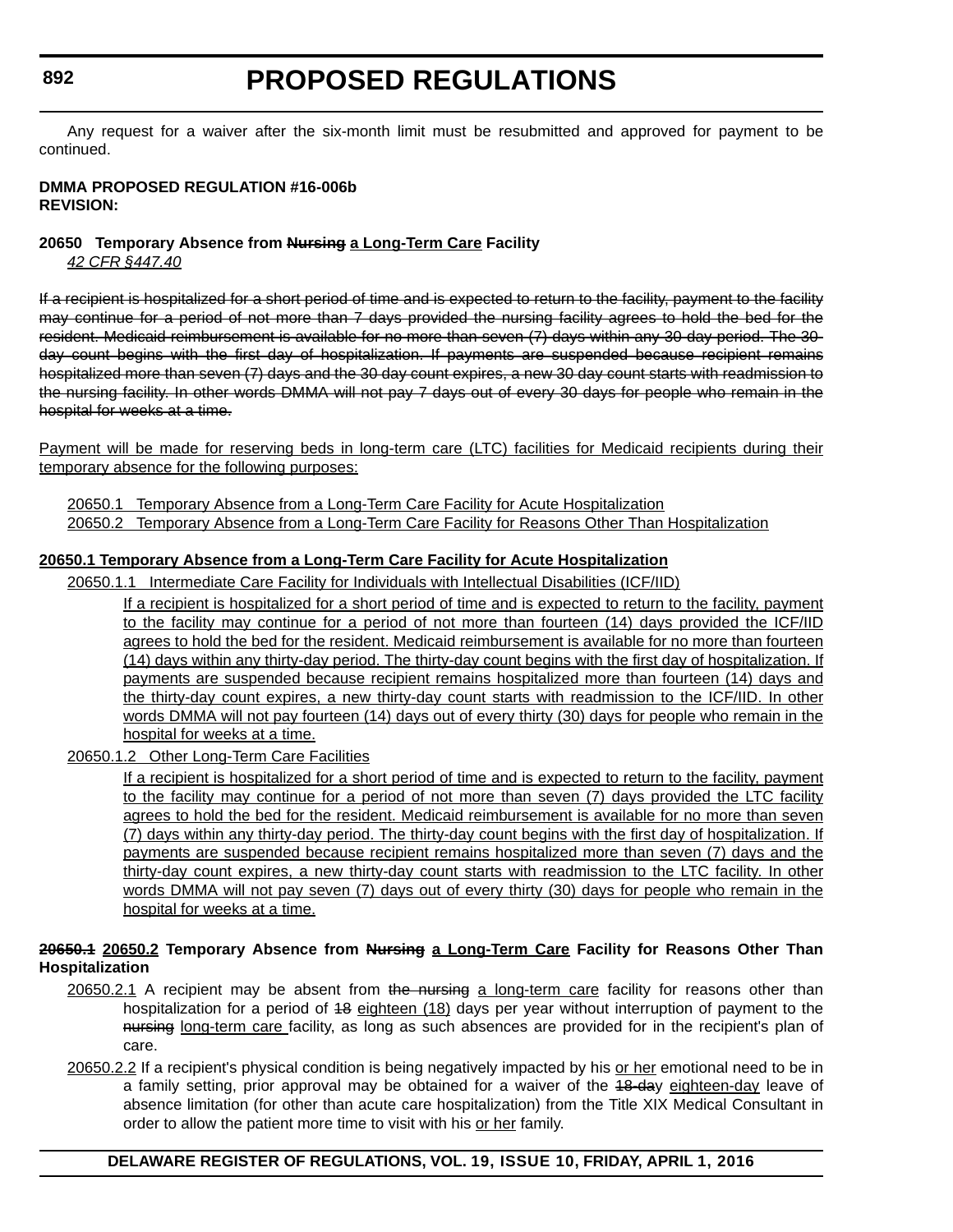<span id="page-26-0"></span>To obtain approval, a written request must be submitted by the nursing long-term care facility to the Long-Term Care Coordinator and must include:

20650.2.2.1 reason Reason for the request;

- 20650.2.2.2 medical Medical summary;
- 20650.2.2.3 statement Statement from the nursing LTC facility's medical director regarding the medical necessity of the patient being absent from the nursing LTC facility in excess of 48 eighteen (18) days per year;
- 20650.2.2.4 anticipated Anticipated frequency of absence; and
- 20650.2.2.5 -number Number of days the recipient was absent from the nursing LTC facility during the previous six month six-month period.

If the approval is given, the 48-day eighteen-day restriction will be waived for six (6) months from the date of approval. Any request for a waiver after the six month six-month limit must be resubmitted and approved for payments to be continued.

#### **DIVISION OF MEDICAID [AND MEDICAL ASSISTANCE](http://www.dhss.delaware.gov/dhss/dmma/)**

Statutory Authority: 31 Delaware Code, Section 512 (31 **Del.C.** §512)

#### **PUBLIC NOTICE**

#### **[Long-Term Care Facilities - Post-Eligibility Treatment of Institutionalized Individuals Personal Needs](#page-3-0)  Allowance**

In compliance with the State's Administrative Procedures Act (APA - Title 29, Chapter 101 of the Delaware Code), 42 CFR §447.205, and under the authority of Title 31 of the Delaware Code, Chapter 5, Section 512, Delaware Health and Social Services (DHSS) / Division of Medicaid and Medical Assistance (DMMA) is proposing to amend the Delaware Title XIX Medicaid State Plan and the Division of Social Services Manual (DSSM) regarding Post-Eligibility Treatment of Institutionalized Individuals, specifically, *standards for payment of personal needs allowance for individuals residing in long-term care facilities*.

Any person who wishes to make written suggestions, compilations of data, testimony, briefs or other written materials concerning the proposed new regulations must submit same to Kimberly Xavier, Planning, Policy and Quality Unit, Division of Medicaid and Medical Assistance, 1901 North DuPont Highway, P.O. Box 906, New Castle, Delaware 19720-0906 or by fax to 302-255-4425 by May 2, 2016.

The action concerning the determination of whether to adopt the proposed regulation will be based upon the results of Department and Division staff analysis and the consideration of the comments and written materials filed by other interested persons.

#### **SUMMARY OF PROPOSAL**

The purpose of this notice is to advise the public that Delaware Health and Social Services/Division of Medicaid and Medical Assistance is proposing to amend the Title XIX Medicaid State Plan and the Division of Social Services Manual (DSSM) regarding Post-Eligibility Treatment of Institutionalized Individuals, specifically; *standards for payment of personal needs allowance for individuals residing in long-term care facilities*.

#### **Statutory Authority**

- §1902(a)(50), (q) of the Social Security Act, A *State Plan for medical assistance must*
- §1924(d)(1) of the Social Security Act, *Allowances to be offset from income of institutionalized spouse*
- 42 CFR §435.725, *Post-eligibility treatment of income of institutionalized individuals in SSI States: Application of patient income to the cost of care*
- 42 CFR §435.733, *Post-eligibility treatment of income of institutionalized individuals in States using more restrictive requirements than SSI: Application of patient income to the cost of care*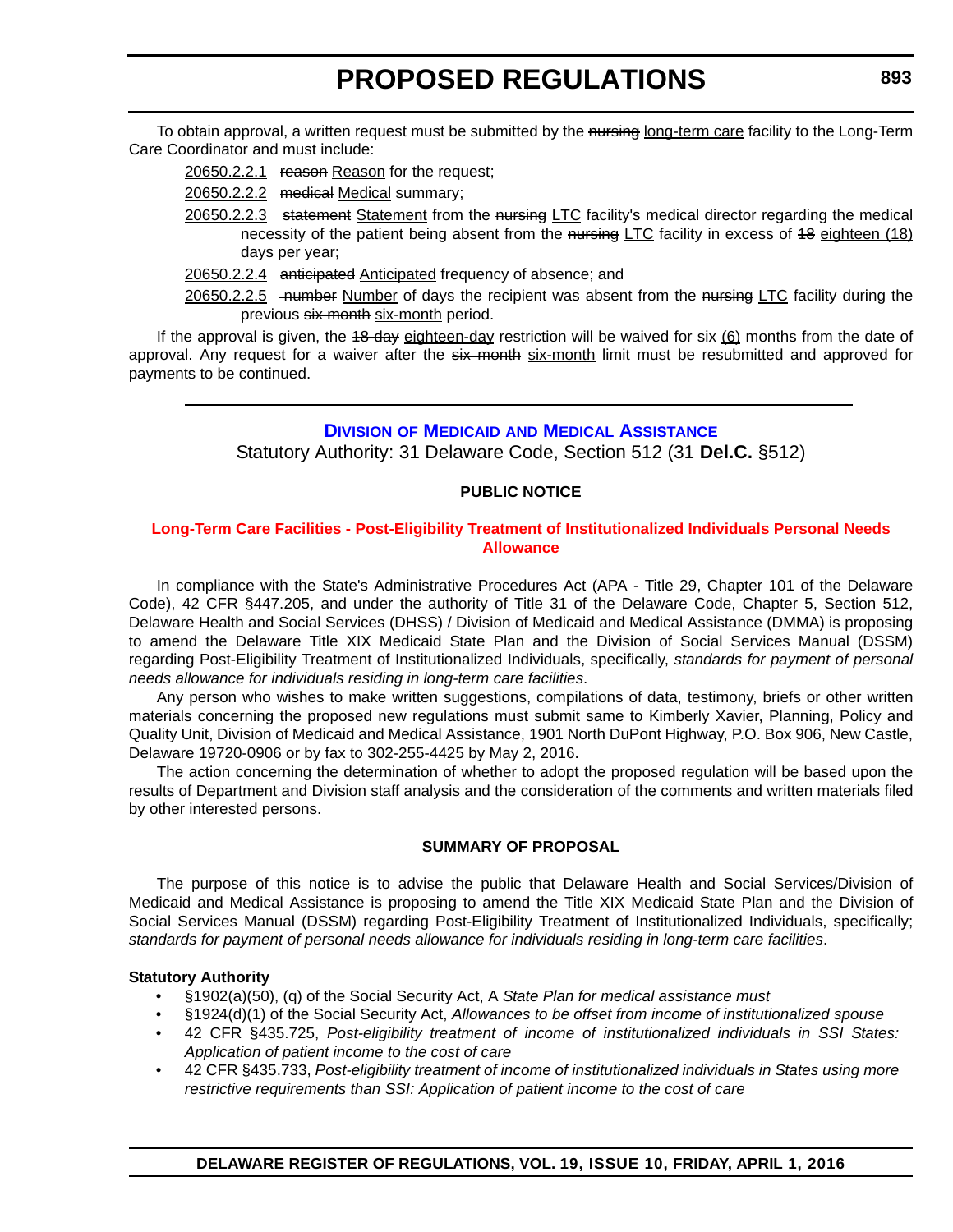• 42 CFR §435.832, *Post-eligibility treatment of income of institutionalized individuals: Application of patient income to the cost of care*

#### **Background**

Under §1902(a)(14)(I) of the Social Security Act medical assistance recipients that are institutionalized in longterm care facilities are required to apply their income toward the cost of institutional care. The individual must contribute income to pay for institutional services, deducting only certain allowable amounts, such as a personal needs allowance (PNA). A PNA is defined under Medicaid regulations in 42 CFR 435.725(c)(1) as follows:

(c) Required deductions. In reducing its payment to the institution, the agency must deduct the following amounts, in the following order, from the individual's total income, as determined under paragraph (e) of this section. Income that was disregarded in determining eligibility must be considered in this process.

- (1) Personal needs allowance. A personal needs allowance that is reasonable in amount for clothing and other personal needs of the individual while in the institution. This protected personal needs allowance must be at least--
	- (i) \$30 a month for an aged, blind, or disabled individual, including a child applying for Medicaid on the basis of blindness or disability;
	- (ii) \$60 a month for an institutionalized couple if both spouses are aged, blind, or disabled and their income is considered available to each other in determining eligibility; and
	- (iii) For other individuals, a reasonable amount set by the agency, based on a reasonable difference in their personal needs from those of the aged, blind, and disabled.

In reducing its payment to the institution, the agency must deduct a personal needs allowance. A personal needs allowance that is reasonable in amount for clothing and other personal needs of the individual while in the institution. This protected personal needs allowance must be at least \$30 a month for an aged, blind, or disabled individual; \$60 a month for an institutionalized couple if both spouses are aged, blind, or disabled and their income is considered available to each other in determining eligibility; and for other individuals, a reasonable amount set by the agency, based on a reasonable difference in their personal needs from those of the aged, blind, and disabled.

#### **Summary of Proposal**

#### *Rationale and Justifications*

State Plan provisions require the Delaware Medical Assistance Program (DMAP) to provide a personal needs allowance (PNA) to Medicaid recipients residing in long-term care facilities. This PNA is intended to provide for clothing and other personal needs. The current PNA is \$44/month for individuals and \$88/month for couples and was set in 2002. DMMA recognizes that the cost-of-living has increased since 2002 and proposes to increase the PNA to offset some of the increased costs of personal needs for recipients.

#### *Purpose*

This amendment to the State Plan and DSSM adds a provision that allows DMAP to increase the personal needs allowance for individuals residing in long-term care facilities from \$44/month to \$50/month for individuals, and from \$88/month to \$100/month for couples.

#### *Summary of Proposed Changes*

Effective for services provided on and after July 1, 2016, Delaware Health and Social Services/Division of Medicaid and Medical Assistance (DMMA) proposes to amend Attachment 2.6-A, Page 4 and Page 4 Addendum of the Medicaid State Plan provisions to increase the Personal Needs Allowance for individuals residing in longterm care facilities from \$44/month to \$50/month for individuals, and from \$88/month to \$100/month for couples.

Also effective for services provided on and after July 1, 2016, DMMA proposes to make changes to policy sections 20620 Patient Pay Amount Deductions, 20620.1 Personal Needs, and 20995.1 Post-Eligibility Deductions, and applicable sub-sections of the Division of Social Services Manual (DSSM) to reflect the proposed changes to the State Plan.

#### *Public Notice*

In accordance with the *federal* public notice requirements established at Section 1902(a)(13)(A) of the Social

#### **894**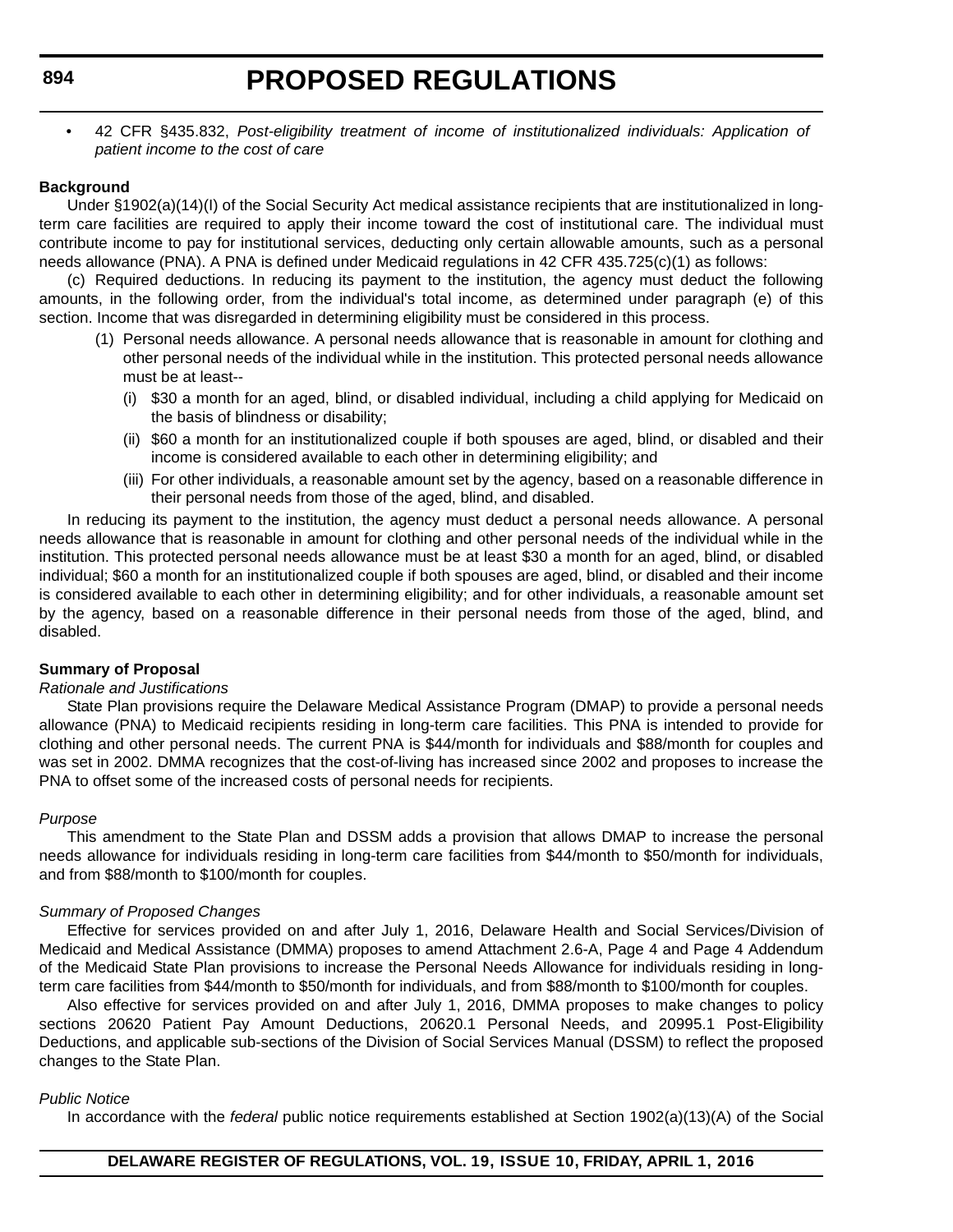Security Act and 42 CFR 447.205 and the *state* public notice requirements of Title 29, Chapter 101 of the Delaware Code, Delaware Health and Social Services (DHSS)/Division of Medicaid and Medical Assistance (DMMA) gives public notice and provides an open comment period for thirty (30) days to allow all stakeholders an opportunity to provide input on the agency's decision to increase the personal needs allowance for individuals institutionalized in long-term care facilities. Comments must be received by 4:30 p.m. on Monday May 2, 2016.

#### *CMS Review and Approval*

The provisions of this draft state plan amendment (SPA) are subject to the Centers for Medicare and Medicaid Services (CMS) review and approval. The draft SPA page(s) may undergo further revisions before and after submittal to CMS based upon public comment and/or CMS feedback. The final version may be subject to significant change.

#### *Provider Manual Update*

Also, upon CMS approval, the applicable Delaware Medical Assistance Program (DMAP) Provider Policy Specific Manuals will be updated. Manual updates, revised pages or additions to the provider manual are issued, as required, for new policy, policy clarification, and/or revisions to the DMAP program. Provider billing guidelines or instructions to incorporate any new requirement may also be issued. A newsletter system is utilized to distribute new or revised manual material and to provide any other pertinent information regarding manual updates.

#### **Fiscal Impact Statement**

The following represents the potential increase in expenditures if the monthly Personal Needs Allowance for Medicaid recipients residing in long-term care facilities is increased from \$44 to \$50 for individuals and \$88 to \$100 for couples.

The following fiscal impact is projected:

|                       | Federal Fiscal Year 2016 <sup>1</sup> | Federal Fiscal Year 2017 |
|-----------------------|---------------------------------------|--------------------------|
| General (State) funds | \$15.125                              | \$60,500                 |
| Federal funds         | \$18,360                              | \$71.596                 |

1. Represents July - September 2016 only

#### **\*Please Note: The Regulatory Flexibility Analysis and Impact Statement for this regulation, as required by 29 Del.C. Ch. 104, is available at:**

**<http://regulations.delaware.gov/register/april2016/proposed/19 DE Reg 893RFA 04-01-16.pdf>**

#### **DMMA PROPOSED REGULATION #16-007a REVISIONS:**

ATTACHMENT 2.6-A Page 4

#### STATE PLAN UNDER TITLE XIX OF THE SOCIAL SECURITY ACT STATE: DELAWARE

#### ELIGIBILITY CONDITIONS AND REQUIREMENTS

#### 42 CFR 435.725; 43 CFR 435.733; 42 CFR 435.832

#### B. Post-Eligibility Treatment of Institutionalized Individuals

The following amounts are deducted from the gross income when computing the application of an individual or couples income to the cost of institutionalized care:

- 1. Personal Needs Allowance.
	- a. Aged, blind, disabled -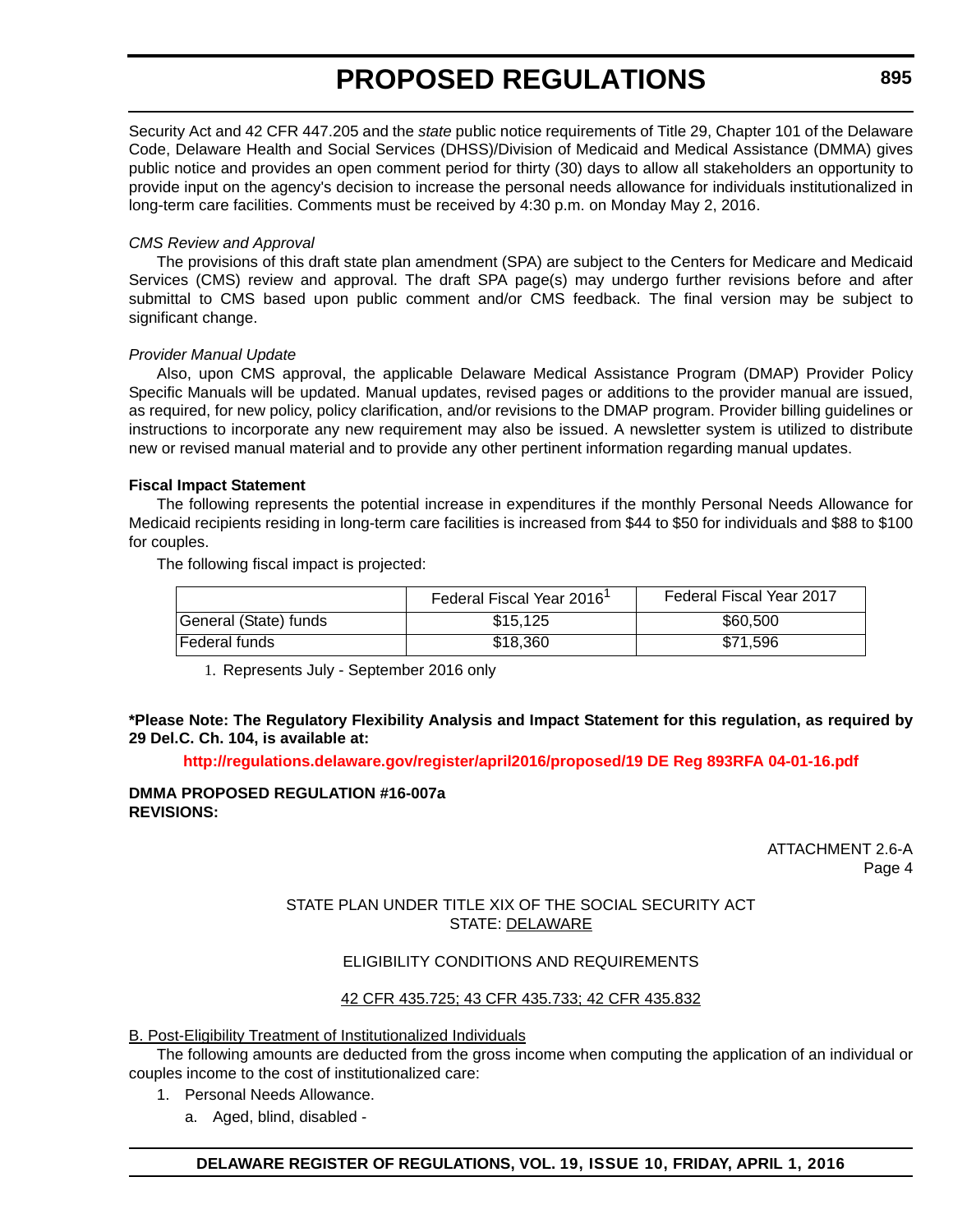| Individuals | \$44 | \$50  |
|-------------|------|-------|
| Couples     | \$88 | \$100 |

For the following individuals with greater need -

#### *See Page 4 Addendum*

| AFDC related - |            |  |
|----------------|------------|--|
| Children       | $$44$ \$50 |  |
| <b>Adults</b>  | \$44 \$50  |  |

c. Individuals under age 21 covered in this plan as specified in Item B.7. of ATTACHMENT 2.2-A Page 16. \$44 \$50

#### **DMMA PROPOSED REGULATION #16-007b REVISIONS:**

ATTACHMENT 2.6-A Page 4 Addendum

#### STATE PLAN UNDER TITLE XIX OF THE SOCIAL SECURITY ACT STATE: DELAWARE

#### ELIGIBILITY CONDITIONS AND REQUIREMENTS

#### 42 CFR 435.725; 43 CFR 435.733; 42 CFR 435.832

#### B.1.a. For the following individuals with a greater need – B. Post-Eligibility Treatment of Institutionalized Individuals (continued)

For the following individuals with a greater need (continued)

- d. \$50/month for NF and ICF/MR residents engaging in frequent and regular rehabilitation out-of-facility activities.
- e. For nursing facility residents who are participating in gainful employment, the following amounts, not to exceed the adult foster care rate (SSI benefit amount + \$140), will be deducted from gross earned income:
	- $i.$  Mandatory payroll deductions that are a condition of employment including, but not limited to:
		- \* 1. Federal, State, and Local taxes
		- $*$  2. FICA
		- \* 3. Union Dues
		- \* 4. Insurance Premiums
		- \* 5. Pension Contributions.
	- ii. Transportation costs as paid to and from employment.
	- lii. Clothing and personal needs allowance of \$75/month.

The maximum amount of income to be protected will not exceed the amount required to maintain an individual in adult foster/residential care. This amount is currently the SSI benefit plus \$140.

#### **DMMA PROPOSED REGULATION #16-007c REVISION:**

### **20620 Patient Pay Amount Deductions**

42 CFR §435.725; 42 CFR §435.733; 42 CFR §435.832

**896**

 $b<sub>r</sub>$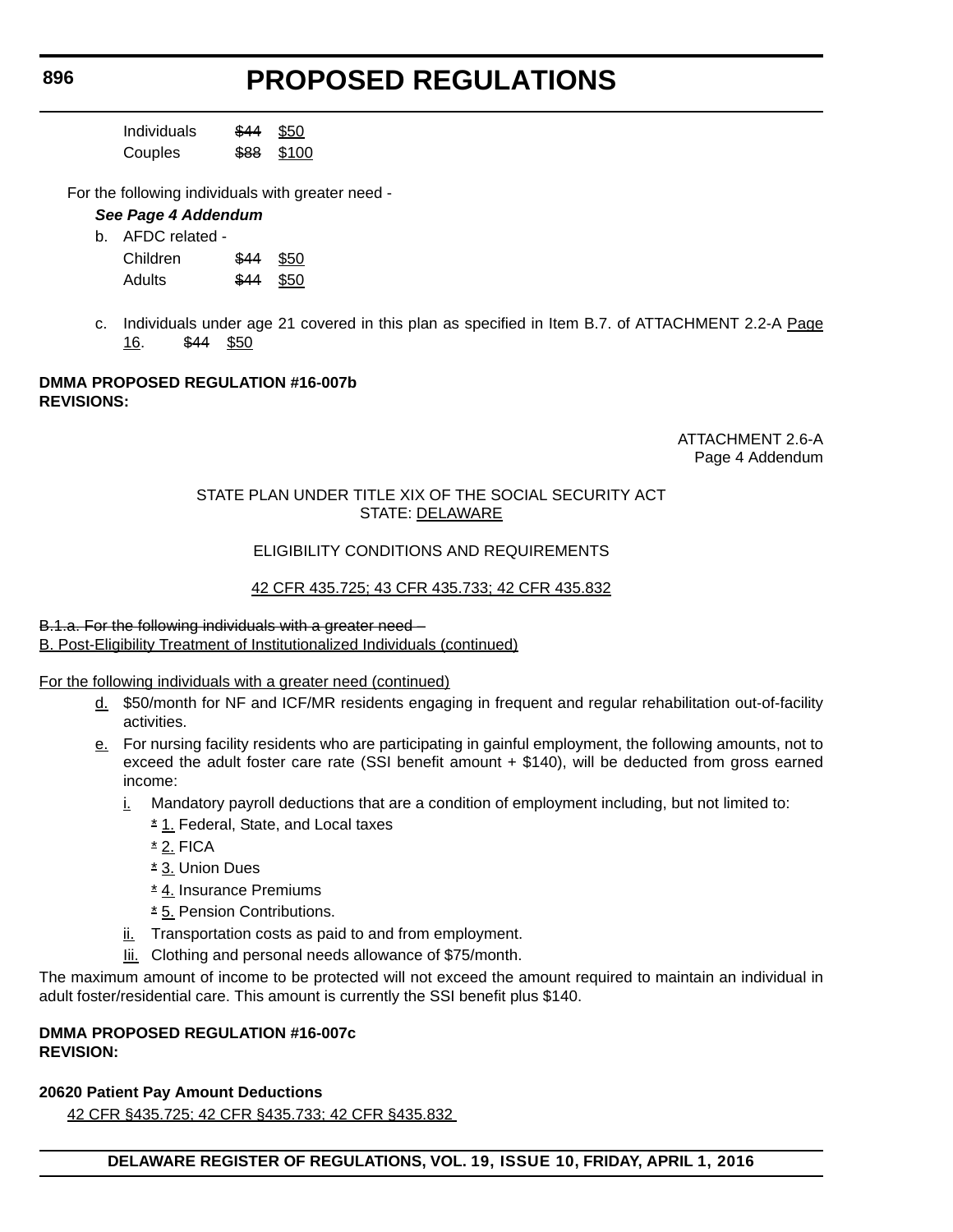The total income to be used in the post-eligibility process will include all amounts that meet the definition of income. This includes both income that is counted for eligibility, and as well as income that is excluded for eligibility.

#### Take the following deductions from the Medicaid recipients total gross income in the following order:

The following amounts are deducted from the gross income when computing the application of an individual or couples income to the cost of institutionalized care:

- 1. personal needs
- 2. expenses incurred for necessary medical care
- 3. community spouse income allowance or \$75 home maintenance disregard (if applicable)
- 4. family allowance (if applicable)
- 20620.1 Personal Needs Allowance;
- 20620.2 Necessary Medical Care Expenses;
- 20620.3 Community Spouse Income Allowance/Home Maintenance Disregard (if applicable); and
- 20620.4 Family Allowance (if applicable).

#### **20620.1 Personal Needs Allowance**

- a) 20620.1.1 \$44.00 \$50.00 per month of available income is to be protected for the Medicaid recipients recipient's direct personal needs; or
- b) 20620.1.2 If the recipient regularly attends a rehab/educational program off the grounds of his nursing or her long-term care facility, including employment for the purpose of rehabilitation in a sheltered workshop off the grounds of the facility, \$50.00 per month (rather than \$44) will be protected; or
- $\epsilon$ ) 20620.1.3 For nursing long-term care facility residents who are participating in substantial gainful activity (SGA) (20 CFR 416.971), the following amounts, not to exceed the Adult Foster Care rate will be deducted from gross earned income:
	- 20620.1.3.1 Mandatory payroll deductions that are a condition of employment including, but not limited to:
		- Federal, State and Local Taxes
		- FICA
		- Union Dues
		- Insurance premiums
		- Pension contributions
		- Transportation costs as paid to & from work
		- Clothing and personal needs allowance of \$75/month.
	- 20620.1.3.2 If earnings average more than \$700 a month in a calendar year, this is considered SGA and DSS Department of Social Services (DSS) can allow a personal needs allowance of up to the AFC rate.
	- 20620.1.3.3 If earnings average less than \$300 a month in a calendar year, this is not ordinarily considered SGA and DSS can allow the \$44 or \$50 personal needs allowance.
	- 20620.1.3.4 If average earnings are between \$300 and \$700, DSS must consider other factors to determine whether or not the work constitutes SGA. Other factors include considering if the work is comparable to unimpaired people in the community performing similar jobs.

#### **DMMA PROPOSED REGULATION #16-007d REVISION:**

**20995.1 Post - Eligibility Deductions**

42 CFR §435.725; 42 CFR §435.733; 42 CFR §435.832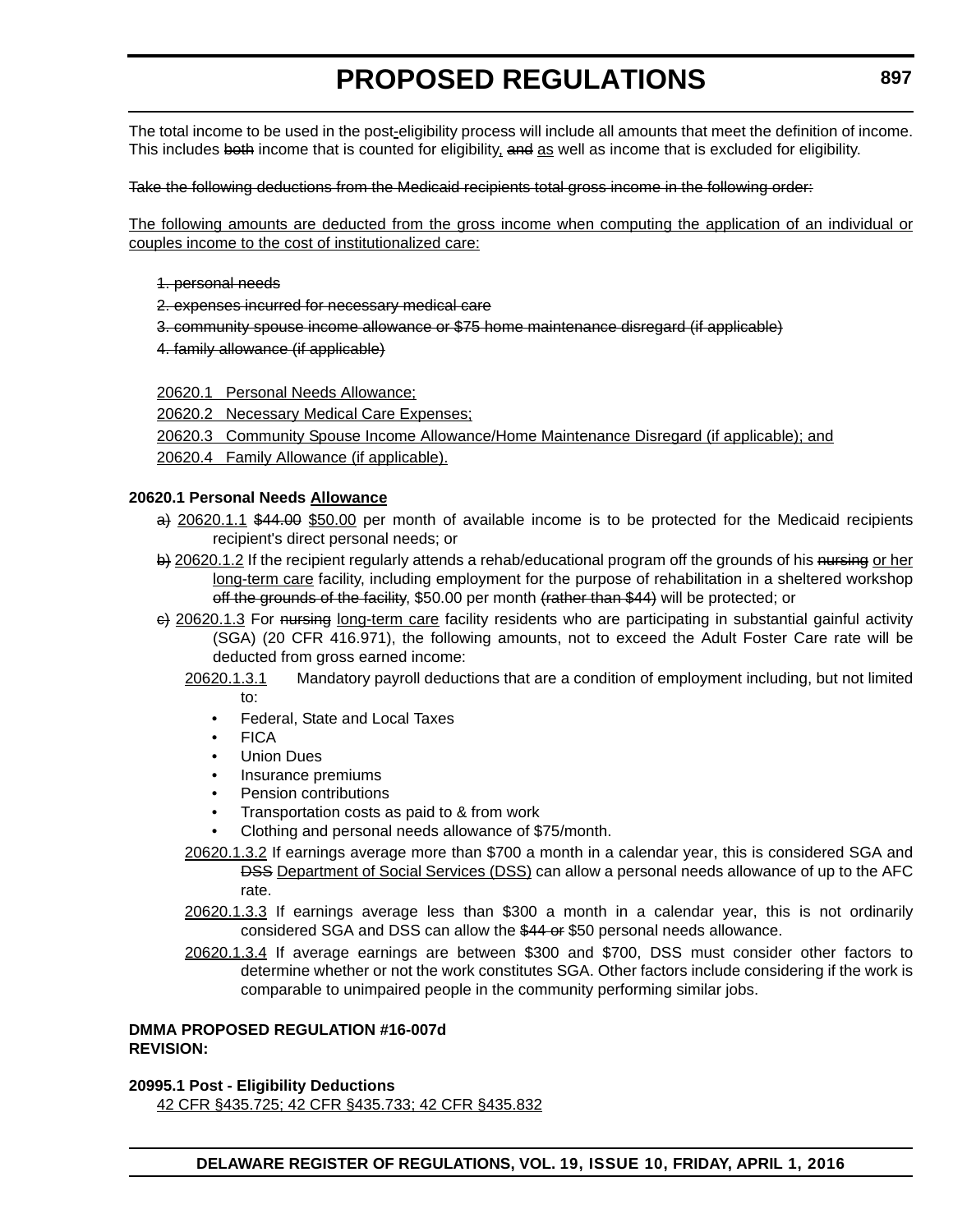Post-eligibility determination is revised to allow the following deductions from the income of the institutional spouse. The deductions must be taken in the following order:

a. 20995.1.1 Personal Needs Allowance for the institutional spouse

The personal needs allowance amount is \$30 per month for SSI recipients, and \$44 \$50 per month for all others. If the institutionalized spouse is employed, personal needs may range from \$50 up to the Adult Foster Care rate per month.

b. 20995.1.2 Community Spouse Income Allowance

The community spouse monthly income allowance is the amount of income necessary to bring the spouse's monthly otherwise available income up to:

the applicable percent of the FPL for two, plus

an additional amount for excess shelter

- 20995.1.2.1The community spouse monthly income allowance is the amount of income necessary to bring the spouse's monthly otherwise available income up to the applicable percent of the FPL for two, plus an additional amount for excess shelter.
- 20995.1.2.2The total amount available to the community spouse may not exceed "Cap for Minimum Monthly Maintenance Standard. This standard usually changes each January based on the Consumer Price Index for Urban Consumers.

e. 20995.1.3 Family Allowance

d. 20995.1.4 Items for which protection of income has been approved by the Long Term Long-Term Care Operation's Administrator and/or incurred medical expenses of the institutionalized spouse.

#### **DIVISION OF MEDICAID [AND MEDICAL ASSISTANCE](http://www.dhss.delaware.gov/dhss/dmma/)**

Statutory Authority: 31 Delaware Code, Section 512 (31 **Del.C.** §512)

#### **PUBLIC NOTICE**

#### **[Medical Care and Other Types of Remedial Care - Services to Treat Autism Spectrum Disorder](#page-3-0)**

In compliance with the State's Administrative Procedures Act (APA - Title 29, Chapter 101 of the Delaware Code), 42 CFR §447.205, and under the authority of Title 31 of the Delaware Code, Chapter 5, Section 512, Delaware Health and Social Services (DHSS) / Division of Medicaid and Medical Assistance (DMMA) is proposing to amend the Delaware Title XIX Medicaid State Plan regarding Medical Care and Other Types of Remedial Care, specifically, *to establish coverage and reimbursement for treatment services for Medicaid recipients up to age twenty-one (21) years of age who have a diagnosis of Autism Spectrum Disorder*.

Any person who wishes to make written suggestions, compilations of data, testimony, briefs or other written materials concerning the proposed new regulations must submit same to Kimberly Xavier, Planning & Policy Development Unit, Division of Medicaid and Medical Assistance, 1901 North DuPont Highway, P.O. Box 906, New Castle, Delaware 19720-0906 or by fax to 302-255-4425 by May 2, 2016. Please identify in the subject line: Service to Treat Autism Spectrum Disorder.

The action concerning the determination of whether to adopt the proposed regulation will be based upon the results of Department and Division staff analysis and the consideration of the comments and written materials filed by other interested persons.

#### **SUMMARY OF PROPOSAL**

The purpose of this notice is to advise the public that Delaware Health and Social Services/Division of Medicaid and Medical Assistance is proposing to amend the Title XIX Medicaid State Plan regarding Medical Care and Other Types of Remedial Care, specifically, *to establish coverage and reimbursement for treatment services for Medicaid recipients up to age twenty-one (21) years of age who have a diagnosis of Autism Spectrum Disorder.*

<span id="page-31-0"></span>**898**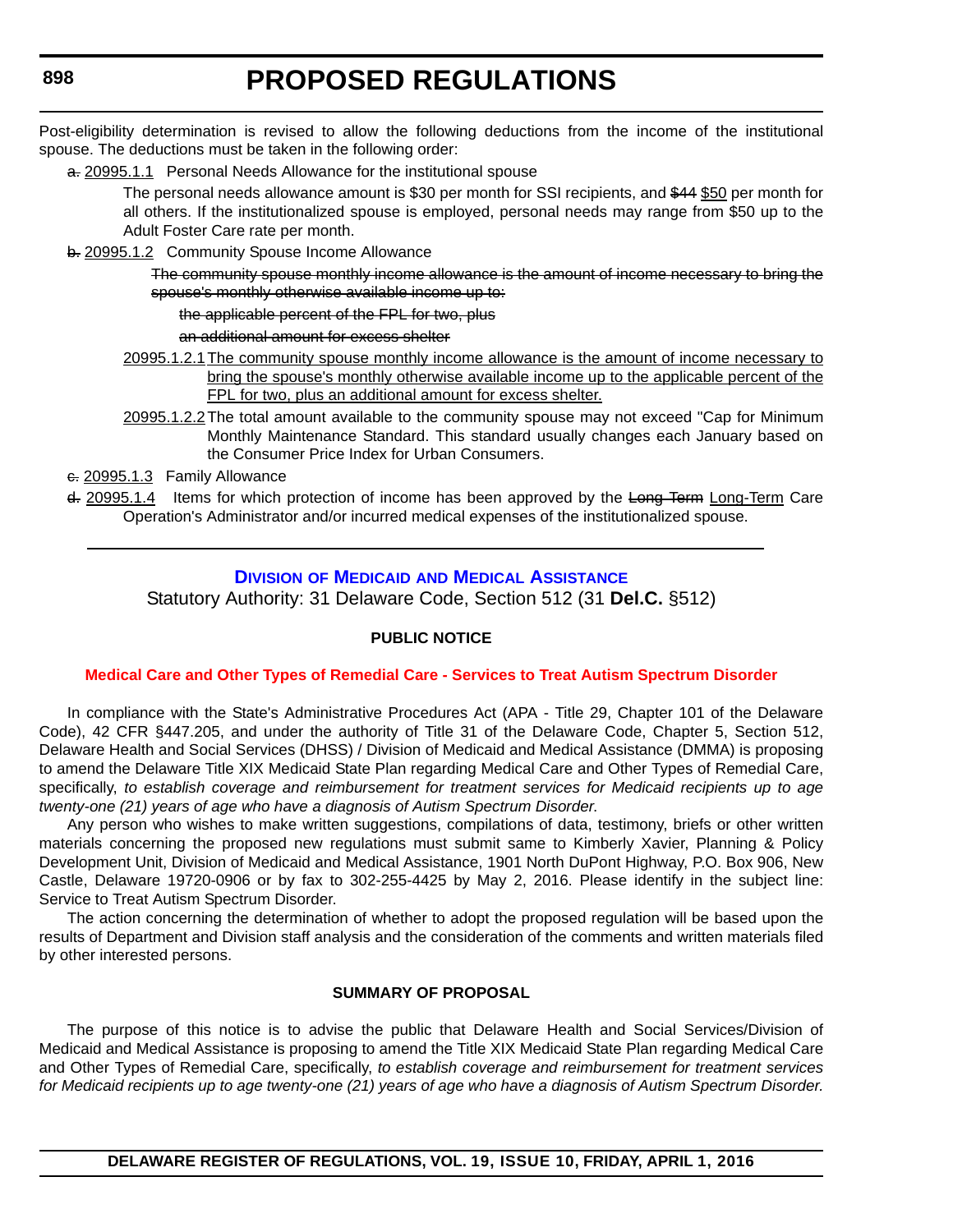#### **Statutory Authority**

- §1905 of the Social Security Act (a)(4)(B), *Early and Periodic Screening, Diagnostic, and Treatment Services*
- §1905 of the Social Security Act (a)(6), *Remedial Care and any other type of remedial care (services of other licensed practitioners)*
- §1905 of the Social Security Act (a)(13)(c), *Preventive services*
- §1905 of the Social Security Act (r)(5), *Other necessary health care, diagnostic service, and other measures as described in section 1905(a)*
- 42 CFR §440.60(a), *Medical or other remedial care provided by licensed practitioners*
- 42 CFR §440.130(c), *Diagnostic, screening, preventive, and rehabilitative services*
- 42 CFR §447.205, *Public notice of changes in statewide methods and standards for setting payment rates*

#### **Background**

Autism Spectrum Disorder (ASD) is a developmental disability that can cause significant social, communication, and behavioral challenges. A diagnosis of ASD now includes several conditions that used to be diagnosed separately: autistic disorder, pervasive developmental disorder not otherwise specified (PDD-NOS), and Asperger syndrome. These conditions are now all called Autism Spectrum Disorder.

Treatments for children with ASD can improve physical and mental development. Generally these treatments can be categorized in four categories: 1) behavioral and communication approaches; 2) dietary approaches; 3) medications; and 4) complementary and alternative medicine.

The federal Medicaid program may reimburse for services to address ASD through a variety of authorities. Services can be reimbursed through section 1905(a) of the Social Security Act (the Act), section 1915(i) state plan Home and Community-Based Services, section 1915(c) Home and Community-Based Services (HCBS) waiver programs, and section 1115 research and demonstration programs.

#### *State Plan Authorities*

Under the Medicaid state plan, services to address ASD may be covered under several different section 1905(a) benefit categories. Those categories include: section 1905(a)(6) - services of other licensed practitioners; section 1905(a)(13)(c) - preventive services; and section 1905(a)(10) - therapy services. States electing these services may need to update the Medicaid State Plan in order to ensure federal financial participation (FFP) is available for expenditures for these services. In addition, for children, as discussed below, states must cover services that could otherwise be covered at state option under these categories consistent with the provisions at 1905(a)(4)(B) for Early and Periodic Screening, Diagnostic, and Treatment services (EPSDT). The following information briefly describes these coverage categories for services to address ASD. Under these section 1905(a) benefit categories, all other state Medicaid plan requirements such as state-wideness and comparability, must also be met.

#### 1) Other Licensed Practitioner Services

Other Licensed Practitioner services, defined at 42 CFR 440.60(a), are "medical or remedial care or services, other than physicians' services, provided by licensed practitioners within the scope of practice as defined under State law." If a state licenses practitioners who furnish services to address ASD, the state may elect to cover those providers under this section of their state plan even if the providers are not covered under other sections of the plan (e.g., physical therapist, occupational therapist, etc.). A state would need to submit a state plan amendment (SPA) to add the new licensed provider to their Medicaid plan. The SPA must describe the provider's qualifications and include a reimbursement methodology for paying the provider.

#### 2) Preventive Services

Preventive Services, defined at 42 CFR 440.130(c) are "services recommended by a physician or other licensed practitioner of the healing arts within the scope of his practice under state law to---

- Prevent disease, disability, and other health conditions or their progression;
- Prolong life; and
- Promote physical and mental health and efficiency."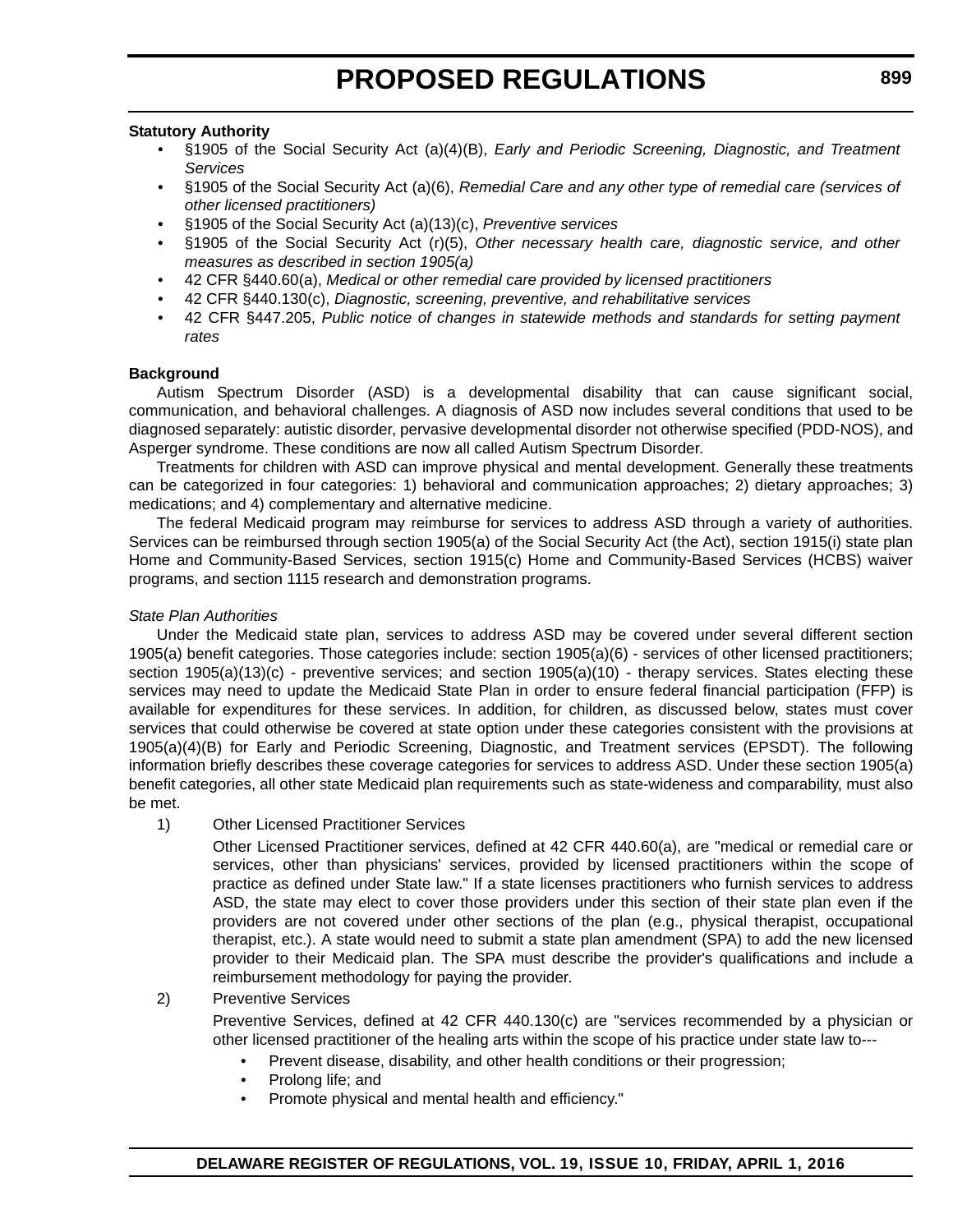A regulatory change that took effect January 1, 2014, permits coverage of preventive services furnished by non-licensed practitioners who meet the qualifications set by the state, to furnish services under this state plan benefit as long at the services are recommended by a physician or other licensed practitioner. Under the preventive services benefit, in the state plan, the state must 1) list the services to be provided to ensure that services meet the definition of preventive services as stated in section 4385 of the State Medicaid Manual (including the requirement for the service to involve direct patient care); 2) identify the type(s) of non-licensed practitioners who may furnish the services; and 3) include a summary of the state's provider qualifications that make these practitioners qualified to furnish the services, including any required education, training, experience, credentialing, supervision, oversight and/ or registration.

3) Therapy Services

Physical therapy, occupational therapy, and services for individuals with speech, hearing, and language disorders, may be covered under the Medicaid therapies benefit at 42 CFR 440.110. Physical and occupational therapy must be prescribed by a physician or other licensed practitioner of the healing arts within the scope of his/her practice under state law and provided to a beneficiary by or under the direction of a qualified therapist. Services for individuals with speech, hearing, and language disorders include diagnostic, screening, preventive, or corrective services provided by or under the direction of a speech pathologist or audiologist, for which a patient is referred by a physician or other licensed practitioner of the healing arts within the scope of his or her practice under state law.

#### **Summary of Proposal**

#### *Purpose*

Effective July 1, 2016 Delaware Health and Social Services/Division of Medicaid and Medical Assistance proposes to adopt provisions to establish coverage and reimbursement methodologies for treatment services for Medicaid recipients up to twenty-one (21) years of age who have a diagnosis of Autism Spectrum Disorder pursuant to 42 CFR §440.60(a) and 42 CFR 440.130(c).

The purpose of this proposal is to establish service descriptions and reimbursement methodologies in the Medicaid State Plan for treatment services for Medicaid recipients up to age twenty-one (21) years of age who have a diagnosis of Autism Spectrum Disorder.

#### *Recipient Criteria*

In order to qualify for Autism Spectrum Disorder Treatment Services, a Medicaid recipient must:

- Be under 21 years of age;
- Exhibit the presence of excesses and/or deficits of behaviors that significantly interfere with home or community activities (examples include, but are not limited to: aggression, self-injury, elopement, etc.);
- Receive a Medical/Physical Evaluation by a qualified professional, inclusive of a validated ASD screening tool, in order to rule out medical or behavioral conditions other than ASD, including those that may have behavioral implications and/or may co-occur with ASD;
- Must be medically stable and not require 24-hour medical/long-term care monitoring or procedures provided in a hospital or Intermediate Care Facility for Persons with Intellectual Disabilities (ICF/ID);
- Receive a Comprehensive Diagnostic Evaluation by a qualified health care professional, using validated evaluation tools, that results in a diagnosis of ASD; and
- Be recommended for ASD Treatment Services, including, but not limited to, Applied Behavioral Analysis (ABA).

#### *Covered Services*

Medicaid covered Autism Spectrum Disorder Treatment Services must be:

- Medically necessary;
- Previously authorized by the Delaware Medical Assistance Program (DMAP) or its designee; and
- Delivered in accordance with the recipient's Behavioral Support Plan that details the plan of ASD treatment services.

**900**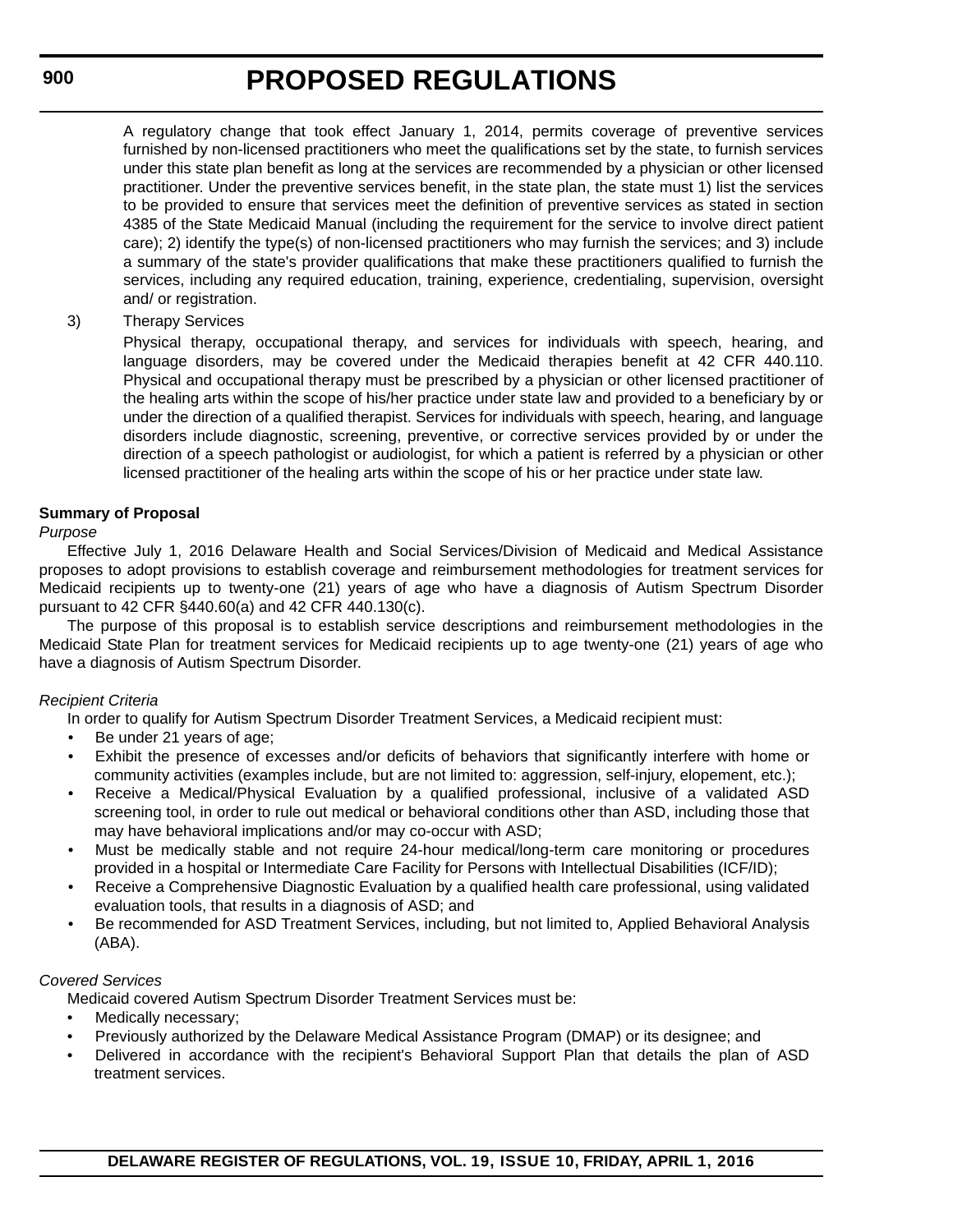#### <span id="page-34-0"></span>*Public Notice*

In accordance with the *federal* public notice requirements established at Section 1902(a)(13)(A) of the Social Security Act and 42 CFR 447.205 and the *state* public notice requirements of Title 29, Chapter 101 of the Delaware Code, Delaware Health and Social Services (DHSS)/Division of Medicaid and Medical Assistance (DMMA) gives public notice and provides an open comment period for thirty (30) days to allow all stakeholders an opportunity to provide input on the agency's decision to increase the personal needs allowance for individuals institutionalized in long-term care facilities. Comments must be received by 4:30 p.m. on Monday May 2, 2016.

#### *CMS Review and Approval*

The provisions of this draft state plan amendment (SPA) are subject to the Centers for Medicare and Medicaid Services (CMS) review and approval. The draft SPA page(s) may undergo further revisions before and after submittal to CMS based upon public comment and/or CMS feedback. The final version may be subject to significant change.

#### *Provider Manual Update*

Also, upon CMS approval, the applicable Delaware Medical Assistance Program (DMAP) Provider Policy Specific Manuals will be updated. Manual updates, revised pages or additions to the provider manual are issued, as required, for new policy, policy clarification, and/or revisions to the DMAP program. Provider billing guidelines or instructions to incorporate any new requirement may also be issued. A newsletter system is utilized to distribute new or revised manual material and to provide any other pertinent information regarding manual updates.

#### **Cost/Budgetary Impact**

The following represents the potential increase in expenditures with the increased level of treatment services for Medicaid recipients up to twenty-one (21) years of age who have a diagnosis of Autism Spectrum Disorder effective July 1, 2016.

The following fiscal impact is projected:

|                       | Federal Fiscal Year 2016 <sup>1</sup> | Federal Fiscal Year 2017 |
|-----------------------|---------------------------------------|--------------------------|
| General (State) funds | \$301.710                             | \$1,223,105              |
| l Federal funds       | \$450,120                             | \$1.784.218              |

1. Represents July - September 2016 only

#### **\*Please Note:**

**(1) The Regulatory Flexibility Analysis and Impact Statement for this regulation, as required by 29 Del.C. Ch. 104, is available at:**

**[http://regulations.delaware.gov/register/april2016/proposed/19 DE Reg 898RFA 04-01-16.pdf](http://regulations.delaware.gov/register/april2016/proposed/19 DE Reg 893RFA 04-01-16.pdf)**

**(2) Due to the size of the proposed regulation, it is not being published here. A copy of the regulation is available at:**

**[Medical Care and Other Types of Remedial Care - Services to Treat Autism Spectrum Disorder](http://regulations.delaware.gov/register/april2016/proposed/19 DE Reg 898 04-01-16.htm)**

#### **DIVISION [OF PUBLIC HEALTH](http://www.dhss.delaware.gov/dhss/dph/index.html)**

Statutory Authority: 16 **Delaware Code**, Section 122(m) (16 **Del.C.** §122(m)) 16 **DE Admin. Code** 4468

#### **PUBLIC NOTICE**

#### **[4468 Delivery of Hospice Services](#page-3-0)**

Health Systems Protection Section (HSP), Division of Public Health, Department of Health and Social Services, is proposing revisions to the regulations governing Delivery of Hospice Services (4468). Amendments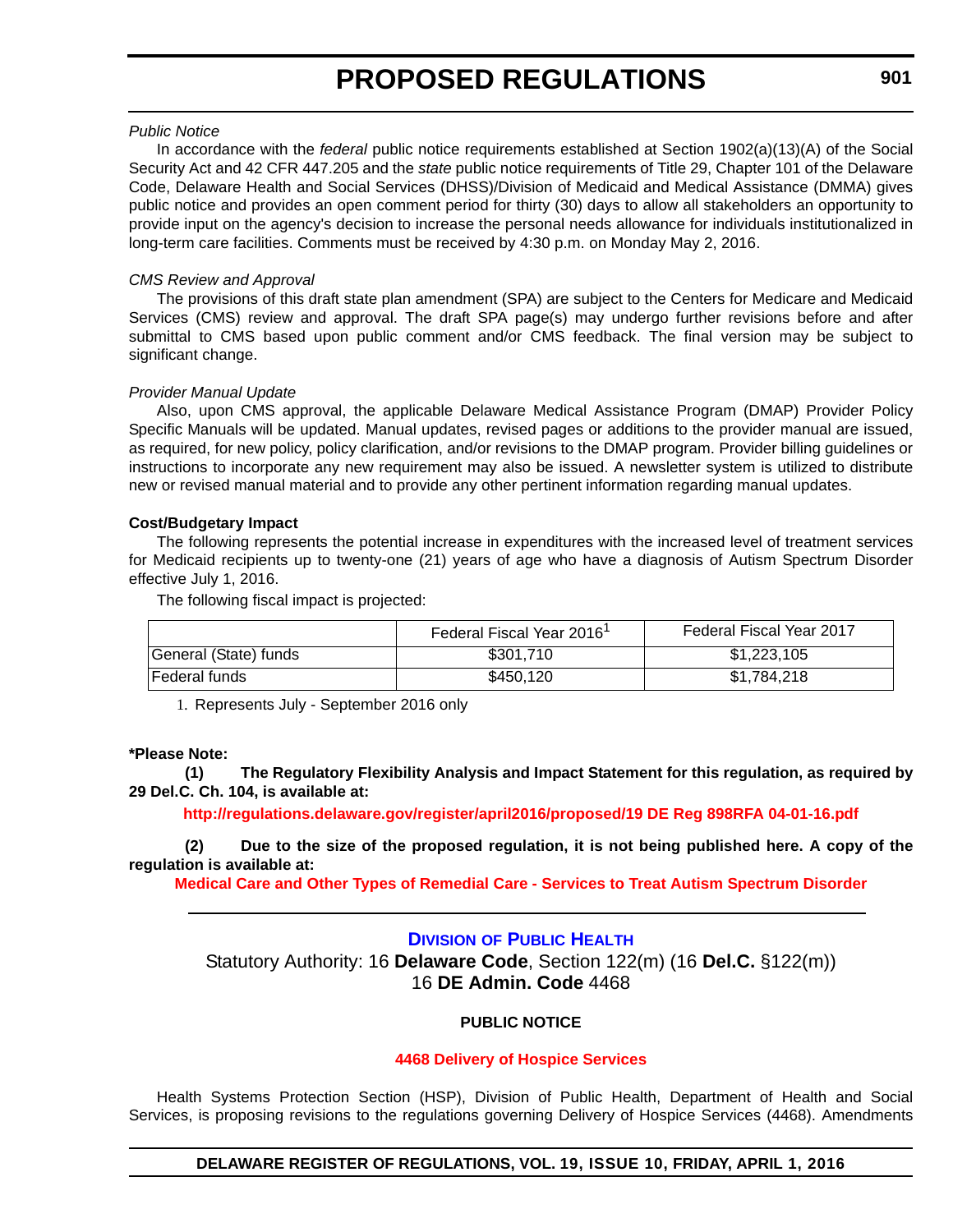# **PROPOSED REGULATIONS**

are being made to update the requirements to ensure patients receive safe and quality care. New requirements related to dementia care, new employees and other aspects of the regulations are being revised to help improve the services available to Delawareans. On April 1, 2016, HSP plans to publish as proposed the amended regulations, and hold them out for public comment per Delaware law.

#### **NOTICE OF PUBLIC HEARING**

A public hearing will be held on Thursday, April 28, 2016, at 9:30 a.m. in the First Floor Conference Room, located in the Jesse Cooper Building, 417 Federal Street, Dover, Delaware.

Copies of the proposed regulations are available for review in the April 1, 2016, edition of the Delaware *Register of Regulations*, accessible online at: <http://regulations.delaware.gov> or by calling the Division of Public Health at (302) 744-4951.

Any person who wishes to make written suggestions, testimony, briefs or other written materials concerning the proposed regulations must submit same to Jamie Mack by Friday, May 13, 2016, at:

Jamie Mack Division of Public Health 417 Federal Street Dover, DE 19901 Email: jamie.mack@state.de.us Phone: (302) 744-4951

**\*Please Note: The Regulatory Flexibility Analysis and Impact Statement for this regulation, as required by 29 Del.C. Ch. 104, is available at:**

**<http://regulations.delaware.gov/register/april2016/proposed/19 DE Reg 901RFA 04-01-16.pdf>**

#### **4468 Delivery of Hospice Services** *(Break in Continuity of Sections)*

#### **3.0 Hospice Care**

- 3.1 Hospice is an option for care which utilizes an interdisciplinary team of the patient's choice. The team shall consist of at least a physician, nurse, social worker, trained volunteer, and the patient/family.
- 3.2 The interdisciplinary team shall have the following qualifications:

#### *(Break in Continuity Within Section)*

- 3.2.3 A social worker shall mean a person who is licensed in the State of Delaware according to 24 **Del.C.** Ch. 39. has:
	- 3.2.3.1 A Master of Social Work (MSW) degree from a school of social work accredited by the Council on Social Work Education; or
	- 3.2.3.2 A baccalaureate degree in social work from an institution accredited by the Council on Social Work Education; or a baccalaureate degree in psychology, sociology, or other field related to social work; and
		- 3.2.3.2.1 Is supervised by an MSW as described in subsection 3.2.3.1; and

3.2.3.2.2 Has one year of social work experience in a health care setting.

*(Break in Continuity Within Section)*

#### **4.0 Personnel/Administrative**

*(Break in Continuity Within Section)*

#### 4.8 Health History

4.8.1 All new employees/contractors shall be required to have a physical examination prior to providing care: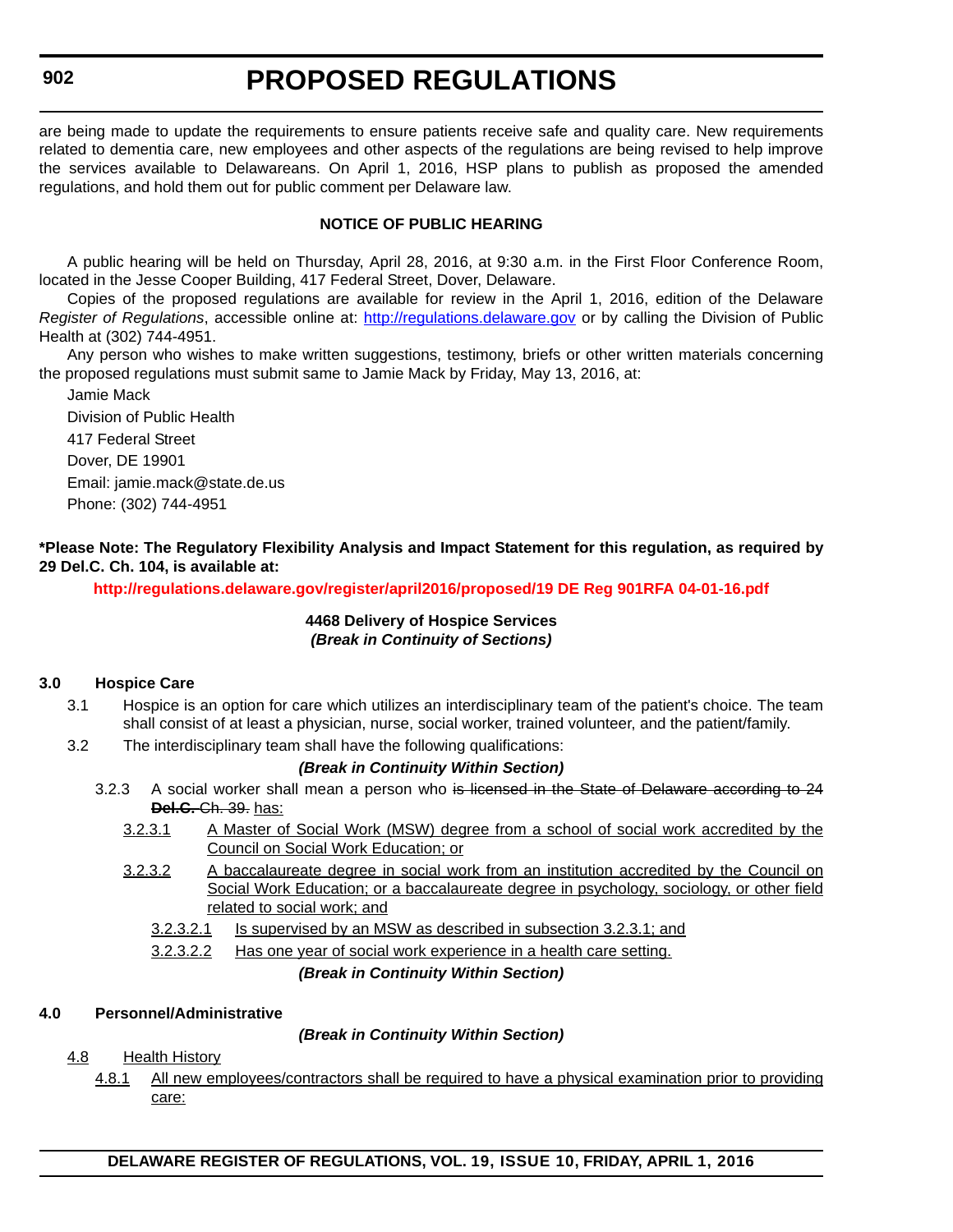- 4.8.1.1 The physical examination must have been completed within 3 months prior to employment/referral; and
- 4.8.1.2 A copy of the physical examination shall be maintained in individual files.
- 4.8.2 Minimum requirements for tuberculosis (TB) testing are those currently recommended by the Centers for Disease Control and Prevention of the U.S. Department of Health and Human Services:
	- 4.8.2.1 A baseline testing must be completed upon hire and, thereafter, as determined by a TB risk assessment.
	- 4.8.2.2 No person found to have active TB in an infectious stage shall be permitted to give care or service to patients.
	- 4.8.2.3 Any person having a positive skin test but a negative chest X-ray must complete a statement annually attesting that they have experienced no symptoms which may indicate active TB infection.
	- 4.8.2.4 A report of all TB test results and all attestation statements shall be on file at the hospice. *(Break in Continuity of Sections)*

# **6.0 Service to Patients**

# *(Break in Continuity Within Section)*

- 6.7 Inservice training and continuing education shall be offered on a regular basis. Documentation of this training and continuing education will be maintained and available on request to the licensing authority.
	- 6.7.1 In-service training and continuing education must include annual dementia specific training that includes: communicating with persons diagnosed as having Alzheimer's disease or other forms of dementia; the psychological, social, and physical needs of those persons; and safety measures which need to be taken with those persons.

# *(Break in Continuity Within Section)*

# 6.9 Discharge

- 6.9.1 The hospice may not automatically or routinely discharge patients at its discretion, even if the care promises to be costly or inconvenient.
- 6.9.2 The situations under which a hospice may discharge a patient include the following situations:
	- 6.9.2.1 The patient moves out of the hospice's service area or transfers to another hospice;
	- 6.9.2.2 The hospice determines that the patient is no longer terminally ill; or
	- 6.9.2.3 The hospice determines under a policy set by the hospice for the purpose of addressing discharge for cause, that the patient's (or other persons in the patient's home) behavior is disruptive, abusive, or uncooperative to the extent that delivery of care to the patient or the ability of the hospice to operate effectively is seriously impaired.
- 6.9.3 The hospice must do the following before it seeks to discharge a patient for cause:
	- 6.9.3.1 Advise the patient that a discharge for cause is being considered;
	- 6.9.3.2 Make a serious effort to resolve the problem(s) presented by the patient's (or other persons in the patient's home) behavior or situation;
	- 6.9.3.3 Ascertain that the patient's proposed discharge is not due to the patient's use of necessary hospice services;
	- 6.9.3.4 Document in the patient's record, the problem(s) and efforts made to resolve the problem(s).
	- 6.9.3.5 Notify the Department of the circumstances surrounding the impending discharge.
	- 6.9.3.6 Consider referrals to other appropriate and/or relevant state/community agencies (i.e., Adult Protective Services) or health care facilities before discharge.
- 6.9.4 Prior to discharging a patient for any reason stated above, the hospice must obtain a written physician's discharge order from the hospice medical director.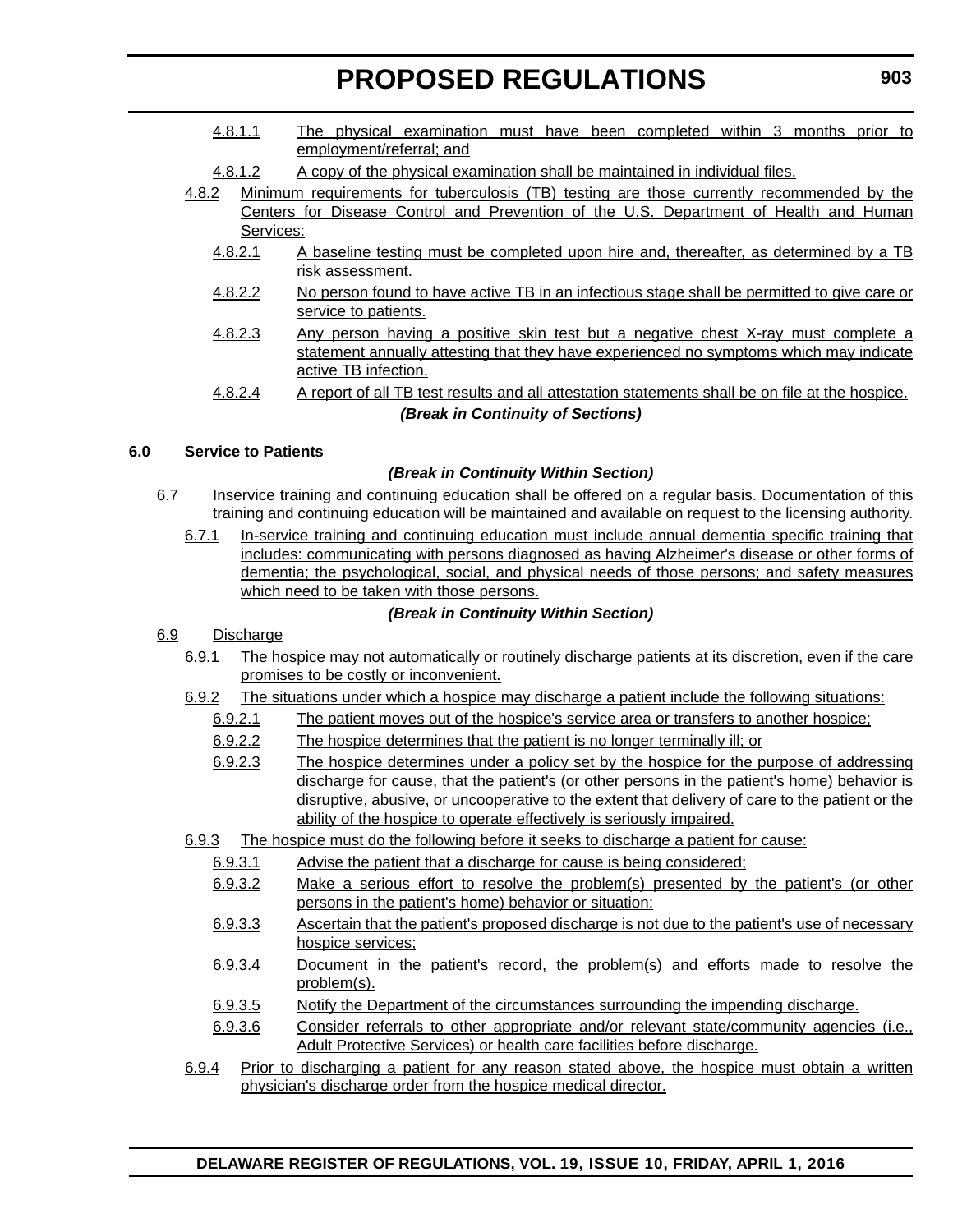6.9.5 If a patient has an attending physician involved in his or her care, this physician should be consulted before discharge and his/her review and decision included in the discharge.

**\*Please Note: As the rest of the sections were not amended, they are not being published. A copy of the regulation is available at:**

### **[4468 Delivery of Hospice Services](http://regulations.delaware.gov/register/april2016/proposed/19 DE Reg 901 04-01-16.htm)**

# **[DEPARTMENT OF NATURAL RESOURCES AND ENVIRONMENTAL](http://www.dnrec.delaware.gov/Pages/Portal.aspx)  CONTROL**

**DIVISION OF FISH [AND WILDLIFE](http://www.dnrec.delaware.gov/fw/Pages/DFW-Portal.aspx)** Statutory Authority: 7 Delaware Code, Sections 1902(a) and 2106(d) (7 **Del.C.** §§1902(a) and 2106(d)) 7 **DE Admin. Code** 3774

**REGISTER NOTICE: SAN #2016-1**

**[3774 Oyster Minimum Size Limits](#page-3-0)**

# **1. TITLE OF THE REGULATION:**

7 **DE Admin. Code** 3774 Oyster Minimum Size Limit

# **2. BRIEF SYNOPSIS OF THE SUBJECT, SUBSTANCE AND ISSUES:**

Delaware's Advisory Council on Shellfisheries requested the Department consider action to allow Delaware's oyster harvesters to possess *de minimis* quantities of undersized (<2.75") oysters that are inherent to the harvesting process.

Oysters typically grow in complex and densely packed reefs on Delaware's natural oyster grounds. When harvested, the oysters are brought aboard dredge vessels in asymmetrical clumps comprised of shell, varying sized oysters and other organisms that are not easily separable. Market oysters (>2.75" minimum size limit) are singled and culled from the dredged material prior to landing, but some undersized (<2.75") oysters can inadvertently remain attached to the market oysters. Some shell breakage can also occur during the bagging and handling process, rendering a market oyster illegal. Furthermore, the incidental retention of spat or small oysters (<1") attached to market oysters is practically unavoidable, particularly in years of high juvenile recruitment.

The proposed action would allow up to five percent (by number) undersized oysters per landed bushel. Attached spat or attached oysters measuring less than one inch that cannot be removed from a market oyster without destroying either oyster could be retained and would not count toward the five percent allowance.

The proposed amendment is unlikely to increase costs or place additional burdens on the affected public. The proposed amendment provides a reasonable accommodation to harvesters and establishes objective and enforceable criteria. Similar allowances are in place for conch (whelk), blue crab, and hard clam. The proposed amendment is not expected to have detectable impacts to Delaware's oyster resource.

# **3. POSSIBLE TERMS OF THE AGENCY ACTION:**

None.

**4. STATUTORY BASIS OR LEGAL AUTHORITY TO ACT:**  7 **Del.C.** §§1902(a) and 2106(d)

### **5. LIST OF OTHER REGULATIONS THAT MAY BE IMPACTED OR AFFECTED BY THE PROPOSAL:** None.

**6. NOTICE OF PUBLIC COMMENT:**

The hearing record on the proposed changes to 7 **DE Admin. Code** 3774 Oyster Minimum Size Limit will be open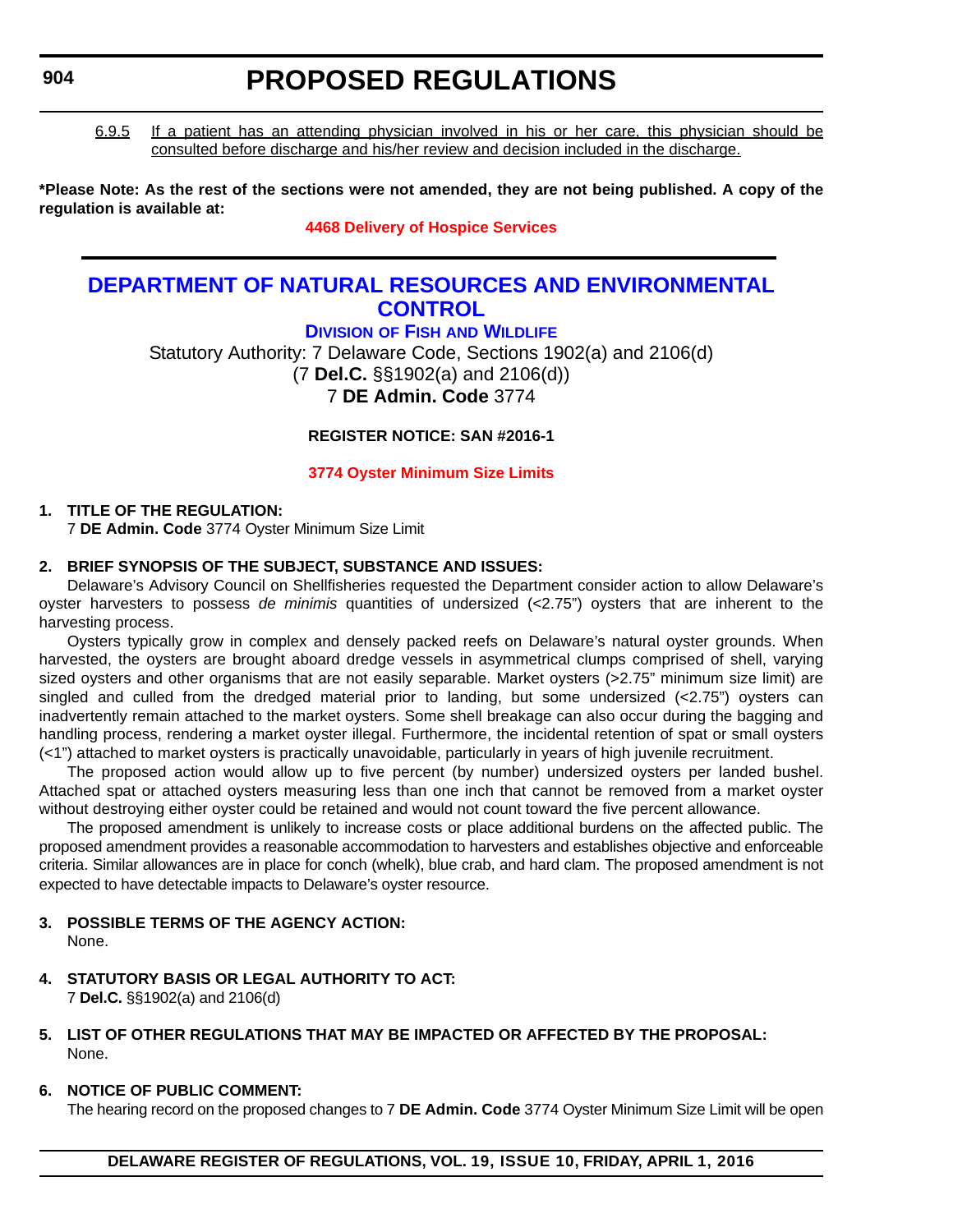April 1, 2016. Individuals may submit written comments regarding the proposed changes via e-mail to Lisa.Vest@state.de.us or via the USPS to Lisa Vest, Hearing Officer, DNREC, 89 Kings Highway, Dover, DE 19901 (302) 739-9042. A public hearing on the proposed amendment will be held on April 21, 2016 beginning at 6:00 PM in the DNREC Auditorium, located at the Richardson & Robbins Building, 89 Kings Highway, Dover, DE 19901.

### **7. PREPARED BY:**

Stewart Michels Stewart.Michels@state.de.us (302) 739-9914

### **\*Please Note: The Regulatory Flexibility Analysis and Impact Statement for this regulation, as required by 29 Del.C. Ch. 104, is available at:**

**<http://regulations.delaware.gov/register/april2016/proposed/19 DE Reg 904RFA 04-01-16.pdf>**

### **3765 Oysters** *(Break in Continuity of Sections)*

# **3774 Oyster Minimum Size Limit**

(Penalty Section 7 **Del.C.** §1912)

- 1.0 It shall be Except as provided in 1.1 and 1.2, it is unlawful for any person to possess any oyster harvested for direct sale from the State's natural oyster beds that measures less than 2.75 ( $2\frac{3}{4}$ ) inches between the two most distant points on the edges of said oyster's shell.
	- 1.1 Oysters measuring less than 2.75 (2¾) inches shall not comprise, by number, more than 5.0% of any landed bushel bag or bushel sample(s) obtained from any landed multi-bushel cage.
	- 1.2 Notwithstanding 1.1, a person may possess oysters harvested for direct sale from the State's natural oyster beds that measure at least 2.75 (2¾) inches and have attached oysters or attached spat that measure less than one (1) inch between the two most distant points on the edges of said oyster's shell and that cannot be separated without destroying either oyster.

# **DIVISION OF WASTE [AND HAZARDOUS SUBSTANCES](http://www.dnrec.delaware.gov/dwhs/Pages/default.aspx )**

Statutory Authority: 7 Delaware Code, Chapter 60; (7 **Del.C.**, Ch. 60) 7 **DE Admin. Code** 1301

# **REGISTER NOTICE SAN # 2016-02**

# **[1301 Regulations Governing Solid Waste](#page-3-0)**

# **1. TITLE OF THE REGULATIONS:**

Delaware's *Regulations Governing Solid Waste* (DRGSW)

# **2. BRIEF SYNOPSIS OF THE SUBJECT, SUBSTANCE AND ISSUES:**

Delaware's Department of Natural Resources and Environmental Control (DNREC), Solid and Hazardous Waste Management Section (SHWMS) is proposing amendments to current scrap tire facility regulations to address missing operational requirements and to reduce compliance and financial burdens posed by current regulations. The proposed amendments will reduce compliance requirements and financial burdens for scrap tire facilities storing scrap tires in fully enclosed trailers.

- **3. POSSIBLE TERMS OF THE AGENCY ACTION:**
	- None

# **4. STATUTORY BASIS OR LEGAL AUTHORITY TO ACT:**

Amendments to DRGSW are proposed and amended in accordance with the provisions found at 7 **Del.C.**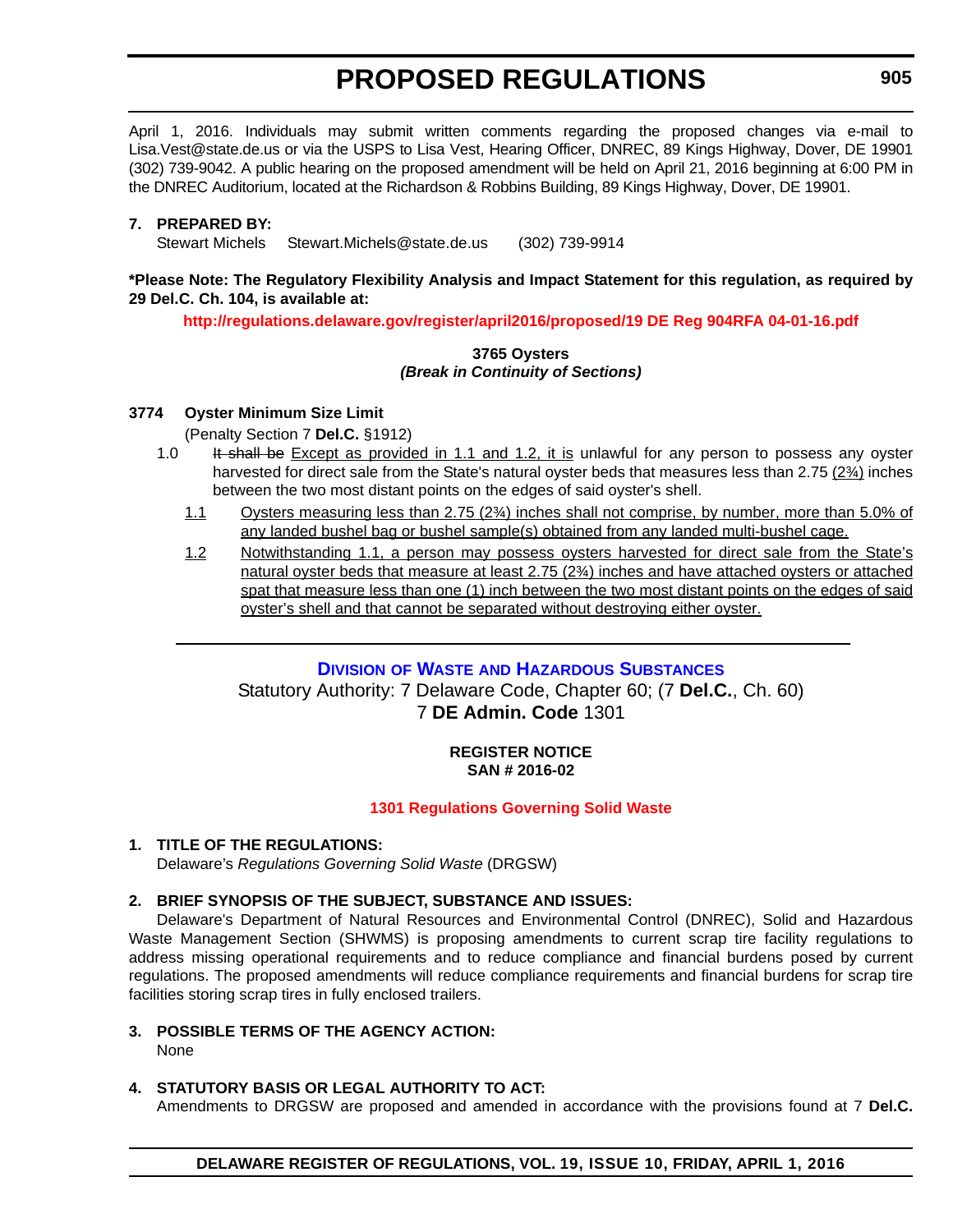§6040.

# **5. OTHER REGULATIONS THAT MAY BE AFFECTED BY THE PROPOSAL:** None

# **6. NOTICE OF PUBLIC COMMENT:**

The public hearing on the proposed amendments to DRGSW will be held on April 25, 2016 at 6:00 p.m. in the Richardson and Robbins Auditorium, 89 Kings Highway, Dover, DE. The hearing record on the proposed modifications will be open April 1, 2016. Interested parties shall submit comments in writing by the end of the comment period, as designated by the hearing officer at this hearing and/or statements and testimony may be presented either orally or in writing at the April 25, 2016 public hearing. Written comments should be sent to: lisa.vest@state.de.us or Lisa Vest, Hearing Officer, DNREC, 89 Kings Highway, Dover, DE 19901.

# **7. PREPARED BY:**

Andrew Martin, Engineer II, Solid and Hazardous Waste Management Section - (302) 739-9403

**\*Please Note: The Regulatory Flexibility Analysis and Impact Statement for this regulation, as required by 29 Del.C. Ch. 104, is available at:**

**<http://regulations.delaware.gov/register/april2016/proposed/19 DE Reg 905RFA 04-01-16.pdf>**

# **AMENDMENTS:**

Scrap Tire Facility provisions

Upon implementing the scrap tire facility provision effective January 1, 2016, the SHWMS identified improvements necessary for program implementation and flexibility. Specifically, the SHWMS has identified the benefit of allowing a conditional exclusion for those storing tires in an enclosed trailer. The exclusion would allow those storing scrap tires in an enclosed trailer to be subject to less stringent requirements, including eliminating the need to obtain a permit, while still ensuring the environmental risks related to fires and mosquitos are mitigated.

The SHWMS is proposing to reorganize Section 12.7 related to operational standards to help improve clarity for the regulated community and to require monthly inspections of the scrap tire facility.

Additionally, the SHWMS is proposing an exemption from Section 12 for farmers utilizing scrap tires for beneficial purposed related to farming.

# **1301 Regulations Governing Solid Waste** *(Break in Continuity of Sections)*

# **2.0 Scope and Applicability**

# *(Break in Continuity Within Section)*

2.3 Exemptions

The following activities are exempted from these regulations:

# *(Break in Continuity Within Section)*

2.3.6 Farmers actively using whole scrap tires not exceeding 25 pounds each for beneficial purposes related to farming shall be exempt from Section 12.0 provided written approval is obtained from the Department and water accumulation within the tires is prevented by boring, punching, or drilling holes in each tire.

*(Break in Continuity Within Section)*

# **3.0 Definitions**

The following words, phrases, and terms as used in these regulations have the meanings given below: *(Break in Continuity Within Section)*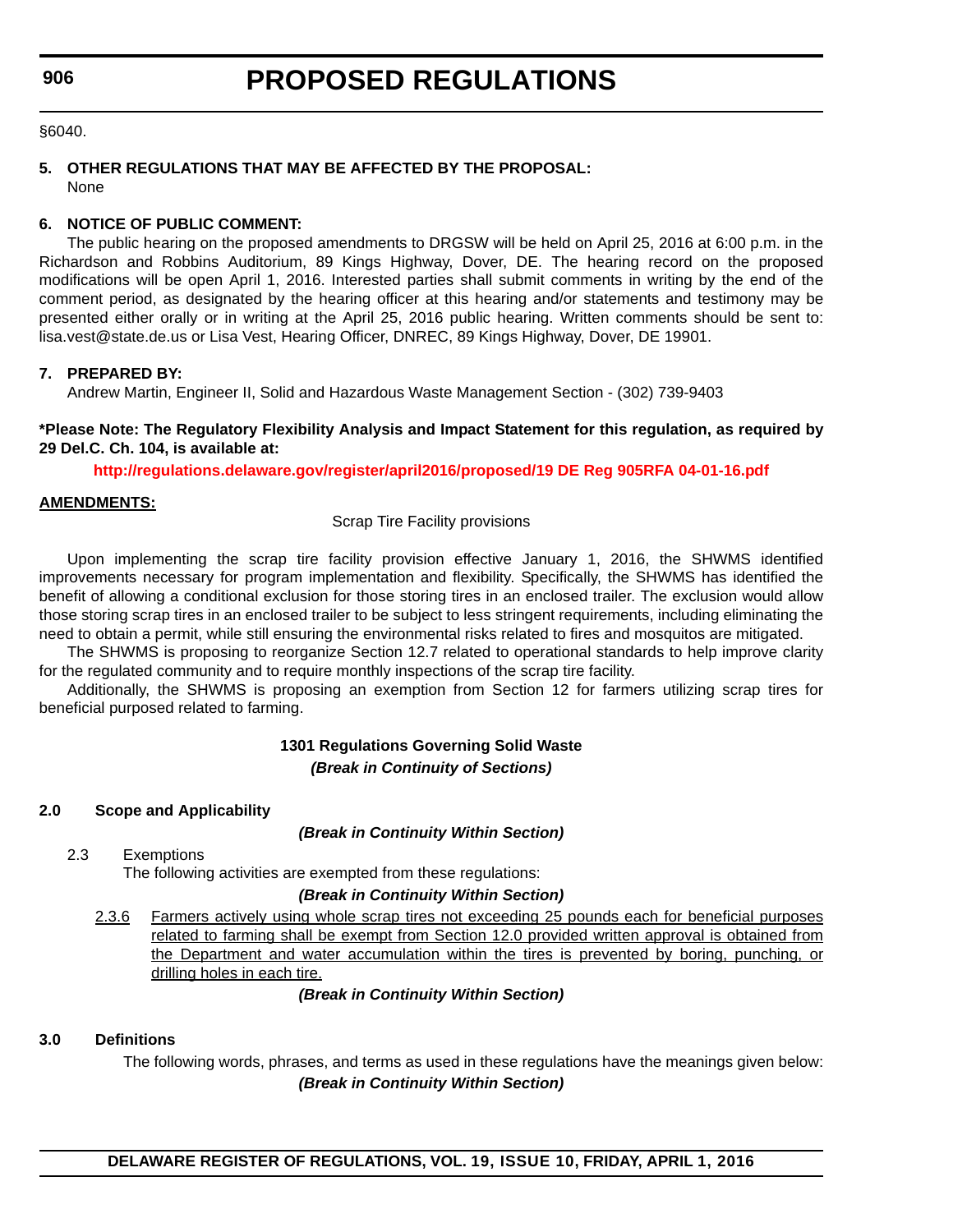**"Enclosed by a trailer"** means an unaltered, prefabricated metal structure, fully enclosed, sound in construction, and designed for use as a shipping container (e.g., a semi-truck trailer).

# *(Break in Continuity Within Section)*

# **12.0 Scrap Tire Facilities**

# 12.1 Scope and Applicability

- 12.1.1 This section applies to new and existing areas established for scrap tires that are associated with a qualifying business. A qualifying business is a business that generates and accumulates scrap tires but whose primary purpose is not to accumulate scrap tires. Examples of qualifying businesses may include but are not limited to: tire retreading businesses; automobile graveyards or junkyards; local and state governmental agencies and/or facilities such as county maintenance, police, and fire; military institutions and/or facilities; farmers; and other automotive businesses. This section does not apply to owner/operators who have a current and valid resource recovery facility permit (or other approval issued pursuant to these regulations) that addresses scrap tire management. This section also does not apply to persons who are registered with, and actively participating in, the Scrap Tire Management Program, administered by the Department. All transporters of solid waste, including scrap tires, must comply with any applicable provisions in Section 7.0. All scrap tire facilities whose primary purpose is to accumulate scrap tires must comply with any applicable provisions in Sections 9.0 and 10.0, as applicable.
- 12.2 Scrap Tire Facility Categories
	- 12.2.1 All scrap tire facilities must either fall into one of two three groups, as defined below. A property may have only one scrap tire facility. All other scrap tires facilities are prohibited.

# *(Break in Continuity Within Section)*

12.2.1.3 Group 3: scrap tires enclosed by a trailer, not to exceed the use of two (2) trailers, neither having dimensions greater than 53 feet x 8.5 feet x 10 feet.

# 12.3 Implementation Date

- 12.3.1 Each sScrap tire facilityies in existence prior to the effective date of these regulations must apply for a permit issued by the Department pursuant to these regulations no later than 90 days for Group 1 and 180 days for Group 2 and comply with these regulations.
	- 12.3.1.1 Scrap tire facilities meeting the requirements of Group 1 must apply to the Department for a permit pursuant to these regulations no later than June 30, 2016.
	- 12.3.1.2 Scrap tire facilities meeting the requirements of Group 2 must apply to the Department for a permit pursuant to these regulations no later than September 30, 2016.
	- 12.3.1.3 Scrap tire facilities meeting the requirements of Group 3 may operate without a permit provided that no later than 90 days from the effective date of these regulations, the facility achieves compliance with the requirements of subsection 12.3.2.2.
- 12.3.2 Each scrap tire facility created after the effective date of these regulations must: comply with subsection 4.1.1.3 of these regulations.
	- 12.3.2.1 For Groups 1 and 2, prior to commencing operation, the scrap tire facility must comply with subsection 4.1.1.3 of these regulations.
	- 12.3.2.2 For Group 3, prior to commencing operation, the scrap tire facility must:
		- 12.3.2.2.1 Obtain a Site Identification Number by completing and submitting a notification to the Department. The form is available from the Department.
		- 12.3.2.2.2 Maintain scrap tires in a facility enclosed by a trailer(s).
		- 12.3.2.2.3 Maintain compliance with subsections 12.5, 12.6, 12.7, and 12.10.
		- 12.3.2.2.4 Maintain compliance with the requirements of subsection 12.3.2.2 or within 30 days either:
			- 12.3.2.2.4.1 Comply with subsection 4.1.1.3 of these regulations; or
			- 12.3.2.2.4.2 Comply with subsection 12.11.1.1 of these regulations.
- 12.4 Permit Application Requirements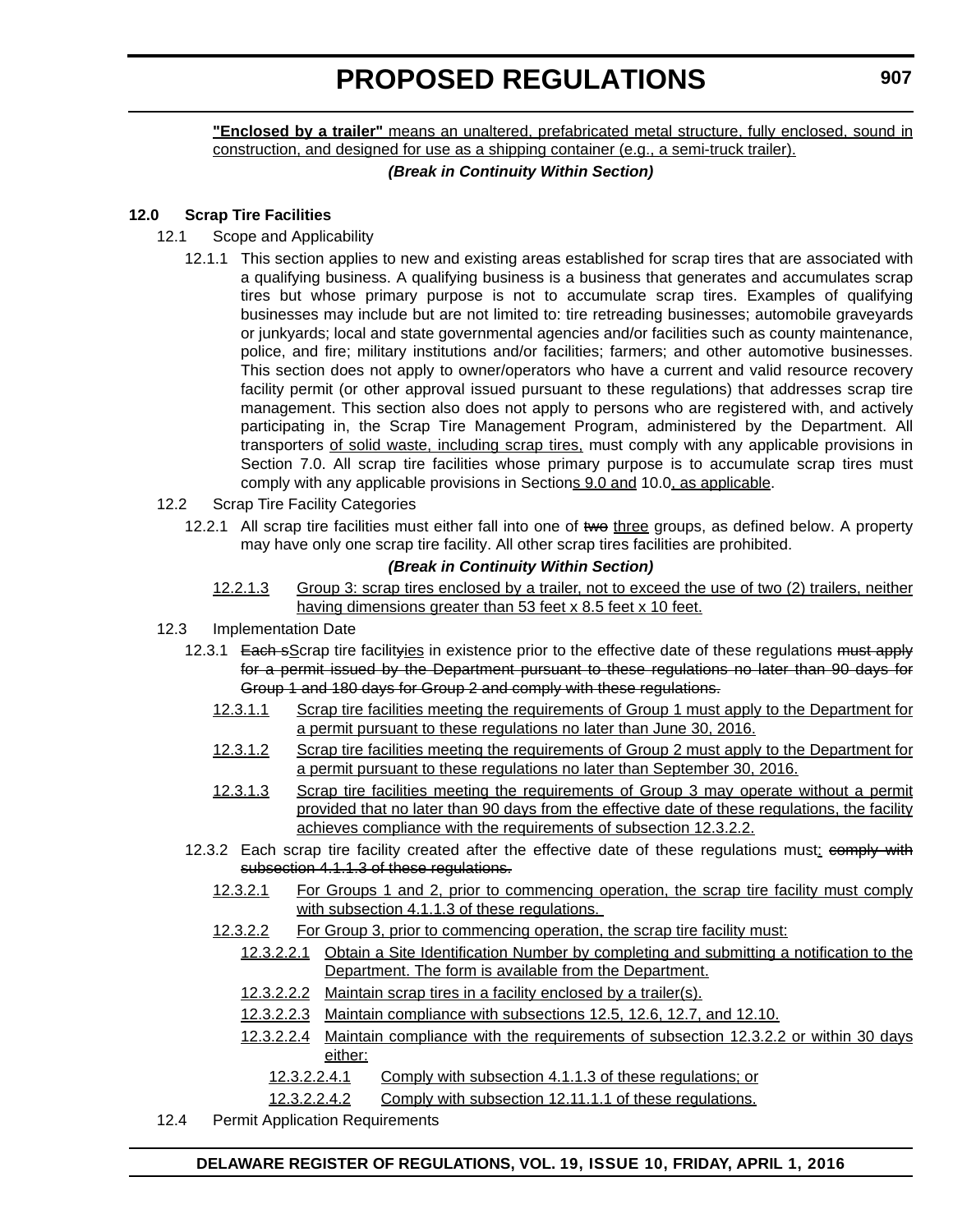12.4.1 At least 45 days for Group 1 and 90 days for Group 2 before commencement of any construction or operation of a new scrap tire facility, or for a preexisting scrap tire facility, subject to Subsection 12.3, the applicant owner/operator shall submit to the Department a "Scrap Tire Facility Permit Form" complete permit application for a scrap tire facility and the following documentation:

# *(Break in Continuity Within Section)*

12.4.5 Operations Manual

12.4.5.1 An Operations Manual prepared in accordance with subsection 12.7.12.

# *(Break in Continuity Within Section)*

- 12.5 Siting and Design Standards
	- 12.5.1 To qualify for a permit, the siting and design standards of this subsection must be met, with distances being measured using the closest tire to the setback object. In the instance where applicable zoning requirements are more stringent than the requirements in these regulations, then the more stringent requirements must be met.
		- 12.5.1.1 Setbacks

# *(Break in Continuity Within Section)*

- 12.5.1.1.3 The following setbacks must be maintained for Group 3:
	- 12.5.1.1.3.1 Owners/operators of one (1) trailer must comply with the setbacks in subsection 12.5.1.1.
	- 12.5.1.1.3.2 Owners/operators of two (2) trailers must comply with the setbacks in subsection 12.5.1.2.
- 12.5.1.2 Floodplain
	- 12.5.1.2.1 A new or existing scrap tire facility shall not be located within the 100-year floodplain, based on flood data generated by the Federal Emergency Management Agency, unless Department approved measures are taken to mitigate environmental impacts. *(Break in Continuity Within Section)*
- 12.5.1.4 Fire Prevention Measures
	- 12.5.1.4.1 All grasses, weeds, brush, debris, and other combustible material must not be present in or on the scrap tire facility.
	- 12.5.1.4.2 No activities involving the use of open flames, blow torches, or highly flammable substances shall be conducted within the scrap tire facility or within the required fire break. Smoking is also prohibited within the scrap tire facility and within the required fire break.
	- 12.5.1.4.23 For Group 1, a 20 foot mineral strip fire break consisting of either a mineral strip free of combustible materials or well maintained, regularly mowed grass must be constructed around the ground surface perimeter of the scrap tire facility. All grasses, weeds, brush, debris, and other combustible material must not be present on the fire break, with the exception of well-maintained and regularly mowed grass.
	- 12.5.1.4.34 For Group 2, a 50 foot mineral strip fire break consisting of either a mineral strip free of combustible materials or well maintained, regularly mowed grass must be constructed around the ground surface perimeter of the scrap tire facility. All grasses, weeds, brush, debris, and other combustible material must not be present on the fire break, with the exception of well-maintained and regularly mowed grass.
	- 12.5.1.4.5 For Group 3, owners/operators of one (1) trailer must maintain a 20 foot fire break around the perimeter of the trailer. Owners/operators of two (2) trailers must maintain a 50 foot fire break around the perimeter of the trailers. The fire break shall consist of either a mineral strip free of combustible materials or well maintained, regularly mowed grass.
	- 12.5.1.4.6 The owner/operator must attempt to make arrangements with the local fire department to familiarize them with the layout of the facility and places where facility personnel would normally be working.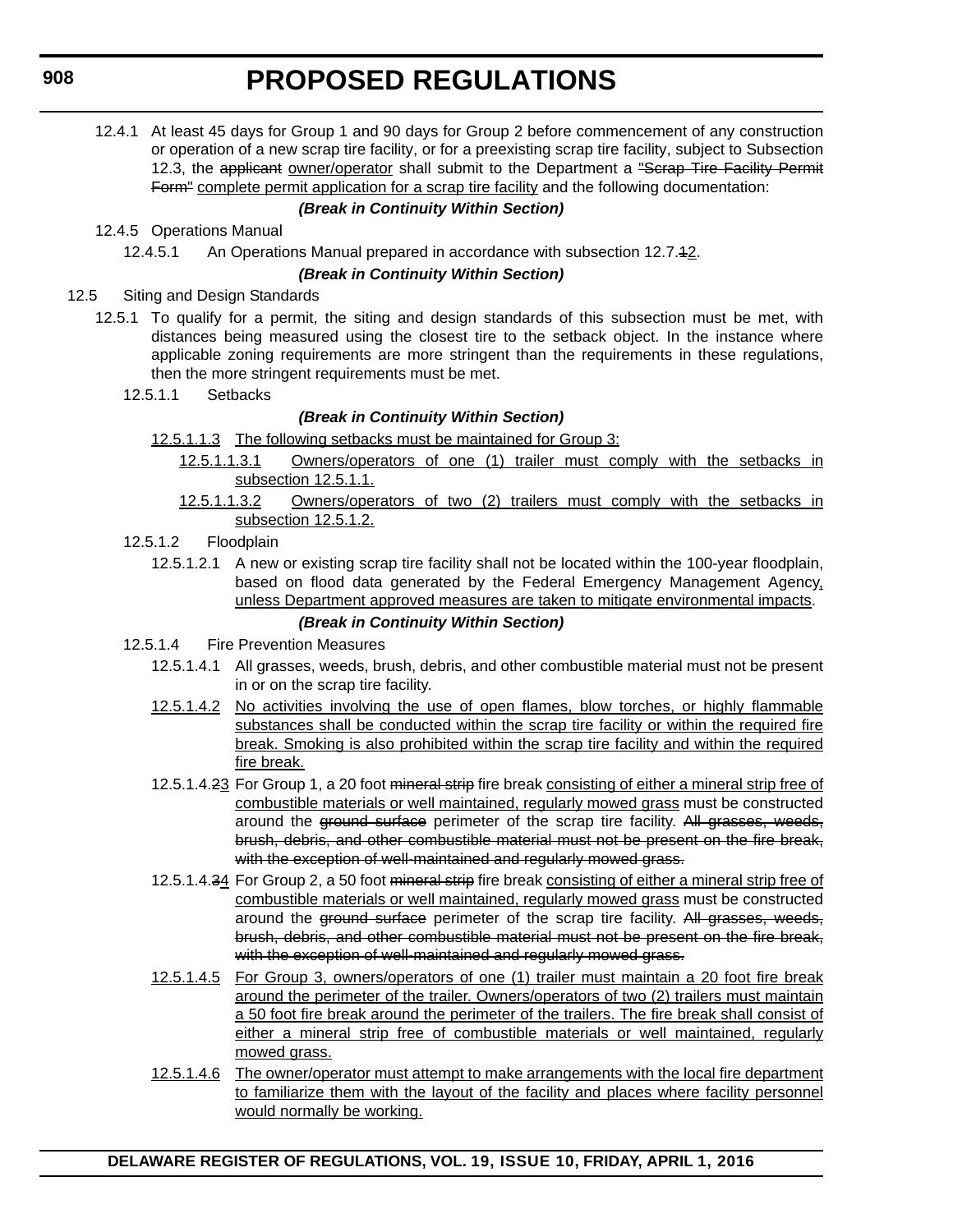#### *(Break in Continuity Within Section)*

# 12.6 Mosquito Control

- 12.6.1 The owner/operator of a scrap tire facility must implement and maintain mosquito control by either:
	- 12.6.1.1 Removing any water held in scrap tires immediately upon receipt at prior to placement in the facility via hole punching, boring, or drilling throughout tires or other sufficient means, and storing scrap tires in such a way that water does not accumulate in the scrap tires or containers where scrap tires are held; or
	- 12.6.1.2 If any scrap tires hold water that is not removed within 24 hours of receipt placement in the scrap tire facility or within 24 hours of a precipitation event, a larvicide that is registered for use for mosquito control by the U.S. Environmental Protection Agency must be effectively applied to the water-holding tires within 48 hours of receipt placement in the scrap tire facility. The owner/operator or a private contractual professional pesticide applicator, at the owner/operator's expense, can perform the initial and/or follow-up larvicide applications, provided that the applications are safely done in accordance with all product label instructions and federal or state regulations. If a Restricted Use pesticide is utilized, it must be purchased and applied by a Delaware Certified Pesticide Applicator (who could be the owner/operator if appropriately certified) in accordance with Delaware Department of Agriculture regulations. The Department's Mosquito Control Section, if requested by the owner/operator, can also perform the larvicide applications at the Section's discretion. The owner/operator shall then reimburse the Mosquito Control Section for all costs of any such treatments as determined or assessed by the Department.

#### *(Break in Continuity Within Section)*

- 12.7 Operational Requirements Standards
	- 12.7.1 The owner/operator must develop and implement an operations manual for the scrap tire facility prepared in accordance with the requirements of Subsection 12.7. A paper copy of the Operations Manual must be readily available on-site. In addition to Subsection 12.7 requirements, this manual must include:
		- 12.7.1.1 Procedures for clean-up and maintenance of the facility;
		- 12.7.1.2 Information that would enable supervisory, operating personnel, and persons evaluating the operation of the scrap tire facility to determine what requirements must be followed for a safe, orderly, and environmentally sound operation on a daily and yearly basis; and
		- 12.7.1.3 Emergency procedures and emergency contacts, including, but not limited to, the Department's emergency number (1-800-662-8802) and 9-1-1.
	- 12.7.2 The owner/operator shall take whatever measures are necessary to familiarize all personnel responsible for operation of the scrap tire facility with relevant sections of the operations manual, including training on the procedures to be followed in case of an emergency, including, but not limited to, fires. Documentation of personnel training must be maintained on-site for three years.
	- 12.7.3 The siting and design standards as required by Subsection 12.5 must be met and maintained.
	- 12.7.4 Only scrap tires may be stored in the designated scrap tire facility.
	- 12.7.5 Only scrap tires generated by or from the qualifying business may be present on the scrap tire facility of said qualifying business.
	- 12.7.6 The scrap tire facility is required to be secured at all times except when adding or removing tires. For completely enclosed containers, such as trailers, security can be achieved by locking the trailer. For all other situations, the facility must be enclosed by a locked security fence.
	- 12.7.7 Scrap tires cannot stay on-site indefinitely: each calendar year, the amount of scrap tires removed from the facility must equal at least 75% (by weight, volume, or number) of the amount of scrap tires accumulated on-site on January 1st of that calendar year. Documentation demonstrating the percentage of turnover must be kept for a period of at least three years and all documentation must be available for inspection by the Department upon request.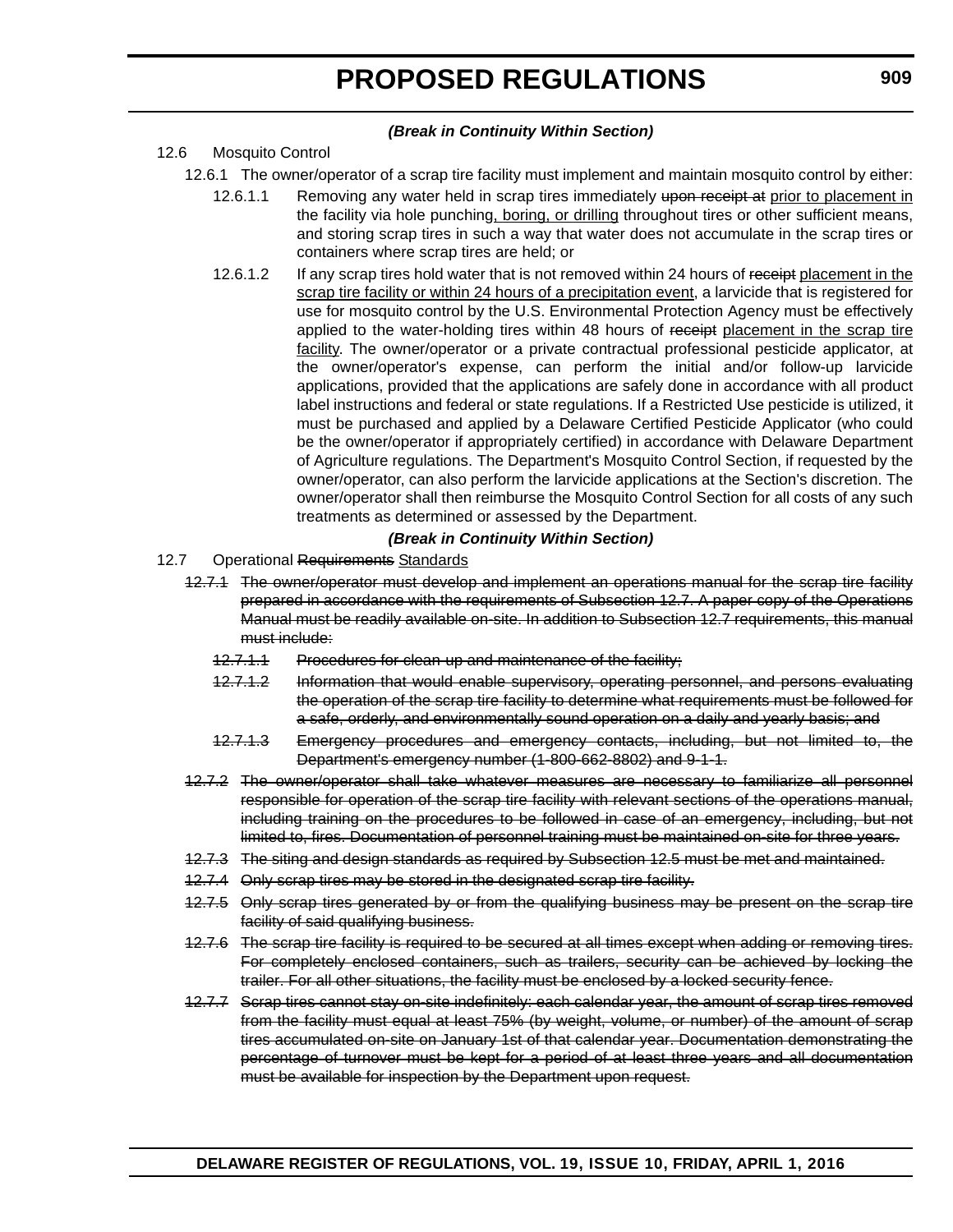- 12.7.8 The owner/operator shall keep copies of all documentation demonstrating lawful management of all scrap tires added to the facility for a period of at least three years and all documentation must be available for inspection by the Department upon request.
- 12.7.9 Any scrap tire(s) removed from the facility must be properly transported to an authorized treatment, storage, disposal, or recycling facility (TSDRF). Documentation demonstrating delivery (e.g., tolling agreement, letter of acceptance, manifest or other documentation deemed acceptable by the Department) to the TSDRF must be kept for a period of at least three years and all documentation must be available for inspection by the Department upon request.
- 12.7.1 On-Site Operations
	- 12.7.1.1 The owner/operator shall take whatever measures are necessary to familiarize all personnel responsible for operation of the scrap tire facility with relevant sections of the operations manual required in subsection 12.7.2, including training on the procedures to be followed in case of an emergency, including, but not limited to, fires.
	- 12.7.1.2 The siting and design standards as required by subsection 12.5 must be met and maintained.
	- 12.7.1.3 Only scrap tires may be stored in the designated scrap tire facility.
	- 12.7.1.4 Only scrap tires generated by or from the qualifying business may be present on the scrap tire facility owned/operated by the qualifying business.
	- 12.7.1.5 The scrap tire facility is required to be secured at all times during non-business hours. For completely enclosed containers, such as trailers, security can be achieved by locking the trailer. For all other situations, the facility must be enclosed by a locked security fence.
	- 12.7.1.6 Scrap tires cannot stay on-site indefinitely: each calendar year, the amount of scrap tires removed from the facility must equal at least 75% (by weight, volume, or number) of the amount of scrap tires accumulated on-site on January 1st of that calendar year.
	- 12.7.1.7 Any scrap tire(s) removed from the facility must be properly transported to an authorized treatment, storage, disposal, or recycling facility (TSDRF).
	- 12.7.1.8 The following inspections must be conducted at least monthly:
		- 12.7.1.8.1 The owner/operator must inspect the scrap tire facility for litter and unauthorized materials. All litter and unauthorized materials must be removed from the scrap tire facility.
		- 12.7.1.8.2 The owner/operator must inspect the fire break constructed around the perimeter of the scrap tire facility to ensure it meets the requirements in subsection 12.5.4.
		- 12.7.1.8.3 The owner/operator must inspect the scrap tire facility and the surrounding area to ensure emergency equipment identified in its Operations Manual as required by subsection 12.7.2.1.3.2 is available and accessible.
		- 12.7.1.8.4 The owner/operator must inspect the scrap tire facility to ensure the perimeter is secure in accordance with subsection 12.7.1.5.
- 12.7.2 Operations Manual
	- 12.7.2.1 The owner/operator must develop and implement an operations manual. A paper copy of the operations manual must be readily available on-site. The manual must include:
		- 12.7.2.1.1 Procedures for clean-up and maintenance of the facility;
		- 12.7.2.1.2 Procedures to ensure compliance with the operational requirements of subsections 12.7.1 and 12.7.3.
		- 12.7.2.1.3 Emergency procedures, including, but not limited to:
			- 12.7.2.1.3.1 A list of names and telephone numbers of persons to be contacted in an emergency, including, but not limited to, the scrap tire facility's emergency coordinator, the Department's emergency number (1-800-662-8802) and 9-1-1.
			- 12.7.2.1.3.2 A list of emergency response equipment present at the scrap tire facility or available for use at the facility and the location of the equipment;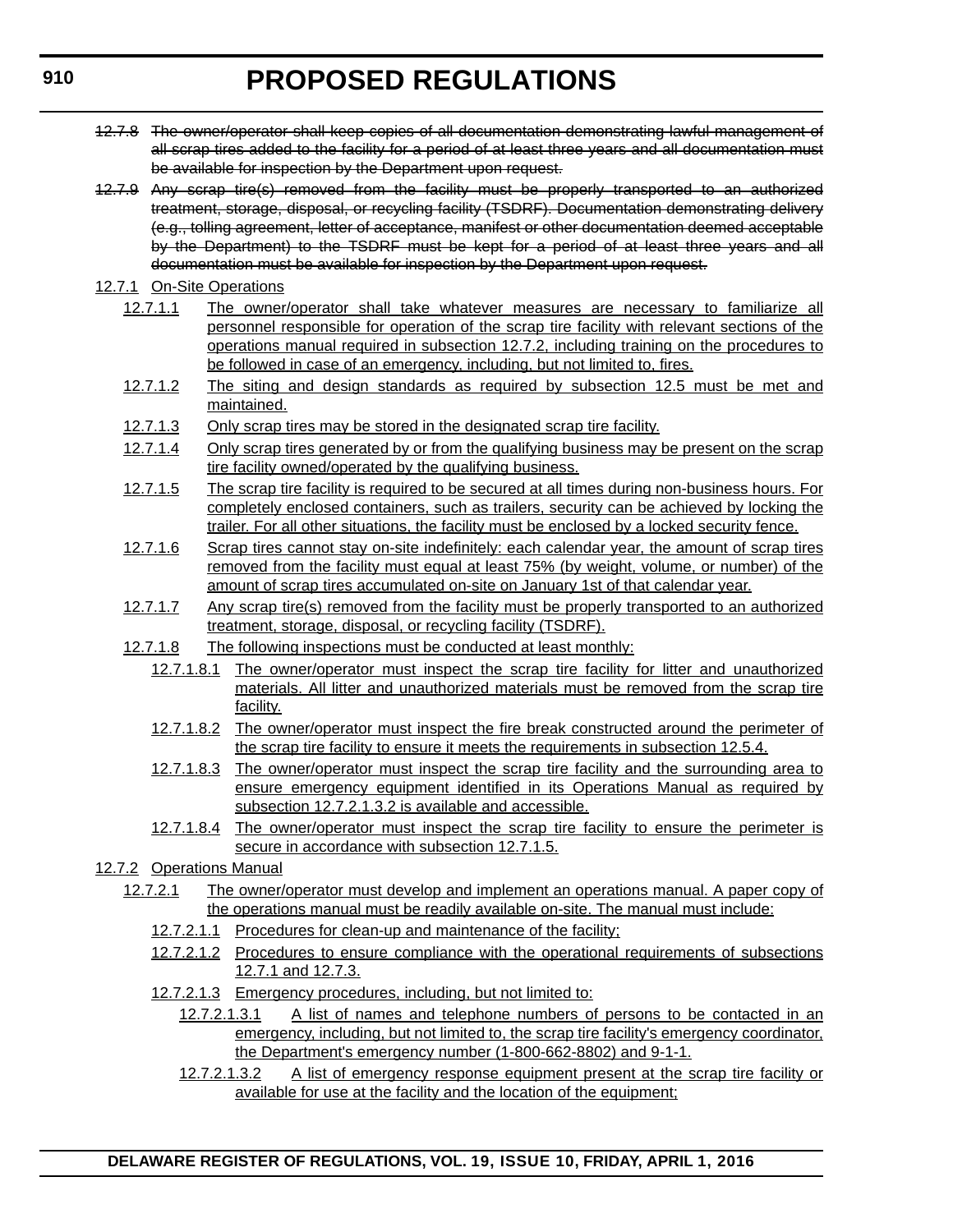- 12.7.2.1.3.3 Procedures to be followed by facility personnel from discovery of the emergency until the situation is corrected;
- 12.7.2.1.3.4 Location of known water supplies, fire hydrants, dry chemical extinguishers, or other materials that may be used for fire fighting purposes;

# 12.7.3 Recordkeeping

- 12.7.3.1 The following records must be maintained for a period of three (3) years and made available for inspection by the Department upon request.
	- 12.7.3.1.1 Documentation of personnel training required in subsection 12.7.1.1.
	- 12.7.3.1.2 Documentation demonstrating the percentage of turnover as required in subsection 12.7.1.6.
	- 12.7.3.1.3 Documentation demonstrating delivery (e.g., tolling agreement, letter of acceptance, manifest or other documentation deemed acceptable by the Department) to the TSDRF as required by subsection 12.7.1.7.
	- 12.7.3.1.4 Documentation of arrangements with fire departments, as required in subsection 12.5.4.6.
	- 12.7.3.1.5 Mosquito control records in accordance with subsection 12.6.1.2.2.
	- 12.7.3.1.6 Documentation of inspections as required by subsection 12.7.1.8.

# 12.7.4 Reporting

- 12.7.4.1 The owner/operator must prepare and submit an annual report to the Department by March 1st of each calendar year. The report shall be submitted on a form provided by the Department and is to cover scrap tire facility activities during the previous calendar year.
- 12.7.4.2 In the event of a fire or other emergency related to the scrap tire facility, the owner/ operator shall immediately notify emergency services by calling 9-1-1 and the Department by calling 1-800-662-8802. Within seven (7) calendar days of reporting an emergency situation at the scrap tire facility, the owner/operator shall submit to the Department a written report detailing the emergency. The report must include:
	- 12.7.4.2.1 A description of the type of emergency;
	- 12.7.4.2.2 Date and time of the emergency;
	- 12.7.4.2.3 A description of the origins of the emergency;
	- 12.7.4.2.4 A description of the actions taken to respond to the emergency;
	- 12.7.4.2.5 The results of the actions that were taken to date; and
	- 12.7.4.2.6 An analysis of the success or failure of the actions.

# *(Break in Continuity Within Section)*

- 12.11 All other scrap tire facilities
	- 12.11.1 All other scrap tire facilities not complying with the requirements of Group 1, or Group 2, or Group 3 or owner/operators who do not have a current and valid resource recovery facility permit (or other approval issued pursuant to these regulations) that addresses scrap tire management; or persons who are not registered with, and actively participating in, the Scrap Tire Management Program are prohibited and all scrap tires must be removed in accordance with this subsection and the facility shall be closed in a manner that will eliminate the need for further maintenance of the facility. The following conditions apply:

# **\*Please Note: As the rest of the sections were not amended, they are not being published. A copy of the regulation is available at:**

# **[1301 Regulations Governing Solid Waste](http://regulations.delaware.gov/register/april2016/proposed/19 DE Reg 905 04-01-16.htm)**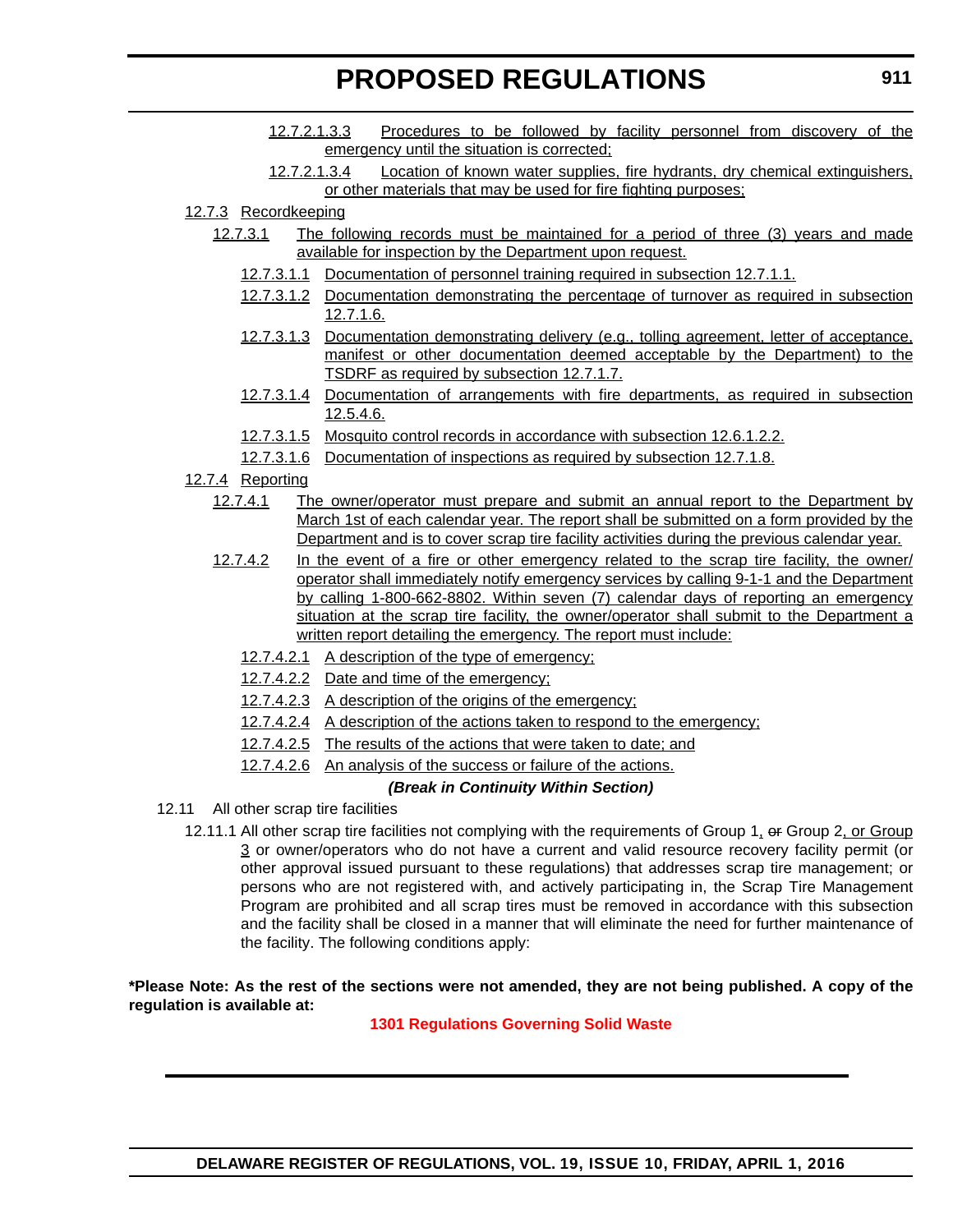# **PROPOSED REGULATIONS**

# **[DEPARTMENT OF SAFETY AND HOMELAND SECURITY](http://dshs.delaware.gov/) DIVISION [OF STATE POLICE](http://dsp.delaware.gov/)**

**5500 BAIL ENFORCEMENT AGENTS**

Statutory Authority: 24 Delaware Code, Section 5504(e) (24 **Del.C.** §5504(e))

24 **DE Admin. Code** 5500

# **PUBLIC NOTICE**

# **[5500 Bail Enforcement Agents](#page-3-0)**

Notice is hereby given that the Board of Examiners of Bail Enforcement Agents, in accordance with 24 **Del.C.** Ch. 55 proposes to adopt/amend the Rules & Regulations. These adoptions/amendments will improve the safety of the public and the bail enforcement agents and professionalize the industry. If you wish to view the complete Rules & Regulations, contact Ms. Peggy Anderson at (302) 672-5304. Any persons wishing to present views may submit them in writing, by May 2, 2016, to Delaware State Police, Professional Licensing Section, P.O. Box 430, Dover, DE 19903. The Board will hold its quarterly meeting Thursday, May 26, 2016, 10:00am, at the Tatnall Building, 150 Martin L. King, Jr. Boulevard South, Room 112, Dover, Delaware.

### **\*Please Note: The Regulatory Flexibility Analysis and Impact Statement for this regulation, as required by 29 Del.C. Ch. 104, is available at:**

**<http://regulations.delaware.gov/register/april2016/proposed/19 DE Reg 912RFA 04-01-16.pdf>**

# **5500 Bail Enforcement Agents** *(Break in Continuity of Sections)*

# **2.0 Badges, Patches, Advertisements**

- 2.1 No individual licensed under Title 24 Chapter 55 24 **Del.C.** Ch. 55 shall use any type of uniform or other clothing items displaying logos, badges, patches, or any other type of writing without first being approved by the Board of Examiners. Under no circumstances shall any item contain the seal or crest of the State of Delaware, any state of the United States, the seal or crest of any county or local sub division, or any facsimile of the aforementioned seals or crests.
	- 2.1.1 All bail enforcement agents BEA's shall display their badge at all times during the lawful performance of their duties pursuant to 24 **Del.C.** Ch. 55 and the regulations set forth herein use or display the following.:
		- 2.1.1.1 Their assigned badge on the front of the outer most garment; and
		- 2.1.1.2 Wearing of a ballistic vest; and
		- 2.1.1.3 Some form of "Bail Enforcement Agent" must be displayed on the back of the outer most garment, the use of "BEA" only is NOT acceptable, and with the option of wording on the front of the garment.
- 2.2 All advertisements, including vehicle markings, or other forms of publication, subsequent to their use, are subject to review by the Board of Examiners for potential misrepresentation. If the Board of Examiners does not approve the advertisement or publication, the concerns shall be forwarded to the licensee. Failure to correct the advertisement or publication shall be considered a violation of these Rules & Regulations.
- 2.3 The use of auxiliary lights or sirens on vehicles is prohibited.

#### **\*Please Note: As the rest of the sections were not amended, they are not being published. A copy of the regulation is available at:**

# **[5500 Bail Enforcement Agents](http://regulations.delaware.gov/register/april2016/proposed/19 DE Reg 912 04-01-16.htm)**

**DELAWARE REGISTER OF REGULATIONS, VOL. 19, ISSUE 10, FRIDAY, APRIL 1, 2016**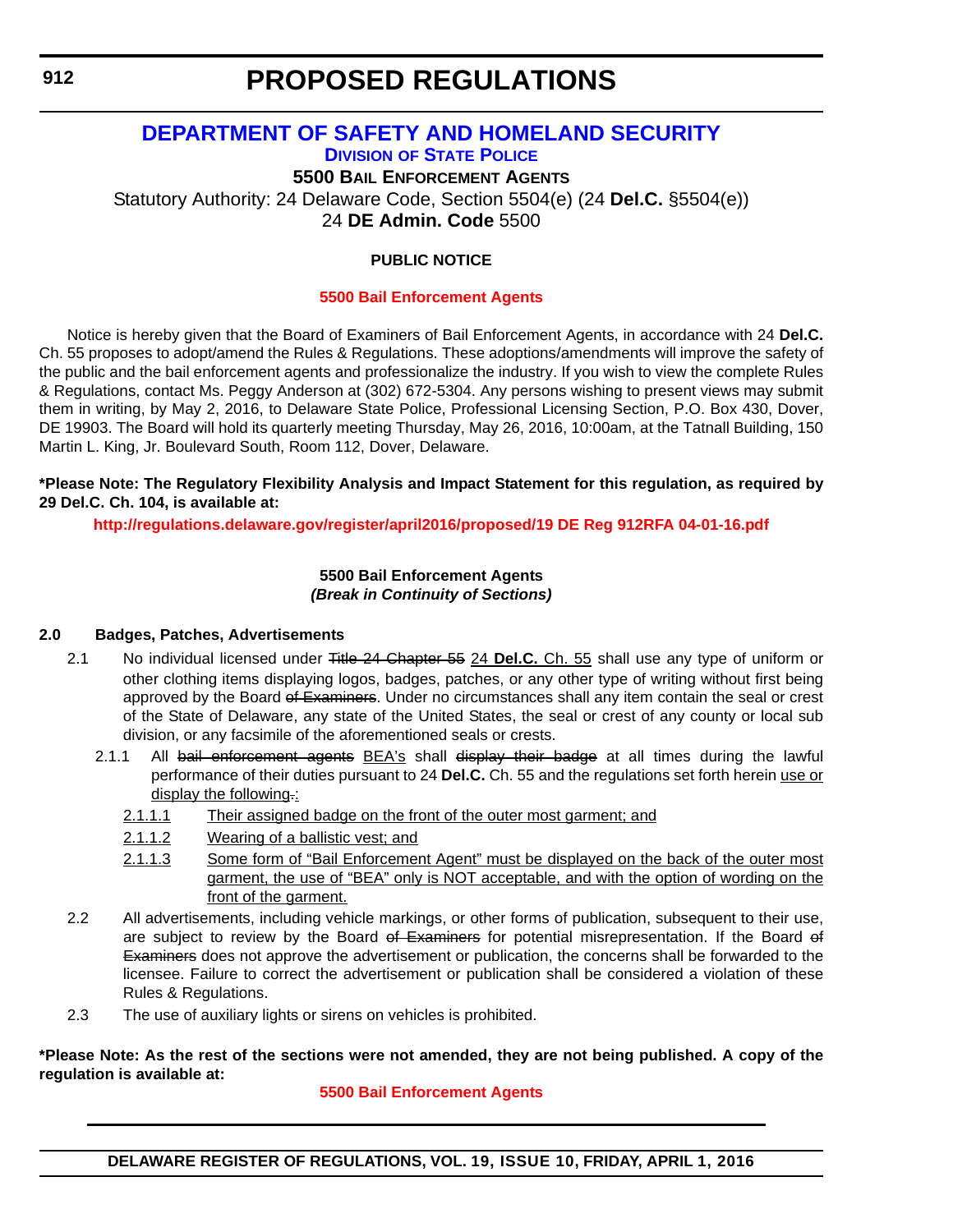# **[DEPARTMENT OF STATE](http://sos.delaware.gov/) DIVISION [OF PROFESSIONAL REGULATION](http://dpr.delaware.gov/) 1000 BOARD OF PILOT COMMISSIONERS** Statutory Authority: 23 Delaware Code, Section 102 (23 **Del.C.** §102)

24 **DE Admin. Code** 1000

# **PUBLIC NOTICE**

#### **[1000 Board of Pilot Commissioners](#page-3-0)**

The Delaware Board of Pilot Commissioners, pursuant to 23 **Del.C.** §102(1), proposes to revise subsection 5.5 by making additions as shown in underline and deletions as shown in strike-through. The changes are necessary to put all regulated licensees on notice of the specific required refresher trips for pilots not practicing their profession for any given number of days.

The Board will hold a public hearing on the proposed regulation change on May 20, 2016 at 1:00 p.m., Second Floor Conference Room B, Cannon Building, 861 Silver Lake Blvd., Dover, DE 19904. Written comments should be sent to Melanie Alexander, Board Liaison for the Delaware Board of Pilot Commissioners, Cannon Building, 861 Silver Lake Blvd., Dover, DE 19904. Written comments will be accepted until June 6, 2016 pursuant to 29 **Del.C.** §10118(a).

**\*Please Note: The Regulatory Flexibility Analysis and Impact Statement for this regulation, as required by 29 Del.C. Ch. 104, is available at:**

#### **<http://regulations.delaware.gov/register/april2016/proposed/19 DE Reg 913RFA 04-01-16.pdf>**

#### **1000 Board of Pilot Commissioners** *(Break in Continuity of Sections)*

#### **5.0 All Delaware Licensed Pilots must:**

- 5.1 Maintain all licenses they have in hand as of 5 May 1986 throughout the remainder of their Pilot career.
- 5.2 Hold a valid radar certificate. ARPA certification is also required.
- 5.3 Provide a copy of all licenses and certificates to the Commission Secretary.
- 5.4 Notify the Commission Secretary on the form provided each Pilot that the "Rules of the Nautical Road" have been read.
- 5.5 Any pilot who fails to exercise his or her profession for any consecutive 90-day period is forbidden from piloting vessels. Such pilot may resume piloting vessels only upon certification to the Board that after he or she has made such refresher trips over the route as shall be deemed necessary by the Board to assure that he or she *is fully* familiar with conditions along the route refresher trips as outlined in this regulation. Refresher trips shall be made in the company of a first class pilot.
	- 5.5.1 A pilot who fails to exercise his or her profession for 90 to 119 days must complete one round trip at least one ship of which shall be to or from at least Packer Avenue Marine Terminal.
	- 5.5.2 A pilot who fails to exercise his or her profession for 120 to 149 days must complete two round trips at least one ship of which shall be to or from at least Packer Avenue Marine Terminal.
	- 5.5.3 A pilot who fails to exercise his or her profession for 150 to 179 days must complete three round trips at least one ship of which shall be to or from at least Packer Avenue Marine Terminal and at least one ship of which shall be a westbound transit through the C&D Canal to Chesapeake City.
		- 5.5.3.1 A pilot on the active Special Duty list who fails to exercise his or her profession for 150 to 179 days must complete one up river Special Duty transit as part of the three round trips.
	- 5.5.4 A pilot who fails to exercise his or her profession for 180 days or more shall address the Board to determine refreshers required to assure he or she is fully familiar with the conditions along the route.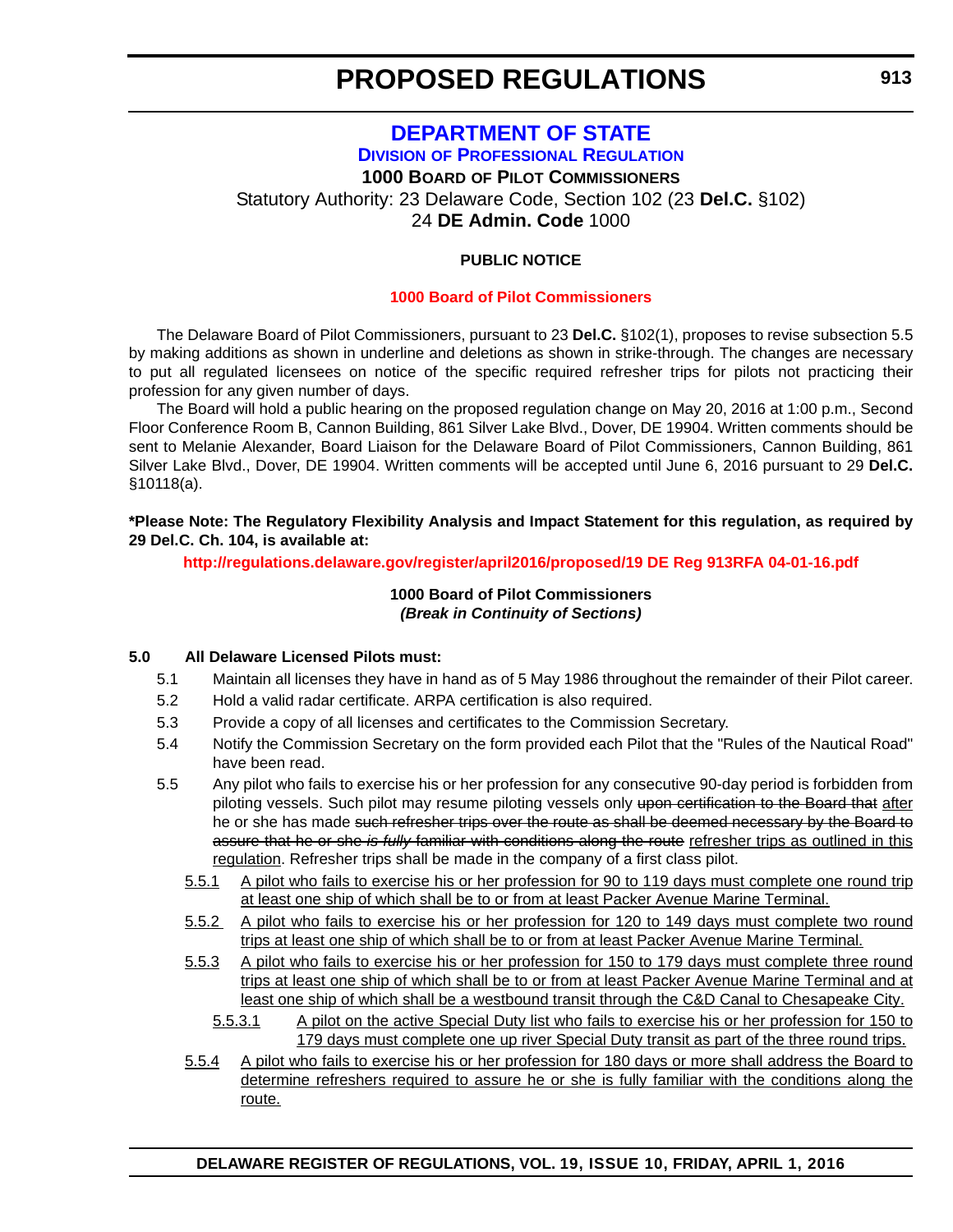# **PROPOSED REGULATIONS**

**\*Please Note: As the rest of the sections were not amended, they are not being published. A copy of the regulation is available at:**

# **[1000 Board of Pilot Commissioners](http://regulations.delaware.gov/register/april2016/proposed/19 DE Reg 913 04-01-16.htm)**

# **DIVISION [OF PROFESSIONAL REGULATION](http://dpr.delaware.gov/) 1770 RESPIRATORY CARE PRACTICE ADVISORY COUNCIL** Statutory Authority: 24 Delaware Code, Section 1775(c) (24 **Del.C.** §1775(c)) 24 **DE Admin. Code** 1770

# **PUBLIC NOTICE**

# **[1770 Respiratory Care Practice Advisory Council](#page-3-0)**

Pursuant to 24 **Del.C.** §1775(c), the Respiratory Care Practice Advisory Council ("the Council") of the Board of Medical Licensure and Discipline has proposed revisions to its regulations. Section 8.0, setting forth the Council's continuing education requirements, is revised for greater clarity for licensees. A new Section 11.0 is added to implement standards for the practice of respiratory care through telehealth. Finally, certain revisions address inconsistencies in the regulations.

A public hearing will be held on May 11, 2016 at 3:00 p.m. in the second floor conference room B of the Cannon Building, 861 Silver Lake Boulevard, Dover, Delaware, where members of the public can offer comments. Anyone wishing to receive a copy of the proposed rules and regulations may obtain a copy from the Delaware Respiratory Care Practice Advisory Council, 861 Silver Lake Boulevard, Dover, Delaware 19904. Persons wishing to submit written comments may forward these to the Council at the above address. Pursuant to 29 **Del.C.** §10118(a), the final date to receive written comments will be May 26, 2016. The Council will deliberate on the proposed revisions at its next regularly scheduled meeting.

#### **\*Please Note:**

**(1) The Regulatory Flexibility Analysis and Impact Statement for this regulation, as required by 29 Del.C. Ch. 104, is available at:**

**<http://regulations.delaware.gov/register/april2016/proposed/19 DE Reg 914RFA 04-01-16.pdf>**

**(2) Due to the size of the proposed regulation, it is not being published here. A copy of the regulation is available at:**

**[1770 Respiratory Care Practice Advisory Council](http://regulations.delaware.gov/register/april2016/proposed/19 DE Reg 914 04-01-16.htm)**

# **DIVISION [OF PROFESSIONAL REGULATION](http://dpr.delaware.gov/)**

**2100 BOARD OF EXAMINERS IN OPTOMETRY** Statutory Authority: 24 Delaware Code, Section 2104(a)(1) (24 **Del.C.** §2104(a)(1))

24 **DE Admin. Code** 2100

# **PUBLIC NOTICE**

# **[2100 Board of Examiners in Optometry](#page-3-0)**

The Delaware Board of Examiners in Optometry, pursuant to 24 **Del.C.** §2104(a)(1), proposes to revise its regulations. The proposed regulatory overhaul seeks to clarify and provide more detailed information regarding the use of telehealth for the provision of optometry services.

The Board will hold a public hearing on the proposed rule change on April 28, 2016 at 4:30 p.m., in the Second Floor Conference Room B, Cannon Building, 861 Silver Lake Blvd., Dover, DE 19904. Written comments must be received by May 13, 2016, and should be sent to Lisa Smith, Administrator of the Delaware Board of Examiners in

**DELAWARE REGISTER OF REGULATIONS, VOL. 19, ISSUE 10, FRIDAY, APRIL 1, 2016**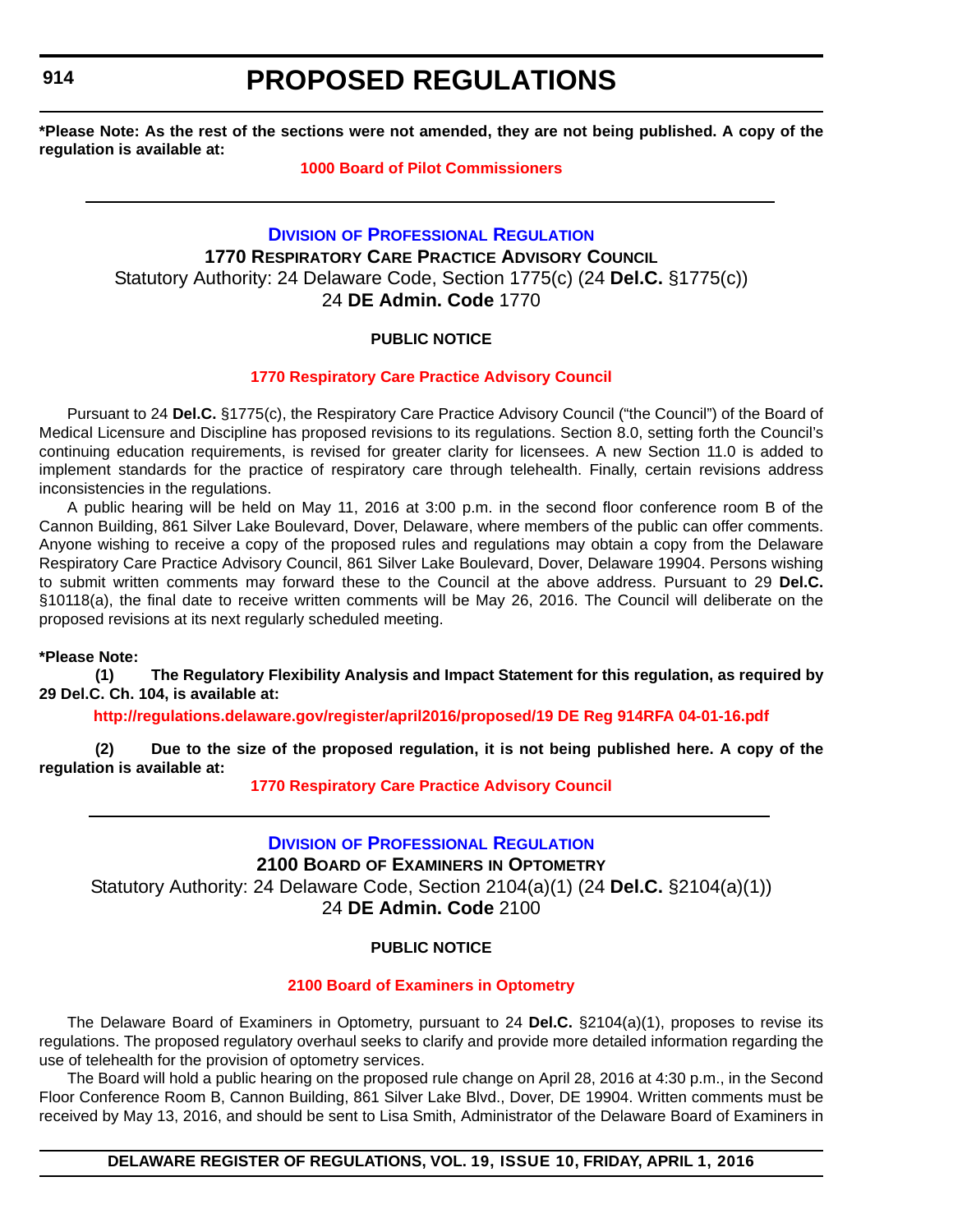Optometry, Cannon Building, 861 Silver Lake Blvd, Dover, DE 19904.

**\*Please Note: The Regulatory Flexibility Analysis and Impact Statement for this regulation, as required by 29 Del.C. Ch. 104, is available at:**

**<http://regulations.delaware.gov/register/april2016/proposed/19 DE Reg 914aRFA 04-01-16.pdf>**

# **2100 Board of Examiners in Optometry** *(Break in Continuity of Sections)*

# **9.0 Telehealth**

- 9.1 Telehealth is the use of electronic communications to provide and deliver a host of health-related information and health-care services, including optometry-related information and services, over large and small distances. Telehealth encompasses a variety of health care and health promotion activities, including education, advice, reminders, interventions, and monitoring of interventions.
- 9.2 The Optometrist or Optometry Intern (referred to as "licensee" for the purpose of this Board Rule) who provides treatment through telehealth shall meet the following requirements:
	- 9.2.1 Location of patient during treatment through telehealth
		- 9.2.1.1 The licensee shall have an active Delaware license in good standing to practice telehealth in the state of Delaware.
		- 9.2.1.2 Licensees understand that this rule does not provide licensees with authority to practice telehealth in service to clients located in any jurisdiction other than Delaware, and licensees bear responsibility for complying with laws, rules, or policies for the practice of telehealth set forth by other jurisdictional boards of optometry.
		- 9.2.1.3 Licensees practicing telehealth shall comply with all of these rules of professional conduct and with requirements incurred in state and federal statutes relevant to the practice of optometry.
	- 9.2.2 Informed consent
		- 9.2.2.1 Before services are provided through telehealth, the licensee shall obtain written, informed consent from the patient, or other appropriate person with authority to make health care treatment decisions for the patient. At minimum, the informed consent shall inform the patient and document acknowledgment of the risk and limitations of:
			- 9.2.2.1.1 The use of electronic communications in the provision of care;
			- 9.2.2.1.2 The potential breach of confidentiality, or inadvertent access, of protected health information using electronic communication in the provision of care; and
			- 9.2.2.1.3 The potential disruption of electronic communication in the use of telehealth.
	- 9.2.3 Confidentiality: The licensee shall ensure that the electronic communication is secure to maintain confidentiality of the patient's medical information as required by the Health Insurance Portability and Accountability Act (HIPAA) and other applicable Federal and State laws. Confidentiality shall be maintained through appropriate processes, practices and technology, including disposal of electronic equipment and data.
	- 9.2.4 Competence and scope of practice
		- 9.2.4.1 The licensee shall be responsible for determining and documenting that telehealth is an appropriate level of care for the patient.
		- 9.2.4.2 The licensee shall comply with the Board's law and rules and regulations and all current standards of care requirements applicable to on-site care.
		- 9.2.4.3 The licensee shall limit the practice of telehealth to the area of competence in which proficiency has been gained through education, training, and experience.
		- 9.2.4.4 All evaluations, including initial evaluations, examination and refraction, and reevaluations and scheduled discharges shall be performed face to face and not through telehealth or internet.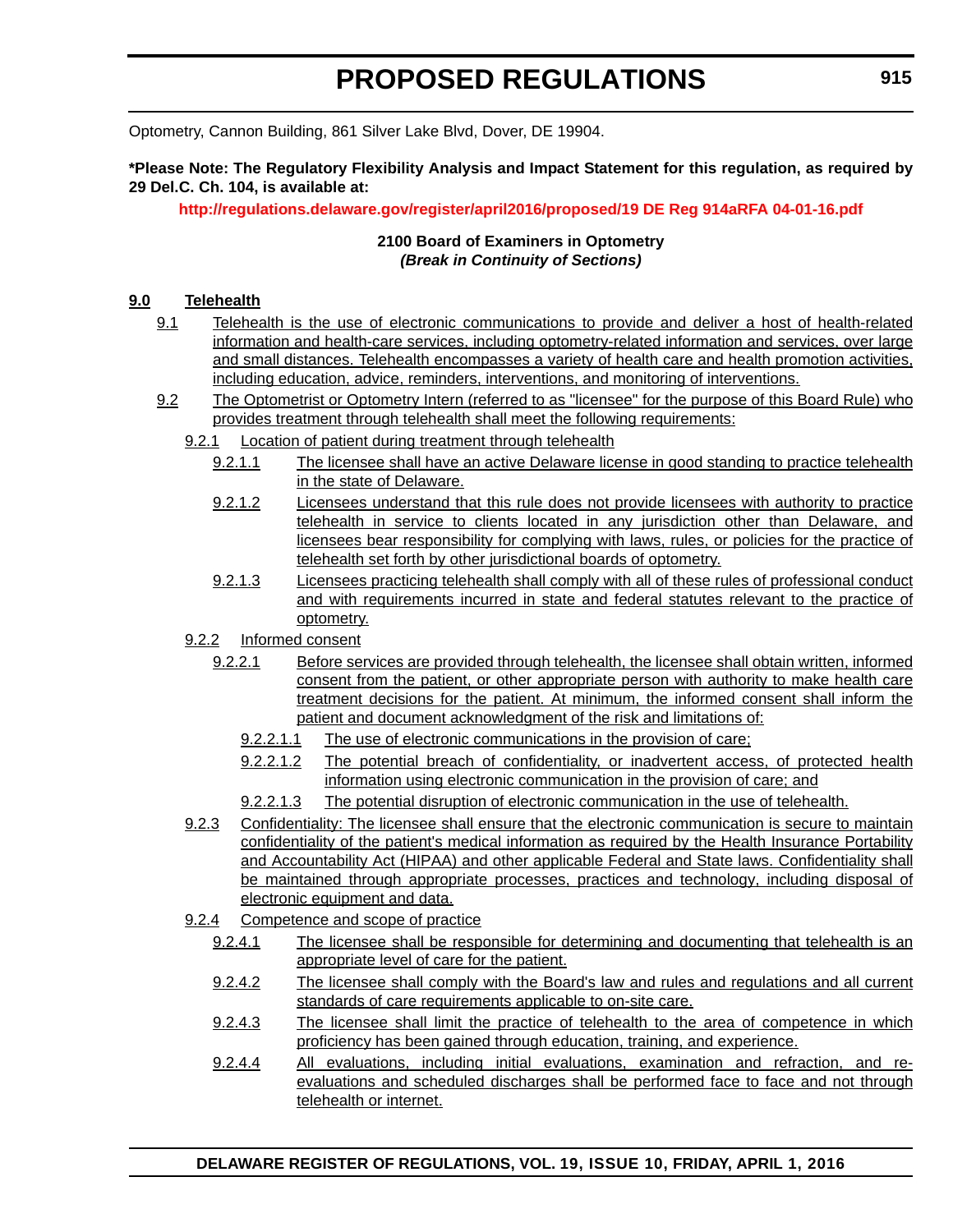# **PROPOSED REGULATIONS**

9.2.4.5 The licensee shall document in the file or record which services were provided by telehealth.

**\*Please Note: As the rest of the sections were not amended, they are not being published. A copy of the regulation is available at:**

**[2100 Board of Examiners in Optometry](http://regulations.delaware.gov/register/april2016/proposed/19 DE Reg 914a 04-01-16.htm)**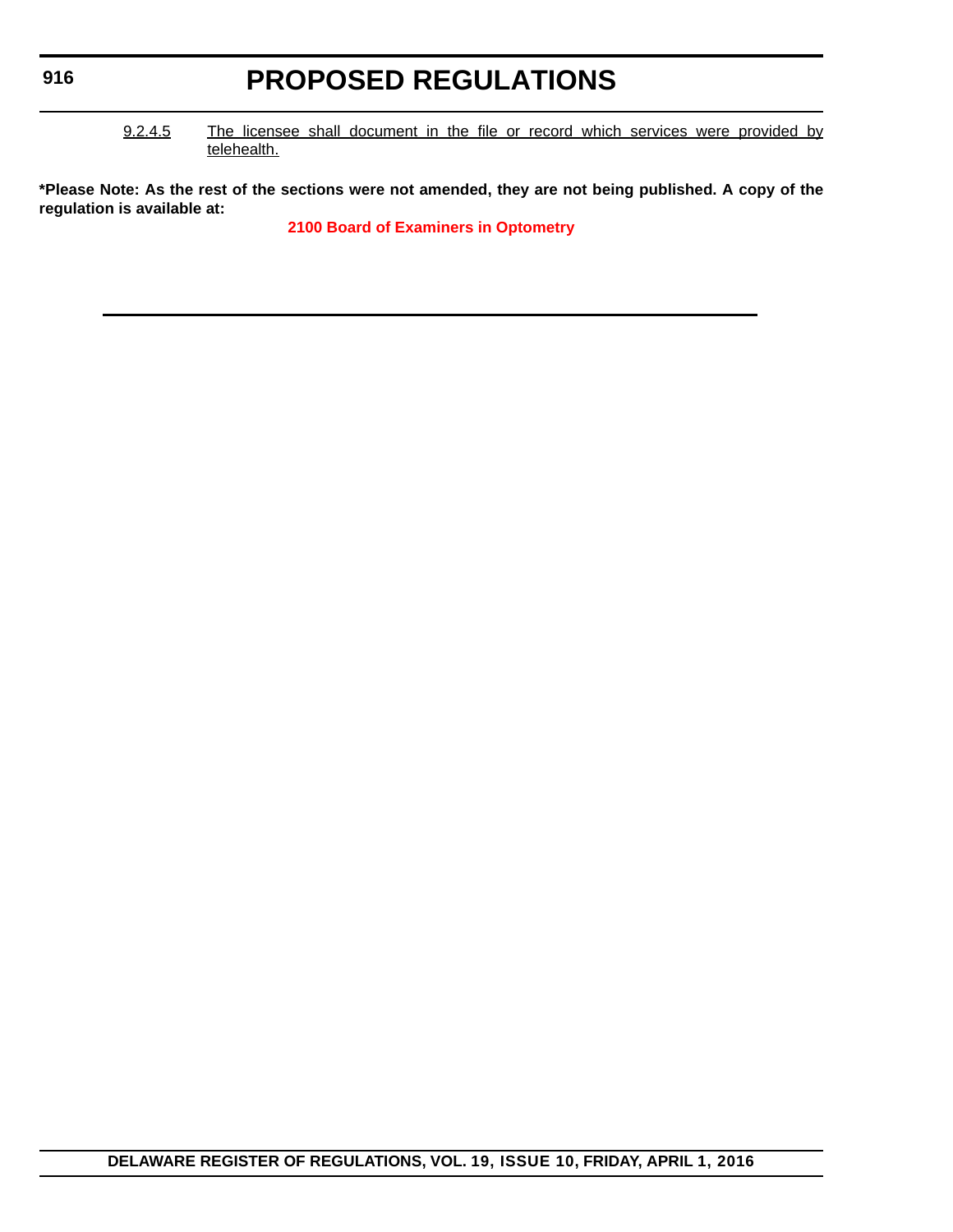# **Symbol Key**

Arial type indicates the text existing prior to the regulation being promulgated. Underlined text indicates new text added at the time of the proposed action. Language which is stricken through indicates text being deleted. **[Bracketed Bold language]** indicates text added at the time the final order was issued. **[Bracketed bold stricken through]** indicates language deleted at the time the final order was issued.

# **Final Regulations**

The opportunity for public comment shall be held open for a minimum of 30 days after the proposal is published in the *Register of Regulations*. At the conclusion of all hearings and after receipt within the time allowed of all written materials, upon all the testimonial and written evidence and information submitted, together with summaries of the evidence and information by subordinates, the agency shall determine whether a regulation should be adopted, amended or repealed and shall issue its conclusion in an order which shall include: (1) A brief summary of the evidence and information submitted; (2) A brief summary of its findings of fact with respect to the evidence and information, except where a rule of procedure is being adopted or amended; (3) A decision to adopt, amend or repeal a regulation or to take no action and the decision shall be supported by its findings on the evidence and information received; (4) The exact text and citation of such regulation adopted, amended or repealed; (5) The effective date of the order; (6) Any other findings or conclusions required by the law under which the agency has authority to act; and (7) The signature of at least a quorum of the agency members.

The effective date of an order which adopts, amends or repeals a regulation shall be not less than 10 days from the date the order adopting, amending or repealing a regulation has been published in its final form in the *Register of Regulations*, unless such adoption, amendment or repeal qualifies as an emergency under §10119.

# **[DEPARTMENT OF EDUCATION](https://pubapps.doe.k12.de.us/EducationalDirectoryPublic/pages/DDOE/Default.aspx)**

**OFFICE OF [THE SECRETARY](https://pubapps.doe.k12.de.us/EducationalDirectoryPublic/pages/DDOE/Branches.aspx?page=branches&BID=1)**

Statutory Authority: 14 Delaware Code, Section 122(b) (14 **Del.C.** §122(b))

14 **DE Admin. Code** 745

# **REGULATORY IMPLEMENTING ORDER**

# **[745 Criminal Background Check for Public School Related Employment](#page-3-0)**

# **I. SUMMARY OF THE EVIDENCE AND INFORMATION SUBMITTED**

The Secretary of Education intends to amend 14 **DE Admin. Code** 745 Criminal Background Check for Public School Related Employment. This regulation is being amended to update regulation language due to changes in Titles 11, 16 and 31 of the Delaware Code related to Background Checks for Child Serving Entities.

Notice of the proposed regulation was published in the *News Journal* and the *Delaware State News* on February 1, 2016, in the form hereto attached as Exhibit "A". One comment was received requesting that the definition of student teaching be expanded to include student teaching in higher education programs such as student nursing and student mental health counselors completing clinical experience in elementary or secondary schools. The Department notes that the definitions of employee, contractor and volunteer in the regulation encompasses these groups and therefore no change was made to this regulation.

# **II. FINDINGS OF FACTS**

The Secretary finds that it is appropriate to amend 14 **DE Admin. Code** 745 Criminal Background Check for Public School Related Employment in order to update regulation language due to changes in Titles 11, 16 and 31 of the Delaware Code related to Background Checks for Child Serving Entities.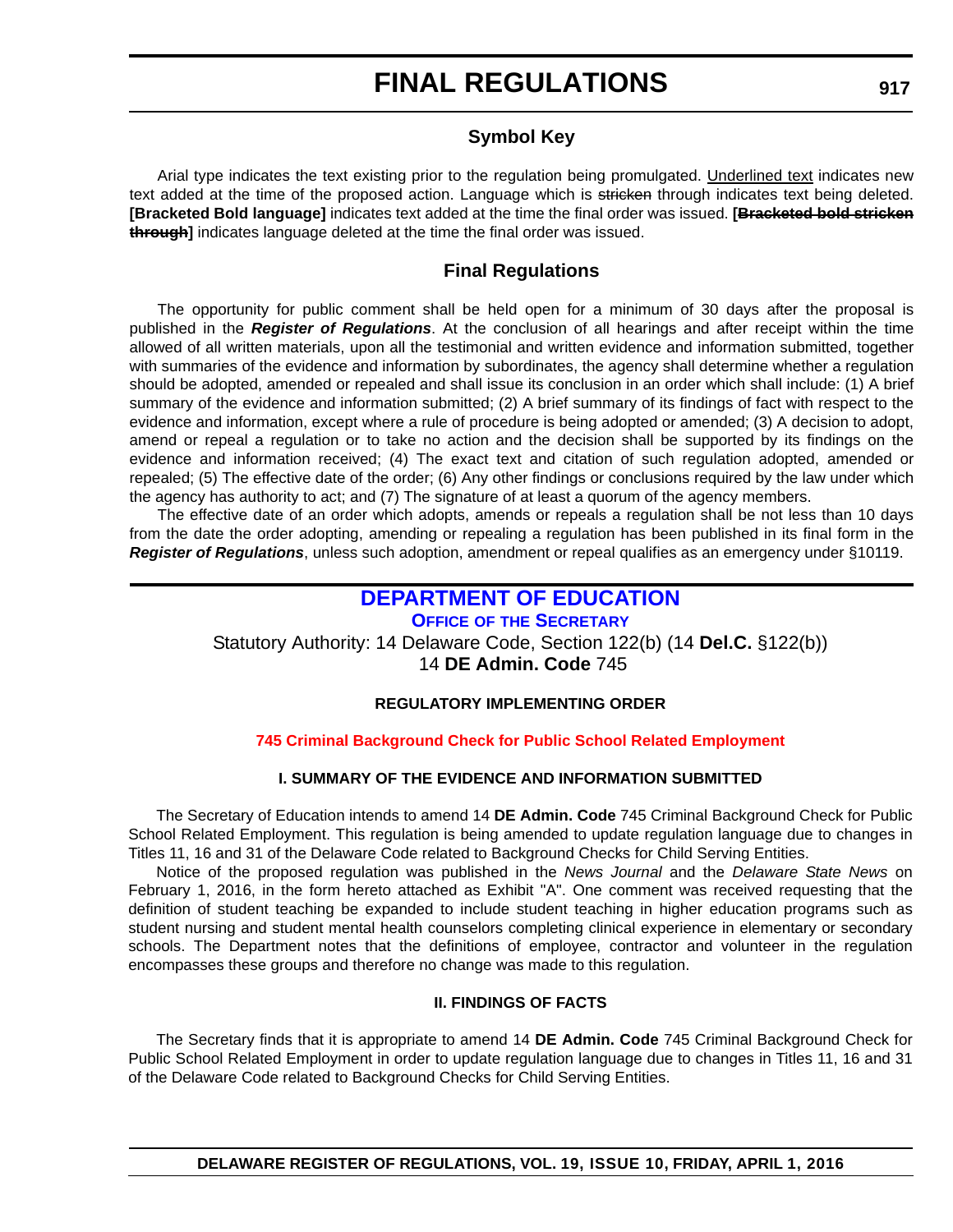# **III. DECISION TO AMEND THE REGULATION**

For the foregoing reasons, the Secretary concludes that it is appropriate to amend 14 **DE Admin. Code** 745 Criminal Background Check for Public School Related Employment. Therefore, pursuant to 14 **Del.C.** §122, 14 **DE Admin. Code** 745 Criminal Background Check for Public School Related Employment attached hereto as Exhibit "B" is hereby amended. Pursuant to the provision of 14 **Del.C.** §122(e), 14 **DE Admin. Code** 745 Criminal Background Check for Public School Related Employment hereby amended shall be in effect for a period of five years from the effective date of this order as set forth in Section V. below.

# **IV. TEXT AND CITATION**

The text of 14 **DE Admin. Code** 745 Criminal Background Check for Public School Related Employment amended hereby shall be in the form attached hereto as Exhibit "B", and said regulation shall be cited as 14 **DE Admin. Code** 745 Criminal Background Check for Public School Related Employment in the *Administrative Code of Regulations* for the Department of Education.

#### **V. EFFECTIVE DATE OF ORDER**

The actions hereinabove referred to were taken by the Secretary pursuant to 14 **Del.C.** §122 on March 17, 2016. The effective date of this Order shall be ten (10) days from the date this Order is published in the Delaware *Register of Regulations*.

**IT IS SO ORDERED** the 17<sup>th</sup> day of March 2016.

Steven H. Godowsky, Secretary of Education

Approved this 17<sup>th</sup> day of March 2016

**\*Please note that no changes were made to the regulation as originally proposed and published in the February 2016 issue of the** *Register* **at page 699 (19 DE Reg. 699). Therefore, the final regulation is not being republished. A copy of the final regulation is available at:**

**[745 Criminal Background Check for Public School Related Employment](http://regulations.delaware.gov/register/april2016/final/19 DE Reg 917 04-01-16.htm)**

**OFFICE OF [THE SECRETARY](https://pubapps.doe.k12.de.us/EducationalDirectoryPublic/pages/DDOE/Branches.aspx?page=branches&BID=1)** Statutory Authority: 14 Delaware Code, Section 122(b) (14 **Del.C.** §122(b)) 14 **DE Admin. Code** 746

# **REGULATORY IMPLEMENTING ORDER**

# **[746 Criminal Background Check for Student Teaching](#page-3-0)**

# **I. SUMMARY OF THE EVIDENCE AND INFORMATION SUBMITTED**

The Secretary of Education intends to amend 14 **DE Admin. Code** 746 Criminal Background Check for Student Teaching. This regulation is being amended to update regulation language due to changes in Titles 11, 16 and 31 of the Delaware Code related to Background Checks for Child Serving Entities.

Notice of the proposed regulation was published in the *News Journal* and the *Delaware State News* on February 1, 2016, in the form hereto attached as Exhibit "A". No comments were received for this regulation.

# **II. FINDINGS OF FACTS**

The Secretary finds that it is appropriate to amend 14 **DE Admin. Code** 746 Criminal Background Check for

# **DELAWARE REGISTER OF REGULATIONS, VOL. 19, ISSUE 10, FRIDAY APRIL 1, 2016**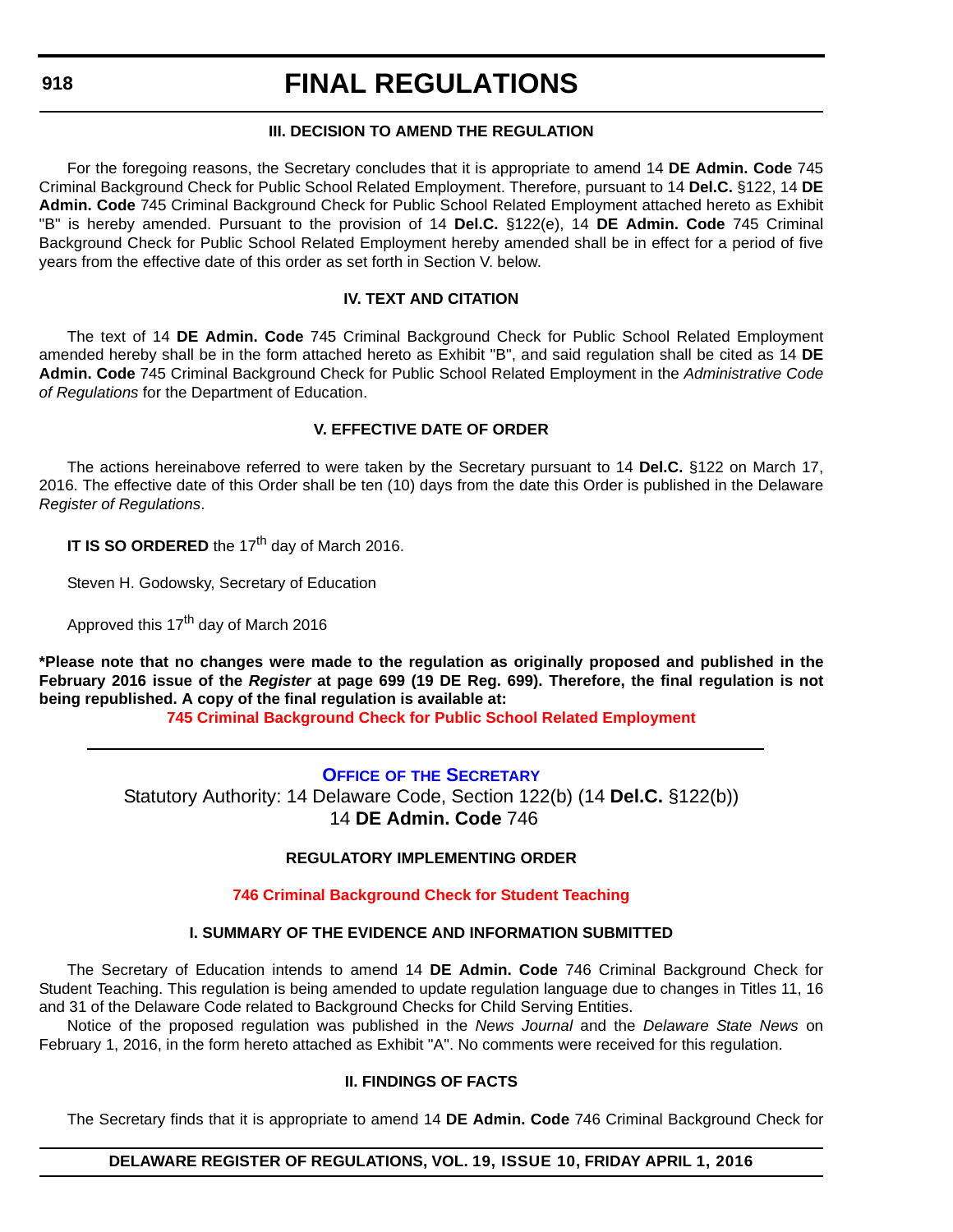Student Teaching in order to update regulation language due to changes in Titles 11, 16 and 31 of the Delaware Code related to Background Checks for Child Serving Entities.

#### **III. DECISION TO AMEND THE REGULATION**

For the foregoing reasons, the Secretary concludes that it is appropriate to amend 14 **DE Admin. Code** 746 Criminal Background Check for Student Teaching. Therefore, pursuant to 14 **Del.C.** §122, 14 **DE Admin. Code** 746 Criminal Background Check for Student Teaching attached hereto as Exhibit "B" is hereby amended. Pursuant to the provision of 14 **Del.C.** §122(e), 14 **DE Admin. Code** 746 Criminal Background Check for Student Teaching hereby amended shall be in effect for a period of five years from the effective date of this order as set forth in Section V. below.

# **IV. TEXT AND CITATION**

The text of 14 **DE Admin. Code** 746 Criminal Background Check for Student Teaching amended hereby shall be in the form attached hereto as Exhibit "B", and said regulation shall be cited as 14 **DE Admin. Code** 746 Criminal Background Check for Student Teaching in the *Administrative Code of Regulations* for the Department of Education.

#### **V. EFFECTIVE DATE OF ORDER**

The actions hereinabove referred to were taken by the Secretary pursuant to 14 **Del.C.** §122 on March 17, 2016. The effective date of this Order shall be ten (10) days from the date this Order is published in the Delaware *Register of Regulations*.

**IT IS SO ORDERED** the 17<sup>th</sup> day of March 2016. Steven H. Godowsky, Secretary of Education

**\*Please note that no changes were made to the regulation as originally proposed and published in the February 2016 issue of the** *Register* **at page 706 (19 DE Reg. 706). Therefore, the final regulation is not being republished. A copy of the final regulation is available at:**

**[746 Criminal Background Check for Student Teaching](http://regulations.delaware.gov/register/april2016/final/19 DE Reg 918 04-01-16.htm)**

# **OFFICE OF [THE SECRETARY](https://pubapps.doe.k12.de.us/EducationalDirectoryPublic/pages/DDOE/Branches.aspx?page=branches&BID=1)**

Statutory Authority: 14 Delaware Code, Section 122(b) (14 **Del.C.** §122(b)) 14 **DE Admin. Code** 775

#### **REGULATORY IMPLEMENTING ORDER**

#### **[775 New Teacher Hiring Date Reporting](#page-3-0)**

# **I. SUMMARY OF THE EVIDENCE AND INFORMATION SUBMITTED**

The Secretary of Education intends to amend 14 **DE Admin. Code** 775 New Teacher Hiring Date Reporting. This regulation is being amended to align teacher hiring date collection with annual reporting done within the Teacher and Leader Effectiveness Unit of the Department of Education, and as required by 14 **Del.C.** §1725. This regulation was published in the November *Register of Regulations* and due to comments received was republished.

Notice of the proposed regulation was published in the *News Journal* and the *Delaware State News* on February 1, 2016, in the form hereto attached as Exhibit "A". Comments were received from the State Council for Persons with Disabilities (SCPD) and the Governor's Advisory Council for Exceptional Citizens (GACEC) and a staff member suggesting a revised title for the regulation to "New Educator Hiring Data Report" instead of "New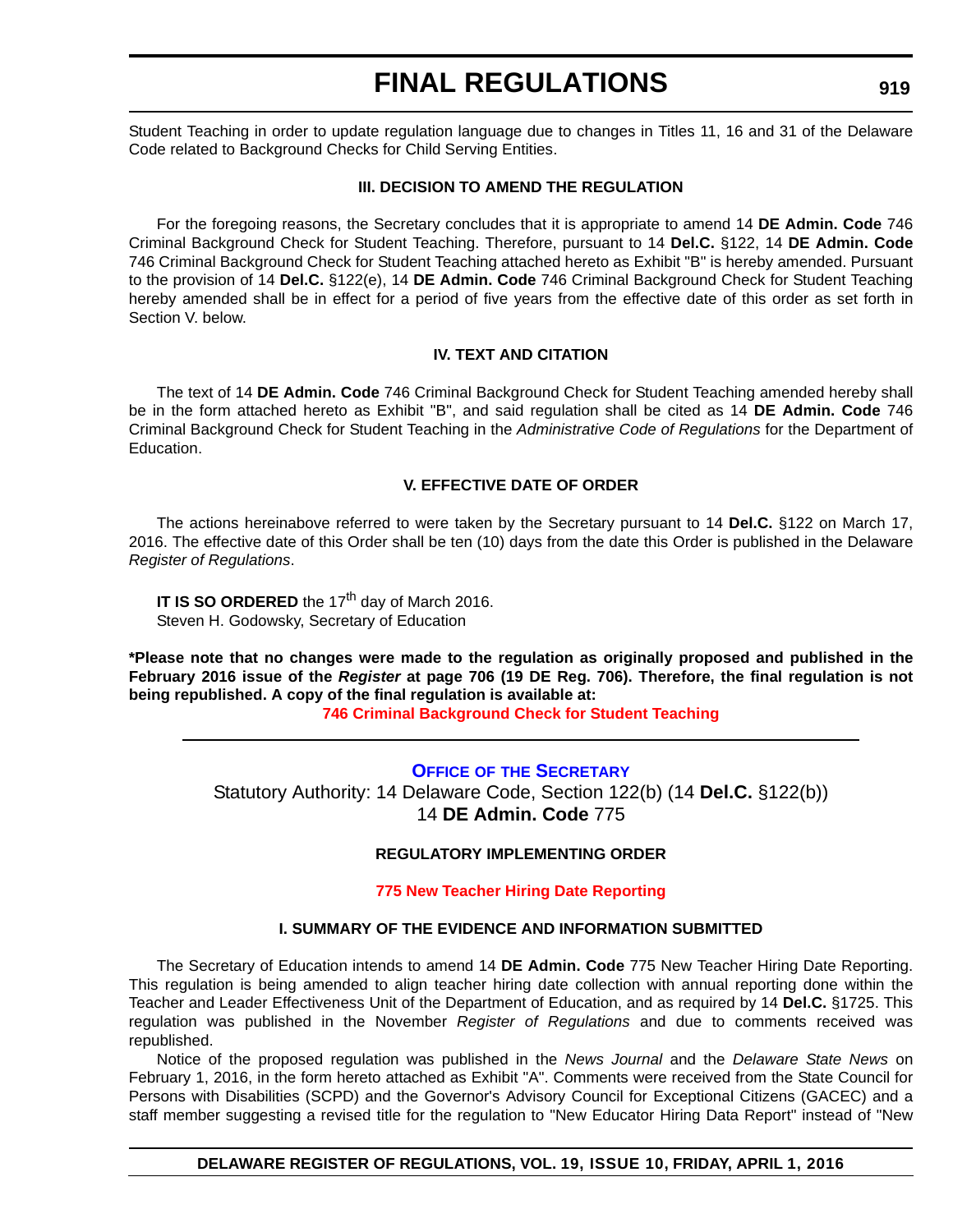# **FINAL REGULATIONS**

Teacher Hiring Date Report," and likewise, the definition of educator be broadened to include specialists, such as school nurses. The Department notes the intent of this regulation is specifically for teachers, and not inclusive of all types of educators. Therefore it will not change the word "teacher" within the regulation. Likewise, the Department believes that specialists, such as school nurses, would be captured by this report under the "Hard to Staff Position," and therefore no further change is needed to this regulation. The Department does agree that the word "date" should be changed to "data" to clearly identify that more than just the teacher hiring date is being reported.

### **II. FINDINGS OF FACTS**

The Secretary finds that it is appropriate to amend 14 **DE Admin. Code** 775 New Teacher Hiring Date Reporting in order to align teacher hiring date collection with annual reporting done within the Teacher and Leader Effectiveness Unit of the Department of Education, and as required by 14 **Del.C.** §1725.

#### **III. DECISION TO AMEND THE REGULATION**

For the foregoing reasons, the Secretary concludes that it is appropriate to amend 14 **DE Admin. Code** 775 New Teacher Hiring Date Reporting. Therefore, pursuant to 14 **Del.C.** §122, 14 **DE Admin. Code** 775 New Teacher Hiring Date Reporting attached hereto as Exhibit "B" is hereby amended. Pursuant to the provision of 14 **Del.C.** §122(e), 14 **DE Admin. Code** 775 New Teacher Hiring Date Reporting hereby amended shall be in effect for a period of five years from the effective date of this order as set forth in Section V. below.

# **IV. TEXT AND CITATION**

The text of 14 **DE Admin. Code** 775 New Teacher Hiring Date Reporting amended hereby shall be in the form attached hereto as Exhibit "B", and said regulation shall be cited as 14 **DE Admin. Code** 775 New Teacher Hiring Data Reporting in the *Administrative Code of Regulations* for the Department of Education.

# **V. EFFECTIVE DATE OF ORDER**

The actions hereinabove referred to were taken by the Secretary pursuant to 14 **Del.C.** §122 on March 17, 2016. The effective date of this Order shall be ten (10) days from the date this Order is published in the Delaware *Register of Regulations*.

**IT IS SO ORDERED** the 17<sup>th</sup> day of March 2016. Steven H. Godowsky, Secretary of Education

# **775 New Teacher Hiring [Date Data] Reporting**

**\*Please note that no additional changes were made to the regulation as originally proposed and published in the February 2016 issue of the** *Register* **at page 712 (19 DE Reg. 712). Therefore, the final regulation is not being republished here. A copy of the final regulation is available at:**

**[775 New Teacher Hiring Date Reporting](http://regulations.delaware.gov/register/april2016/final/19 DE Reg 919 04-01-16.htm)**

**[PROFESSIONAL STANDARDS BOARD](https://pubapps.doe.k12.de.us/EducationalDirectoryPublic/pages/DDOE/WorkGroupStaff.aspx?page=branches&WGID=75&BID=1)** Statutory Authority: 14 Delaware Code, Section 1205(b) (14 **Del.C.** §1205(b)) 14 **DE Admin. Code** 1502

# **REGULATORY IMPLEMENTING ORDER**

#### **[1502 Professional Growth Salary Increments](#page-4-0)**

**DELAWARE REGISTER OF REGULATIONS, VOL. 19, ISSUE 10, FRIDAY APRIL 1, 2016**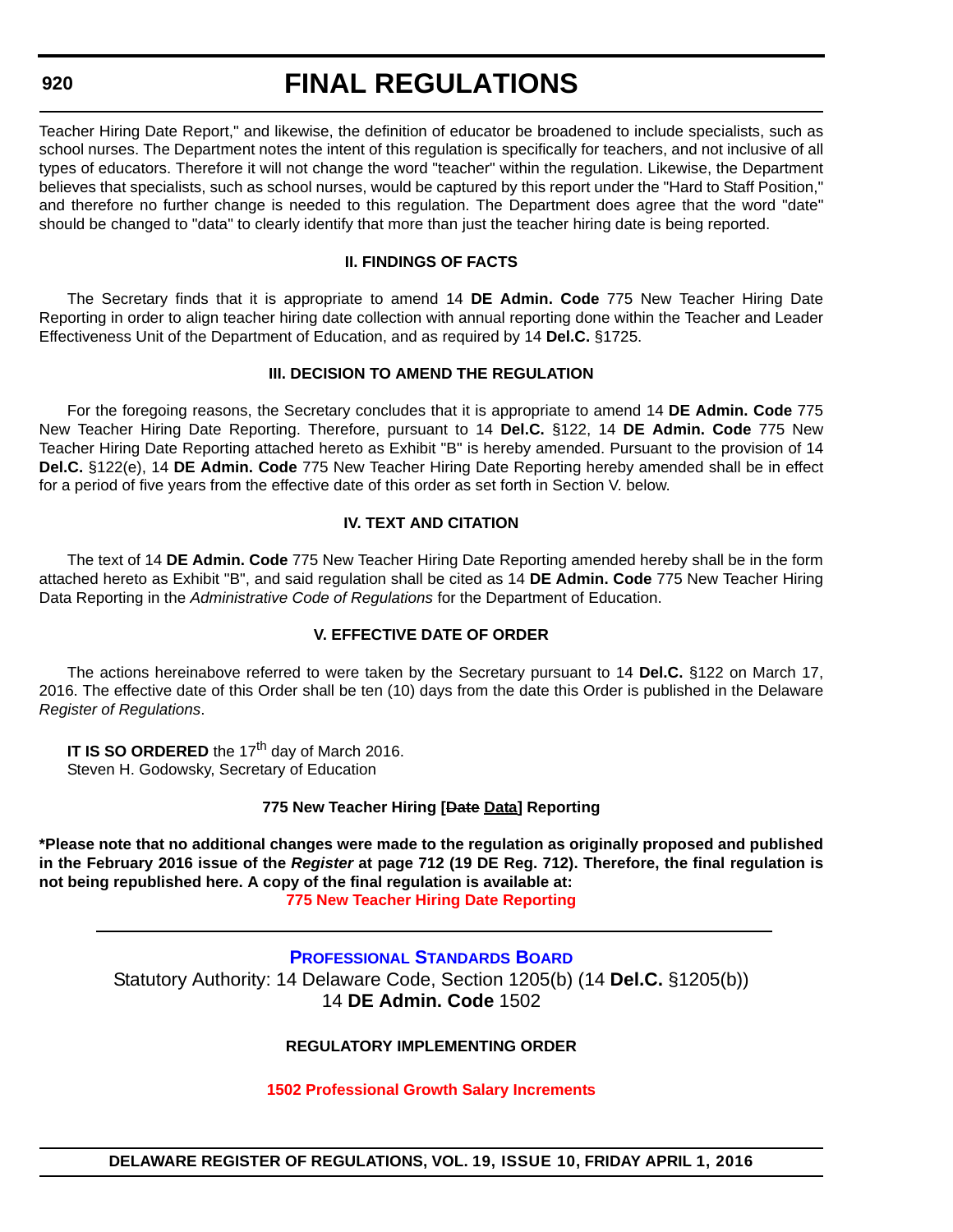# **I. SUMMARY OF THE EVIDENCE AND INFORMATION SUBMITTED**

The Professional Standards Board, acting in cooperation and collaboration with the Department of Education, seeks the consent of the State Board of Education to amend regulation 14 **DE Admin. Code** 1502 Graduate Level Salary Increments. The regulation concerns the requirements for salary increments for educators for graduate level coursework, pursuant to 14 **Del.C.** §1305(a). This regulation is being reviewed under a five year cycle. Several changes have been deemed necessary to update language and to detail requirements for applicable coursework for salary increases.

Notice of the proposed amendment of the regulation was published in the Delaware *Register of Regulations* on January 1, 2016. The notice invited written comments. No comments were received.

#### **II. FINDINGS OF FACTS**

The Professional Standards Board and the State Board of Education find that it is appropriate to amend this regulation to comply with changes in statute.

#### **III. DECISION TO AMEND THE REGULATION**

For the foregoing reasons, the Professional Standards Board and the State Board of Education conclude that it is appropriate to amend the regulation. Therefore, pursuant to 14 **Del.C.** §1305(a), the regulation attached hereto as Exhibit "A" is hereby amended. Pursuant to the provision of 14 **Del.C.** §1305(a), the regulation hereby amended shall be in effect for a period of five years from the effective date of this order as set forth in Section V. below.

#### **IV. TEXT AND CITATION**

The text of the regulation amended shall be in the form attached hereto as Exhibit "A", and said regulation shall be cited as 14 **DE Admin. Code** 1502 of the *Administrative Code of Regulations* of the Professional Standards Board.

#### **V. EFFECTIVE DATE OF ORDER**

The effective date of this Order shall be ten (10) days from the date this Order is published in the Delaware *Register of Regulations*.

# **APPROVED BY THE PROFESSIONAL STANDARDS BOARD THE 3rd DAY OF MARCH, 2016**

| Bryon Murphy, Chair      | Cristy Greaves (absent) |
|--------------------------|-------------------------|
| Diane Albanese (absent)  | Darren Guido            |
| Amber Augustus           | David Kohan             |
| Linda Brown              | Rosaria Macera          |
| Jennifer Burton (absent) | Darlene O'Neill         |
| Stephanie DeWitt         | Mary Pinkston           |
| Nelia Dolan (absent)     | Stephanie Smith         |
| Laura Glass              | Sue Smith (absent)      |

# **IT IS SO ORDERED this 17th day of March, 2016.**

#### **Department of Education**

Steven H. Godowsky, Secretary of Education

**Approved this 17th day of March, 2016.**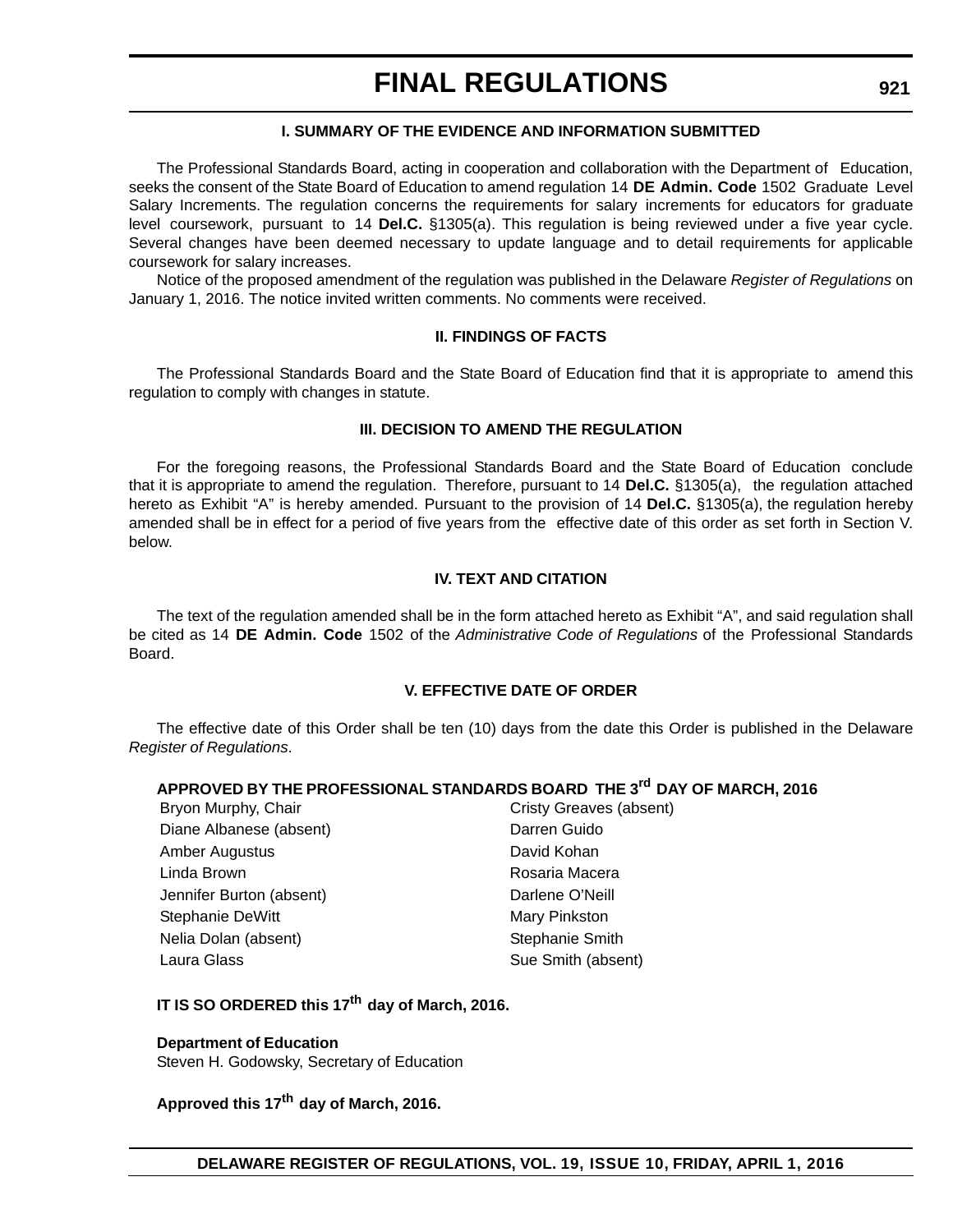# **State Board of Education**

Teri Quinn Gray, Ph.D., President Gregory B. Coverdale, Jr. Jorge L. Melendez, Vice President Terry M. Whittaker, Ed.D. G. Patrick Heffernan Nina Lou Bunting Barbara B. Rutt

**\*Please note that no changes were made to the regulation as originally proposed and published in the January 2016 issue of the** *Register* **at page 549 (19 DE Reg. 549). Therefore, the final regulation is not being republished. A copy of the final regulation is available at:**

**[1502 Professional Growth Salary Increments](http://regulations.delaware.gov/register/april2016/final/19 DE Reg 920 04-01-16.htm)**

# **[DEPARTMENT OF HEALTH AND SOCIAL SERVICES](http://www.dhss.delaware.gov/dhss/index.html) DIVISION [OF PUBLIC HEALTH](http://www.dhss.delaware.gov/dhss/dph/index.html)**

Statutory Authority: 16 Delaware Code, Chapter 25 (16 **Del.C.** Ch. 25) 16 **DE Admin. Code** 4304

# **ORDER**

# **[4304 Delaware Medical Orders for Scope of Treatment \(DMOST\)](#page-4-0)**

# **NATURE OF THE PROCEEDINGS:**

Delaware Health and Social Services ("DHSS") initiated proceedings to adopt the State of Delaware Medical Orders for Scope of Treatment (4304). The DHSS proceedings to adopt regulations were initiated pursuant to 29 **Del.C.** Ch. 101 and authority as prescribed by 16 **Del.C.** §2506A.

On April 1, 2016 (Volume 19, Issue 11), DHSS published in the Delaware *Register of Regulations* its notice of final regulations, pursuant to 29 **Del.C.** §10115. The revisions are technical in nature and are being made to correct typographical errors observed in the current regulations.

# **FINDINGS OF FACT:**

Minor changes were made to the existing regulations to correct typographical errors. These changes are technical in nature and do not impact the intent of the regulations.

**THEREFORE, IT IS ORDERED**, that the proposed State of Delaware Medical Orders for Scope of Treatment (4304) is adopted and shall become effective April 11, 2016, after publication of the final regulation in the Delaware *Register of Regulations*.

Rita M. Landgraf, Secretary

**\*Please Note: Changes to the DMOST form are not being published here. A copy of the regulation and Form is available at:**

**[4304 Delaware Medical Orders for Scope of Treatment \(DMOST\)](http://regulations.delaware.gov/register/april2016/final/19 DE Reg 922 04-01-16.htm)**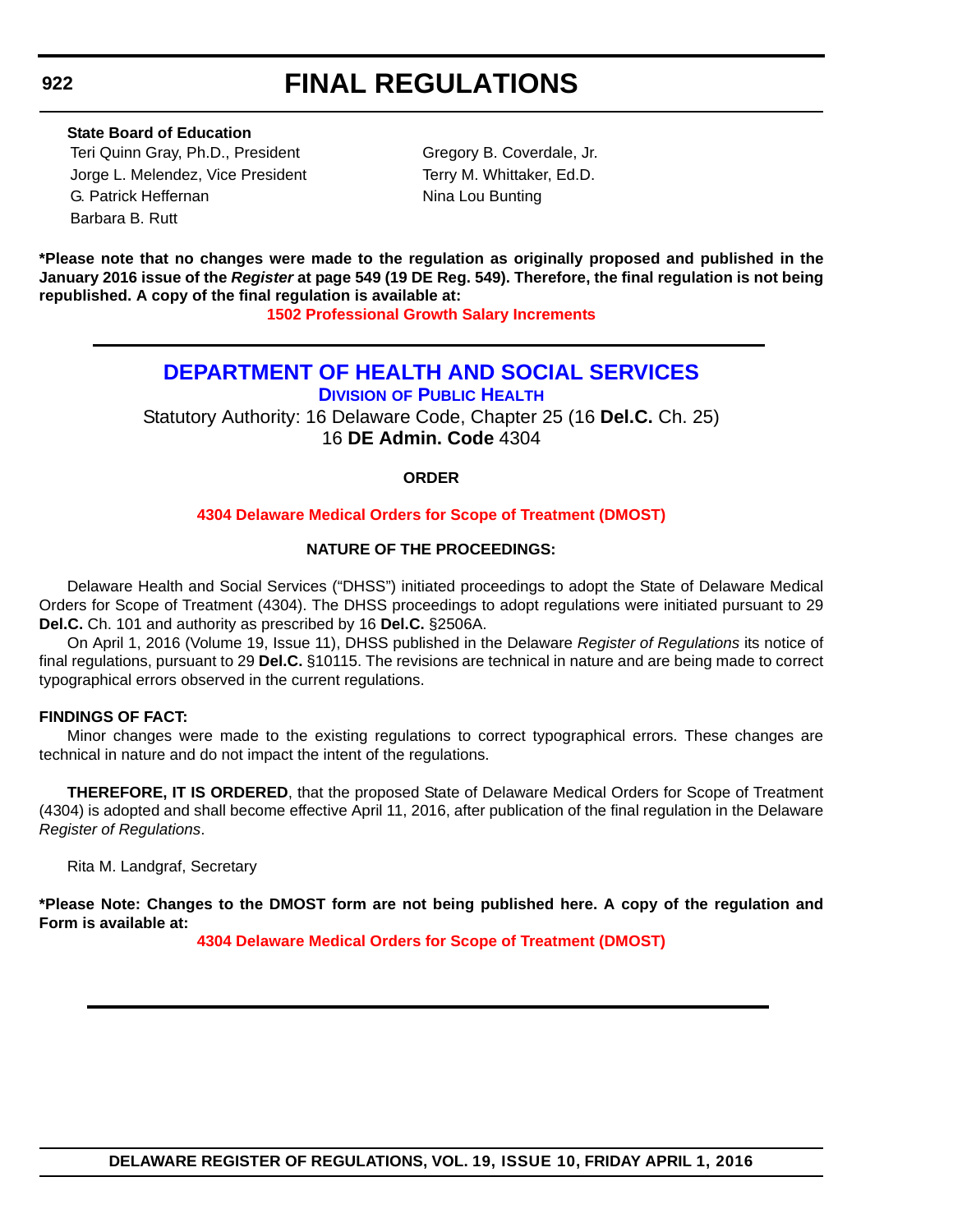# **[DEPARTMENT OF INSURANCE](http://www.delawareinsurance.gov/)**

**OFFICE OF [THE COMMISSIONER](http://www.delawareinsurance.gov/contact.shtml)**

Statutory Authority: 18 Delaware Code, Sections 311, 332, 6408, 6416 and 6417 (18 **Del.C.** §§311, 332, 6408, 6416 & 6417) 18 **DE Admin. Code** 1301

# **ORDER Docket No. 2999-2015**

# **[1301 Internal Review, Arbitration and Independent Utilization Review of Health Insurance Claims](#page-4-0)**

Proposed amended Regulation 1301 relating to Internal Review, Arbitration and Independent Utilization Review of Health Insurance Claims was published in the Delaware *Register of Regulations* on January 1, 2016. The comment period remained open until February 1, 2016. There was no public hearing on proposed amended Regulation 1301. Public notice of the proposed amended Regulation 1301 was published in the *Register of Regulations* in conformity with Delaware law.

# **SUMMARY OF THE EVIDENCE AND INFORMATION SUBMITTED**

Comments were not received on the proposed amended Regulation 1301. No changes were made to the proposed amended Regulation 1301.

# **FINDINGS OF FACT**

Based on Delaware law and the record in this docket, I make the following findings of fact:

- 1. 18 **Del.C.** §§311, 332, 6408, 6416, and 6417 require a regulation to set forth rules and procedural requirements which the Commissioner deems necessary to carry out the provisions of the Code.
- 2. The requirements of proposed amended Regulation 1301 best serve the interests of the public and of insurers and comply with Delaware law, and are not likely to impose additional costs or burdens upon individuals and/or small businesses.

# **DECISION AND EFFECTIVE DATE**

Based on the provisions of 18 **Del.C.** §§311, 332, 6408, 6416, and 6417; and 29 **Del.C.** Ch. 101, and the record in this docket, I hereby adopt proposed amended Regulation 1301 as may more fully and at large appear in the version attached hereto to be effective 10 days after being published as final.

# **TEXT AND CITATION**

The text of proposed amended Regulation 1301 last appeared in the *Register of Regulations* Vol. 19, Issue 7, on page 564.

**IT IS SO ORDERED** this 1<sup>st</sup> day of April, 2016. Karen Weldin Stewart, CIR-ML Insurance Commissioner

**\*Please note that no changes were made to the regulation as originally proposed and published in the January 2016 issue of the** *Register* **at page 564 (19 DE Reg. 564). Therefore, the final regulation is not being republished. A copy of the final regulation is available at:**

**[1301 Internal Review, Arbitration and Independent Utilization Review of Health Insurance Claims](http://regulations.delaware.gov/register/april2016/final/19 DE Reg 923 04-01-16.htm)**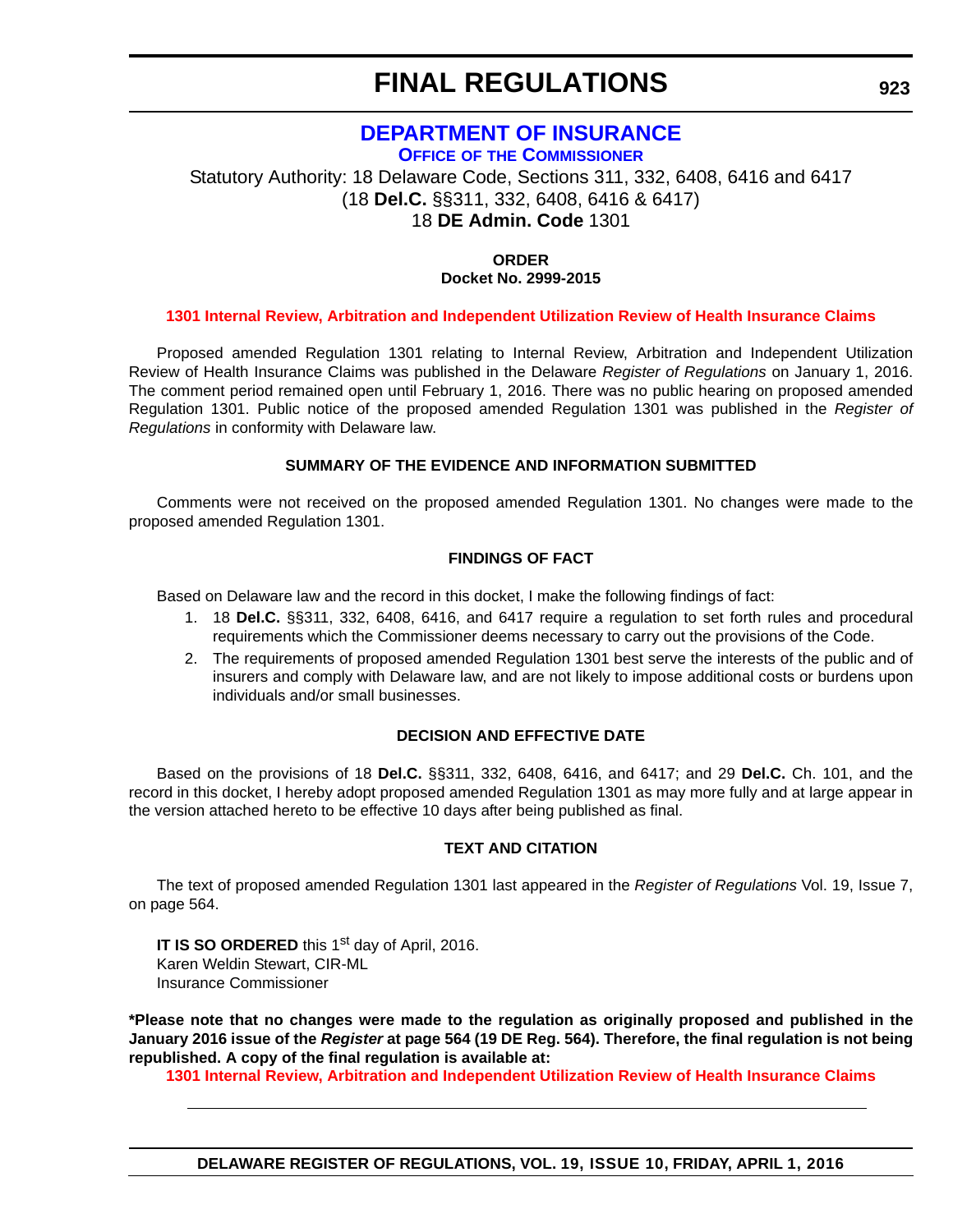# **FINAL REGULATIONS**

# **OFFICE OF [THE COMMISSIONER](http://www.delawareinsurance.gov/contact.shtml)**

Statutory Authority: 18 Delaware Code, Sections 311, 333 and 6408 (18 **Del.C.** §§311, 333 & 6408)

# 18 **DE Admin. Code** 1313

# **ORDER**

# **[1313 Arbitration of Health Insurance Disputes Between Carriers and Providers](#page-4-0)**

Proposed amended Regulation 1313 relating to Arbitration of Health Insurance Disputes Between Carriers and Providers was published in the Delaware *Register of Regulations* on January 1, 2016. The comment period remained open until February 1, 2016. There was no public hearing on proposed amended Regulation 1313. Public notice of the proposed amended Regulation 1313 was published in the *Register of Regulations* in conformity with Delaware law.

# **SUMMARY OF THE EVIDENCE AND INFORMATION SUBMITTED**

While the Department did not receive any comments on proposed amended Regulation 1313, the Department removed certain amendments to the proposed Regulation 1313 regarding filing fees for arbitrations to ensure that the proposed amendments did not impose additional costs or burdens upon individuals and/or small businesses.

#### **FINDINGS OF FACT**

Based on Delaware law and the record in this docket, I make the following findings of fact:

1. 18 **Del.C.** §§311, 333, and 6408 require a regulation to set forth rules and procedural requirements which the Commissioner deems necessary to carry out the provisions of the Code.

2. The requirements of proposed amended Regulation 1313 best serve the interests of the public and of insurers and comply with Delaware law, and are not likely to impose additional costs or burdens upon individuals and/or small businesses.

#### **DECISION AND EFFECTIVE DATE**

Based on the provisions of 18 **Del.C.** §§311, 333, and 6408; and 29 **Del.C.** Ch. 101, and the record in this docket, I hereby adopt proposed amended Regulation 1313 as may more fully and at large appear in the version attached hereto to be effective 10 days after being published as final.

# **TEXT AND CITATION**

The text of proposed amended Regulation 1313 last appeared in the *Register of Regulations* Vol. 19, Issue 7, pages 564-568.

**IT IS SO ORDERED** this 1<sup>st</sup> day of April, 2016 Karen Weldin Stewart, CIR-ML Insurance Commissioner

#### **1313 Arbitration of Health Insurance Disputes Between Carriers and Providers** *(Break in Continuity of Sections)*

#### **4.0 Procedure**

4.1 Petition for Arbitration

*(Break in Continuity Within Section)*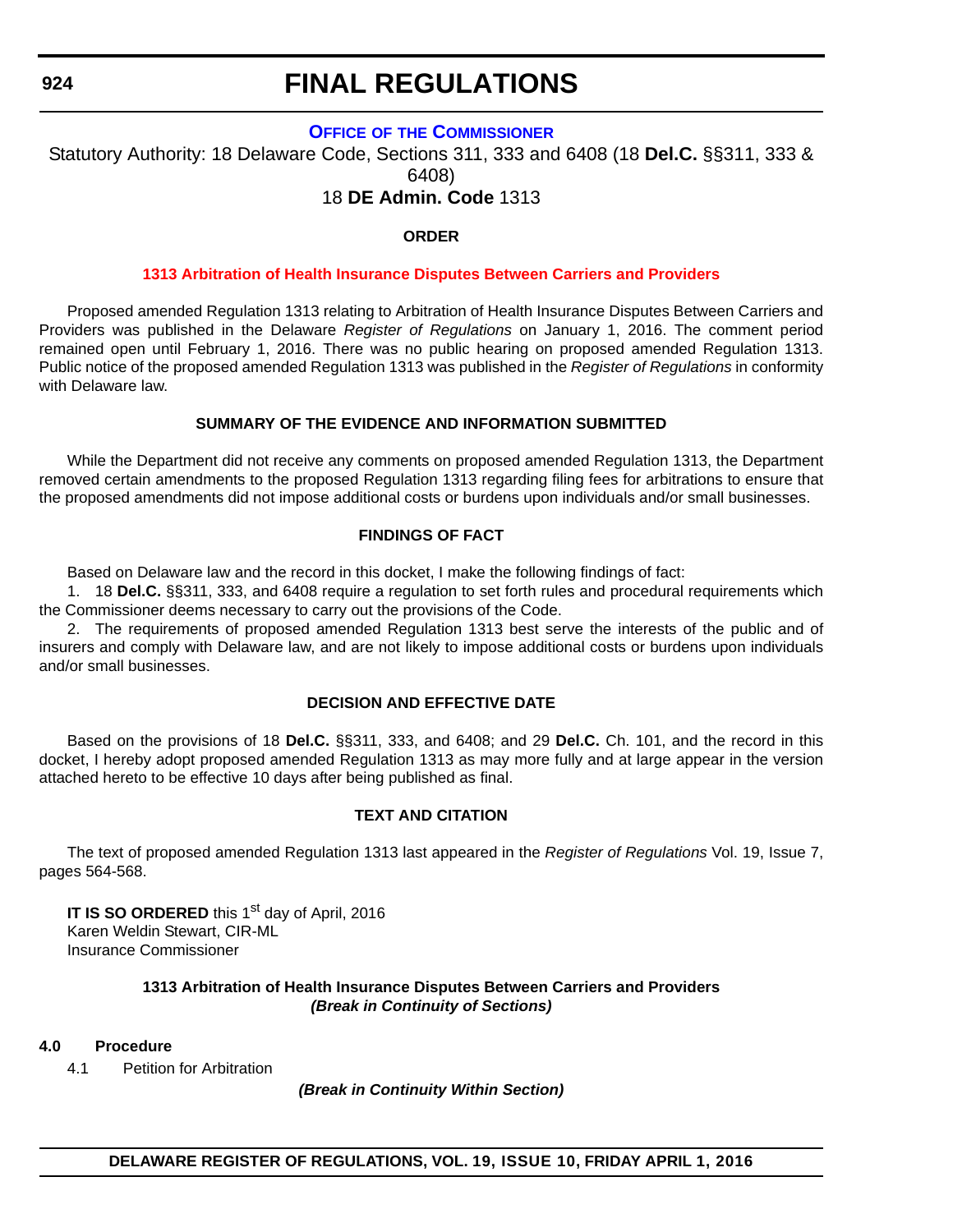4.1.3 At the time of delivering the Petition for Arbitration to the Department, a health care provider or his authorized representative must also:

### *(Break in Continuity Within Section)*

4.1.3.3 deliver to the Department a non-refundable filing fee**[. The fee shall be \$50 for claims of \$1,000 or less, in all other cases the fee shall be \$100 of \$100, per Petition filing. The fee shall be \$50 for claims of \$1,000 or less, in all other cases the fee shall be \$100]**.

*(Break in Continuity Within Section)*

4.2 Response to Petition for Arbitration

#### *(Break in Continuity Within Section)*

- 4.2.2 At the time of delivering the Response to the Department, the carrier must also:
	- 4.2.2.1 send a copy of the Response and supporting documentation to the health care provider or his authorized representative by first class U.S. mail, postage prepaid; **[and and]**
	- 4.2.2.2 deliver to the Department a Proof of Service confirming that a copy of the Response was mailed to the health care provider or his authorized representative<sup>[</sup>: and.]

### **[4.2.2.3 Deliver to the Department a non-refundable filing fee. The fee shall be \$100 for each Petition filing.]**

**\*Please note that no additional changes were made to the regulation as originally proposed and published in the January 2016 issue of the** *Register* **at page 564 (19 DE Reg. 564). Therefore, the final regulation is not being republished here in its entirety. A copy of the final regulation is available at: [1313 Arbitration of Health Insurance Disputes Between Carriers and Providers](http://regulations.delaware.gov/register/april2016/final/19 DE Reg 924 04-01-16.htm)**

# **OFFICE OF [THE COMMISSIONER](http://www.delawareinsurance.gov/contact.shtml)**

Statutory Authority: 18 Delaware Code, Sections 311and 332 (18 **Del.C.** §§311 & 332)

# **ORDER**

#### **[1315 Arbitration of Health Insurance Disputes Between Individuals and Carriers](#page-4-0)**

Proposed Regulation 1315 relating to Arbitration of Health Insurance Disputes Between Individuals and Carriers was published in the Delaware *Register of Regulations* on January 1, 2016. The comment period remained open until February 1, 2016. There was no public hearing on proposed Regulation 1315. Public notice of the proposed Regulation 1315 was published in the *Register of Regulations* in conformity with Delaware law.

# **SUMMARY OF THE EVIDENCE AND INFORMATION SUBMITTED**

No comments were received on the proposed Regulation; and no changes are being made to the proposed Regulation 1315.

# **FINDINGS OF FACT**

Based on Delaware law and the record in this docket, I make the following findings of fact:

1. 18 **Del.C.** §§311 and 332 require a regulation to set forth rules and procedural requirements which the Commissioner deems necessary to carry out the provisions of the Code.

2. The requirements of proposed Regulation 1315 best serve the interests of the public and of insurers and comply with Delaware law, and are not likely to impose additional costs or burdens upon individuals and/or small businesses.

#### **DECISION AND EFFECTIVE DATE**

Based on the provisions of 18 **Del.C.** §§311 and 332; and 29 **Del.C.** Ch. 101, and the record in this docket, I

# **DELAWARE REGISTER OF REGULATIONS, VOL. 19, ISSUE 10, FRIDAY, APRIL 1, 2016**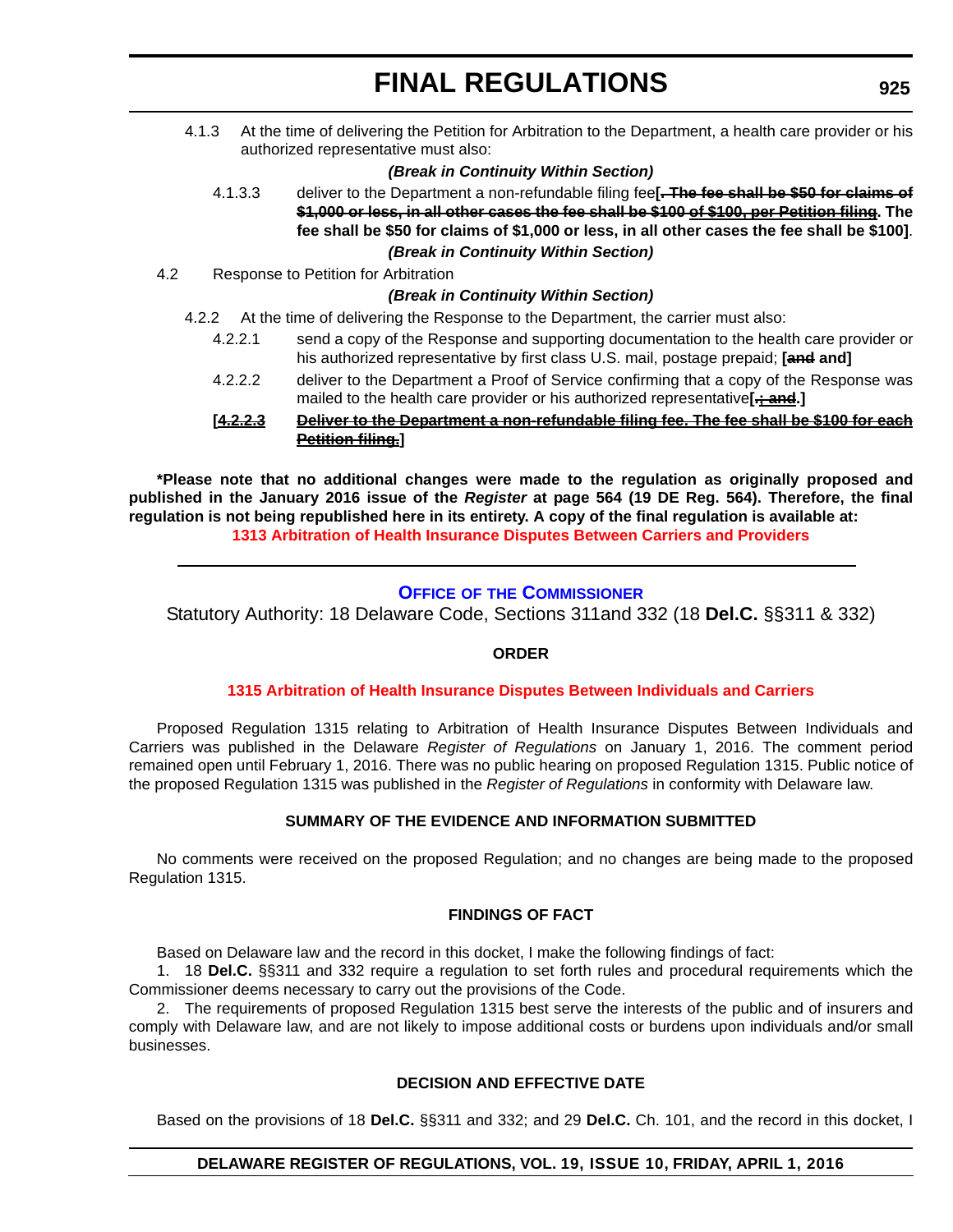# **FINAL REGULATIONS**

hereby adopt proposed Regulation 1315 as may more fully and at large appear in the version attached hereto to be effective 10 days after being published as final.

# **TEXT AND CITATION**

The text of proposed Regulation 1315 last appeared in the *Register of Regulations* Vol. 19, Issue 7, pages 569- 573.

**IT IS SO ORDERED** this 1st day of April, 2016 Karen Weldin Stewart, CIR-ML Insurance Commissioner

**\*Please note that no changes were made to the regulation as originally proposed and published in the January 2016 issue of the** *Register* **at page 569 (19 DE Reg. 569). Therefore, the final regulation is not being republished. A copy of the final regulation is available at:**

**[1315 Arbitration of Health Insurance Disputes Between Individuals and Carriers](http://regulations.delaware.gov/register/april2016/final/19 DE Reg 925 04-01-16.htm)**

#### **OFFICE OF [THE COMMISSIONER](http://www.delawareinsurance.gov/contact.shtml)**

Statutory Authority: 18 Delaware Code, Sections 311, 3349, 3565 and 6408 (18 **Del.C.** §§311, 3349, 3565 & 6408)

# **ORDER**

# **[1316 Arbitration of Health Insurance Disputes Between Carriers And Non-Network Providers of Emergency](#page-4-0)  Care Services**

Proposed Regulation 1316 relating to Arbitration of Health Insurance Disputes Between Carriers And Non-Network Providers of Emergency Care Services was published in the Delaware *Register of Regulations* on January 1, 2016. The comment period remained open until February 1, 2016. There was no public hearing on proposed Regulation 1316. Public notice of the proposed Regulation 1316 was published in the *Register of Regulations* in conformity with Delaware law.

# **SUMMARY OF THE EVIDENCE AND INFORMATION SUBMITTED**

Comments were received on the proposed Regulation 1316 from:

• Lisa Levine, Associate General Counsel; UnitedHealthcare Shared Services Legal

The collective comments were reviewed and considered, and no changes were made to the proposed Regulation 1316. The intent of this proposed regulation is to reorganize provisions that were previously included in 18 **DE Admin. Code** 1301. The Department has simply moved provisions related to arbitrations under 18 **Del.C.** §§3349 and 3565 to this stand-alone regulation.

### **FINDINGS OF FACT**

Based on Delaware law and the record in this docket, I make the following findings of fact:

1. 18 **Del.C.** §§311, 3349, and 3565 require a regulation to set forth rules and procedural requirements which the Commissioner deems necessary to carry out the provisions of the Code.

2. The requirements of proposed Regulation 1316 best serve the interests of the public and of insurers and comply with Delaware law, and are not likely to impose additional costs or burdens upon individuals and/or small businesses.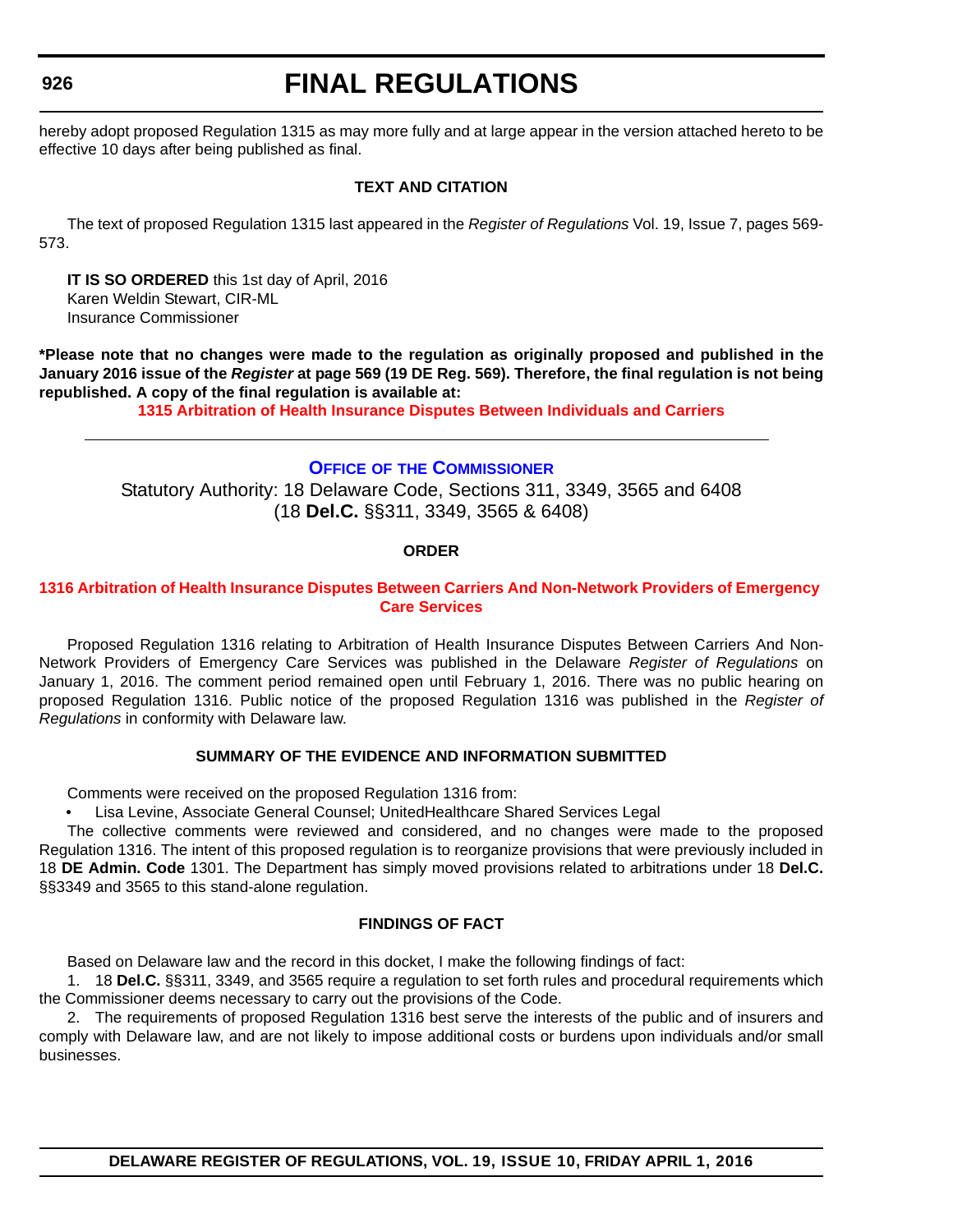### **DECISION AND EFFECTIVE DATE**

Based on the provisions of 18 **Del.C.** §§311, 3349, and 3565; and 29 **Del.C.** Ch. 101, and the record in this docket, I hereby adopt proposed Regulation 1316 as may more fully and at large appear in the version attached hereto to be effective 10 days after being published as final.

#### **TEXT AND CITATION**

The text of proposed Regulation 1316 last appeared in the *Register of Regulations* Vol. 19, Issue 7, pages 573- 578.

**IT IS SO ORDERED** this 1st day of April, 2016 Karen Weldin Stewart, CIR-ML Insurance Commissioner

**\*Please note that no changes were made to the regulation as originally proposed and published in the January 2016 issue of the** *Register* **at page 573 (19 DE Reg. 573). Therefore, the final regulation is not being republished. A copy of the final regulation is available at: [1316 Arbitration of Health Ins. Disputes Between Carriers And Non-Network Providers of Emer. Care Svcs.](http://regulations.delaware.gov/register/april2016/final/19 DE Reg 926 04-01-16.htm)**

# **[DEPARTMENT OF NATURAL RESOURCES AND ENVIRONMENTAL](http://www.dnrec.delaware.gov/Pages/Portal.aspx)  CONTROL**

# **DIVISION OF FISH [AND WILDLIFE](http://www.dnrec.delaware.gov/fw/Pages/DFW-Portal.aspx)**

Statutory Authority: 7 Delaware Code, Sections 788, 796 and 801 (7 **Del.C.** §§788, 796 & 801) 7 **DE Admin. Code** 3900

# **ORDER**

#### **[3900 Wildlife](#page-4-0)**

#### **Secretary's Order No.: 2016-F-0014 RE: Approving Final Regulations to Amend 7 DE Admin. Code §3900, to wit: Section 4.0, Seasons; and Section 23.0, Non-native/Invasive Wildlife Date of Issuance: March 17, 2016 Effective Date of the Amendment: April 11, 2016**

Under the authority vested in the Secretary of the Department of Natural Resources and Environmental Control ("Department" or "DNREC") pursuant to 7 **Del.C.** §§6006, 6010, the following findings of fact based on the record, reasons and conclusions are entered as an Order of the Secretary in the above-referenced regulatory proceeding.

#### **Background, Procedural History and Findings of Fact**

This Order relates to proposed *revised* regulation Amendments to 7 **DE Admin. Code** §3900, as follows, to wit: Section 4.0, *Seasons*; and Section 23.0, *Non-native/Invasive Wildlife* ("Amendments"). The Department's Division of Fish and Wildlife ("Division") commenced the regulatory development process with Start Action Notice 2015-07 dated August 12, 2015. The Department published its initial proposed regulation Amendments in the September 1, 2015 Delaware *Register of Regulations*. The Department then held a public hearing on September 22, 2015. Consistent with 29 **Del.C.** §10118(a), the public hearing record remained open for public comment initially through October 7, 2015.

The purpose of this proposed regulatory promulgation is to adopt as final the aforementioned proposed Amendments to enable the Department to establish reporting requirements for gray fox taken, killed or captured (i.e., harvested), and to clarify and standardize the timeframe and methodology for reporting coyote and nutria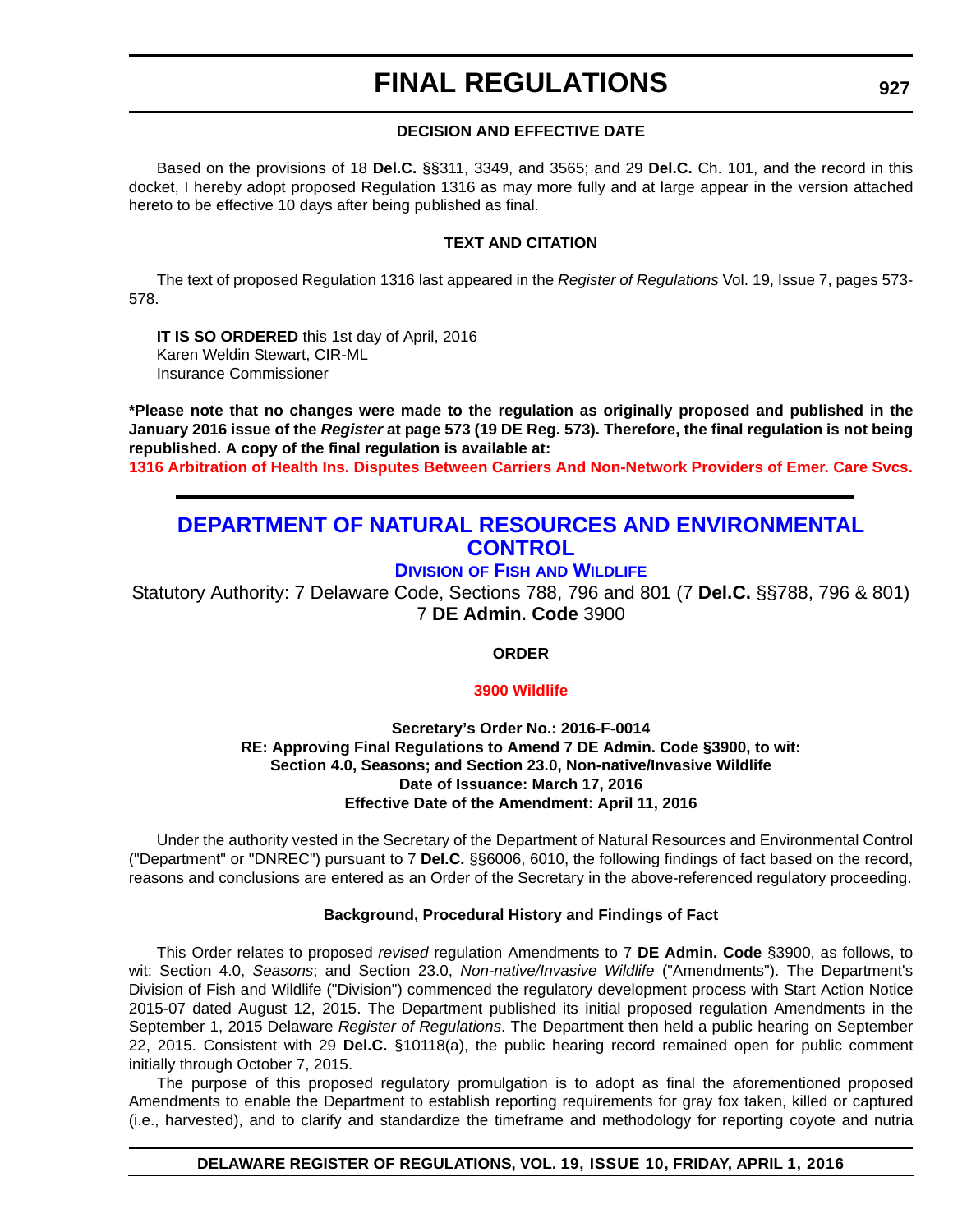harvests.

The aforementioned proposed Amendments were presented and thoroughly vetted by the Department at the public hearing on September 22, 2015. Members of the public attended the above referenced hearing, and comment was received by the Department concerning these proposed Amendments, both verbally at the time of the hearing and via email thereafter. Pursuant to Delaware law, the record remained open for fifteen (15) additional days subsequent to the date of the public hearing, for the purpose of receiving additional public comment. It should be noted that all proper notification and noticing requirements concerning this matter were met by the Department. Proper notice of the hearing was provided as required by law.

The hearing record formally closed with regard to public comment at close of business on October 7, 2015. Following the close of the hearing record for public comment on October 7, 2015, the Department's Division of Fish and Wildlife performed a thorough review of all public input that had been received up through that time and, at the request of this Hearing Officer, a Technical Response Memorandum ("TRM") was subsequently prepared by the Division in response to the same. It should be noted that all comments received pertained solely to the harvest reporting framework for gray fox; no comments were received pertaining to the harvest reporting proposals for either coyotes or nutria. The aforementioned TRM, dated October 30, 2015, discussed the extensive review of the comment received by the Division in this matter, and noted that the vast majority of comments received were in opposition to the Department's proposal to require the reporting of harvested gray fox to the Division by the next business day following the harvest.

The Department was previously granted the authority by the 148th General Assembly to establish reporting requirements for harvested gray fox. In order to evaluate the gray fox harvest, the Department had required in its initial proposed Amendments that anyone harvesting a gray fox must report the harvest to the Division by the next business day following the harvest. Harvest reporting provides a mechanism for the Division of Fish and Wildlife to collect data on the number of gray foxes harvested, harvest location, and when such harvest is occurring. The Department's aforementioned TRM notes that many individuals who provided comment in this matter indicated that reporting harvests by the end of the next business day would be burdensome, or could result in some individuals not reporting their harvests if they were unable to report within the required short time frame. If an individual failed to report harvest within the required daily timeframe, he or she may be unwilling to file a harvest report, due to the fear of being in violation of the regulation. As such, some commenters indicated a desire to have a longer allowable time frame in which to report gray fox harvests.

As it continued its review of the hearing record in this matter, the Division then considered establishing the requested end-of-year harvest reporting requirement, and determined that, while an end-of-year harvest reporting requirement would be feasible for trappers, it would not provide complete harvest data from hunters and other individuals harvesting gray fox. The Division notes in its TRM that all licensed and registered trappers are currently sent a comprehensive voluntary Trapper Mail Survey at the end of the trapping season, which includes questions related to the number of each species trapped by each trapper. Mandatory reporting of gray fox harvest could be performed in conjunction with the annual Trapper Mail Survey. Similar to the Trapper Mail Survey, the Division sends a Hunter Mail Survey to hunters each year, but, unlike the trapper survey, only a subset (20%) of known hunters are mailed a survey. Hunters are subsampled because of their large numbers and the cost associated with sampling such a large population. Since every hunter does not receive a survey, this method would not obtain complete harvest data from all hunters that harvest a gray fox.

As a result of its exhaustive review of the public comment received in this matter, the Division determined that a *revision* of its previously proposed harvest reporting requirement was necessary, to wit: to allow reporting gray fox harvest to occur within seven (7) calendar days of harvest (i.e., reporting within a week). This revision would, according to the Department's TRM of October 30, 2015, provide ample opportunity for individuals to report their harvests without undue burden, while still allowing the Division to collect harvest data on this species in a timely fashion. Additionally, this revision to the aforementioned proposed Amendments would not create two different reporting mechanisms for different types of gray fox harvest.

Due to the fact that the above revision constituted a substantive post-hearing change to the initially proposed promulgation which was vetted to the public at the time of the public hearing of September 22, 2015, the *revised* proposed regulatory Amendments were re-published for public review in the Delaware *Register of Regulations* on January 1, 2016. The hearing record was re-opened at that time in order to receive additional public comment, and comment was once again received by the Department from January 1, 2016 through February 1, 2016. After the hearing record closed again for public comment on February 1, 2016, the Division of Fish and Wildlife once more performed a thorough review of all public input received to date in this matter, and, accordingly, the Department's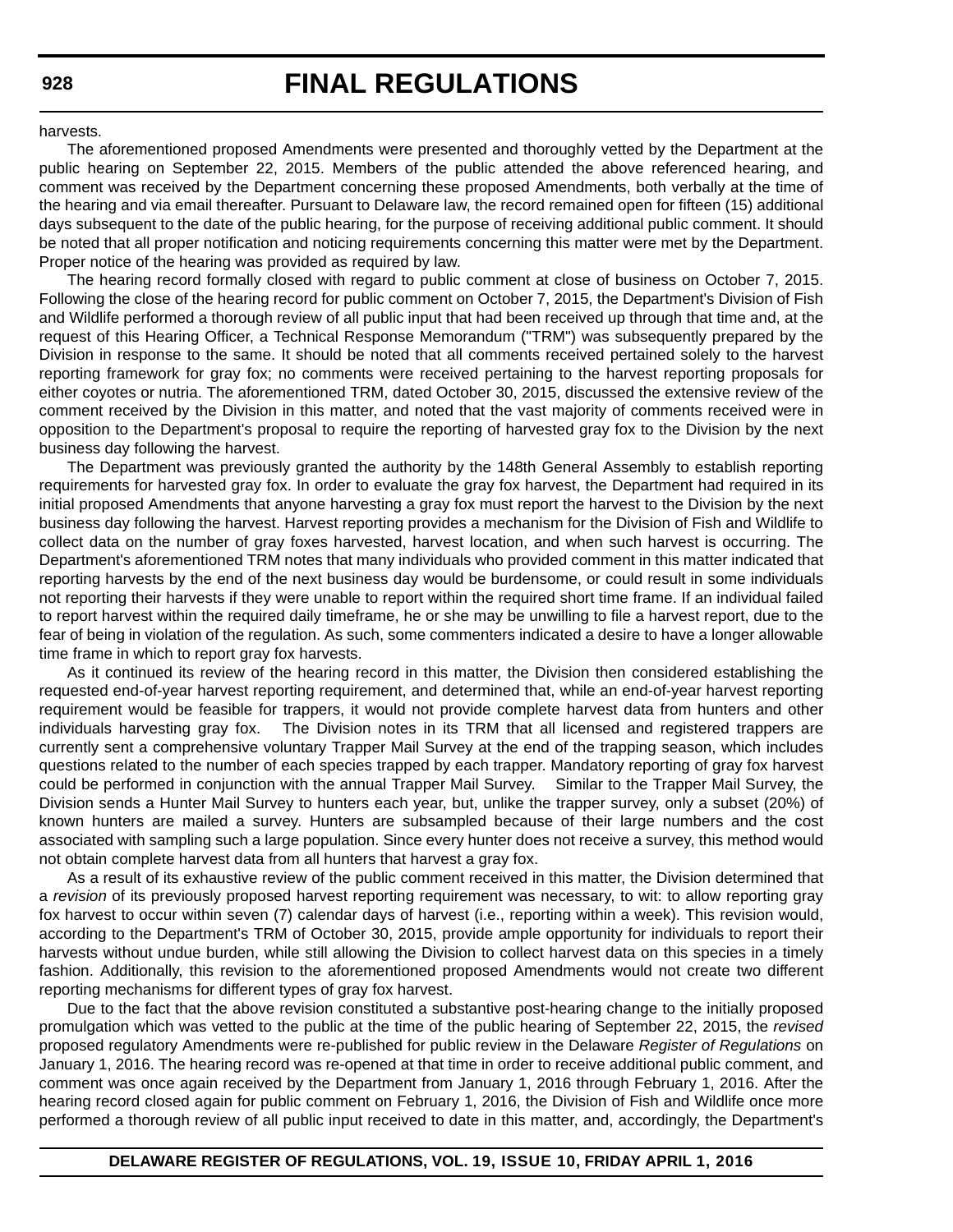Division of Fish and Wildlife provided this Hearing Officer with a *supplemental* TRM dated March 10, 2016. This supplemental TRM not only re-affirmed all information previously set forth in the initial TRM dated October 30, 2015, but also provided a brief summary of the second round of comments received by the Department in this matter.

Pursuant to the supplemental TRM noted above, the position of the Division of Fish and Wildlife remains that the reporting of gray foxes within seven (7) calendar days of harvest (i.e., reporting within a week) provides ample opportunity for individuals to report their harvests, and would not be an undue burden on individuals, while still providing timely reporting information for the Division that is necessary to meet the *intent of* 7 **Del.C.** §796*, Limitations on Harvesting Gray Fox*. Furthermore, the aforementioned proposed reporting timeframe would allow the agency to collect detailed harvest information that may be otherwise forgotten by the hunter or trapper if several weeks or months have passed since the harvest, or, if an individual harvested multiple gray foxes throughout the allowable timeframe. Thus, no additional changes to the Department's *revised* proposed Amendments to 7 **DE Admin. Code** §3900: Section 4.0, *Seasons*, and Section 23.0, *Non-native/Invasive Wildlife*, as published in the January 1, 2016 Delaware *Register of Regulations*, are recommended by the Division at this time.

The Department's presiding hearing officer, Lisa A. Vest, prepared a Hearing Officer's Report dated March 15, 2016 ("Report"). The Report documents the proper completion of the required regulatory amendment process, establishes the record, and recommends the adoption of the proposed *revised* Amendments as attached to the Report as Appendix "B".

#### **Reasons and Conclusions**

Based on the record developed by the Department's experts and established by the Hearing Officer's Report, I find that the proposed *revised* regulatory Amendments to 7 **DE Admin. Code** §3900, as follows, to wit: Section 4.0, *Seasons*; and Section 23.0, *Non-native/Invasive Wildlife*, are well-supported. Therefore, the recommendations of the Hearing Officer are hereby adopted, and I direct that the proposed *revised* regulatory Amendments be promulgated as final.

I find that the Department's experts in the Division of Fish and Wildlife fully developed the record to support adoption of these *revised* regulatory Amendments. The adoption of these *revised* regulatory Amendments will allow Delaware to establish reporting requirements for gray fox taken, killed or captured (i.e., harvested), and to clarify and standardize the timeframe and methodology for reporting coyote and nutria harvests;

In conclusion, the following reasons and conclusions are entered:

1. The Department has the statutory basis and legal authority to act with regard to the proposed revised Amendments to 7 **DE Admin. Code** §3900, Section 4.0, *Seasons*; and Section 23.0, *Non-native/Invasive Wildlife*, pursuant to 7 **Del.C.** §§788, 796, and 801;

2. The Department has jurisdiction under its statutory authority, pursuant to 7 **Del.C.** Ch. 60, to issue an Order adopting these proposed *revised* regulatory Amendments as final;

3. The Department provided adequate public notice of the initial proposed regulatory Amendments and all proceedings in a manner required by the law and regulations, provided the public with an adequate opportunity to comment on said Amendments, including at the time of the public hearing held on September 22, 2015, and held the record open through close of business on October 7, 2015, consistent with 29 **Del.C.** §10118(a), in order to consider public comment on these proposed regulatory Amendments before making any final decision;

4. Due to substantive changes made to the proposed regulatory language, the Department caused the *revised* proposed regulatory amendments to be re-published in the State of Delaware *Register of Regulations* on January 1, 2016, provided the public with an additional 30 days to comment on the same, and held the record open through close of business on February 1, 2016, in order to consider all public comment on these proposed *revised* regulatory amendments before making any final decision;

5. The Department's Hearing Officer's Report, including its established record and the recommended proposed *revised* regulatory Amendments as set forth in its Appendix "B", are hereby adopted to provide additional reasons and findings for this Order;

6. The adoption of these proposed *revised* regulatory Amendments will allow Delaware to (1) establish reporting requirements for gray fox taken, killed or captured (i.e., harvested); and (2) clarify and standardize the timeframe and methodology for reporting coyote and nutria harvests;

7. The Department has reviewed these proposed *revised* regulatory Amendments in the light of the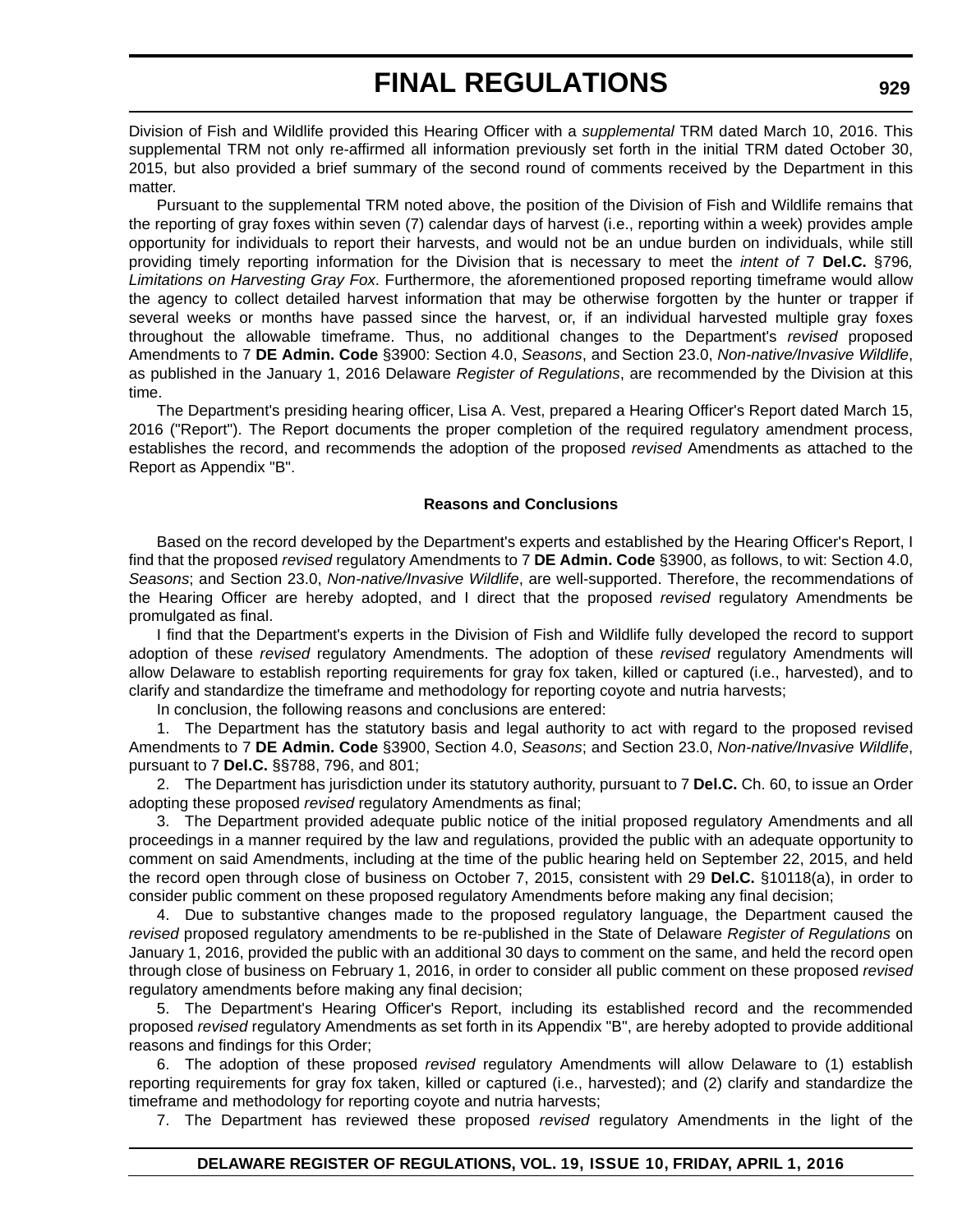# **FINAL REGULATIONS**

Regulatory Flexibility Act, consistent with 29 **Del.C.** Ch. 104 (version applicable to all proposed regulations initially submitted to the Delaware Register of Regulations on or before December 31, 2015), and believes the same to be lawful, feasible and desirable, and that the recommendations as proposed should be applicable to all Delaware citizens equally;

8. The Department's proposed *revised* regulatory Amendments, as re-published in the January 1, 2016 Delaware *Register of Regulations*, are adequately supported, are not arbitrary or capricious, and are consistent with the applicable laws and regulations. Consequently, they are approved as final *revised* regulatory amendments, which shall go into effect ten days after their publication in the next available issue of the Delaware *Register of Regulations*; and

9. The Department shall submit this Order approving as final the proposed *revised* Amendments to 7 **DE Admin. Code** §3900, Section 4.0, *Seasons*; and Section 23.0, *Non-native/Invasive Wildlife*, to the Delaware *Register of Regulations* for publication in its next available issue, and provide such other notice as the law and regulation require and the Department determines is appropriate.

David S. Small, Secretary

**\*Please note that no changes were made to the regulation as originally proposed and published in the January 2016 issue of the** *Register* **at page 583 (19 DE Reg. 583). Therefore, the final regulation is not being republished. A copy of the final regulation is available at:**

**[3900 Wildlife](http://regulations.delaware.gov/register/april2016/final/19 DE Reg 927 04-01-16.htm)**

# **DIVISION OF WASTE [AND HAZARDOUS SUBSTANCES](http://www.dnrec.delaware.gov/dwhs/Pages/default.aspx)** Statutory Authority: 7 Delaware Code, Chapters 60 and 63; (7 **Del.C.**, Ch. 60 and 63) 7 **DE Admin. Code** 1302

**ORDER**

# **[1302 Regulations Governing Hazardous Waste](#page-4-0)**

#### **Secretary's Order No.: 2016-WH-0011 RE: Approving Final Regulations to Amend 7 DE Admin. Code 1302: Delaware Regulations Governing Hazardous Waste Date of Issuance: March 15, 2016 Effective Date of the Amendment: April 21, 2016**

Under the authority vested in the Secretary of the Department of Natural Resources and Environmental Control ("Department" or "DNREC") pursuant to 7 **Del.C.** §§6006, 6010, and 7 **Del.C.** §6301 *et seq.*, and any other relevant authority, the following findings of fact based on the record, reasons and conclusions are entered as an Order of the Secretary in the above-referenced regulatory proceeding.

# **Background, Procedural History and Findings of Fact**

This Order relates to proposed regulation amendments to 7 **DE Admin. Code** 1302, *Delaware Regulations Governing Hazardous Waste* ("DRGHW"). The Department's Division of Waste and Hazardous Substances, Solid and Hazardous Waste Management Section ("SHWMS"), has conducted this regulatory development process consistent with the requirements of 29 **Del.C.** Ch. 101, and has commenced said process with Start Action Notice 2015-06 dated July 22, 2015. The Department published its initial proposed regulation amendments in the January 1, 2016 Delaware *Register of Regulations*. The Department then held a public hearing on January 21, 2016. Consistent with 29 **Del.C.** §10118(a), the public hearing record remained open for public comment through February 5, 2016.

The purpose of this proposed regulatory promulgation is to adopt as final the aforementioned proposed Amendments to the existing DRGHW to enable the Department to provide greater environmental protection and to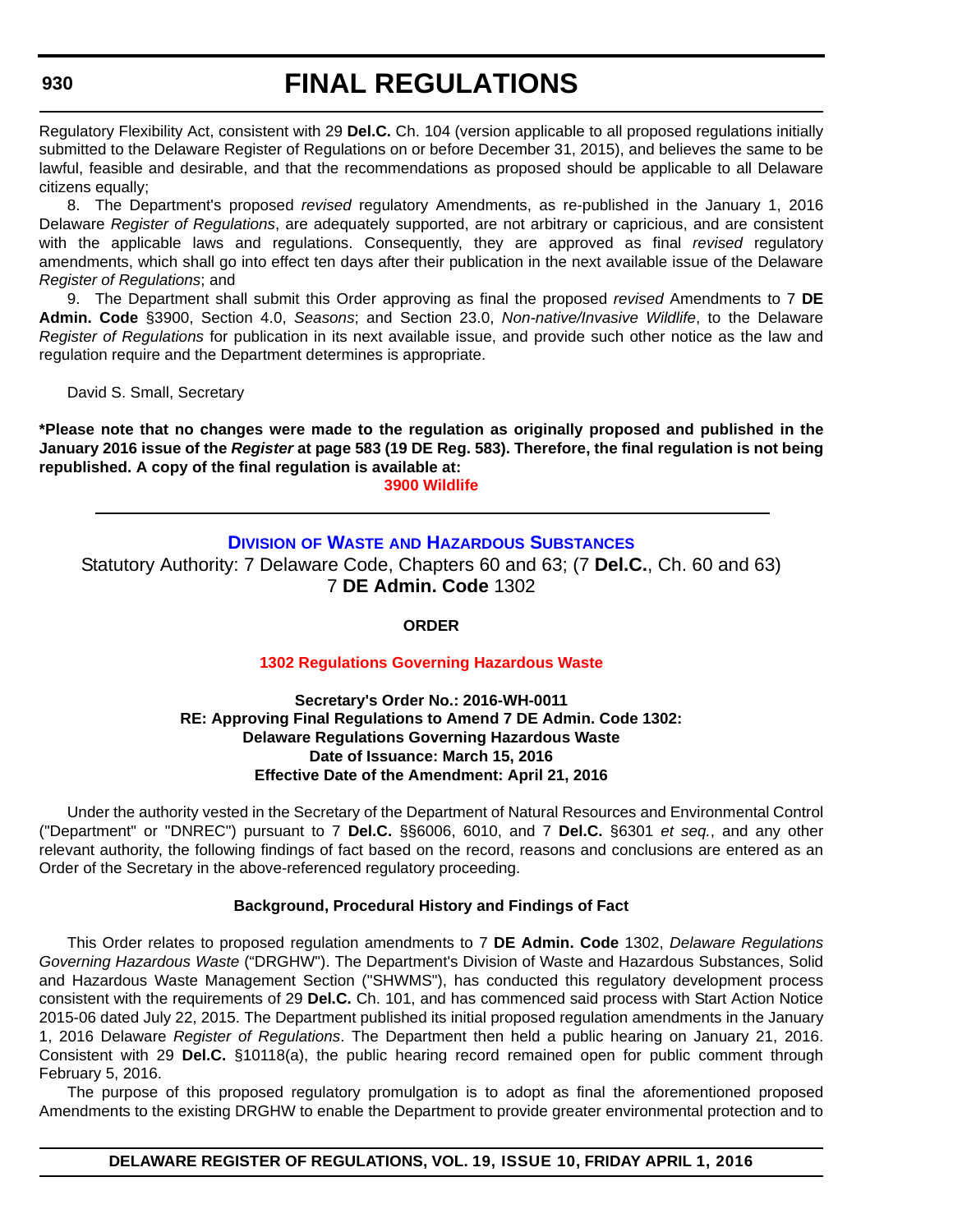reduce human health risks. Specifically, the proposed action will allow DNREC to modify the characteristics of ignitability to mirror federal ignitable compressed gas provisions, and to also correct existing typographical and reference errors. It should be noted that the proposed Amendments are required by the United States Environmental Protection Agency ("U.S. EPA") in order for Delaware to maintain its program authorization concerning such matters.

The aforementioned proposed Amendments were presented and thoroughly vetted by the Department at the public hearing on January 21, 2016. Members of the public attended the aforementioned hearing, and comment was received by the Department at that time. Pursuant to Delaware law, the record remained open for fifteen (15) additional days subsequent to the date of the public hearing, for the purpose of receiving additional public comment. Although the record remained open through February 5, 2016, no additional comment was received by the Department concerning this proposed action. It should be noted that, while the public comments received in this matter did pertain to Delaware hazardous waste concerns in general, they did not concern the specific Amendments currently being proposed by the Department, and thus were outside of the scope of the subject matter of this proposed promulgation. The fact that the comments were not relevant to the proposed promulgation is confirmed by the Technical Response Memo from the Solid Hazardous Waste Management Section. It should also be noted that all proper notification and noticing requirements concerning this matter were met by the Department. Proper notice of the hearing was provided as required by law.

The Department's presiding hearing officer, Lisa A. Vest, prepared a Hearing Officer's Report dated March 15, 2016 ("Report"). The Report documents the proper completion of the required regulatory amendment process, establishes the record, and recommends the adoption of the proposed Amendments as attached to the Report as Appendix "A".

#### **Reasons and Conclusions**

Based on the record developed by the Department's experts and established by the Hearing Officer's Report, I find that the proposed regulatory Amendments to 7 **DE Admin. Code** 1302: *Delaware Regulations Governing Hazardous Waste* are well-supported. Therefore, the recommendations of the Hearing Officer are hereby adopted, and I direct that the proposed regulatory amendments be promulgated as final.

I find that the Department's experts in the Division of Waste and Hazardous Substances, Solid and Hazardous Waste Management Section, fully developed the record to support adoption of these regulatory Amendments. The adoption of these regulatory Amendments will allow Delaware to modify the characteristics of ignitability to mirror federal ignitable compressed gas provisions, and to also correct existing typographical and reference errors.

In conclusion, the following reasons and conclusions are entered:

- 1. The Department has the statutory basis and legal authority to act with regard to the proposed amendments to 7 **DE Admin. Code** 1302, pursuant to 7 **Del.C.** Ch. 60 and 63;
- 2. The Department has jurisdiction under its statutory authority, pursuant to 7 **Del.C.** Ch. 60, to issue an Order adopting these proposed regulatory amendments as final;
- 3. The Department provided adequate public notice of the proposed regulatory amendments and all proceedings in a manner required by the law and regulations, provided the public with an adequate opportunity to comment on the proposed regulatory amendments, including at the time of the public hearing held on January 21, 2016, and held the record open through close of business on February 5, 2016, consistent with 29 **Del.C.** §10118(a), in order to consider public comment on these proposed regulatory amendments before making any final decision;
- 4. The Department's Hearing Officer's Report, including its established record and the recommended proposed regulatory Amendments as set forth in Appendix "A", are hereby adopted to provide additional reasons and findings for this Order;
- 5. Promulgation of the proposed regulatory amendments to 7 **DE Admin. Code** 1302: *Delaware Regulations Governing Hazardous Waste*, will enable the Department's SHWMS to (1) modify the characteristics of ignitability to mirror federal ignitable compressed gas provisions; and (2) correct existing typographical and reference errors;
- 6. The Department has reviewed these proposed regulatory amendments in the light of the Regulatory Flexibility Act, consistent with 29 **Del.C.** Ch. 104 (version applicable to all regulations initially published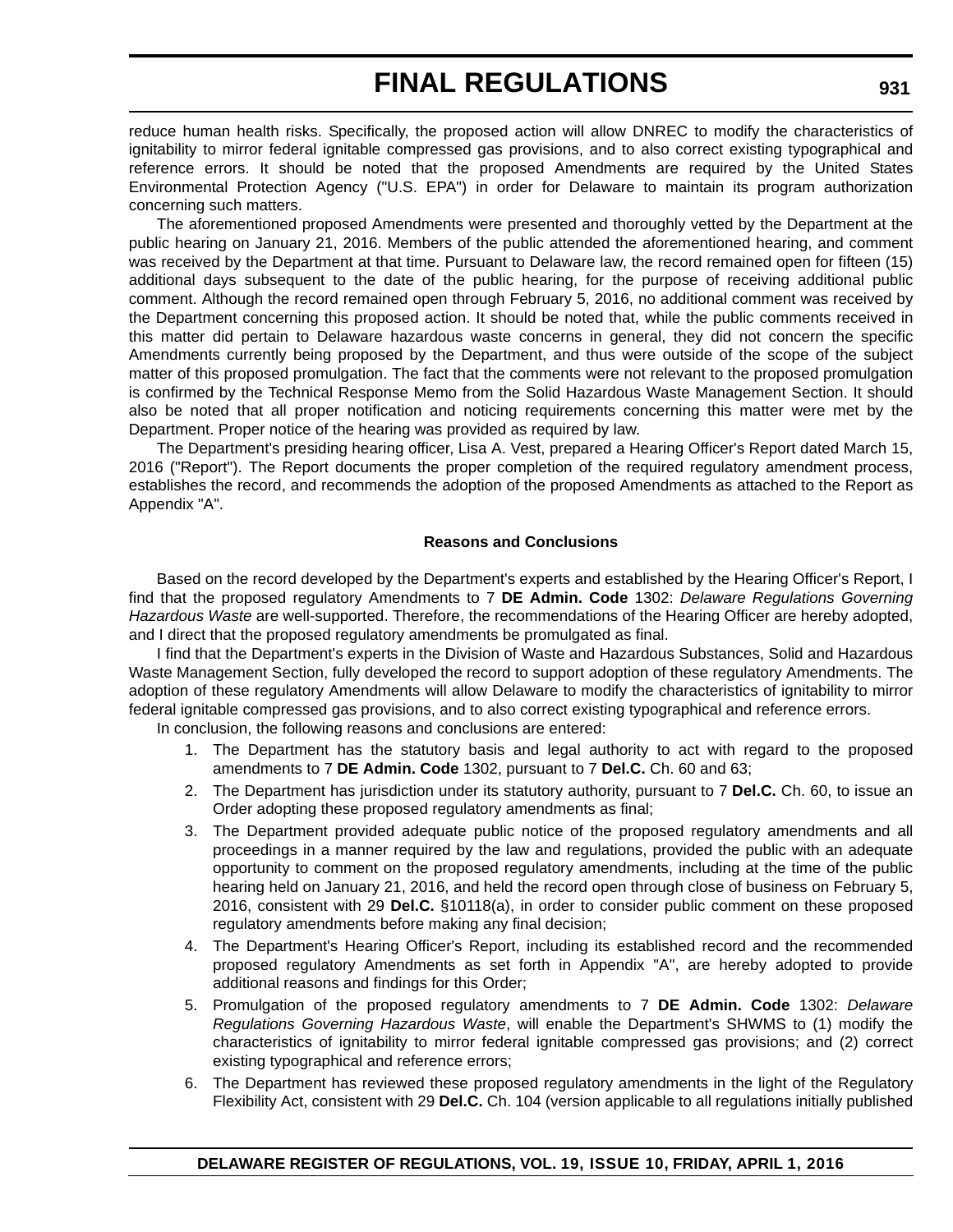on or before December 31, 2015), and believes the same to be lawful, feasible and desirable, and that the recommendations as proposed should be applicable to all Delaware citizens equally;

- 7. The Department's proposed regulatory amendments, as published in the January 1, 2016 Delaware *Register of Regulations*, and as set forth in Appendix "A" hereto, are adequately supported, are not arbitrary or capricious, and are consistent with the applicable laws and regulations. Consequently, they are approved as final regulatory amendments, which shall go into effect twenty days after their publication in the next available issue of the Delaware *Register of Regulations*; and
- 8. The Department shall submit this Order approving as final the proposed Amendments to 7 **DE Admin. Code** 1302: *Delaware Regulations Governing Hazardous Waste* to the Delaware *Register of Regulations* for publication in its next available issue, and provide such other notice as the law and regulation require and the Department determines is appropriate.

David S. Small, Secretary

**\*Please note that no changes were made to the regulation as originally proposed and published in the January 2016 issue of the** *Register* **at page 584 (19 DE Reg. 584). Therefore, the final regulation is not being republished. A copy of the final regulation is available at:**

**[1302 Regulations Governing Hazardous Waste](http://regulations.delaware.gov/register/april2016/final/19 DE Reg 930 04-01-16.htm)**

# **[DEPARTMENT OF STATE](http://sos.delaware.gov/)**

# **DIVISION [OF PROFESSIONAL REGULATION](http://dpr.delaware.gov/)**

# **3000 BOARD [OF PROFESSIONAL COUNSELORS](http://dpr.delaware.gov/boards/profcounselors/index.shtml) OF MENTAL HEALTH AND CHEMICAL DEPENDENCY PROFESSIONALS**

Statutory Authority: 24 Delaware Code, Section 3006(a)(1) (24 **Del.C.** §3006(a)(1)) 24 **DE Admin. Code** 3000

# **ORDER**

# **[3000 Board of Professional Counselors of Mental Health and Chemical Dependency Professionals](#page-4-0)**

# **NATURE AND STAGE OF THE PROCEEDINGS**

On January 1, 2016, the Delaware Board of Mental Health and Chemical Dependency Professionals published proposed changes to its regulations in the Delaware *Register of Regulations*, Volume 19, Issue 7. This notice further indicated that written comments would be accepted by the Board for thirty days, a public hearing would be held, and written comments would be accepted for fifteen days thereafter. After due notice in the *Register of Regulations* and two Delaware newspapers, a public hearing was held on January 27, 2016 at a regularly scheduled meeting of the Delaware Board of Mental Health and Chemical Dependency Professionals to receive verbal comments regarding the Board's proposed amendments to its regulations.

# **SUMMARY OF THE EVIDENCE AND INFORMATION SUBMITTED**

At the time of the deliberations, the Board considered the following documents:

**Board Exhibit 1** - Affidavit of publication of the public hearing notice in the *News Journal*; and

**Board Exhibit 2** - Affidavit of publication of the public hearing notice in the *Delaware State News*.

**Board Exhibit 3** - Letter dated February 10, 2016 from A.I. DuPont Hospital for Children supporting the regulations as proposed.

There was no verbal testimony given at the public hearing on January 27, 2016. No written comments were received by the Board during the initial thirty day public comment period; one public comment was submitted following the hearing in support of the proposed regulations during the fifteen day 29 **Del.C.** §10118(a) second public comment period.

**DELAWARE REGISTER OF REGULATIONS, VOL. 19, ISSUE 10, FRIDAY APRIL 1, 2016**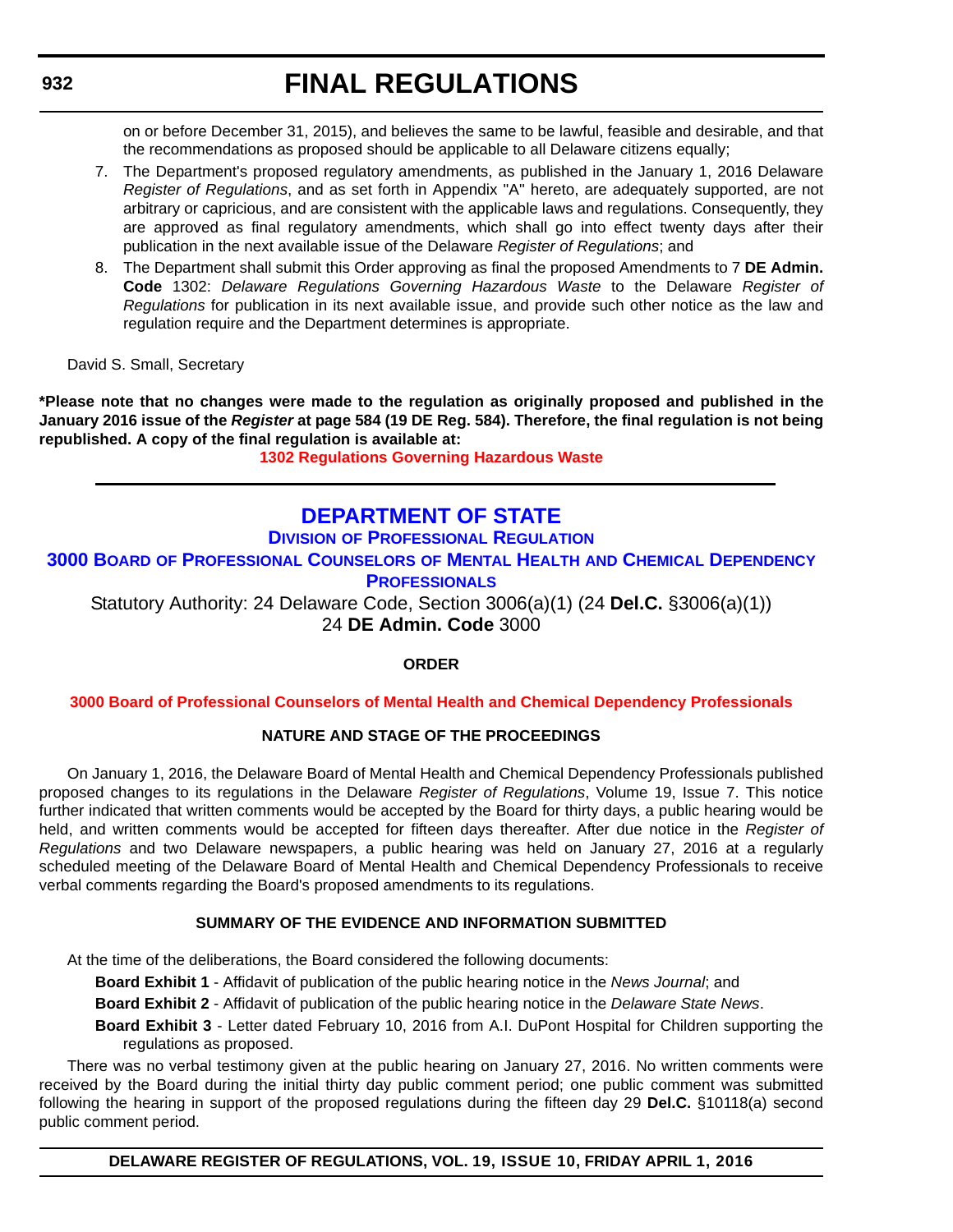# **FINDINGS OF FACT AND CONCLUSIONS**

1. The public was given notice and an opportunity to provide the Board with comments in writing and by testimony at the public hearing on the proposed amendments to the Board's regulations.

2. There were no public comments provided to the Board during the first written public comment period, or the public hearing. There was one public comment submitted following the hearing that supported the regulations as proposed.

3. Pursuant to 24 **Del.C.** §3006(a)(1), the Board has statutory authority to promulgate rules and regulations clarifying specific statutory sections of its statute.

4. The proposed changes seek to clarify and provide more detailed information regarding the use of telehealth services for the provision of Mental Health Counseling, Chemical Dependency Counseling, or Marriage and Family Therapy.

5. The Board finds no reason to amend the regulations as proposed.

#### **DECISION AND EFFECTIVE DATE**

Having found that the proposed changes to the regulations are necessary as outlined herein, the Board finds that the regulations shall be adopted as final in the form as proposed. The exact text of the regulations, as amended, are attached to this order as Exhibit A.

**SO ORDERED** this 24<sup>th</sup> day of February, 2016.

#### **BY THE DELAWARE BOARD OF MENTAL HEALTH AND CHEMICAL DEPENDENCY PROFESSIONALS**

Dr. Gregg Drevno, LPCMH (President) Irvin Bowers, Public Member (Vice President) Dr. Rosemary Madl-Young, LCDP, (Secretary) Dr. William Northey, Jr., LMFT Daniel Cherneski, LMFT **Ruth Banta, Public Member** Dr. Julius Mullen, LPCMH (absent) Elizabeth Vassas, Public Member James Elder, LCDP (absent) Sherry Lambertson, Public Member (absent) Daniel Cooper, LPCMH

**\*Please note that no changes were made to the regulation as originally proposed and published in the January 2016 issue of the** *Register* **at page 592 (19 DE Reg. 592). Therefore, the final regulation is not being republished. A copy of the final regulation is available at:**

**[3000 Board of Professional Counselors of Mental Health and Chemical Dependency Professionals](http://regulations.delaware.gov/register/april2016/final/19 DE Reg 932 04-01-16.htm)**

# **DIVISION [OF PROFESSIONAL REGULATION](http://dpr.delaware.gov/) 3800 BOARD [OF DIETETICS/NUTRITION](http://dpr.delaware.gov/boards/dietitians/index.shtml)** Statutory Authority: 24 Delaware Code, Section 3805(1) (24 **Del.C.** §3805(1))

24 **DE Admin. Code** 3800

#### **ORDER**

#### **[3800 State Board of Dietetics/Nutrition](#page-4-0)**

The Delaware Board of Dietetics/Nutrition pursuant to 24 **Del.C.** §3805(1), proposed to revise its regulations. The proposed amendments to the regulations seek to further clarify the scope of practice of a Dietitian/Nutritionist by defining various terms set forth in the Board's enabling statute.

# **SUMMARY OF THE EVIDENCE AND INFORMATION SUBMITTED**

Following publication in the Delaware *Register of Regulations* on July 1, 2015, a public hearing was held on August 14, 2015. Written comment periods were held open for thirty days, and an additional fifteen days following

#### **DELAWARE REGISTER OF REGULATIONS, VOL. 19, ISSUE 10, FRIDAY, APRIL 1, 2016**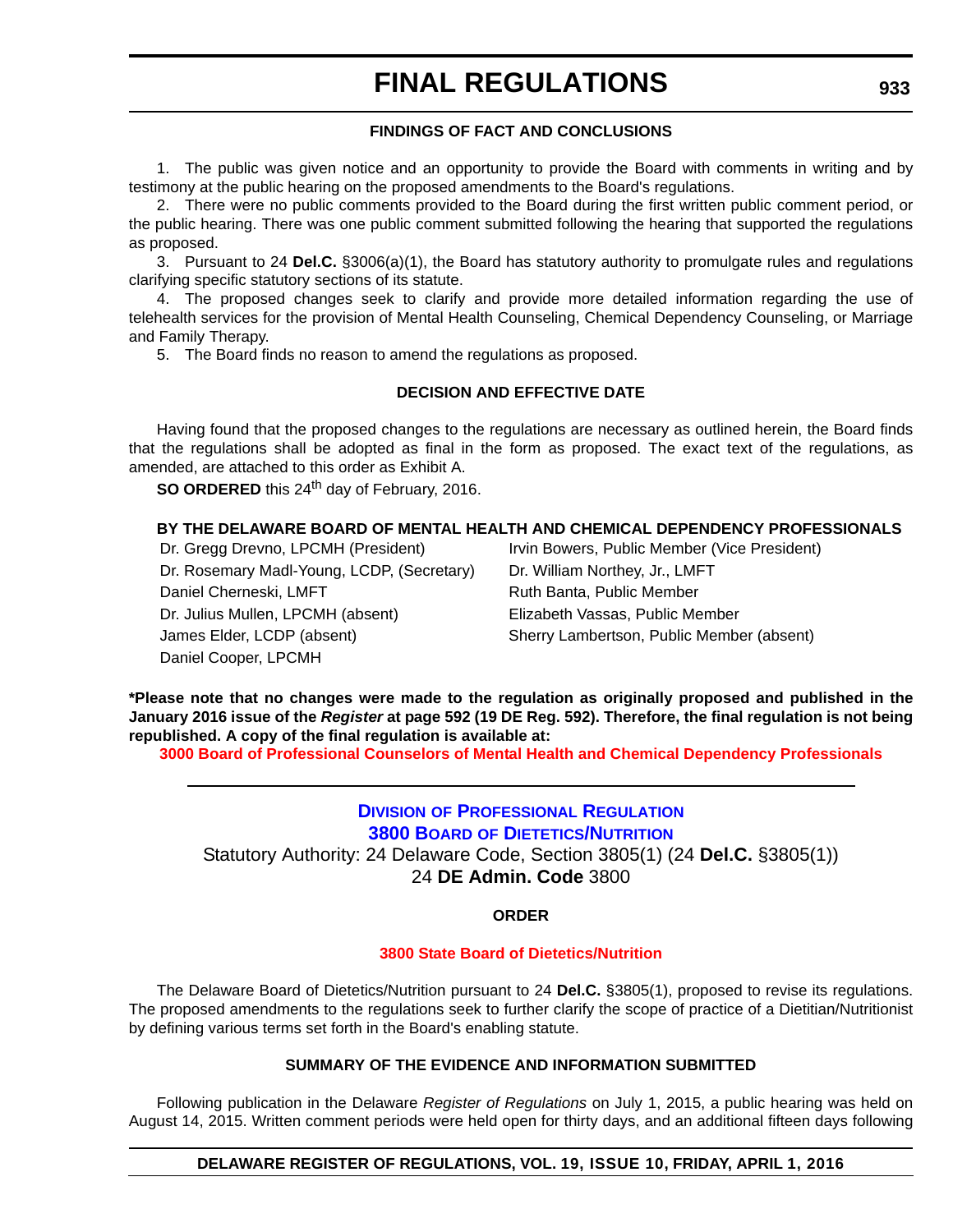the public hearing. At the hearing, the Board accepted as evidence and marked as the Board's Exhibits 1 and 2 documentation of publication of the notice of the public hearing in the *News Journal* and the *Delaware State News*. The Board further marked the following public comments as Board Exhibits:

At the time of the deliberations, the Board considered the following documents:

**Board Exhibit 1** - Affidavit of publication of the public hearing notice in the *News Journal*;

**Board Exhibit 2** - Affidavit of publication of the public hearing notice in the *Delaware State News*;

- **Board Exhibit 3** A summary of the public comments provided by Ana Maria Puente and Susan Testa during the May 8, 2015 Board meeting. Ms. Puente is a first year student at University of Maryland, Integrated Health Program, and Ms. Testa developed the University of Maryland, Integrated Health Program;
- **Board Exhibit 4** May 8, 2015 written public comments provided by Ginger Hodulik, certified nutrition specialist (CNS) in New Jersey and Pennsylvania;
- **Board Exhibit 5** May 14, 2015 written public comment from Karen Siclare, CNS, Associate Director of the Nutrition Institute at the University of Bridgeport;
- **Board Exhibit 6** May 8, 2015 written public comments from Krista Noelle, LDN from the University of Maryland, Integrated Health Program;
- **Board Exhibit 7** August 14, 2015 written public comments provided by Donna Trader of the Delaware Academy of Nutrition and Dietetics during the fifteen day 29 **Del.C.** §10118(a) second public comment period;
- **Board Exhibit 8** Written public comment from Judy Stone, Legislative Policy Director for the Board for Certification of Nutrition Specialists, provided during the fifteen day 29 **Del.C.** §10118(a) second public comment period.

There was no verbal testimony given at the public hearing on August 14, 2015. The public comments provided during the May 8, 2015 Board meeting were summarized and marked as exhibits at the time of the hearing as were the written public comment received during the fifteen day 29 **Del.C.** §10118(a) second public comment period.

# **FINDINGS OF FACT AND CONCLUSIONS**

- 1. The public was given notice and an opportunity to provide the Board with comments in writing and by testimony at the public hearing on the proposed amendments to the Board's regulations.
- 2. Ms. Puente commented that she believes Delaware should include other credentials for licensure, such as CNS. The Board noted that the proposed regulations do not address credentials for licensure.
- 3. Ms. Testa testified that the definition of "Nutrition Assessment" mentions parenteral nutrition and noted that parenteral nutrition is not an assessment tool, but a dietary tool.
- 4. The Board found that a nutrition assessment of an individual receiving parenteral or enteral nutrition should include an evaluation of how such nutrition impacts how nutrition will be provided to that individual, as such, although parenteral enteral nutrition is a dietary tool, it is a dietary tool that should be considered when performing a nutrition assessment.
- 5. Ms. Hodulik commented that she is concerned that the proposed language is a way to deny licensure to applicants who do not have training in enteral/parenteral nutrition or in administration of food and nutrition care systems. She suggested that the Board include language such as "may include" rather than the more definitive "includes." Finally, Ms. Hodulik suggested that the Board change Regulation 2.3, which was not included in the proposed changes to the regulations.
- 6. The Board found that language such as "may include" could be interpreted to mean that a nutrition assessment only needs to include one or two of the tools set forth in the definition when such conduct would not be a sufficient nutrition assessment.
- 7. Ms. Siclare recommended that the two definitions that include dietetic specific job activities, "Nutrition Assessment" and "Nutrition Care Plan" be reworded to indicate the list of specific skills may be included. In addition, Ms. Siclare noted her opposition to any language that could be interpreted to require non-RD nutritionists to demonstrate skills "not required of them in practice." As such, Ms. Siclare requested that the Board re-write the definitions to clarify that dietetic specific skills will not be

# **DELAWARE REGISTER OF REGULATIONS, VOL. 19, ISSUE 10, FRIDAY APRIL 1, 2016**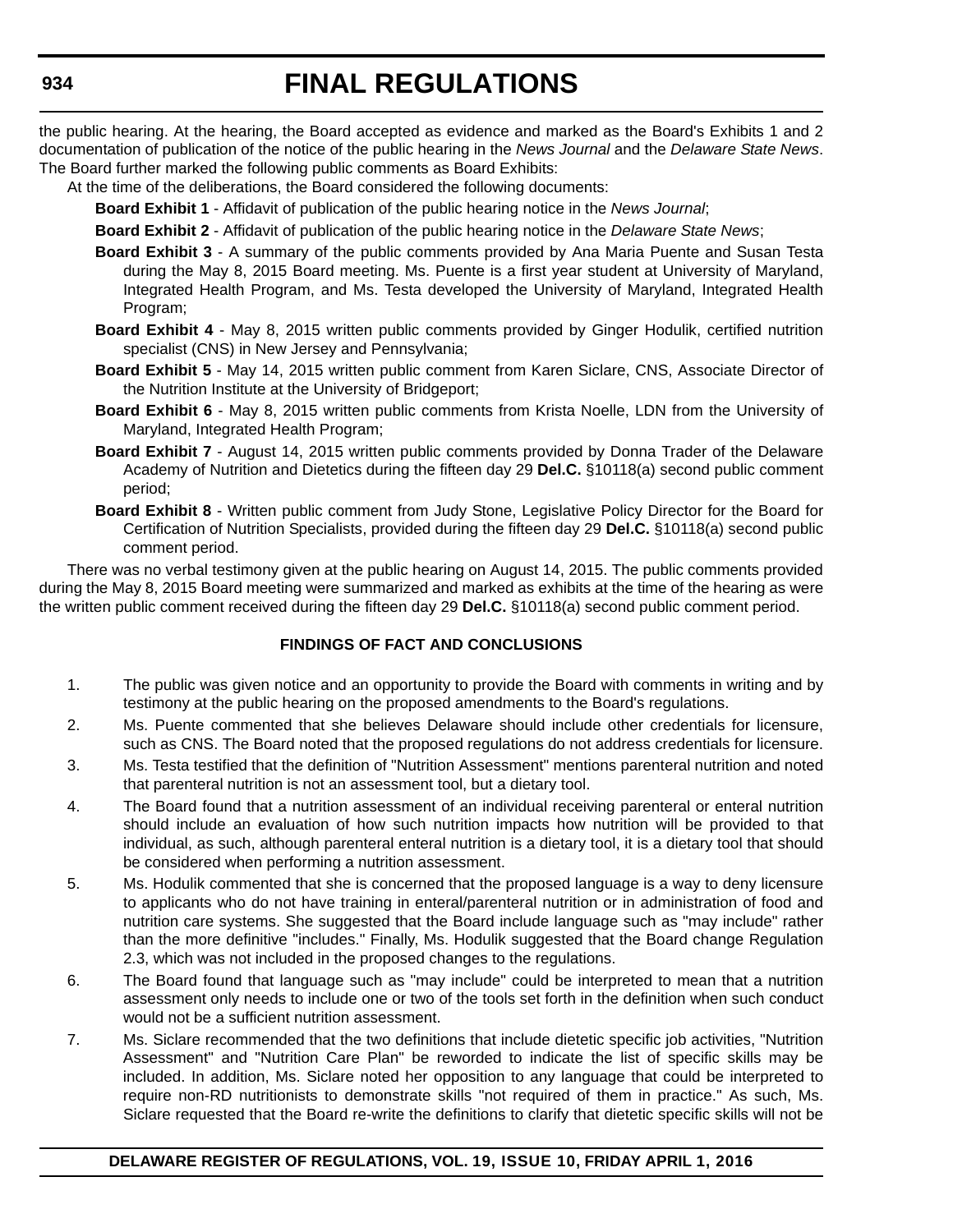required of applicants who are not dietitians. Finally, Ms. Siclare requested that the Board recognize CNS practice experience along with the CNS exam.

- 8. Ms. Noelle requested that the Board amend its regulations to grant licensure to holders of the CNS credential.
- 9. Ms. Stone commented that the Board should add language such as "may include" to the definition of nutrition assessment and eliminate "enteral and parenteral nutrition" from the definition. Ms. Stone suggested that the Board eliminate its proposed definition for "Nutritional Care Plan" and instead utilize a shorter, more broad definition.
- 10. In regard to the comments from Ms. Siclare, Ms. Noelle, and Ms. Stone, the Board pointed out that a change regarding the CNS credential was not addressed by the proposed regulations and would have to take place in the statute, not the regulations. The Board does not have the power to amend the statute, as such power lies with the Delaware General Assembly. In addition, the Board noted that it proposed to clarify the scope of practice to ensure that only competent licensed professionals are partaking in the activities set forth in the statutory and regulatory scope of practice. By clarifying the scope of practice, the Board is in no way altering the qualifications for licensure. In other words, the Board is not requiring that all applicants for licensure be qualified to perform every task set forth in the defined scope of practice; rather, the Board is ensuring that anyone who performs such tasks in Delaware must be a licensed dietitian/nutritionist, regardless of whether such person is an RD or a CNS.
- 11. Ms. Trader suggested that the Board change the term "medical nutrition therapy" to "dietetic and nutrition therapy" to mirror the statute.
- 12. The Board noted that the term "medical nutrition" was set forth in a different definition and the Board sought to clarify what that meant.
- 13. Ms. Trader suggested minor technical changes such as removing a comma and adding the word nutrition before intervention, education and counseling in the definition of "medical nutrition therapy."
- 14. The Board agreed with these suggestions and will incorporate them into the proposed regulations pursuant to 29 **Del.C.** §10113(b)(4), which allows for "[n]onsubstantive changes in existing regulations to alter style or form or to correct technical errors."
- 15. Ms. Trader suggested that the Board add a definition for "nutrition intervention" but the Board found that such a definition would be no different than the definition for "nutrition assessment."
- 16. Ms. Trader suggested that the Board add the term "ordering" to the definition of "nutritional care plan."
- 17. The Board agreed with this suggestion but found that it could add "ordering" to the definition at a later date, and insofar as the Board has been attempting to implement the proposed regulations for at least one year, it did not want to delay the process further by having another hearing on the same regulations to effectuate only that change.
- 18. Pursuant to 24 **Del.C.** §3805(1), the Board has statutory authority to promulgate rules and regulations clarifying specific statutory sections of its statute.
- 19. The proposed changes amend Board's Regulations seek to further clarify the scope of practice of a Dietitian/Nutritionist by defining various terms set forth in the Board's enabling statute.
- 20. The public was given notice and an opportunity to provide the Board with comments in writing and by testimony at the public hearing on the proposed changes to the Board's rules and regulations.
- 21. For the reasons stated above, the Board finds no reason to amend the regulations as proposed.

# **DECISION AND ORDER CONCERNING THE REGULATIONS**

Having found that the proposed changes to the regulations are necessary as outlined herein, the Board finds that the regulations shall be adopted as final in the form as proposed. The exact text of the regulations, as amended, are attached to this order as Exhibit A. These changes will become effective ten days following publication of this order in the Delaware *Register of Regulations* on April 1, 2016.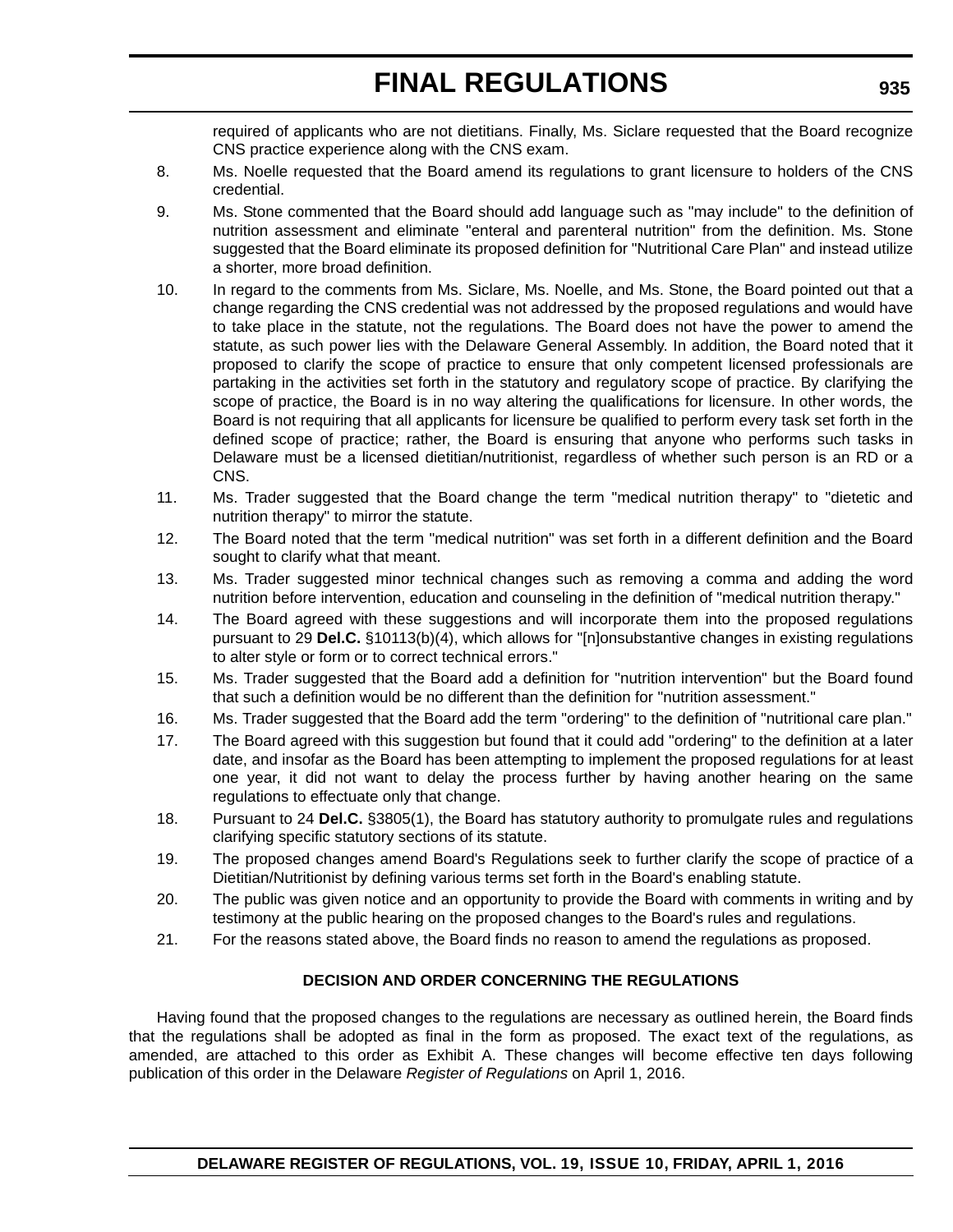# **FINAL REGULATIONS**

**IT IS SO ORDERED** this 12<sup>th</sup> day of February, 2016 by the Delaware Board of Dietetics/Nutrition. Maryann Eastep, L.D.N., President Jackie Griffith, Public Member Jaime Sherman, L.D.N., Vice President Lucinda Mancuso, L.D.N. Timothy Bane, Public Member (absent)

**\*Please note that no changes were made to the regulation as originally proposed and published in the July 2015 issue of the** *Register* **at page 27 (19 DE Reg. 27). Therefore, the final regulation is not being republished. A copy of the final regulation is available at:**

**[3800 State Board of Dietetics/Nutrition](http://regulations.delaware.gov/register/april2016/final/19 DE Reg 933 04-01-16.htm)**

# **[DEPARTMENT OF TRANSPORTATION](http://www.deldot.gov/index.shtml)**

**DIVISION [OF MOTOR VEHICLES](http://dmv.de.gov/)**

Statutory Authority: 21 **Delaware Code** §§2708 and 2709 (21 **Del.C**. §§2708 & 2709) 2 **DE Admin. Code** 2222

#### **ORDER**

#### **[2222 School Bus Driver Qualifications and Endorsements](#page-4-0)**

Proposed changes to Regulation 2222 relating to School Bus Driver Qualification and Endorsements was published in the Delaware *Register of Regulations* on January 1, 2016. The changes proposed in Regulation 2222 is pursuant to Senate Bill 39 with Senate Amendment 1 of the 147th General Assembly, which brings Delaware into compliance with the Federal Motor Carrier Safety Administration's commercial driver license and commercial learner permit issuance standards. This bill added new definitions and commercial learner permit specifications to Delaware law, including limiting certain endorsements to the commercial learner permit and adding new restrictions to the commercial driver license. Written comments were to be accepted regarding this proposal until January 30, 2016; however, no comments were received during this time. There was no public hearing on proposed Regulation 2222. Public notice of the proposed Regulation 2222 was published in the *Register of Regulations* was in conformity with Delaware Law.

No comments were received on the proposed Regulation 2222; however, an adjustment was made to subsection 5.1.1.2.2 of the proposed Regulation 2222 correcting the hours of on-bus training.

#### **EFFECTIVE DATE OF ORDER**

The effective date of this Order shall be ten (10) days from the date this Order is published in the Delaware *Register of Regulations*.

# **TEXT AND CITATION**

The text of proposed changes to Regulation 2222 last appeared in the *Register of Regulations* Vol. 19, Issue 7, pages 597-603.

**IT IS SO ORDERED** this 29<sup>th</sup> day of February, 2016

Jennifer Cohan, Secretary Department of Transportation

> **2222 School Bus Driver Qualifications and Endorsements** *(Break in Continuity of Sections)*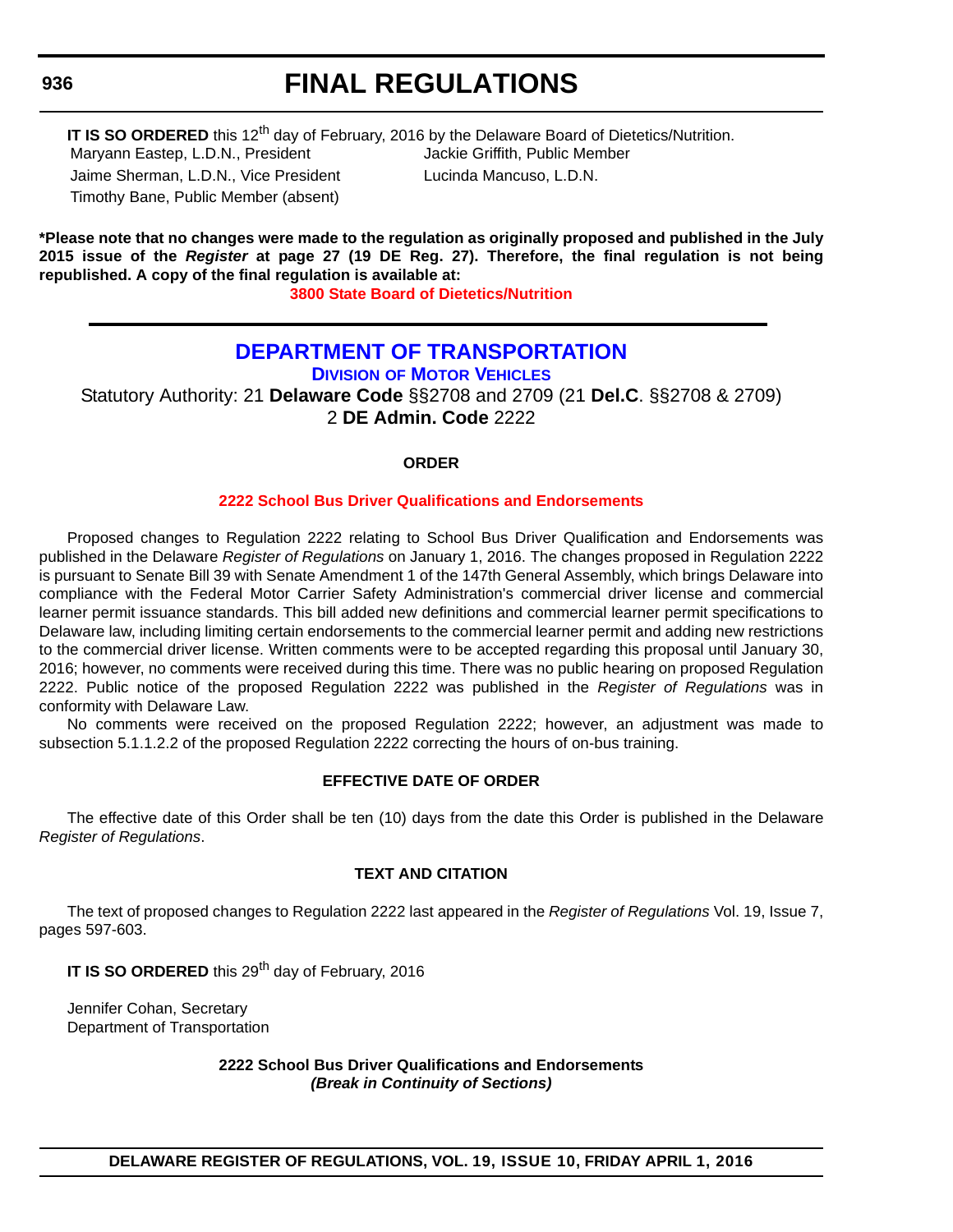### **5.0 Substance of Policy**

- 5.1 Procedures.
	- 5.1.1 Basic Requirements:

#### *(Break in Continuity Within Section)*

5.1.1.2 Exceptions. These exceptions are only for drivers undergoing school bus training and evaluation.

#### *(Break in Continuity Within Section)*

5.1.1.2.2 45-Day Temporary (S) Endorsement for Classroom Training Unavailability. If a driver has completed all DMV CDL requirements, including the DMV road test, and the DOE **[64]** hours of on-bus training, the DMV may, upon specific written DOE request, issue a CDL license along with a one-time only temporary (S) endorsement for a period not to exceed 45 days. This temporary (S) endorsement allows the driver to carry students without a CDSBDT upon successful completion of the last 2 hours of DOE on-board training, if all other (S) endorsement requirements have been met. This temporary (S) endorsement is intended for the driver who, due to exceptional circumstances, has been unable to complete the DOE classroom training. This temporary (S) endorsement will only be issued one time and cannot be extended.

**\*Please note that no additional changes were made to the regulation as originally proposed and published in the January 2016 issue of the** *Register* **at page 597 (19 DE Reg. 597). Therefore, the final regulation is not being republished here in its entirety. A copy of the final regulation is available at: [2222 School Bus Driver Qualifications and Endorsements](http://regulations.delaware.gov/register/april2016/final/19 DE Reg 936 04-01-16.htm)**

# **DIVISION [OF MOTOR VEHICLES](http://dmv.de.gov/)**

**DRIVER SERVICES**

Statutory Authority: 21 **Delaware Code** §§302, 2711, 2715 & 2718; 11 **Delaware Code** §§8593- 8595 (21 **Del.C.** §§302, 2711, 2715 & 2718; 11 **Del.C.** §§8593-8595)

#### **ORDER**

#### **[2225 Delaware Driving Privilege Permit and Driving Privilege Card](#page-4-0)**

#### **SUMMARY OF THE EVIDENCE AND INFORMATION SUBMITTED**

Proposed Regulation 2225 relating to Delaware Driving Privilege Permit and Driving Privilege Card was published in the Delaware *Register of Regulations* on January 1, 2016. This proposed Regulation 2225 is pursuant to Senate Bill 59 of the 148th General Assembly, which creates the means for an undocumented immigrant to apply for and obtain valid driving privileges in the State of Delaware. Written comments were to be accepted regarding this proposal until January 30, 2016; however, no comments were received. There was no public hearing on proposed Regulation 2225. Public notice of the proposed Regulation 2225 was published in the *Register of Regulations* was in conformity with Delaware Law.

No comments were received on the proposed Regulation 2225. No amendments or changes were made to the proposed Regulation 2225.

#### **EFFECTIVE DATE OF ORDER**

The effective date of this Order shall be ten (10) days from the date this Order is published in the Delaware *Register of Regulations*.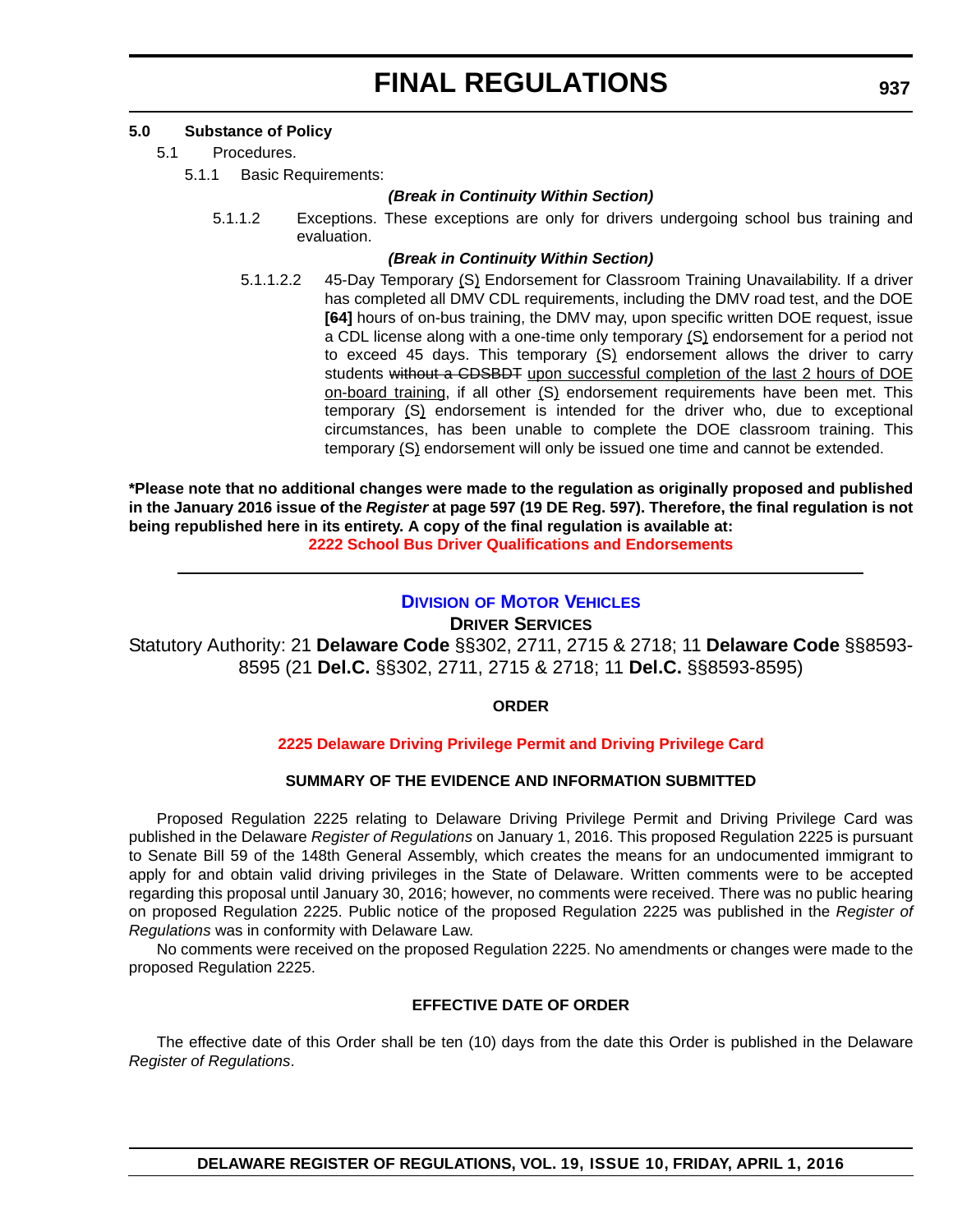# **FINAL REGULATIONS**

# **TEXT AND CITATION**

The text of proposed Regulation 2225 last appeared in the *Register of Regulations* Vol. 19, Issue 7, pages 603- 611.

**IT IS SO ORDERED** this 29<sup>th</sup> day of February, 2016

Jennifer Cohan, Secretary Department of Transportation

**\*Please note that no changes were made to the regulation as originally proposed and published in the January 2016 issue of the** *Register* **at page 603 (19 DE Reg. 603). Therefore, the final regulation is not being republished. A copy of the final regulation is available at:**

**[2225 Delaware Driving Privilege Permit and Driving Privilege Card](http://regulations.delaware.gov/register/april2016/final/19 DE Reg 937 04-01-16.htm)**

# **DIVISION [OF PLANNING](http://www.deldot.gov/home/divisions/) AND POLICY**

Statutory Authority: 17 Delaware Code, Sections 132(e), 507, 508 and 29 Delaware Code, Section 8404(8) (17 **Del.C.** §§132(e), 507 & 508; 29 **Del.C.** §8404(8)) 2 **DE Admin. Code** 2309

# **ORDER**

# **[2309 Development Coordination Manual](#page-4-0)**

Pursuant to the authority provided by 17 **Del.C.** §§132(e), 507, and 508, as well as 29 **Del.C.** §8404(8), the Delaware Department of Transportation (DelDOT) adopted the Development Coordination Manual. The Department issues this Order adopting revisions to regulations regarding development coordination.

The Department published the proposed revisions in the February 1, 2016, Delaware *Register of Regulations*, pages 737-738.

The Department took written comments on these proposed revisions from February 1, 2016, through March 2, 2016. No comments were received.

# **Summary of the Evidence and Information Submitted**

The current regulations were enacted in March of 2015 and were amended in July of 2015 and in October of 2015. The revisions proposed in February address procedural changes, add or modify technical requirements, clarify and amend design criteria, and generally clarify the role of external technical references and guidance materials (as supporting documentation for design firms that are implementing the regulations). These collective changes are both technical and administrative in nature and serve in part to clarify the intent of the Department as enacted through these regulations.

# **Findings of Fact and Conclusions of Law**

- 1. The public was given notice and the opportunity to provide comments in writing concerning the proposed revisions.
- 2. The proposed revisions are useful and proper and the Department believes that the adoption of these revisions is appropriate.

# **Decision and Order Concerning the Regulations**

**NOW THEREFORE**, under the above-described statutory authority, and for the reasons set forth above, the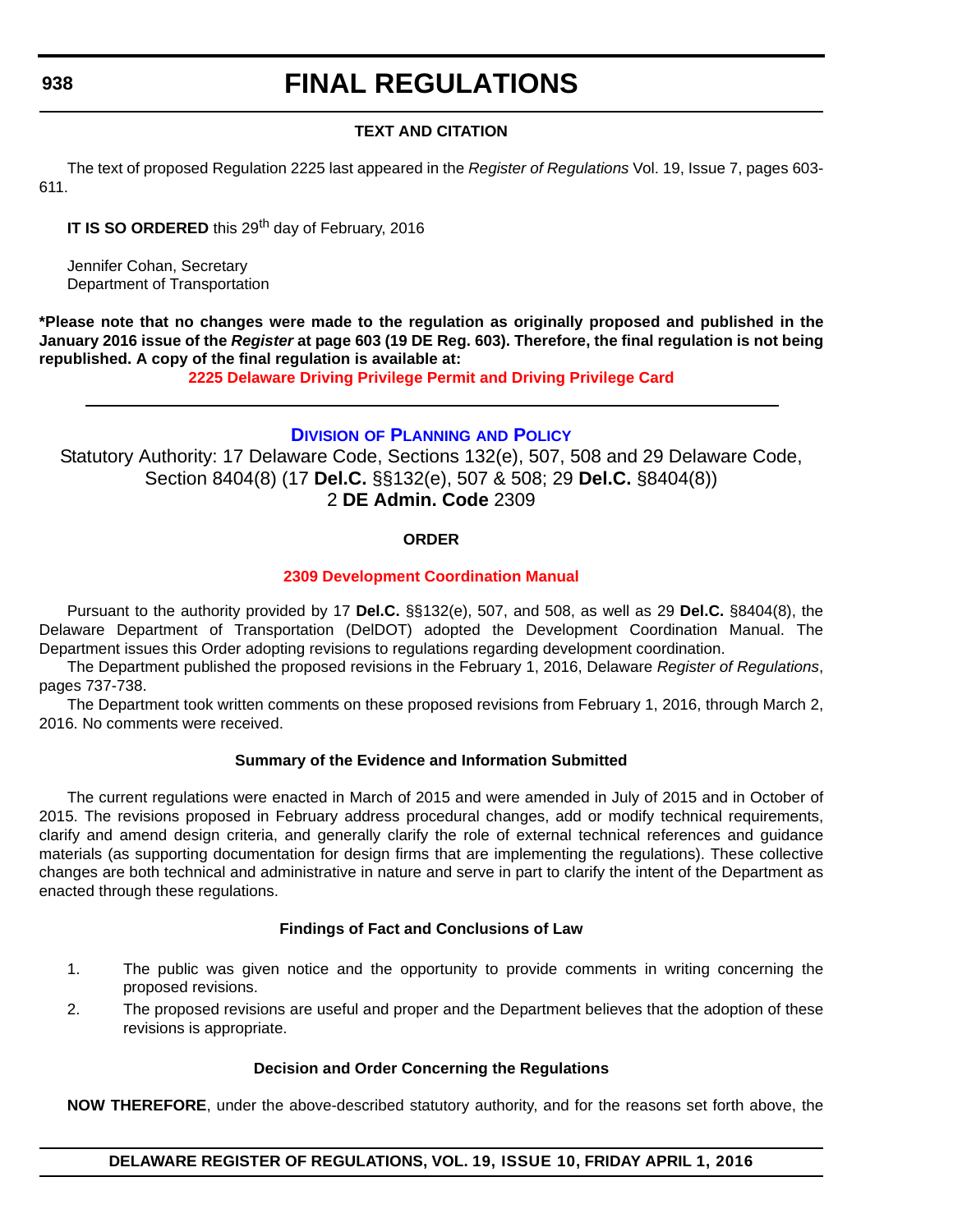# **FINAL REGULATIONS**

Secretary of the Delaware Department of Transportation does hereby ORDER that these revisions to the Development Coordination Manual be adopted and promulgated as set forth below.

The effective date of this Order is (10) ten days from the date of its publication in the Delaware *Register of Regulations*, in accordance with 29 **Del.C.** §10118(g).

**IT IS SO ORDERED** this 14<sup>th</sup> day of March, 2016.

Jennifer Cohan, Secretary Delaware Department of Transportation

**Please Note: Due to the size of the final regulation it is not being published here. The following links to the final regulation are provided below:**

Preface (**<http://regulations.delaware.gov/register/april2016/final/Preface.pdf>**)

Chapter 1 Access Standards (**<http://regulations.delaware.gov/register/april2016/final/Chap1.pdf>**) Chapter 2 Traffic Analysis and Improvements (**[http://regulations.delaware.gov/register/april2016/final/](http://regulations.delaware.gov/register/april2016/final/Chap2.pdf) Chap2.pdf**)

Chapter 3 Record Plan Design (**<http://regulations.delaware.gov/register/april2016/final/Chap3.pdf>**) Chapter 4 Construction Plans (**<http://regulations.delaware.gov/register/april2016/final/Chap4.pdf>**) Chapter 5 Design Elements (**<http://regulations.delaware.gov/register/april2016/final/Chap5.pdf>**) Chapter 6 Construction Administration (**<http://regulations.delaware.gov/register/april2016/final/Chap6.pdf>**) Chapter 7 Residential Access (**<http://regulations.delaware.gov/register/april2016/final/Chap7.pdf>**) Chapter 8 Miscellaneous Access Guidelines (**[http://regulations.delaware.gov/register/april2016/final/](http://regulations.delaware.gov/register/april2016/final/Chap8.pdf)**

### **Chap8.pdf**)

Chapter 9 Manual Updates (**<http://regulations.delaware.gov/register/april2016/final/Chap9.pdf>**)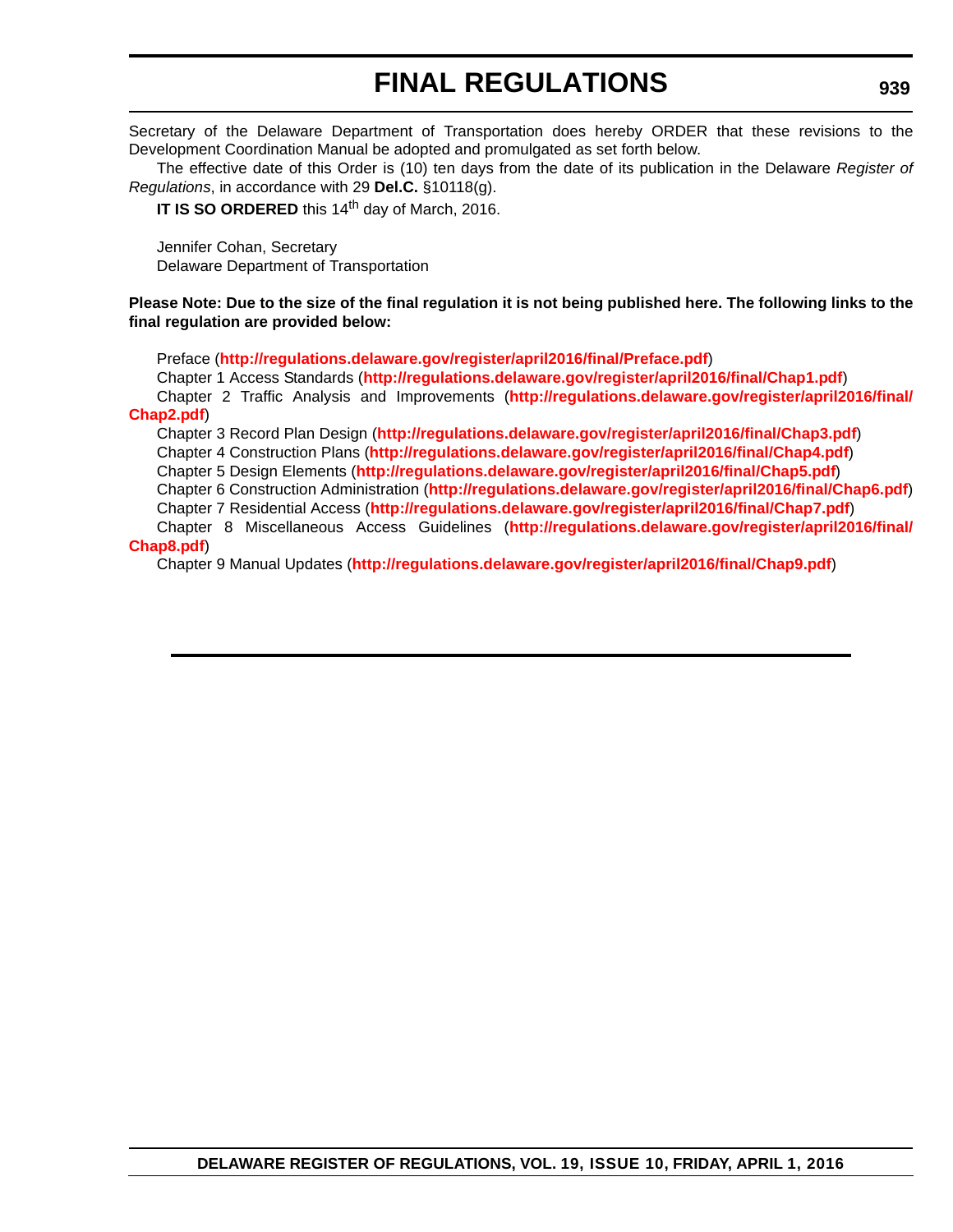**940**

# **GENERAL NOTICES**

## **[DEPARTMENT OF NATURAL RESOURCES AND ENVIRONMENTAL](http://www.dnrec.delaware.gov/energy/Pages/portal.aspx)  CONTROL**

## **DIVISION OF ENERGY AND CLIMATE**

Statutory Authority: 7 Delaware Code, Chapter 60 (7 **Del.C.** Ch. 60)

## **[Director's Determination under 26 Del.C. §354\(i\) & \(j\) and 7 DE Admin. Code 104 Implementation of](#page-4-0)  Renewable Energy Portfolio Standards Cost Cap Provisions**

### **March 15, 2016**

#### **Summary**

The Director of the DNREC Division of Energy & Climate is required under 26 **Del.C.** §354(i) & (j) and 7 **DE Admin. Code** 104 Implementation of Renewable Energy Portfolio Standards Cost Cap Provisions to review the calculations of the costs and benefits of Delaware's Renewable Portfolio Standards (RPS), consult with the Public Service Commission, and determine whether to freeze the RPS and the solar PV carve-out of the RPS.

For Compliance Year 2014/15 (June 1, 2014 to May 31, 2015) the benefits exceeded the costs of compliance for the RPS and the solar PV carve-out.

The externality benefits and the economic benefits of solar PV used to satisfy DPL's solar carve-out of the RPS totaled 4.58 percent, far greater than the 1.50 percent cost of solar PV compliance. Based on this analysis, and exercising my statutory discretion, I have determined to not freeze the solar PV carve-out of the RPS.

Further, the externality benefits and the economic benefits of renewable energy used to satisfy DPL's RPS requirement totaled 7.29 percent, far greater than the 3.93 percent cost of RPS compliance. Based on this analysis, and exercising my statutory discretion, I have determined to not freeze the RPS.

### **Background**

The Division of Energy & Climate has reported on the cost of RPS compliance as required under Section 4.0 of 7 **DE Admin. Code** 104 Implementation of Renewable Energy Portfolio Standards Cost Cap Provisions promulgated under 26 **Del.C.** §354(i) & (j). The Director of the Division may, in consultation with the PSC, decide to freeze the RPS as provided in Section 5.0 of the Regulation. Thomas Noyes, the responsible staff member in this matter, has reported on the costs and benefits of RPS compliance.

I and Mr. Noyes briefed the Public Service Commission on the calculations on the costs and benefits of RPS [compliance on February 23, 2016. Mr. Noyes has revised the calculations in response to comments received](http://www.dnrec.delaware.gov/energy/information/otherinfo/Pages/Renewable.aspx) before the PSC briefing. His memorandum with the revised calculations of the costs and benefits, with supporting appendices, is available online at http://www.dnrec.delaware.gov/energy/information/otherinfo/Pages/ Renewable.aspx.

## **Calculation of the Costs and Benefits of Solar PV Carve-out**

The solar PV cost of compliance has been calculated as follows:

*Section 4.3 Solar Renewable Energy Cost of Compliance*

The Solar Energy Cost of Compliance in Compliance Year 2014/15 was \$9,857,168, or 1.50 percent of the total retail cost of electricity of \$655,626,991. The benefits have been calculated as follows:

*Section 5.4.1 Overall energy market conditions*

Overall market energy conditions have not changed sufficiently enough to significantly affect this analysis. *Section 5.4.2 Avoided cost benefits from solar PV carve-out*

Avoided cost benefits are those market benefits known as price suppression effects attributable to reduced demand because of distributed renewable energy generation in PJM, which leads to lower capacity and energy prices particularly at times of peak demand. Since the methods for calculating these benefits are still being developed and no calculation has been performed.

*Section 5.4.3 Externality benefits due to solar PV carve-out*

Externality benefits of the RPS totaled \$21,828,158, or 3.16 percent of the total retail costs of electricity in CY 2014/15. Of the total externality benefits, 14.25 percent are attributed to solar PV based on the ratio of MWh generated of solar PV to all renewable energy generated during the compliance year. The solar PV portion of the externality benefits totaled \$2,948,628, or 0.45 percent of the total retail cost of electricity.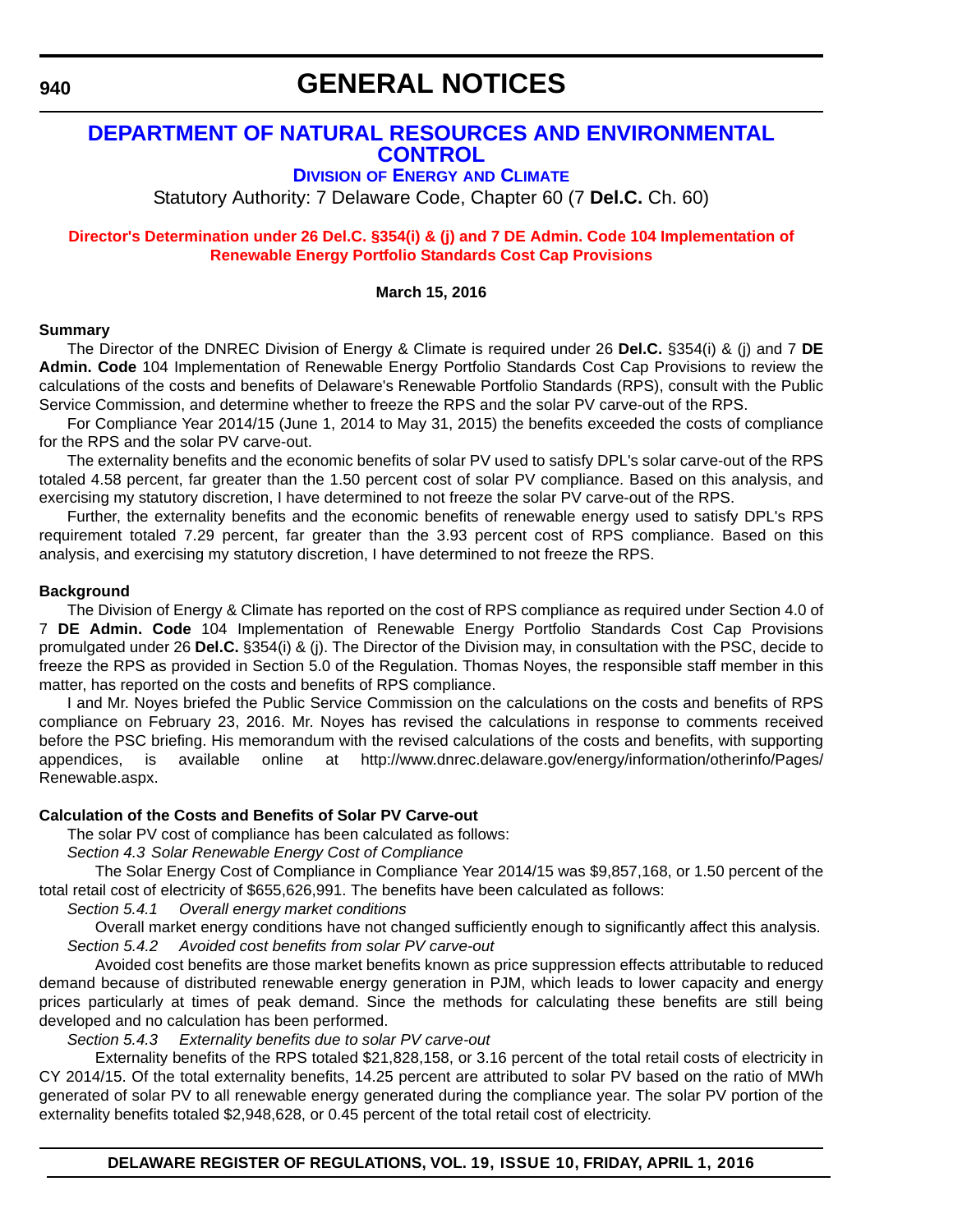*Section 5.4.4 Economic impacts of the deployment of renewable energy in Delaware.*

The Division, working through the Maryland-D.C.-Virginia Solar Energy Industries Association (MDV-SEIA), surveyed the local solar energy industry in Delaware. The survey reported 300 jobs totaling \$21 million in salaries. The Division gave the survey results to the Delaware Economic Development Office (DEDO), which ran the numbers through its IMPLAN software package. The IMPLAN results show that the total direct, indirect and induced economic benefits are \$37,637,711, which would be 5.74 percent of total retail costs of electricity.

In response to some comments received by the Division, Division staff researched the question of how many of the 300 solar jobs in Delaware support the development of solar PV in state, and how many support the development of solar PV in neighboring states (Maryland, Pennsylvania and New Jersey). Staff consulted with the MDV-SEIA and spoke directly with large and small solar energy companies on a confidential basis to review their sales and employment figures. Based on this research, staff concluded that the economic impact analysis should be adjusted by a factor of 0.72 to reflect the amount of work performed to build solar PV in neighboring states by employees located in Delaware. This reduces the economic impact of the PV industry in Delaware from \$37,637,711 to \$27,099,152 in direct, indirect and induced economic effects.

The results summarized below clearly show that the benefits of the solar PV carve-out exceed the costs:

| <b>Solar PV</b>                          | Cost in \$ |                | % of Retail |
|------------------------------------------|------------|----------------|-------------|
| <b>Total Retail Costs of Electricity</b> | \$         | 655,626,991    |             |
| <b>GEF used to support PV</b>            | \$         | 2,391,217      |             |
| <b>DPL SREC procurement</b>              | \$         | 7,465,951      |             |
| <b>Solar Cost of Compliance</b>          | \$         | 9,857,168      | 1.50%       |
| <b>Benefits</b>                          |            |                |             |
| <b>Market conditions</b>                 |            | n/a            | n/a         |
| Avoided costs capacity in MW             |            | n/a            | n/a         |
| Avoided costs energy in MWh              |            | n/a            | n/a         |
| <b>Externalities NOx and SO2</b>         | \$         | 2,282,483      | 0.35%       |
| <b>Externalities CO2</b>                 | \$         | 666,145        | 0.10%       |
| <b>Economic impacts</b>                  | \$         | 27,099,152     | 4.13%       |
| <b>Total benefits</b>                    | \$         | 30,047,780     | 4.58%       |
| Net Cost (Benefit) of PV Compliance      | \$         | (20, 190, 613) | (3.08%)     |

#### **Calculation of the Costs and Benefits of RPS Compliance**

The RPS cost of compliance is calculated as follows:

*Section 4.2 Renewable Energy Cost of Compliance*

The Cost of RPS Compliance in Compliance Year 2014/15 was \$25,780,907, 3.93 percent of the total retail costs of electricity. The benefits to have been calculated as follows:

*Section 5.4.1 Overall energy market conditions*

Overall market energy conditions have not changed sufficiently enough to significantly affect this analysis. *Section 5.4.2 Avoided cost benefits from the RPS*

Avoided cost benefits are described in more detail above. This calculation has not been performed for CY 2014/15.

*Section 5.4.3 Externality benefits due to the RPS*

Delmarva Power calculated the externality benefits of renewable energy in its 2014 Integrated Resource Plan (IRP). This externality benefit calculation incorporates the avoided mortality costs for NOx and SO2 and the social cost of CO2 emissions. DPL calculated the externality benefits of reduced emissions of NOx and SO2 due to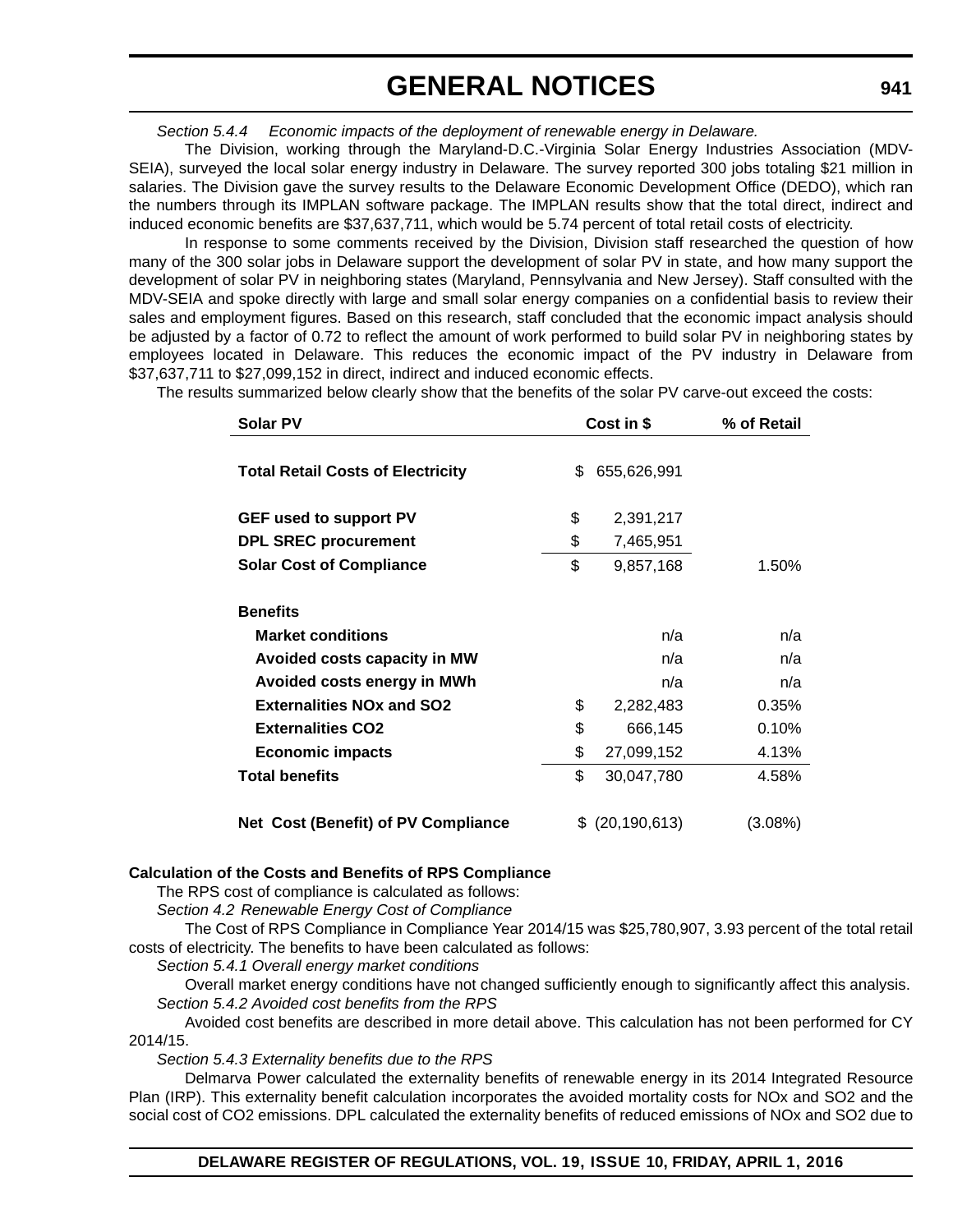# **GENERAL NOTICES**

renewable energy in Delaware to be \$16,019,038 based on the assumption that renewable energy displaced 50 percent of the PJM generation mix (which can be considered a conservative estimate due to the efficiency of the grid).

The cost of CO2 is calculated to be \$4,675,171. DPL set the cost of CO2 to be \$1 per metric ton, the low end of the EPA/OMB range of the social cost of carbon (SCC) at the time the IRP was prepared. The EPA/OMB social cost of carbon (SCC) has been updated since then. Using these updated figures, Division staff took the figure of \$36.00 per metric ton for 2015, which assumes a 3.0 percent discount rate of future costs in 2007 dollars. The figure in 2007 dollars has been adjusted using the CPI, resulting in a SCC of \$32.19 in 2015 dollars. As with DPL's other externality calculations, it is assumed that renewable energy displaced 50 percent of the PJM generation mix.

The Regulation includes "improvements to habitat" as part of the definition of externality benefits. We have not developed methods for calculating habitat benefits of renewable energy.

Externality benefits of the RPS in Delaware in CY 2014/15 totaled \$20,694,209, or 3.16 percent of the total retail costs of electricity.

*Section 5.4.4 Economic impacts of the deployment of renewable energy in Delaware.*

The economic impacts of solar PV in Delaware are described above, and the results are incorporated into the overall RPS calculations.

The results summarized below clearly show that the benefits exceeded the cost of compliance:

| <b>All Renewable Resources</b>              | Cost in \$ |               | % of Retail |
|---------------------------------------------|------------|---------------|-------------|
| <b>Total Retail Costs of Electricity</b>    |            | \$655,626,991 |             |
| GEF to support renewable resources          | \$         | 2,391,217     |             |
| <b>DPL REC and SREC procurement</b>         | \$         | 23,389,690    |             |
| <b>Renewable Energy Cost of Compliance</b>  | \$         | 25,780,907    | 3.93%       |
| <b>Benefits</b><br><b>Market conditions</b> |            | n/a           | n/a         |
| Avoided costs capacity in MW                |            | n/a           | n/a         |
| Avoided costs energy in MWh                 |            | n/a           | n/a         |
| <b>Externalities NOx and SO2</b>            | \$         | 16,019,038    | 2.44%       |
| <b>Externalities CO2</b>                    | \$         | 4,675,171     | 0.71%       |
| <b>Economic impacts</b>                     | \$         | 27,099,152    | 4.13%       |
| <b>Total benefits</b>                       | \$         | 47,793,361    | 7.29%       |
| <b>Net Cost (Benefit) of RPS Compliance</b> |            | (22,012,455)  | (3.36%)     |

#### **Conclusions**

The externality benefits and the economic benefits of the solar PV used to satisfy DPL's solar carve-out of the RPS totaled 4.58 percent, far greater than the 1.50 percent cost of solar PV compliance. Based on this analysis, and exercising my statutory discretion, I have determined to not freeze the solar PV carve-out of the RPS.

The externality benefits and the economic benefits of renewable energy used to satisfy DPL's RPS requirement total 7.29 percent, far greater than the 3.93 percent cost of RPS compliance. Based on this analysis, and exercising my statutory discretion, I have determined to not freeze the RPS.

Members of the public may submit comments up until 4:30 p.m. on April 22, 2016 to:

Thomas Noyes

Principal Planner for Utility Policy

#### **942**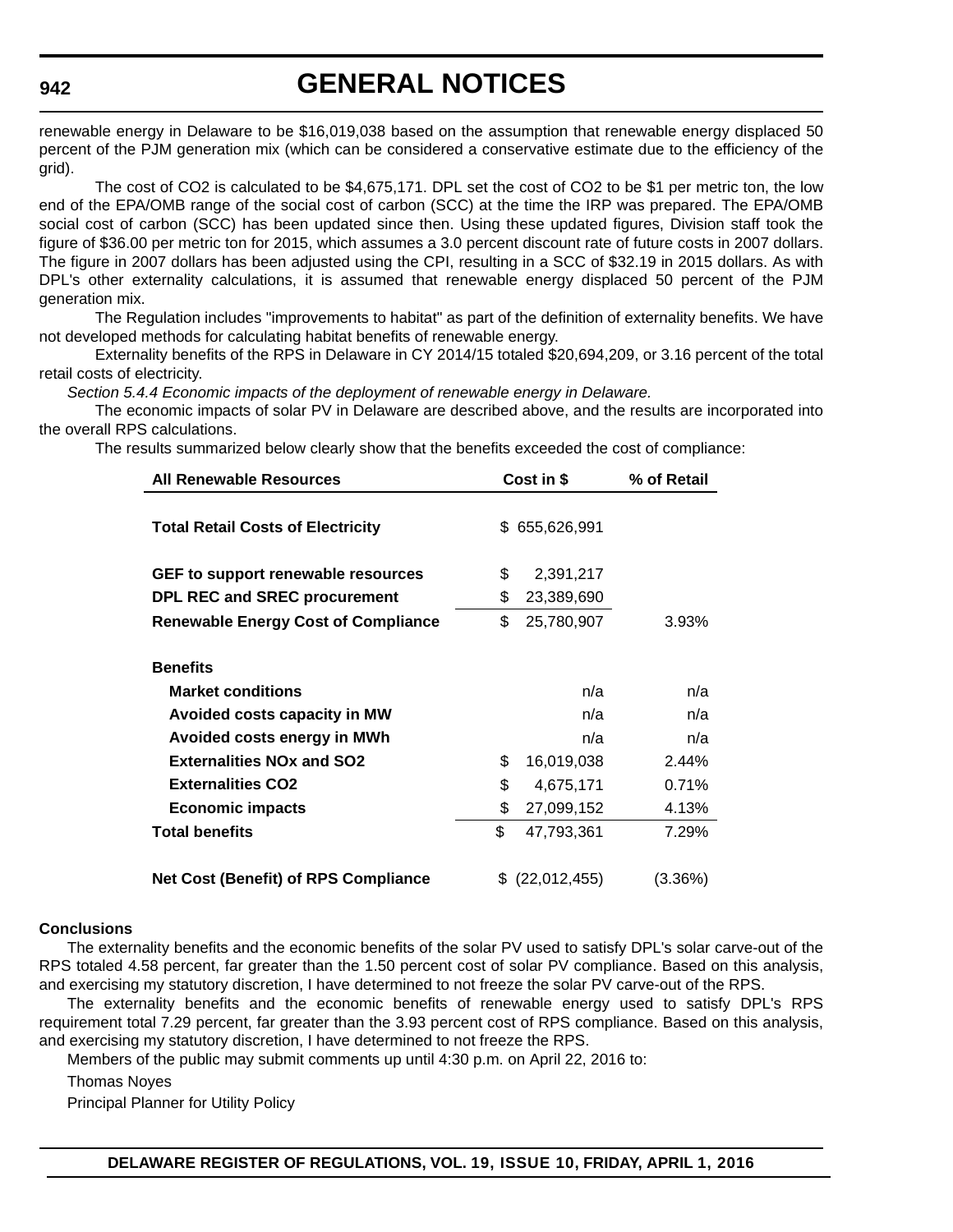# **GENERAL NOTICES**

Department of Natural Resources and Environmental Control Division of Energy & Climate 100 W. Water Street, Suite 5A Dover, DE 19904 thomas.noyes@state.de.us Fax: (302)739-1840

Approved: Philip T. Cherry, Director March 15, 2016

## **DIVISION OF PARKS [AND RECREATION](http://www.destateparks.com/)**

Statutory Authority: 7 Delaware Code, Section 4702(c) (7 **Del.C.** §4702(c)) 7 **DE Admin. Code** 9201

### **Secretary's Order No.: 2016-P-0006**

## **[9201 Regulations Governing State Parks](#page-4-0)**

## **Date of Issuance: March 9, 2016 Revised Effective Date of the Amendment: April 1, 2016**

Under the authority vested in the Secretary of the Department of Natural Resources and Environmental Control ("Department" or "DNREC") pursuant to 7 **Del.C.** §§6006, 6010, the following findings of fact based on the record, reasons and conclusions are entered as an Order of the Secretary in the above-referenced regulatory proceeding.

Whereas, Secretary's Order No. 2016-P-0006 (the "Original Order") was issued on February 15, 2016, with an effective date of March 11, 2016; and

Whereas, subsequent to the Original Order's issuance date, the Department was advised that additional time (i.e., beyond the Original Order's effective date of March 11, 2016) would be required to enable DELJIS to fully and completely update the official law file for the State of Delaware in order to properly reflect the aforementioned declassification of said violations; and

Whereas, Senate Bill 114 becomes effective following the publication of final regulations consistent with the bill, or on April 1, 2016, whichever occurs first; and

Whereas, in order to provide the most time possible for DELJIS to be completely updated to properly reflect said declassification of these violations and still maintain the effective date of April 1, 2016 as set forth in Senate Bill 114; and

Therefore, the Original Order is hereby Amended, with the following terms and conditions:

1. The "Effective Date" of the aforementioned adoption of said Amendments by the Department shall now be **April 1, 2016**, as set forth in this Amendment to Order No. 2016-P-0006; and

2. The Original Order in all other respects regarding the adoption and promulgation of the *revised* proposed regulatory Amendments to 7 **DE Admin. Code** 9201, *Regulations Governing State Parks*, stands as previously promulgated; and

3. The Department shall provide notice of this Order to the Delaware *Register of Regulations* for publication in its next available issue, and provide such other notice as the law and regulation require and the Department determines is appropriate.

David S. Small, Secretary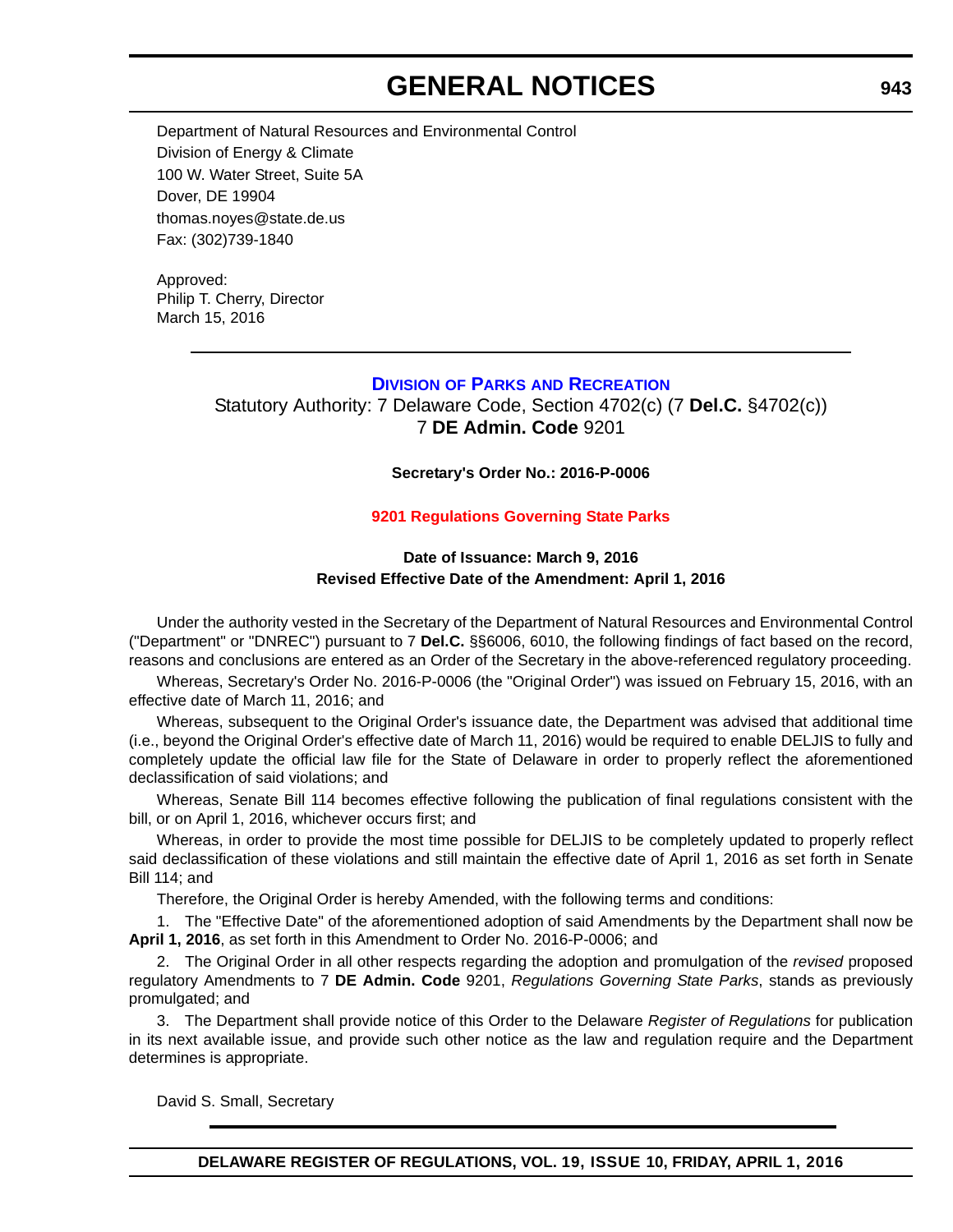## **[DEPARTMENT OF AGRICULTURE](http://dda.delaware.gov/harness/index.shtml) HARNESS RACING COMMISSION [PUBLIC NOTICE](#page-4-0)**

#### **501 Harness Racing Rules and Regulations**

The Delaware Harness Racing Commission (DHRC) pursuant to 3 **Del.C.** §10005, proposes to amend its rules and regulations*.* The proposed regulation changes address needed amendments to the Qualifying Days Rule, reference 7.1.3.3.2 and 7.1.3.3.3.

On March 3, 2016, the DHRC Rules Committee approved rule amendments related to qualifying days and voted to send the proposed rule change to the full Commission for review. After discussion and public input, the DHRC voted to approve this rule amendment on March 10, 2016 at its regular, monthly meeting. Subsequent to a 30-day comment period from April 1 to May 9, 2016 and noticed in the *Register of Regulations*, the DHRC will finalize the regulations on May 10, 2016 during its regularly scheduled monthly meeting. The DHRC monthly meetings are public and noticed on the state meeting notice website. Those meetings are held at the Delaware Department of Agriculture, 2320 South DuPont Highway Dover, DE at 10:00 am. Written comments must be received by COB May 9, 2016. Those comments should be sent to the same address listed above for meeting location, attention Mr. Mark Davis.

## **[DEPARTMENT OF EDUCATION](http://www.doe.k12.de.us/site/default.aspx?PageID=1) [PUBLIC NOTICE](#page-4-0)**

The State Board of Education will hold its monthly meeting on Thursday, April 21, 2016 at 1:00 p.m. in the Townsend Building, Dover, Delaware.

## **[DEPARTMENT OF HEALTH AND SOCIAL SERVICES](http://www.dhss.delaware.gov/dhss/dmma/) DIVISION OF MEDICAID AND MEDICAL ASSISTANCE [PUBLIC NOTICE](#page-4-0)**

## **Prescription Drug Supplemental Rebate Agreement**

In compliance with the State's Administrative Procedures Act (APA - Title 29, Chapter 101 of the Delaware Code), 42 CFR §447.205, and under the authority of Title 31 of the Delaware Code, Chapter 5, Section 512, Delaware Health and Social Services (DHSS) / Division of Medicaid and Medical Assistance proposed to amend the Title XIX Medicaid State Plan regarding the State's Prescription Drug Supplemental Rebate Agreement, specifically, *to amend Delaware's supplemental drug rebate agreement and place Delaware in "The Sovereign State Drug Consortium (SSDC)" Medicaid multi-state purchasing pool*.

Any person who wishes to make written suggestions, compilations of data, testimony, briefs or other written materials concerning the proposed new regulations must submit same to, Planning, Policy and Quality Unit, Division of Medicaid and Medical Assistance, 1901 North DuPont Highway, P.O. Box 906, New Castle, Delaware 19720-0906 or by fax to 302-255-4425 by May 2, 2016. Please identify in the subject line: Prescription Drug Supplemental Rebate Agreement.

The action concerning the determination of whether to adopt the proposed regulation will be based upon the results of Department and Division staff analysis and the consideration of the comments and written materials filed by other interested persons.

#### **DIVISION OF MEDICAID [AND MEDICAL ASSISTANCE](http://www.dhss.delaware.gov/dhss/dmma/) [PUBLIC NOTICE](#page-4-0)**

**Long-Term Care Facility Services - Standards for Payment of Reserved Beds During Absence from Long-Term Care Facilities**

**DELAWARE REGISTER OF REGULATIONS, VOL. 19, ISSUE 10, FRIDAY, APRIL 1, 2016**

**944**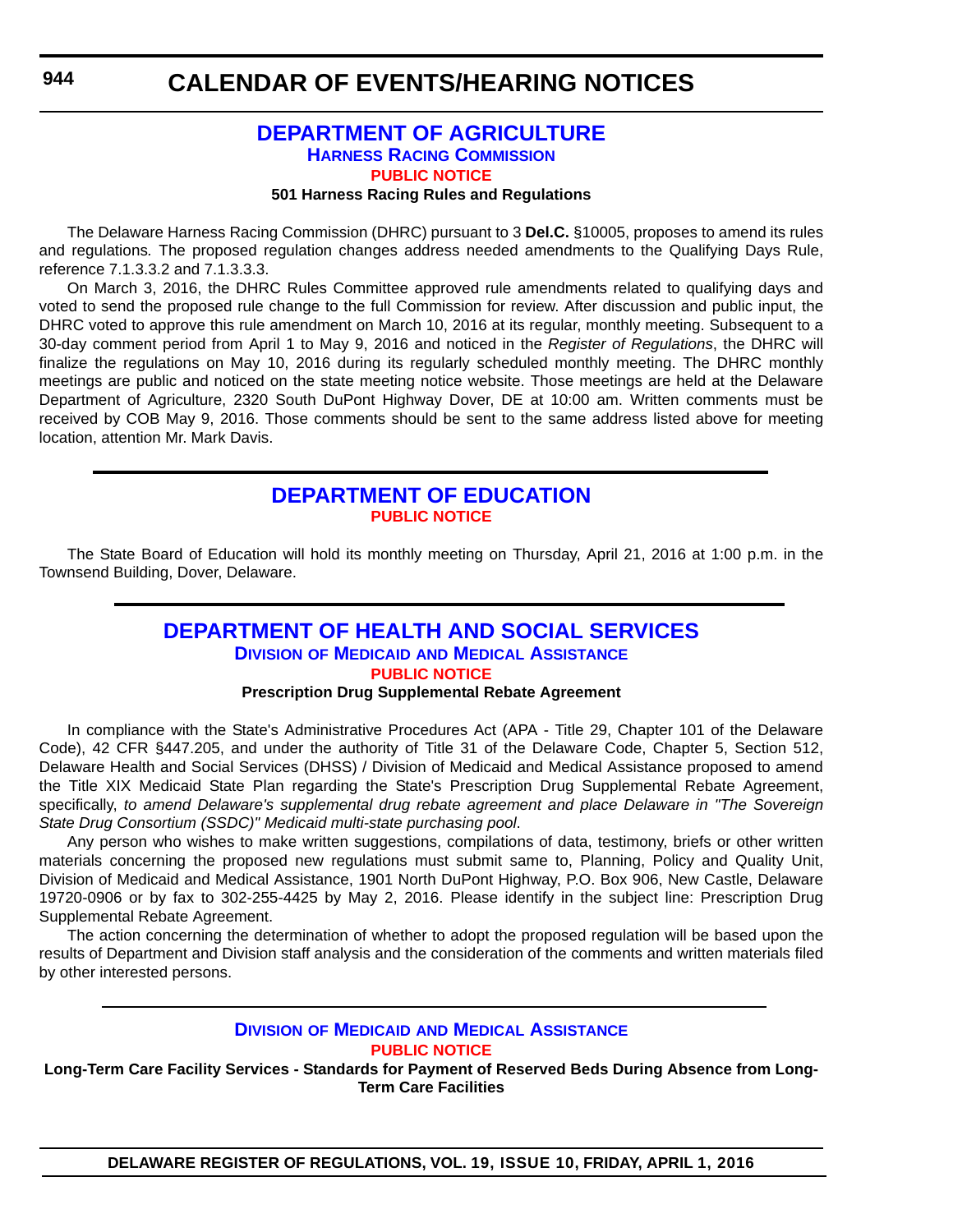In compliance with the State's Administrative Procedures Act (APA - Title 29, Chapter 101 of the Delaware Code), 42 CFR §447.205, and under the authority of Title 31 of the Delaware Code, Chapter 5, Section 512, Delaware Health and Social Services (DHSS) / Division of Medicaid and Medical Assistance (DMMA) is proposing to amend the Delaware Title XIX Medicaid State Plan and the Division of Social Services Manual (DSSM) regarding Standards for Payment of Reserved Beds during Absence from Long-Term Care Facilities, specifically, *standards for payment of reserved beds during absence from Intermediate Care Facilities for Individuals with Intellectual Disabilities (ICF/IID)*.

Any person who wishes to make written suggestions, compilations of data, testimony, briefs or other written materials concerning the proposed new regulations must submit same to Kimberly Xavier, Planning, Policy and Quality Unit, Division of Medicaid and Medical Assistance, 1901 North DuPont Highway, P.O. Box 906, New Castle, Delaware 19720-0906 or by fax to 302-255-4425 by May 2, 2016.

The action concerning the determination of whether to adopt the proposed regulation will be based upon the results of Department and Division staff analysis and the consideration of the comments and written materials filed by other interested persons.

## **DIVISION OF MEDICAID [AND MEDICAL ASSISTANCE](http://www.dhss.delaware.gov/dhss/dmma/) [PUBLIC NOTICE](#page-4-0)**

## **Long-Term Care Facilities - Post-Eligibility Treatment of Institutionalized Individuals Personal Needs Allowance**

In compliance with the State's Administrative Procedures Act (APA - Title 29, Chapter 101 of the Delaware Code), 42 CFR §447.205, and under the authority of Title 31 of the Delaware Code, Chapter 5, Section 512, Delaware Health and Social Services (DHSS) / Division of Medicaid and Medical Assistance (DMMA) is proposing to amend the Delaware Title XIX Medicaid State Plan and the Division of Social Services Manual (DSSM) regarding Post-Eligibility Treatment of Institutionalized Individuals, specifically, *standards for payment of personal needs allowance for individuals residing in long-term care facilities*.

Any person who wishes to make written suggestions, compilations of data, testimony, briefs or other written materials concerning the proposed new regulations must submit same to Kimberly Xavier, Planning, Policy and Quality Unit, Division of Medicaid and Medical Assistance, 1901 North DuPont Highway, P.O. Box 906, New Castle, Delaware 19720-0906 or by fax to 302-255-4425 by May 2, 2016.

The action concerning the determination of whether to adopt the proposed regulation will be based upon the results of Department and Division staff analysis and the consideration of the comments and written materials filed by other interested persons.

## **DIVISION OF MEDICAID [AND MEDICAL ASSISTANCE](http://www.dhss.delaware.gov/dhss/dmma/) [PUBLIC NOTICE](#page-4-0)**

## **Medical Care and Other Types of Remedial Care - Services to Treat Autism Spectrum Disorder**

In compliance with the State's Administrative Procedures Act (APA - Title 29, Chapter 101 of the Delaware Code), 42 CFR §447.205, and under the authority of Title 31 of the Delaware Code, Chapter 5, Section 512, Delaware Health and Social Services (DHSS) / Division of Medicaid and Medical Assistance (DMMA) is proposing to amend the Delaware Title XIX Medicaid State Plan regarding Medical Care and Other Types of Remedial Care, specifically, *to establish coverage and reimbursement for treatment services for Medicaid recipients up to age twenty-one (21) years of age who have a diagnosis of Autism Spectrum Disorder*.

Any person who wishes to make written suggestions, compilations of data, testimony, briefs or other written materials concerning the proposed new regulations must submit same to Kimberly Xavier, Planning & Policy Development Unit, Division of Medicaid and Medical Assistance, 1901 North DuPont Highway, P.O. Box 906, New Castle, Delaware 19720-0906 or by fax to 302-255-4425 by May 2, 2016. Please identify in the subject line: Service to Treat Autism Spectrum Disorder.

The action concerning the determination of whether to adopt the proposed regulation will be based upon the results of Department and Division staff analysis and the consideration of the comments and written materials filed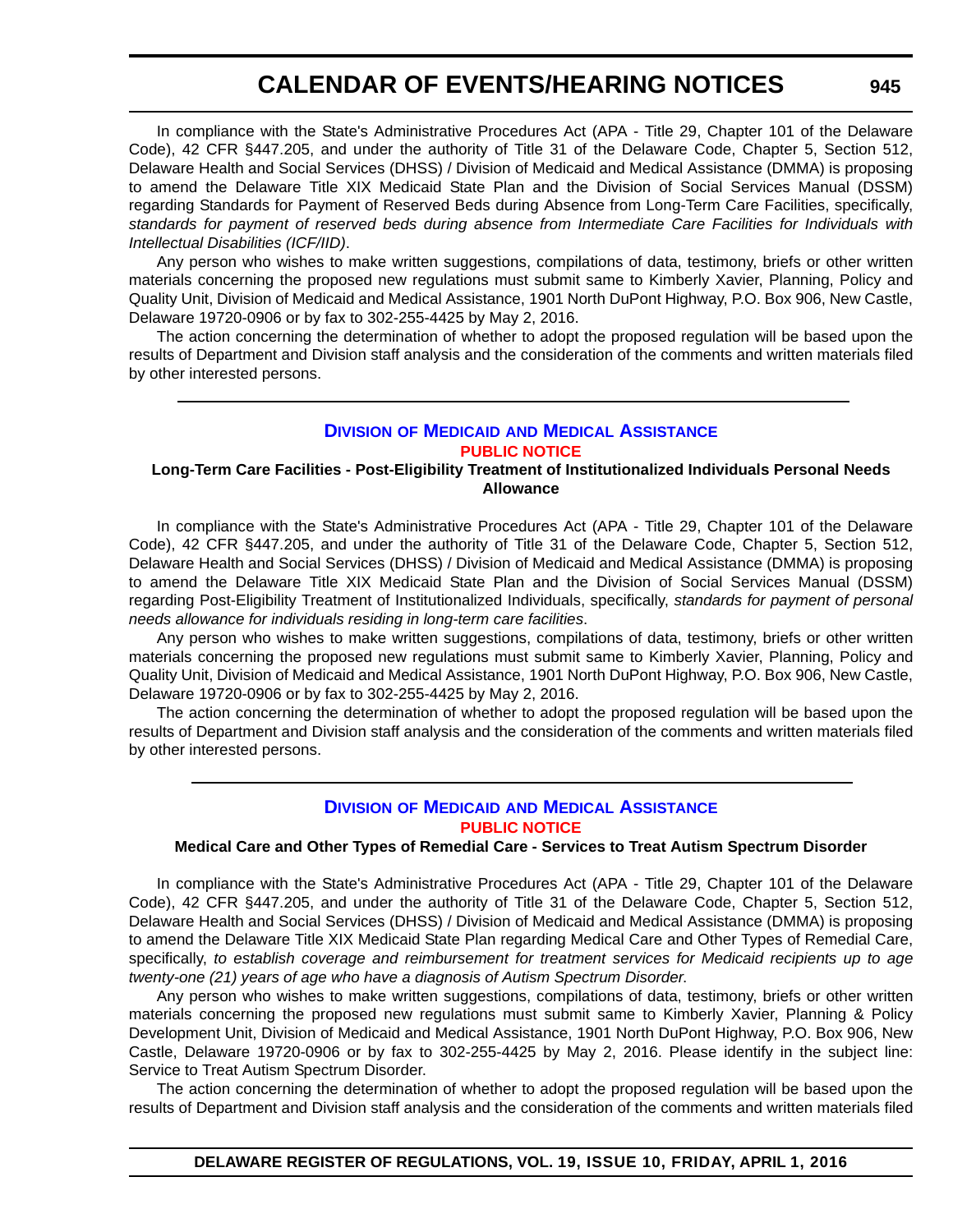**946**

## **CALENDAR OF EVENTS/HEARING NOTICES**

by other interested persons.

#### **DIVISION [OF PUBLIC HEALTH](http://www.dhss.delaware.gov/dhss/dph/index.html) [PUBLIC NOTICE](#page-4-0) 4468 Delivery of Hospice Services**

Health Systems Protection Section (HSP), Division of Public Health, Department of Health and Social Services, is proposing revisions to the regulations governing Delivery of Hospice Services (4468). Amendments are being made to update the requirements to ensure patients receive safe and quality care. New requirements related to dementia care, new employees and other aspects of the regulations are being revised to help improve the services available to Delawareans. On April 1, 2016, HSP plans to publish as proposed the amended regulations, and hold them out for public comment per Delaware law.

A public hearing will be held on Thursday, April 28, 2016, at 9:30 a.m. in the First Floor Conference Room, located in the Jesse Cooper Building, 417 Federal Street, Dover, Delaware.

Copies of the proposed regulations are available for review in the April 1, 2016, edition of the Delaware *Register of Regulations*, accessible online at: <http://regulations.delaware.gov> or by calling the Division of Public Health at (302) 744-4951.

Any person who wishes to make written suggestions, testimony, briefs or other written materials concerning the proposed regulations must submit same to Jamie Mack by Friday, May 13, 2016, at:

Jamie Mack Division of Public Health 417 Federal Street Dover, DE 19901 Email: jamie.mack@state.de.us Phone: (302) 744-4951

## **[DEPARTMENT OF NATURAL RESOURCES AND ENVIRONMENTAL](http://www.dnrec.delaware.gov/fw/Pages/DFW-Portal.aspx)  CONTROL DIVISION OF FISH AND WILDLIFE**

**[PUBLIC NOTICE](#page-4-0)**

#### **3774 Oyster Minimum Size Limits**

Delaware's Advisory Council on Shellfisheries requested the Department consider action to allow Delaware's oyster harvesters to possess *de minimis* quantities of undersized (<2.75") oysters that are inherent to the harvesting process.

Oysters typically grow in complex and densely packed reefs on Delaware's natural oyster grounds. When harvested, the oysters are brought aboard dredge vessels in asymmetrical clumps comprised of shell, varying sized oysters and other organisms that are not easily separable. Market oysters (>2.75" minimum size limit) are singled and culled from the dredged material prior to landing, but some undersized (<2.75") oysters can inadvertently remain attached to the market oysters. Some shell breakage can also occur during the bagging and handling process, rendering a market oyster illegal. Furthermore, the incidental retention of spat or small oysters (<1") attached to market oysters is practically unavoidable, particularly in years of high juvenile recruitment.

The proposed action would allow up to five percent (by number) undersized oysters per landed bushel. Attached spat or attached oysters measuring less than one inch that cannot be removed from a market oyster without destroying either oyster could be retained and would not count toward the five percent allowance.

The proposed amendment is unlikely to increase costs or place additional burdens on the affected public. The proposed amendment provides a reasonable accommodation to harvesters and establishes objective and enforceable criteria. Similar allowances are in place for conch (whelk), blue crab, and hard clam. The proposed amendment is not expected to have detectable impacts to Delaware's oyster resource.

The hearing record on the proposed changes to 7 **DE Admin. Code** 3774 Oyster Minimum Size Limit will be open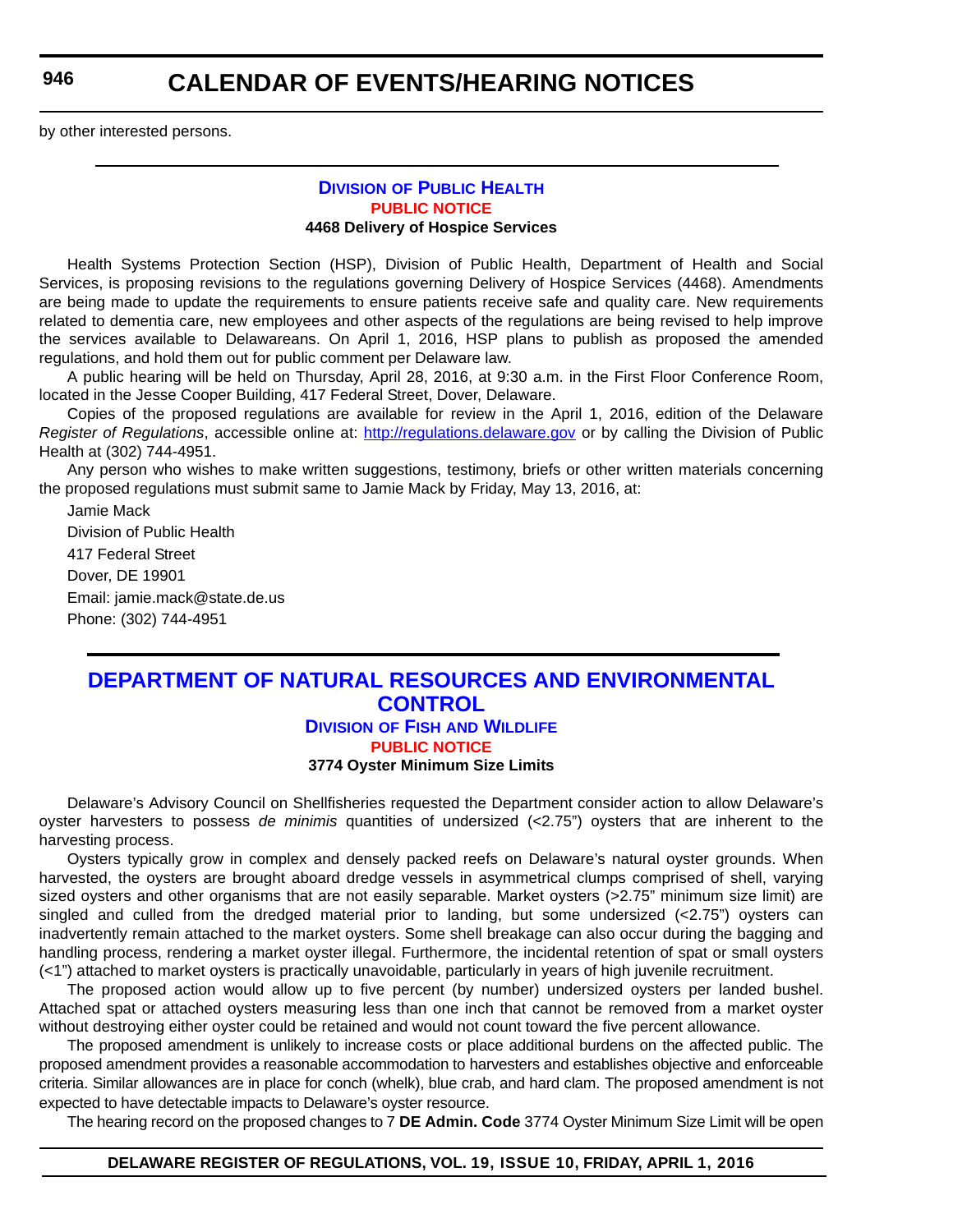April 1, 2016. Individuals may submit written comments regarding the proposed changes via e-mail to Lisa.Vest@state.de.us or via the USPS to Lisa Vest, Hearing Officer, DNREC, 89 Kings Highway, Dover, DE 19901 (302) 739-9042. A public hearing on the proposed amendment will be held on April 21, 2016 beginning at 6:00 PM in the DNREC Auditorium, located at the Richardson & Robbins Building, 89 Kings Highway, Dover, DE 19901.

#### **DIVISION OF WASTE [AND HAZARDOUS SUBSTANCES](http://www.dnrec.delaware.gov/dwhs/Pages/default.aspx) [PUBLIC NOTICE](#page-4-0) 1301 Regulations Governing Solid Waste**

Delaware's Department of Natural Resources and Environmental Control (DNREC), Solid and Hazardous Waste Management Section (SHWMS) is proposing amendments to current scrap tire facility regulations to address missing operational requirements and to reduce compliance and financial burdens posed by current regulations. The proposed amendments will reduce compliance requirements and financial burdens for scrap tire facilities storing scrap tires in fully enclosed trailers.

The public hearing on the proposed amendments to DRGSW will be held on April 25, 2016 at 6:00 p.m. in the Richardson and Robbins Auditorium, 89 Kings Highway, Dover, DE. The hearing record on the proposed modifications will be open April 1, 2016. Interested parties shall submit comments in writing by the end of the comment period, as designated by the hearing officer at this hearing and/or statements and testimony may be presented either orally or in writing at the April 25, 2016 public hearing. Written comments should be sent to: lisa.vest@state.de.us or Lisa Vest, Hearing Officer, DNREC, 89 Kings Highway, Dover, DE 19901.

## **[DEPARTMENT OF SAFETY AND HOMELAND SECURITY](http://dsp.delaware.gov/) DIVISION OF STATE POLICE 5500 BAIL ENFORCEMENT AGENTS [PUBLIC NOTICE](#page-4-0)**

Notice is hereby given that the Board of Examiners of Bail Enforcement Agents, in accordance with 24 **Del.C.** Ch. 55 proposes to adopt/amend the Rules & Regulations. These adoptions/amendments will improve the safety of the public and the bail enforcement agents and professionalize the industry. If you wish to view the complete Rules & Regulations, contact Ms. Peggy Anderson at (302) 672-5304. Any persons wishing to present views may submit them in writing, by May 2, 2016, to Delaware State Police, Professional Licensing Section, P.O. Box 430, Dover, DE 19903. The Board will hold its quarterly meeting Thursday, May 26, 2016, 10:00am, at the Tatnall Building, 150 Martin L. King, Jr. Boulevard South, Room 112, Dover, Delaware.

## **[DEPARTMENT OF STATE](http://dpr.delaware.gov/) DIVISION OF PROFESSIONAL REGULATION 1000 BOARD OF PILOT COMMISSIONERS [PUBLIC NOTICE](#page-4-0)**

The Delaware Board of Pilot Commissioners, pursuant to 23 **Del.C.** §102(1), proposes to revise subsection 5.5 by making additions as shown in underline and deletions as shown in strike-through. The changes are necessary to put all regulated licensees on notice of the specific required refresher trips for pilots not practicing their profession for any given number of days.

The Board will hold a public hearing on the proposed regulation change on May 20, 2016 at 1:00 p.m., Second Floor Conference Room B, Cannon Building, 861 Silver Lake Blvd., Dover, DE 19904. Written comments should be sent to Melanie Alexander, Board Liaison for the Delaware Board of Pilot Commissioners, Cannon Building, 861 Silver Lake Blvd., Dover, DE 19904. Written comments will be accepted until June 6, 2016 pursuant to 29 **Del.C.** §10118(a).